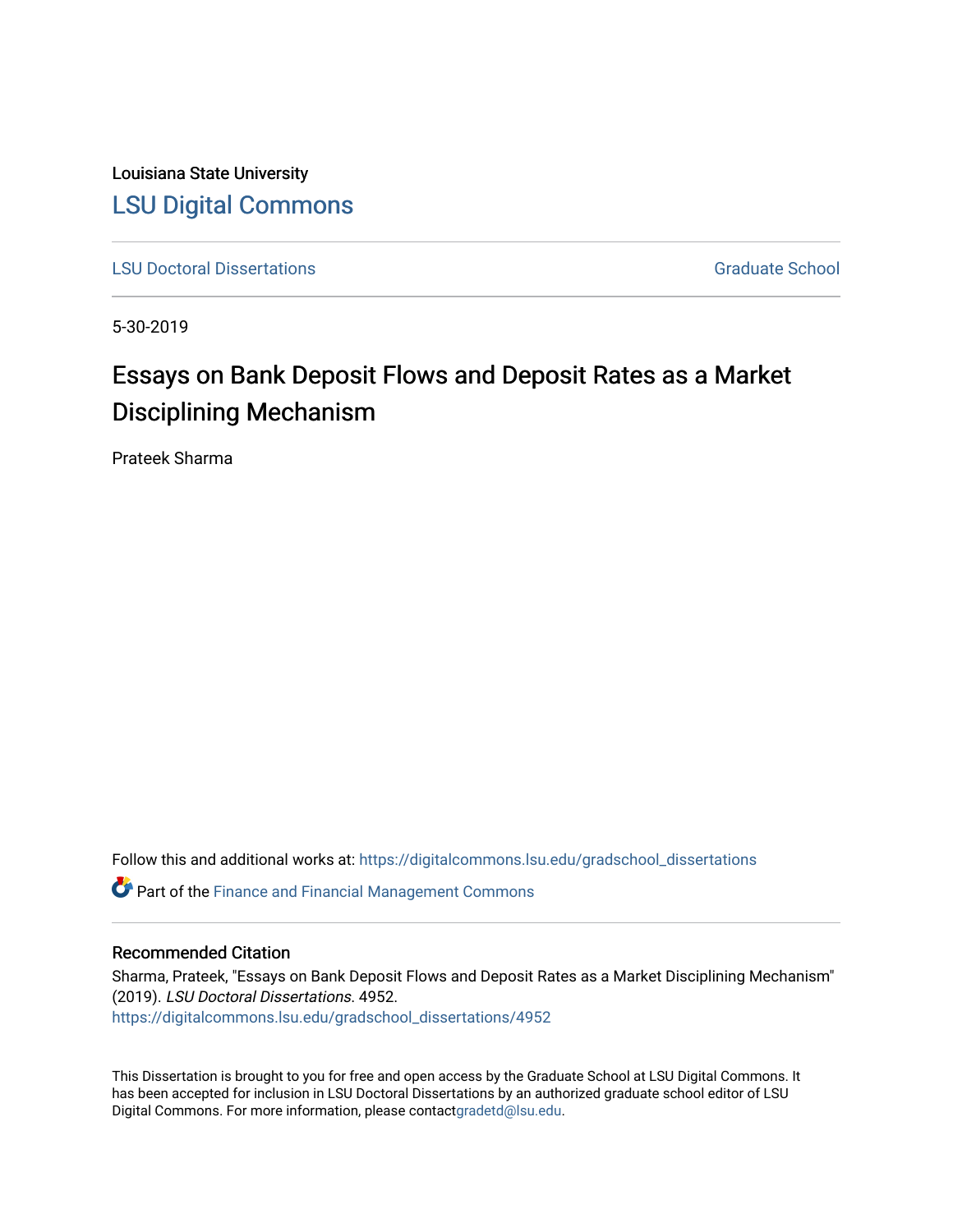## ESSAYS ON BANK DEPOSIT FLOWS AND DEPOSIT RATES AS A MARKET DISCIPLINING MECHANISM

A Dissertation

Submitted to the Graduate Faculty of the Louisiana State University and Agricultural and Mechanical College in partial fulfillment of the requirements for the degree of Doctor of Philosophy

in

The Interdepartmental Program in Business Administration (Finance)

by Prateek Sharma B.S Engineering, University of Pune, 2004 M.S Finance, University of Illinois Urbana-Champaign, 2011 M.S Statistics, University of Illinois Urbana-Champaign, 2014 August 2019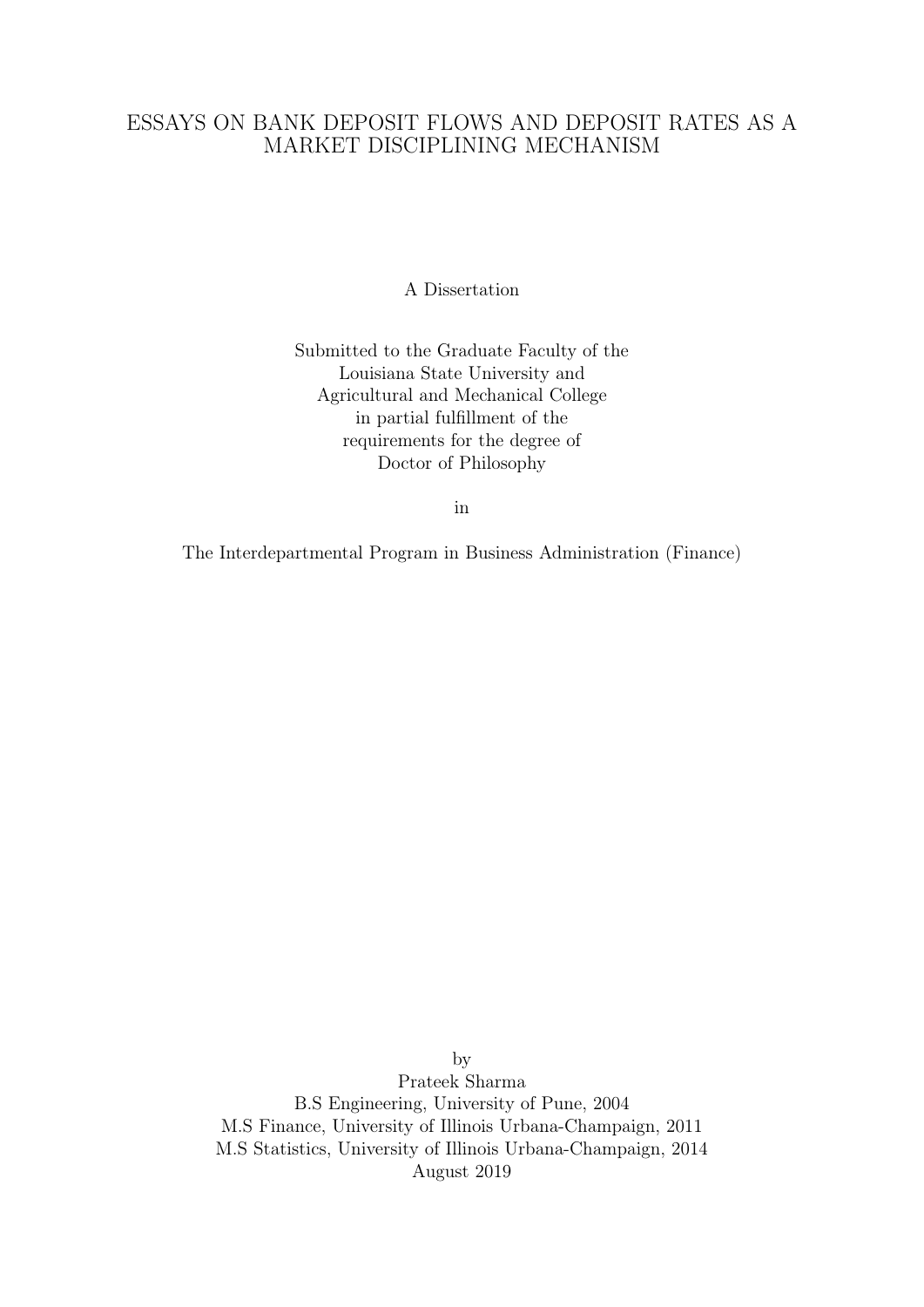## Acknowledgments

I would like to thank my advisor and committee chair Dr. Rajesh Narayanan, for his invaluable advise, support, and encouragement throughout the PhD program. I would also like to thank Dr. Kelley Pace, Dr. Miaomiao Yu, and Dr. Dek Terrell for their willingness to serve on my committee. I am also thankful to Dr. Lynn Kennedy for serving on my committee as the Dean's representative. I am grateful to all faculty members at LSU for their advice and support, particularly Dr. Wei-Ling Song and Dr. Joseph Mason. I would also like to thank all my fellow PhD students for making my time in the PhD program a memorable experience.

Most importantly I would like to thank my parents Dr. (Col) P Sharma, and Dr. Mamta Sharma for their support and encouragement at every stage of my career. I would also like to thank my sister Bhumika, and my brother-in-law Daryl for their unconditional love and support.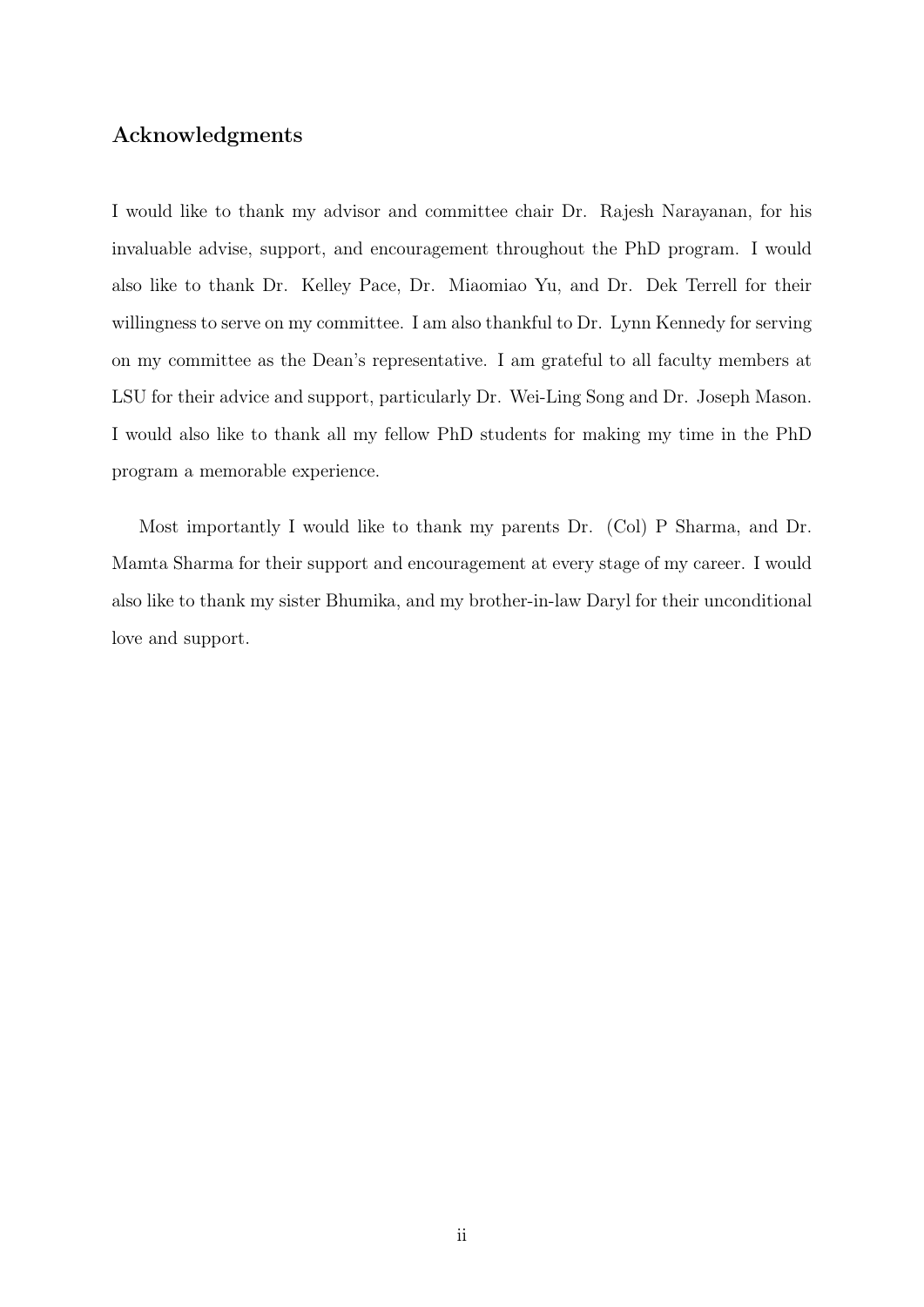## Table of Contents

|                |     |                                                                              | $\overline{\mathbf{ii}}$ |
|----------------|-----|------------------------------------------------------------------------------|--------------------------|
|                |     |                                                                              | iv                       |
|                |     |                                                                              | $\mathbf{V}$             |
|                |     |                                                                              | vi                       |
| $\mathbf{1}$   |     |                                                                              | $\mathbf{1}$             |
|                | 1.1 |                                                                              | $\mathbf{1}$             |
|                | 1.2 |                                                                              | 8                        |
|                | 1.3 |                                                                              | 13                       |
|                | 1.4 |                                                                              | 18                       |
|                | 1.5 |                                                                              | 41                       |
| $\overline{2}$ |     |                                                                              | 43                       |
|                | 2.1 |                                                                              | 43                       |
|                | 2.2 | Background, Related Literature, and Hypotheses $\ldots \ldots \ldots \ldots$ | 48                       |
|                | 2.3 |                                                                              | 53                       |
|                | 2.4 |                                                                              | 60                       |
|                | 2.5 |                                                                              | 65                       |
|                | 2.6 |                                                                              | 76                       |
|                |     |                                                                              | 77                       |
|                |     |                                                                              | 84                       |
|                |     |                                                                              | 85                       |
|                |     |                                                                              | 86                       |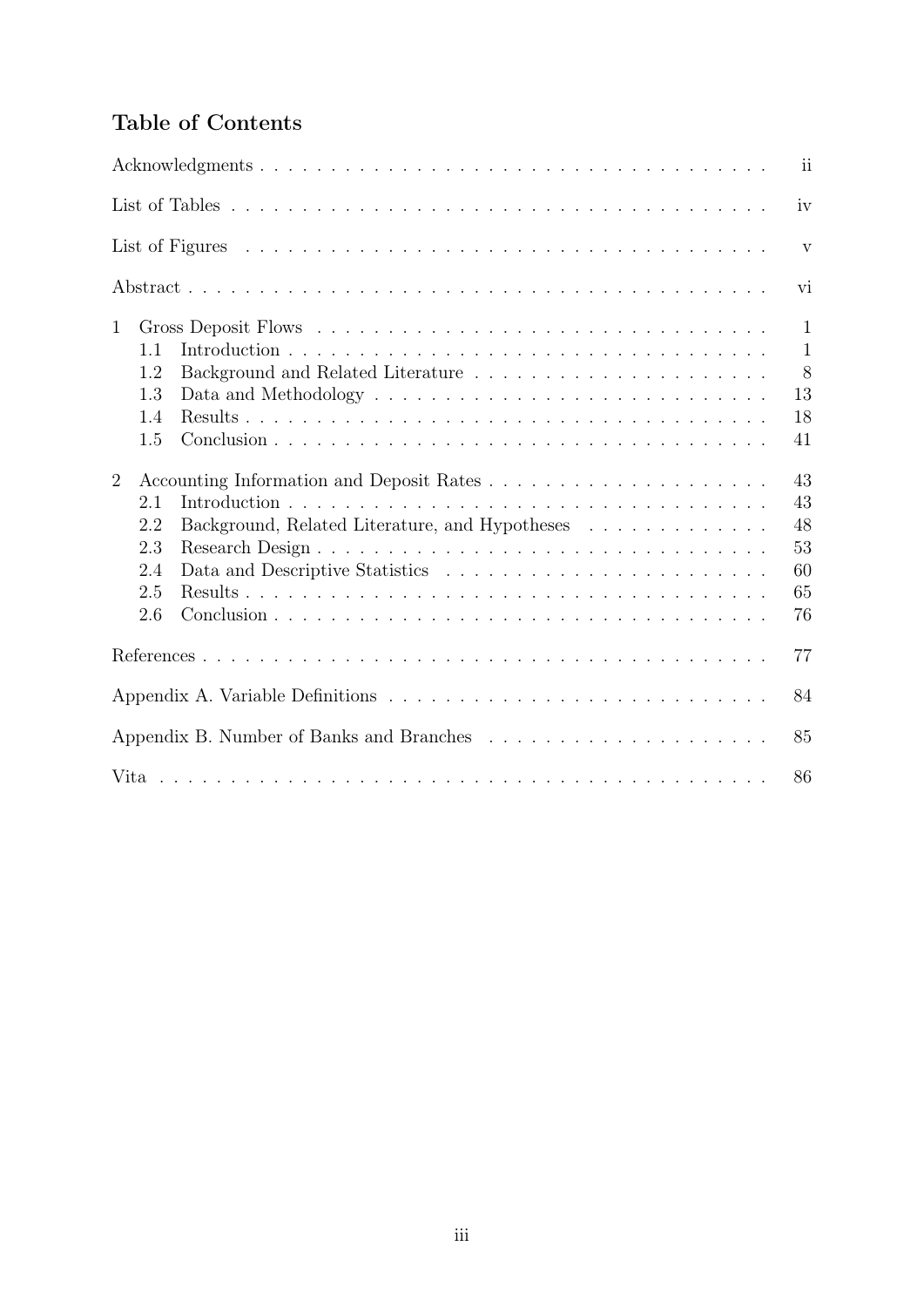## List of Tables

| $\mathbf{1}$    | Gross Deposit Inflows, Outflows, and Reallocation                         | 20 |
|-----------------|---------------------------------------------------------------------------|----|
| $\overline{2}$  |                                                                           | 24 |
| 3               | Correlations - Core Deposits and Large Time-Deposits                      | 25 |
| 4               |                                                                           | 26 |
| 5               |                                                                           | 29 |
| 6               |                                                                           | 31 |
| $\overline{7}$  |                                                                           | 33 |
| 8               | Reallocation Of Deposits - Very Largest Banks Vs. All Other Banks         | 34 |
| $9\phantom{.0}$ |                                                                           | 37 |
| 10              |                                                                           | 41 |
| 11              | Summary Statistics - Deposit Rates and Bank Fundamentals                  | 64 |
| 12              | Loan Loss Provisions, Financial Reporting Environment, and Deposit Rates  | 67 |
| 13              | Loan Loss Provisions, Financial Reporting Environment, and Deposit Rates  | 68 |
| 14              | Non-Discretionary Provisions, Bank Performance and Accounting Conser-     | 70 |
| 15              | Non-Discretionary Provisions, Loan Portfolio Characteristics, and Deposit | 72 |
| 16              | Loan Loss Provisions, Additions to Economic Capital, and Deposit Rates    | 75 |
| A               |                                                                           | 84 |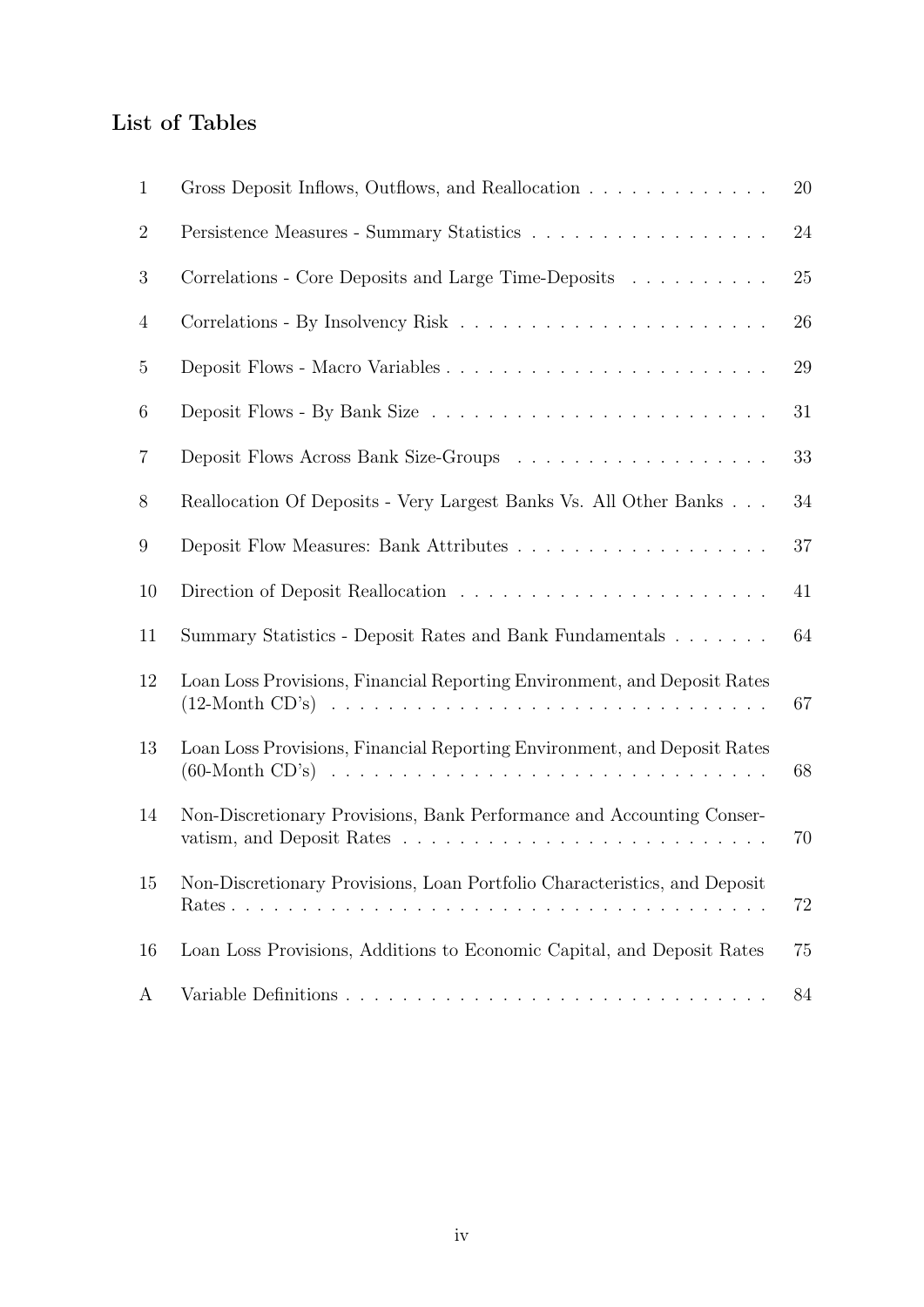# List of Figures

| 1           | Simultaneous Inflows and Outflows of Deposits 21             |  |
|-------------|--------------------------------------------------------------|--|
| 2           |                                                              |  |
| 3           |                                                              |  |
| 4           | Cross-Correlation - Core Deposits and Large Time-Deposits 27 |  |
| $5^{\circ}$ |                                                              |  |
| B           |                                                              |  |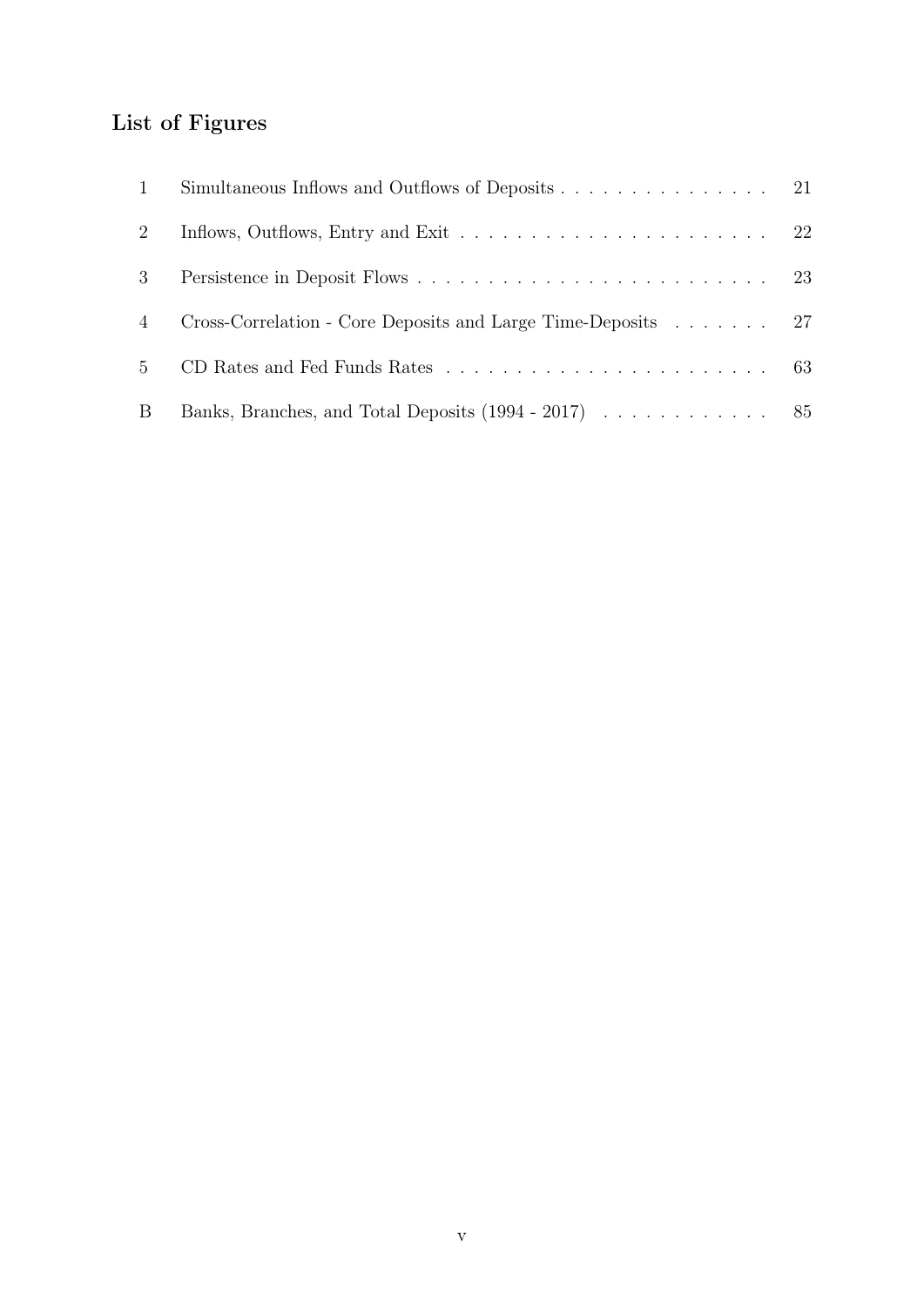### Abstract

Deposits are the single largest source of funding for banks and are thus key to the stability of the banking system. Deposit flows and deposit rates are two mechanisms through which depositors discipline banks from excessive risk taking thus keeping the banking system stable.

In Chapter 1, I examine aggregate deposit inflows, outflows, and the reallocation of deposits in the banking system to further our understanding of banking stability. I find that on average deposit inflows are nearly three times larger and twice more volatile than outflows. Deposit flows vary with business cycles and market conditions, across deposit types, and cross-sectionally. Moreover, there is considerable heterogeneity in flows across deposit types. I also find that the largest banks attract and retain more deposits compared to smaller banks, and deposits are reallocated from small to largest banks. Deposits are also reallocated to banks which offer higher deposit rates, have lower insolvency risk assets, and low capital levels. My findings imply that deposit inflows and the heterogeneity in depositors are important in understanding banking stability. Moreover, at the aggregate level deposits are reallocated to banks that provide more utility to depositors, suggesting some evidence of market discipline.

In Chapter 2, I examine the role of bank accounting information in addressing information asymmetry problems between banks and depositors. I present evidence that rates on large, time deposits (CDs) increase with loan loss provisions (LLPs), especially nondiscretionary provisions. These effects are pronounced from the financial crisis on-wards, where timelier provisioning reduces deposit rates. Furthermore, provisioning by banks that experience high loan growth and are profitable increases deposit rates, while banks that are conservative in accounting for their loan charge offs experience lower deposit rates. Additionally, in contrast to discretionary provisions, non-discretionary provisions that contribute to economic capital (in excess of Tier 2 regulatory capital) reduce deposit rates. These findings support the use of accounting information in providing market discipline, the third pillar in the regulatory framework proposed in the Basel III accord.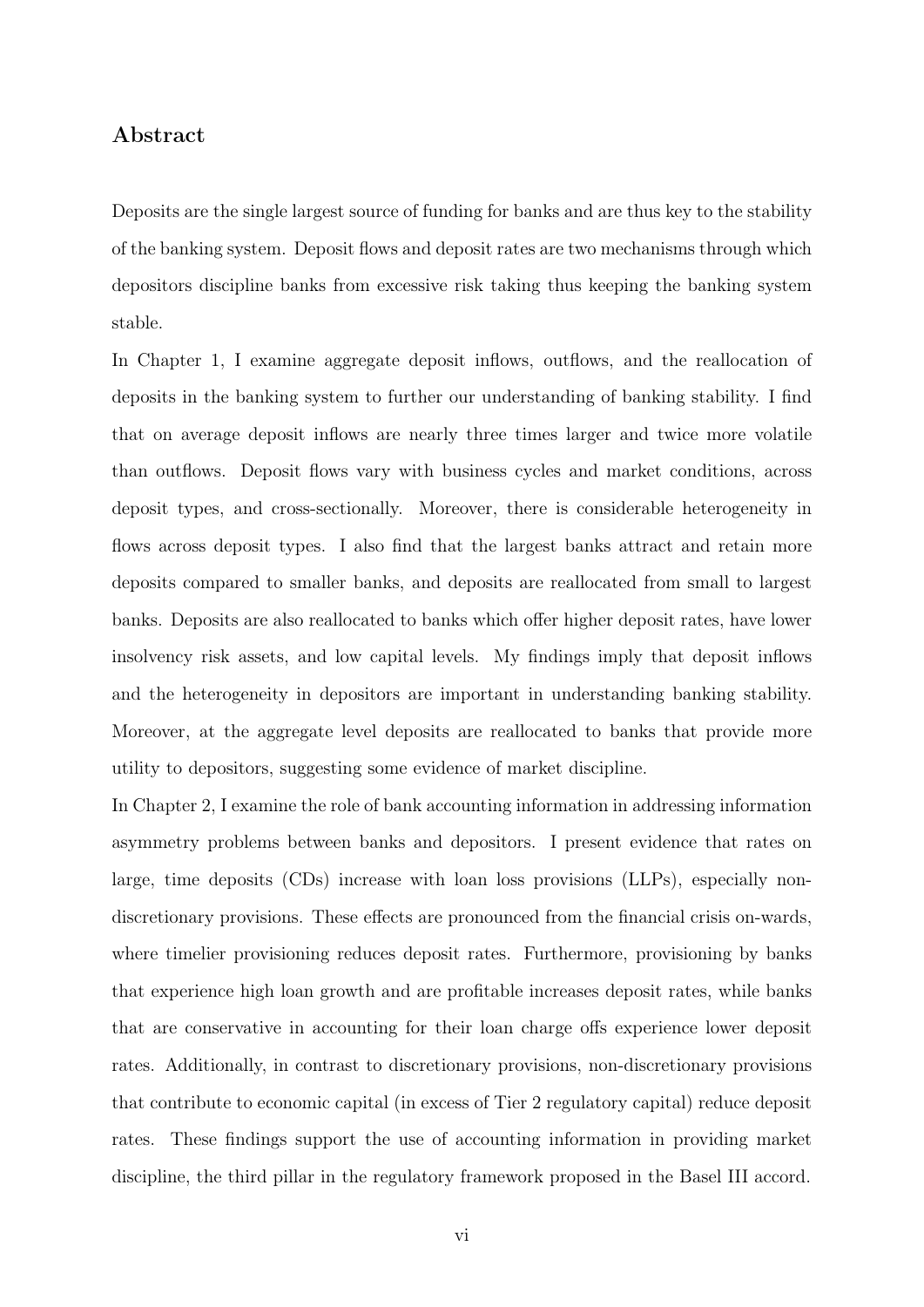### 1 Gross Deposit Flows

#### 1.1 Introduction

Instability in banking is typically associated with deposit outflows. Recent case-study evidence reveals a richer set of details associated with these outflows. The rate of outflows differs across deposit types. Deposit insurance and duration of depositor relationships slow the rate of deposit outflows (Iyer and Puri (2012), and Iyer, Puri, and Ryan (2016)). Furthermore, deposit inflows occur alongside deposit outflows (Martin et al. (2018)). Moreover, recent theoretical work also suggests the reallocation of deposit outflows from distressed banks to healthy banks (Egan, Hortaçsu, et al. (2017)). Understanding stability in banking therefore requires moving beyond examining net flows (deposit outflows) at distressed banks or during crises periods. It requires an understanding of gross deposit flows - the rates of inflows and outflows, their persistence and volatility, cross-sectional variation across deposit types, time-series variation across the business cycle and market conditions, and how inflows and outflows combine to reallocate deposits in the banking system.

Moreover, we need to understand whether the magnitude of these gross deposit flows is large enough to cause instability to the banking system as a whole, and how do these deposit flows measure against proposed regulatory changes to liquidity and stable funding. This paper examines gross deposit flows to answer some of these questions and to establish facts that can further our understanding of banking stability.

I begin by examining aggregate deposit inflows and outflows to understand the magnitude, volatility, and persistence of deposit flows. Using quarterly bank level data from 1984-2017, I find the following: The average rate of deposit inflows (3.7%) is more than three times the the average rate of deposit outflows (1.1%). Deposit inflows are also more than twice as volatile as deposit outflows.<sup>1</sup> Moreover, I find that entries (de-novo

<sup>&</sup>lt;sup>1</sup>I place a caveat here that my measure of the rates and volatility of deposit flows are downward biased since my fundamental unit of analysis is the bank and thus I compute only inter-bank deposit flows and do not include intra-bank deposit flows.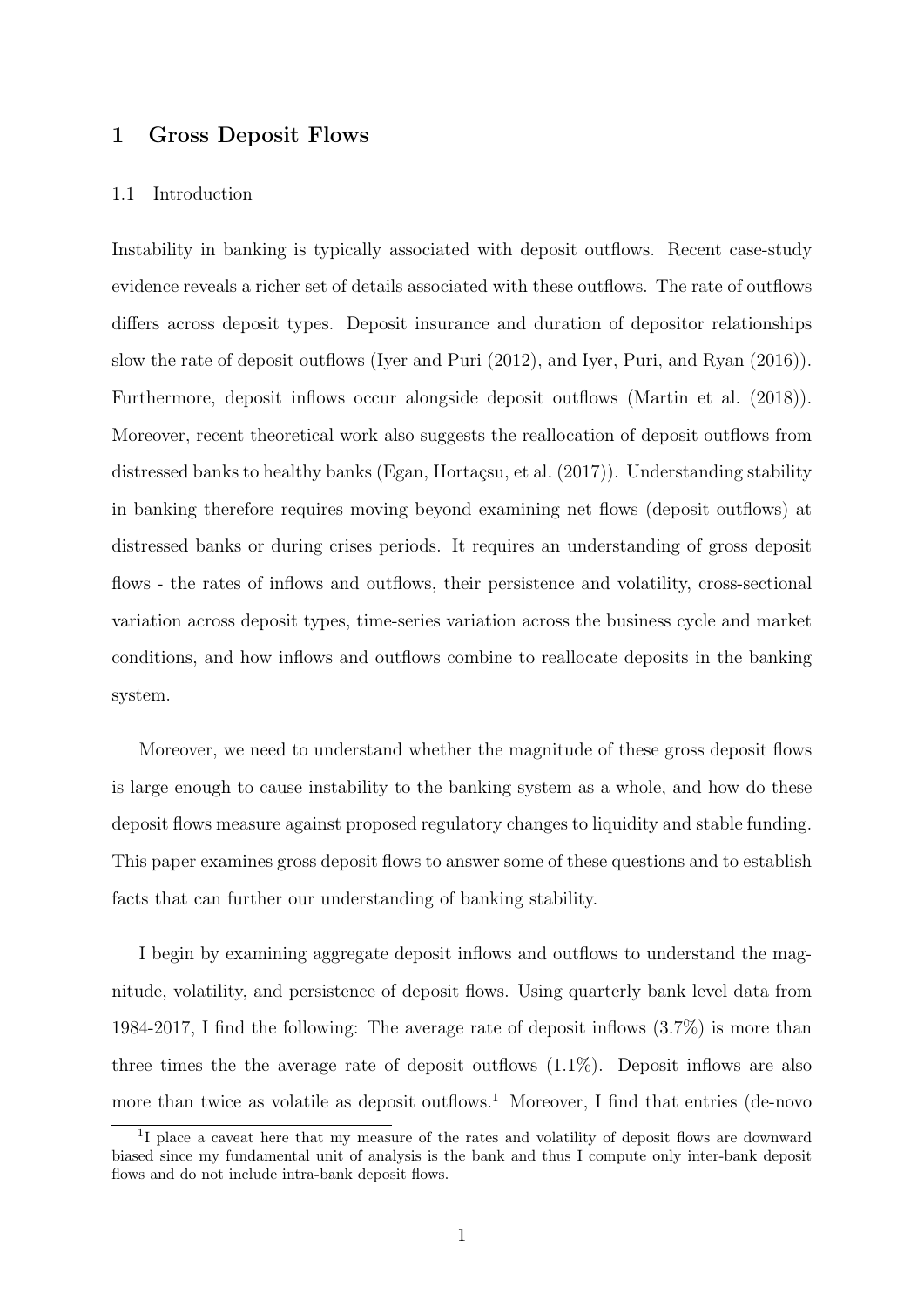banks) and exits (failures or mergers) do not have a significant effect on aggregate deposit inflows or outflows in the banking system, respectively. Deposit inflows and outflows are however persistent across banks and time periods. On average only 50% of the deposits that come into a bank during a quarter, stay with the bank for an additional quarter. I also find that during any given time period, including recessions, there are simultaneous inflows and outflows of deposits. Even in periods of net deposit outflows there are deposit inflows. While Martin et al. (2018) find evidence on simultaneous inflows and outflows of deposits at a failing bank, I find that simultaneous inflows and outflows of deposits exist at the aggregate industry level. These findings suggest the importance of considering deposit inflows in addition to outflows when examining the effect of deposit flows and bank stability.

Deposit inflows and outflows also vary across deposit types. The rates of inflows (3.9%) and outflows  $(1\%)$  of core deposits (insured) are lower than the corresponding rates (7.3%) for inflows and  $5.2\%$  for outflows) for large time-deposits (uninsured).<sup>2</sup> These aggregate level deposit outflows (run-off) rates are much lower than those considered in the Basel III regulations on liquidity and stable funding (Basel III, 2013). Basel III regulations assume a run-off rate of 5% (minimum of 3%) for stable funding sources, which in my case are core deposits, and a run-off rate of 10% or higher for less stable funding sources, or in my case large time-deposits. These findings suggest that the deposit run-off rates considered in the Basel regulations may be more conservative than the run-of rates observed. Core deposit inflows and outflows are also less volatile than large time-deposits. However, in dollar terms, core deposit inflows are nearly three times the inflows of large time-deposits, while outflows are of comparable magnitude. These findings indicate that despite explicit withdrawal restrictions on large time-deposits, they are more withdrawal-prone compared to core deposits, even though the rates of outflows may not be as high as considered in the Basel regulations.

<sup>2</sup>Core Deposits include total transaction deposits, savings deposits, and small time-deposits. Large time-deposits are defined as time deposits  $> $100,000$  prior to Q1,2010 and time deposits  $> $250,000$ since.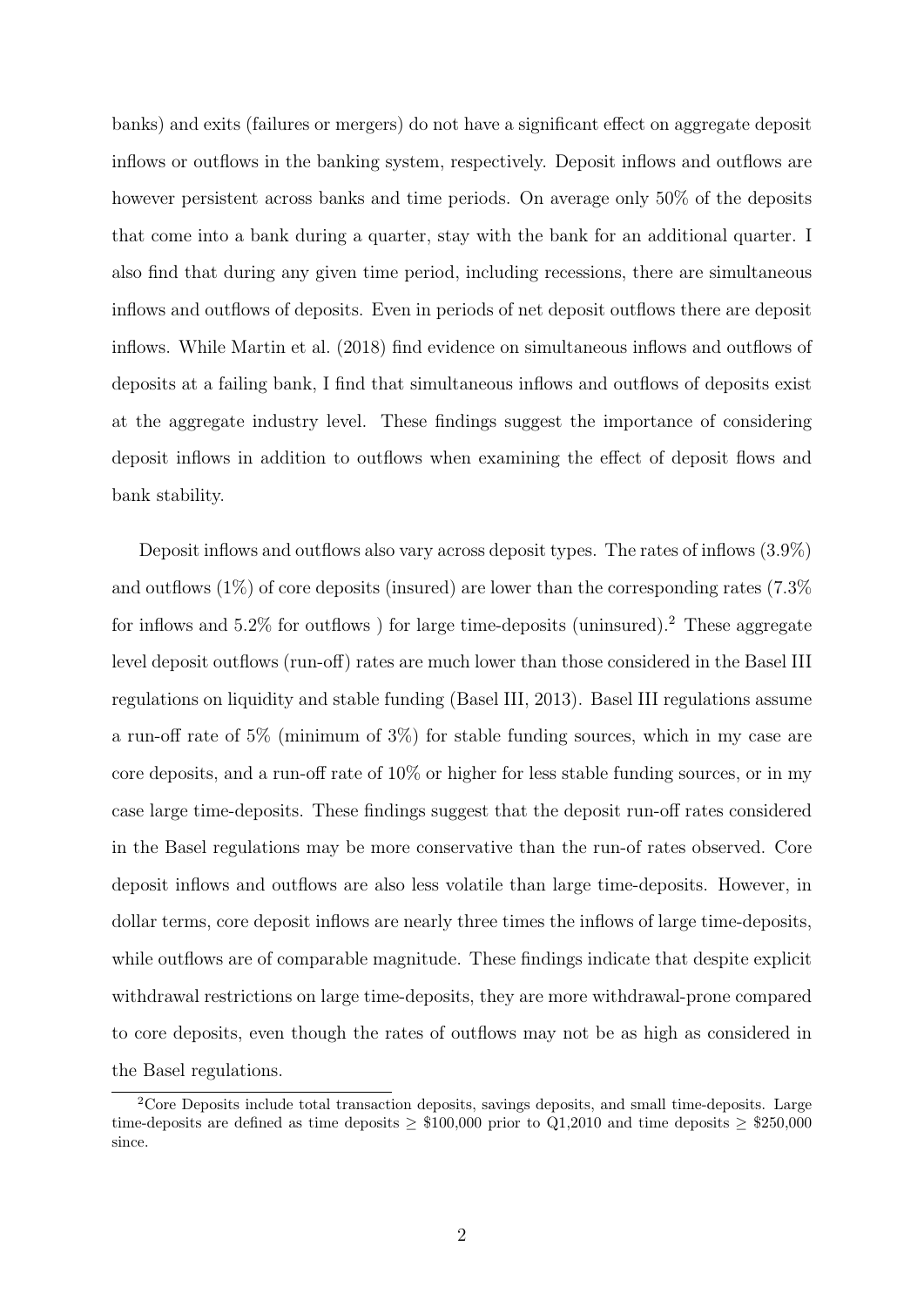Across deposit types, Martin et al. (2018) find evidence that outflows of uninsured deposits at a failing bank positively affects the outflows of insured deposits. They also find that the failing bank manages to replace some of the outflows in uninsured deposits with insured deposits. However, at the banking system level I do not find any evidence of contemporaneous relation between outflows of core and large time-deposits, though they are non-contemporaneously related. I also find that there is a contemporaneous and lagged substitution effect between core deposits and large time-deposits. While core deposit outflows are correlated with large time-deposit inflows, large time-deposit outflows are only non-contemporaneously correlated core deposit inflows. By looking at the aggregate level of deposit flows I find that such a substitution effect is not unique to failing banks. Moreover, the substitution effect of core deposit outflows and large timedeposit inflows is primarily evident in banks with low capital, high levels of NPA (Nonperforming assets), and banks with low levels of loan charge-offs. So while there might be a substitution effect between core and large time-deposits at times, the directionality and magnitude of substitution various with bank distress levels. These findings have important implications in designing regulations on the sources of funding distressed banks can access, which may affect the costs borne by the regulatory agency in case of failure of the depository institution.

Deposit inflows and outflows also vary with market and economic conditions, and across deposit types. I find that the aggregate rate of deposit inflows increases during periods of high stock market returns, and the rate of deposit outflows decreases during periods of high economic activity. Across deposit types, I find that the rate of inflows of core deposits increases during periods of high stock returns, suggesting a wealth effect. On the other hand, the rate of inflows of large time-deposits increases during periods of high market volatility, suggesting that depositors view banks as "safe havens" during periods of market uncertainty. High economic activity also affects core deposits and large time-deposits differently. For core deposits, while both the rate of deposit inflows and outflows decrease, for large time-deposits only the rate of outflows decreases. Large time-deposits are also more sensitive to changes in the benchmark rate of return (the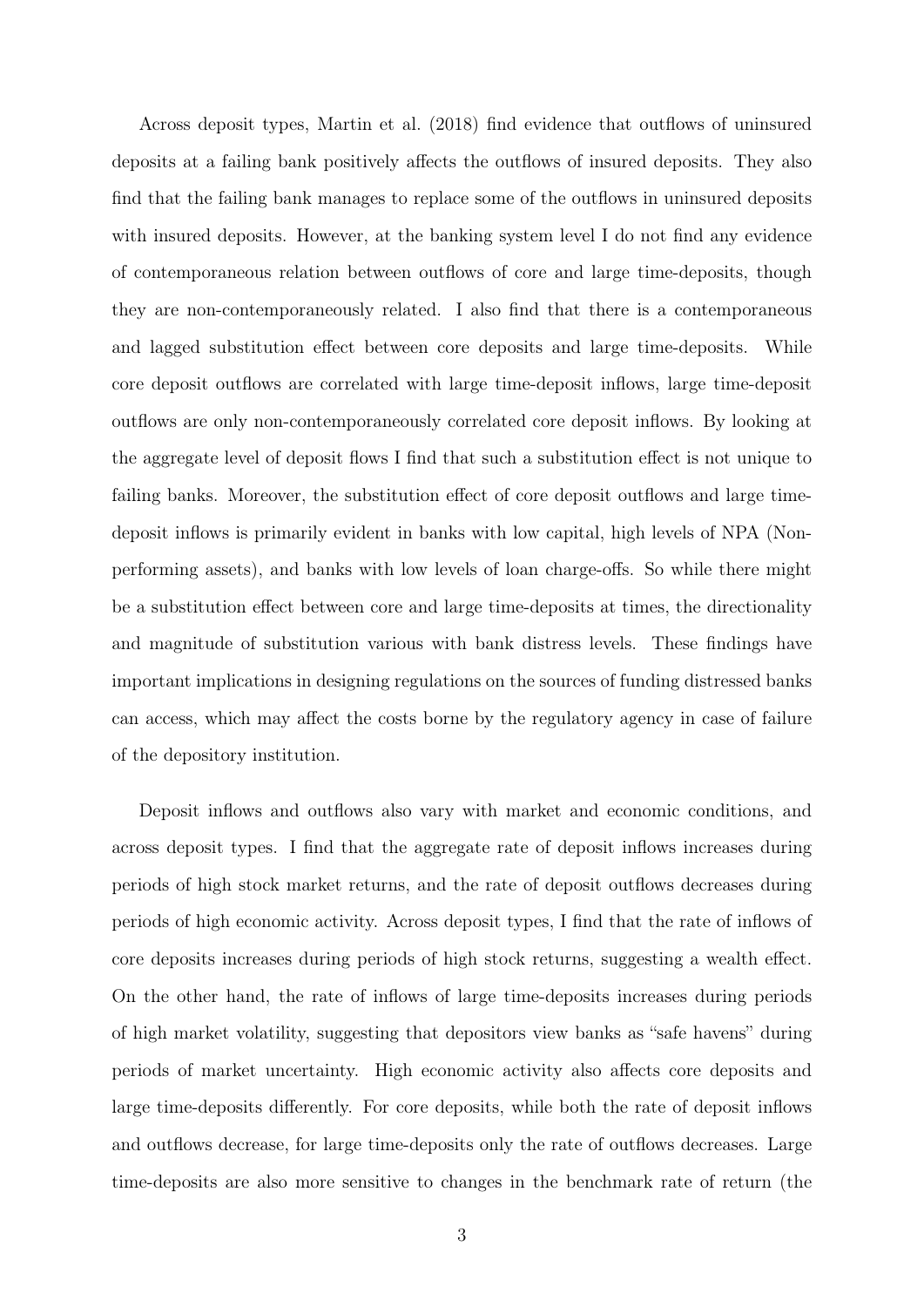federal funds rate), compared to core deposits. While Egan, Hortaçsu, et al. (2017) find that the demand for both insured and uninsured deposits are price inelastic, <sup>3</sup> I find that increases in the federal funds rate leads to higher inflows and lower outflows for large time-deposits. However, there is no such effect observed for core deposits. These findings further elaborate on the sensitivity of different deposit types to changes in macro economic and market conditions, and benchmark rates of return.

Thus far my focus has been on the inflows and outflows of deposits in the banking system. However, in addition to inflows and outflows there is also a reallocation of deposits amongst banks. Egan, Hortaçsu, et al. (2017) give an example where the market share of uninsured deposits drops for a distressed bank while simultaneously the market share of uninsured deposits for a healthy bank increases. They suggests there might be a movement of deposits from one bank to another. I next examine the cross-sectional variation in deposit flows, and in addition to deposit inflows and outflows, I also look at the reallocation of deposits within banks of similar size groups. The ratio of deposit inflows to outflows decreases monotonically from the largest to the smallest bank. For every \$1 of outflows, the largest banks attract \$9, while the smallest banks only attract roughly \$2.6. On the other hand the the ratio of deposit reallocation to outflows increases monotonically from the largest to the smallest bank. For every \$1 of outflow for the largest banks, \$1.89 are reallocated amongst the largest banks, while for the smallest banks \$1.96 are reallocated. The trends are consistent for both core deposits and large time-deposits. These findings suggest that the largest banks both attract and retain more deposits compared to the smaller banks, for every dollar of deposit outflow. Since the largest banks also have the most number of branches, these higher ratios of deposit inflows to outflows at the largest banks suggests the importance of branch networks, not only in in their ability to attract deposits, but also in reducing information asymmetry and monitoring costs (Aguirregabiria et al., 2017), and thus retaining more deposits. This monotonic trend in the ratios of deposit inflows-to-outflows and reallocation-to-outflows

 $3$ They calibrate a model of deposit demand using parameters for interest rates offered and probability of default to arrive at price elasticity.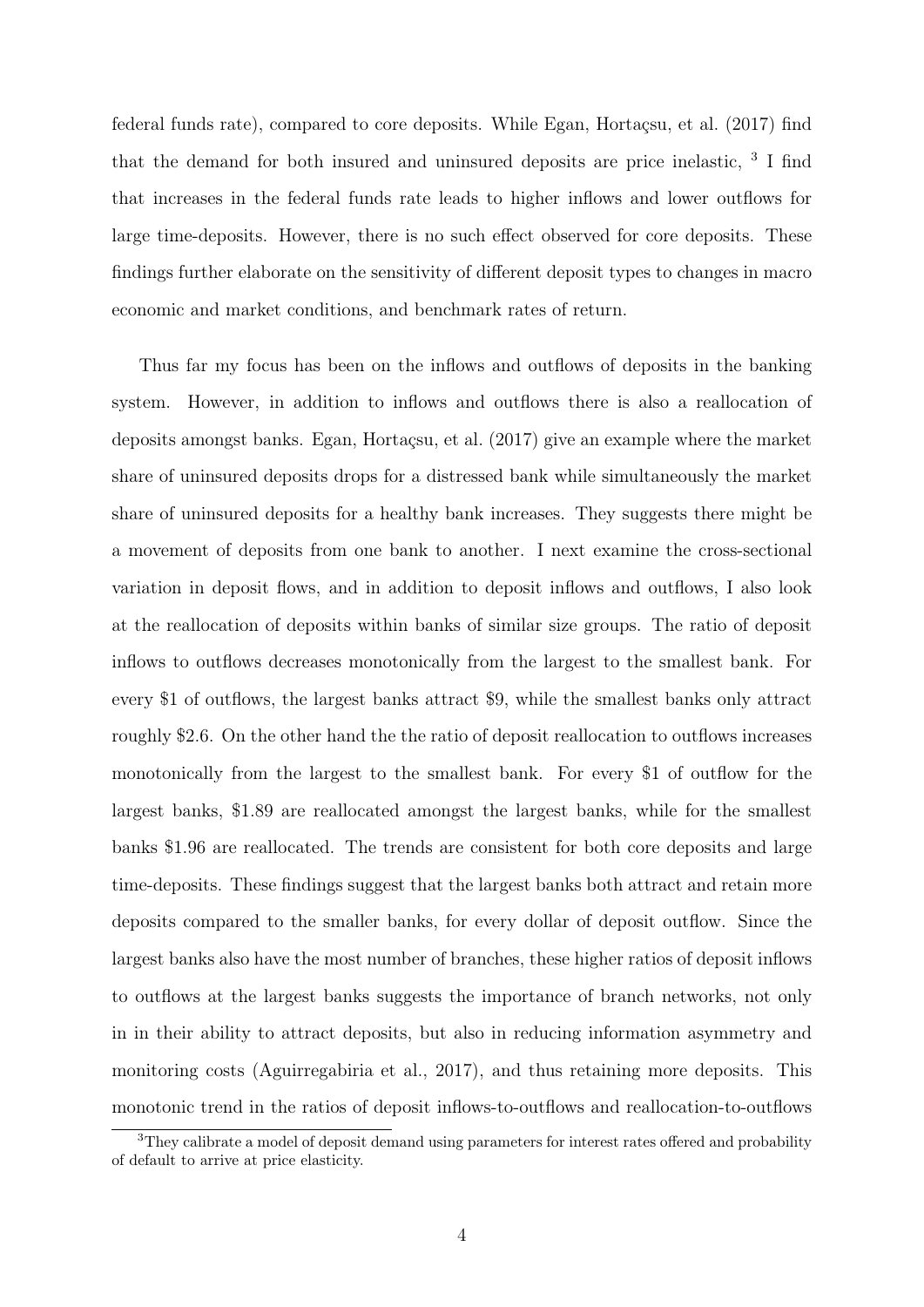to cannot be captured with deposit growth rates, or deposit market share alone, and is thus valuable in understanding the funding risks faced by community banks vis-a-vis larger banks.

In addition to the reallocation of deposits within bank size groups, deposits are also reallocated across groups. I find that nearly 60% of the reallocation of core deposits is inter-group, while for large time-deposits it is only 30% , the rest being intra-group. I find that while the rates of reallocation of large time-deposits is larger than that for core deposits, large time-deposits are reallocated across banks of similar size. This suggests that the reallocation of large time-deposits is largely due to heterogeneity in bank-level dynamics within similar size groups. These figures however do not give us the direction of deposit flows. I develop on the methodology used by Meller and Metiu (2017) to measure synchronization of economic cycles across countries, to ascertain the direction of deposit flows. I find that deposits flow from smaller banks to larger banks, and this is largely evident for core deposits, post Riegle-Neal (RN) and post Gramm-Leach-Bliley (GLB), while there is no such effect for large time-deposits. One possible explanation for this effect could be the "economies of scale" enabled by RN which allowed banks to acquire other banks and operate across state boundaries and become larger, and the "economies of scope" enabled by GLB that allowed banks to engage in investment banking and insurance business in additional to commercial banking activities. Both the scale and scope effects allowed the banks to establish relationships with depositors, and hence the effect is evident more for core deposits which are more relationship based compared to large time-deposits. Combining the findings on the rates of inflows and outflows across bank size groups with the magnitude and direction of deposit outflows at smaller banks, these findings suggest that smaller banks have been losing deposits to the largest banks, and may be more vulnerable to deposit outflows and funding shortages compared to their larger counterparts.

To further understand the reallocation of deposits within the banking system, I look at deposit flows across bank characteristics. I use the basic framework of Egan, Hortaçsu,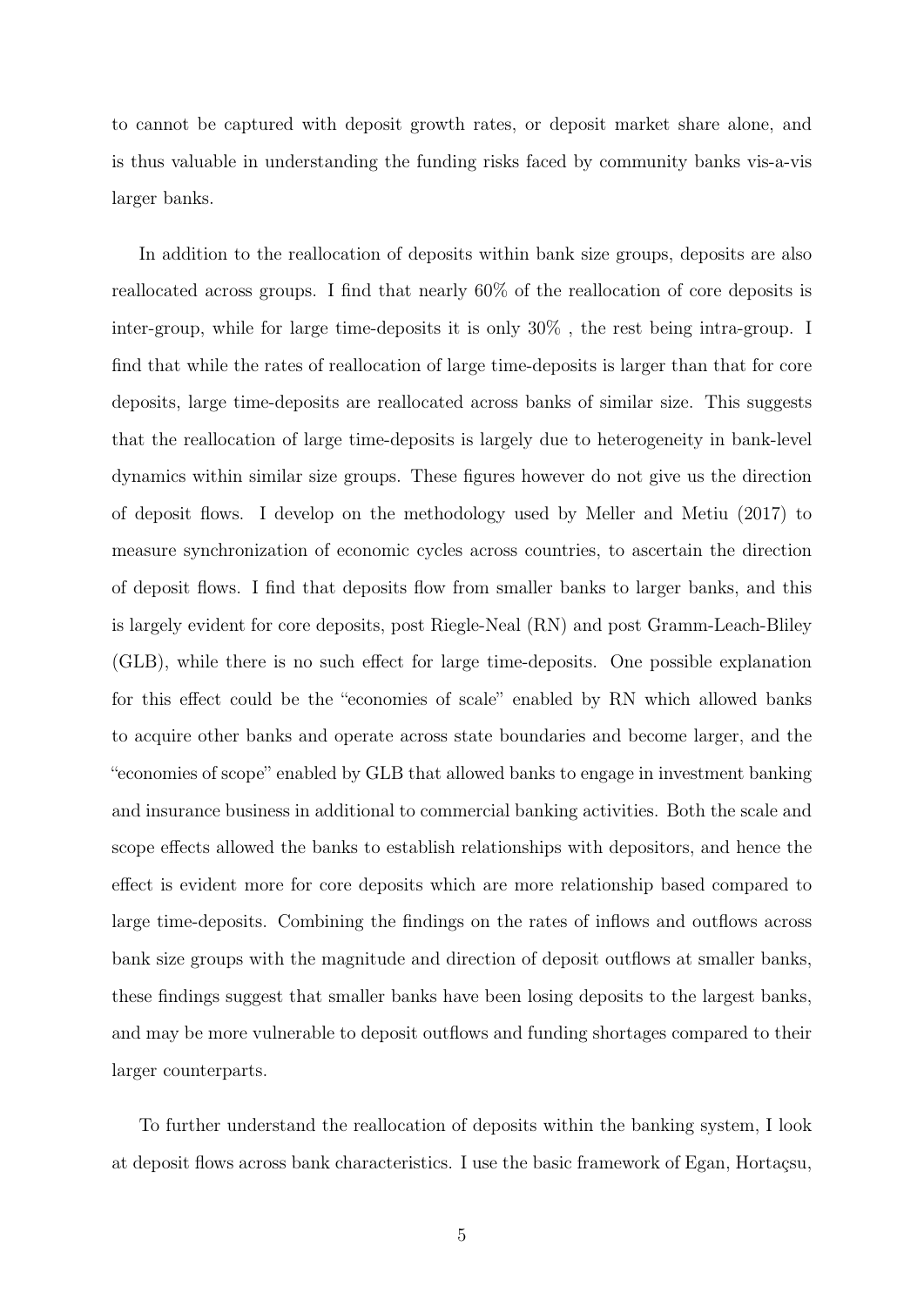et al. (2017) to interpret my results. They suggest a model where insured and uninsured depositors choose between differentiated banks based on individual utility maximizing preferences. This utility is derived from deposit rates offered, the probability of default, and the banks' ability in using these deposits effectively. And, depositors are run-prone and can move their deposits from one bank to another.

I first look at utility derived from deposit rates offered. Deposit rates offered can be viewed in two ways. One the one hand DeAngelo and Stulz (2015) suggest that banks that enjoy deposit rate advantages (lower deposit rates than competitors in the same market) should have lower leverage, or in my case lower levels of deposits.<sup>4</sup> Deposit rate advantages could arise for instance from lower servicing costs on loans and deposits. It could also result from distress of other banks, which raise rates during distress to attract deposits (Acharya and Mora, 2015). I consider banks having a deposit rate advantage as the percentage of branch-products in which the bank offers deposit rates lower than the median rate for that product in an MSA. Higher the percentage, greater the banks' deposit rate advantage. I find that rates of deposit inflows (outflows) are lower (higher) at banks that have a deposit rate advantage, corroborating DeAngelo and Stulz (2015). The findings are qualitatively similar for core deposits and large time-deposits. However, deposits are reallocated from banks that offer lower deposit rates to those with higher deposit rates. This finding is more in line with Egan, Hortaçsu, et al. (2017) who suggest that distressed banks have lower demand for uninsured funds and hence suggestively lower rates, and with Ben-David et al. (2017) who suggest that deposit rates are associated with demand for funds and thus banks raise rates to attract funds.

I next look at the (dis)utility to depositors resulting from banks' probability of default. In their calibrated model Egan, Hortaçsu, et al. (2017) find that a 1% increase in the riskneutral probability of default leads to a 12% decrease in the market share of uninsured deposits for a bank, while there is no such effect on insured deposits. They attribute this to both a lowered demand for uninsured deposits and a drop in the supply. I measure

<sup>&</sup>lt;sup>4</sup>They use the term "liquidity premium", but the essence is the same.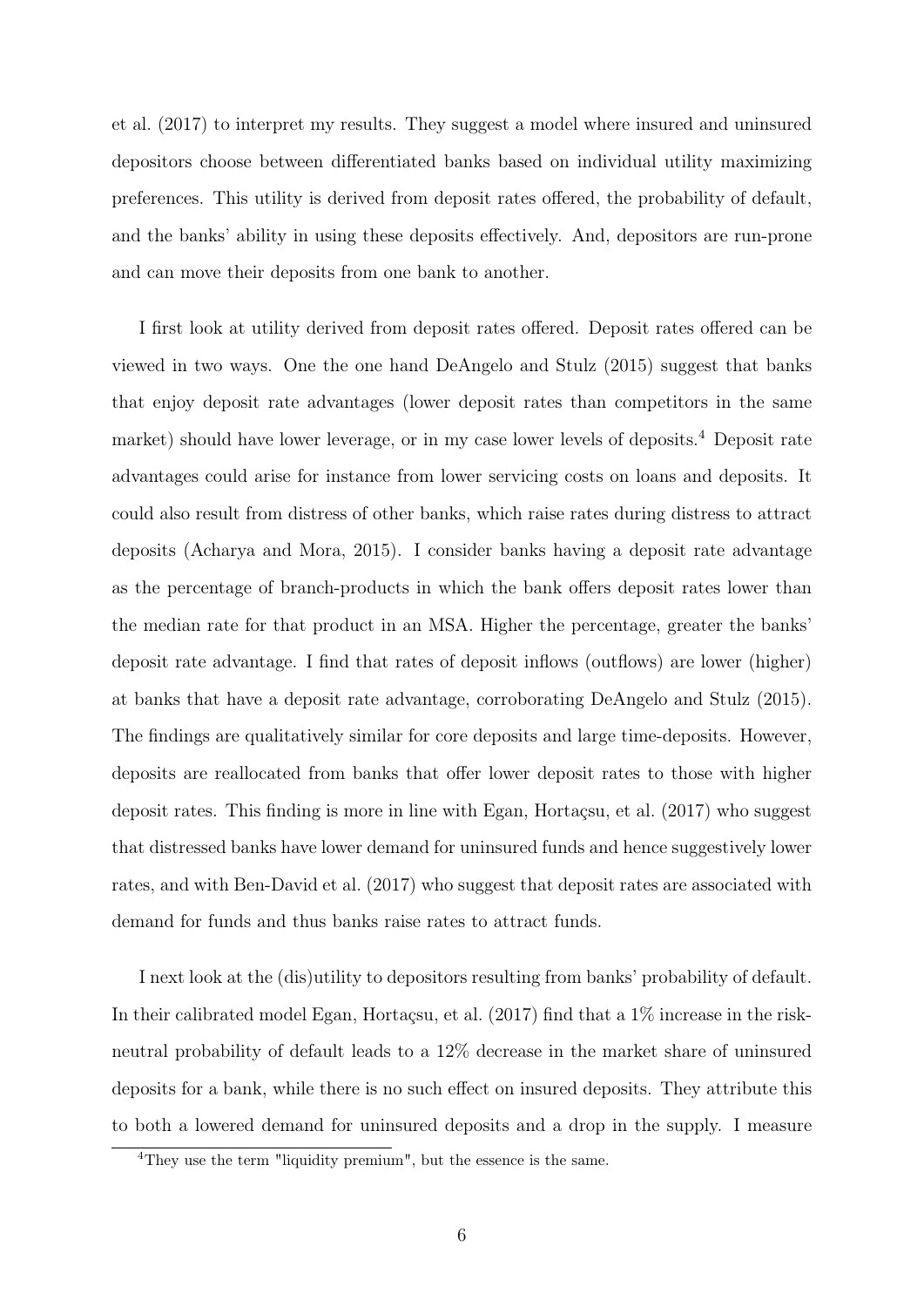a banks' insolvency risk as the ratio of non-performing assets (NPA's) to total loans, and the ratio of Charge-Offs to NPA's. The first measure gives an estimate of a banks' probability of default (PD), while the second measure is an estimate of the banks' lossgiven-default (LGD). I find that the rate of deposit inflows is roughly 43% lower, and the rate of deposit outflows is nearly 77% higher at banks with a high insolvency risk. However, the disparity in deposit inflows is more prominent in large time-deposits, while the disparity in outflows is more visible in core deposits. This is contrary to expectations that uninsured depositors would be the first to leave a distressed bank. Deposits are reallocated from banks with a high probability of default to those with a low probability of default, suggesting some market discipline. However, it is important to note that even at banks with a higher probability of default there are simultaneous inflows and outflows of deposits.

Lastly I look at the role of equity capital in deposit flows. Equity capital has been studied as both in mitigating a banks' risk of failure (Bhattacharya and Thakor (1993); Repullo (2004); and Von Thadden (2004)), or diminish a banks' ability to create liquidity by affecting the banks' incentives to monitor its borrowers (Diamond and Rajan (2000); and Diamond and Rajan (2001)). I focus on the latter since in my setup depositors derive utility from the banks' management in actively monitoring its borrowers and generating returns sufficient enough to repay the depositors. I find that the rates of deposit inflows are 34% higher at banks with high capital levels, while rates of deposit outflows are nearly 76% higher. Deposits however are reallocated from banks with high capital to banks with low capital, suggesting a reallocation towards banks that are better at producing liquidity. Again, it is worthwhile to note that even at banks with low capital levels, there are simultaneous inflows and outflows of deposits.

My findings suggest that merely focusing on deposit outflows at distressed banks may not reveal a complete picture of how deposit flows affect bank stability. I extend casestudies on individual banks to the aggregate level and show that there are simultaneous inflows and outflows of deposits across bank and deposit types, and rates of inflows and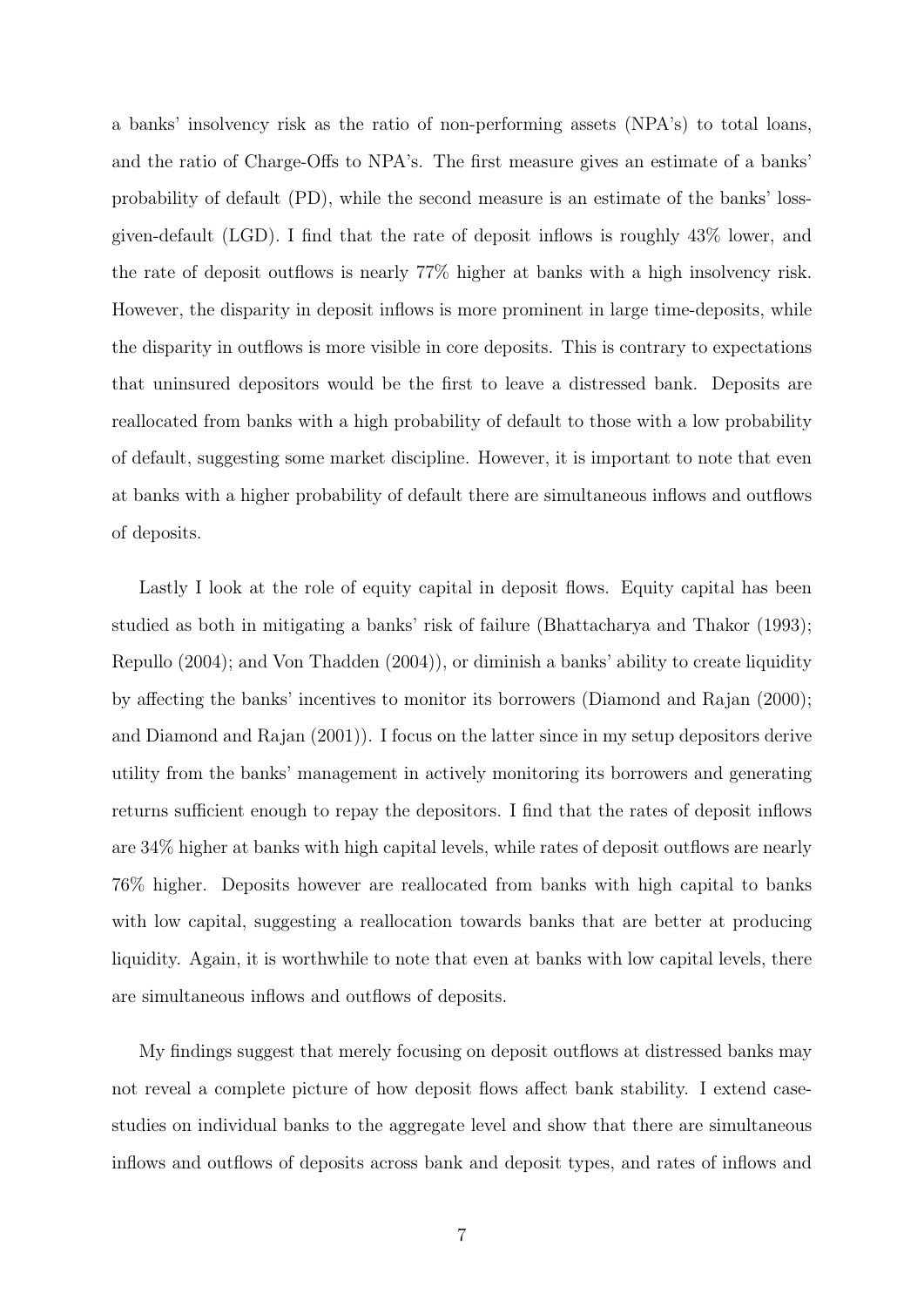outflows vary across deposit types, and deposits flows across banks. My study provides evidence on the stability of various account types based on economic and market conditions, bank size, and the utility that depositors generate. My study has important implications for future research in the design of regulations related to banking system liquidity and stable funding.

#### 1.2 Background and Related Literature

Deposit flows and banking stability have traditionally been studied under theoretical models of bank runs. Seminal work of Diamond and Dybvig (1983) suggests the mechanism through which deposit flows affect the (in)stability of banks. Works such as Postlewaite and Vives (1987), Peck and Shell (2003), Goldstein and Pauzner (2005), and Gertler and Kiyotaki (2015) have further examined bank-runs as an equilibrium response by depositors to bank health. On the other hand, Chari and Jagannathan (1988), Jacklin and Bhattacharya (1988), and Uhlig (2010) model bank-runs as purely information based response by depositors.

Empirically, Gorton (1988), Saunders and Wilson (1996), and Calomiris and Mason (1997) find that bank-runs are related to the banks' fundamentals, while Calomiris and Mason (1997) find that in addition to bank fundamentals, panic amongst depositors also plays a role. In addition to bank-runs, deposit withdrawals have also been studied as a market disciplining mechanism. Martinez Peria and Schmukler (2001) examine the banking crises in Latin America and find that depositors withdraw their deposits as means of disciplining the banks. Park and Peristiani (1998) find that in addition to deposit withdrawals, depositors also demand higher rates on deposits from distressed banks, as a disciplining mechanism.

These studies have largely considered depositors as a homogeneous group and focused on deposit outflows at failing/distressed banks. More recent case studies have found evidence that depositors are in-fact heterogeneous in nature, and respond differently to a banks' solvency risk. While some depositors leave the bank immediately at the slightest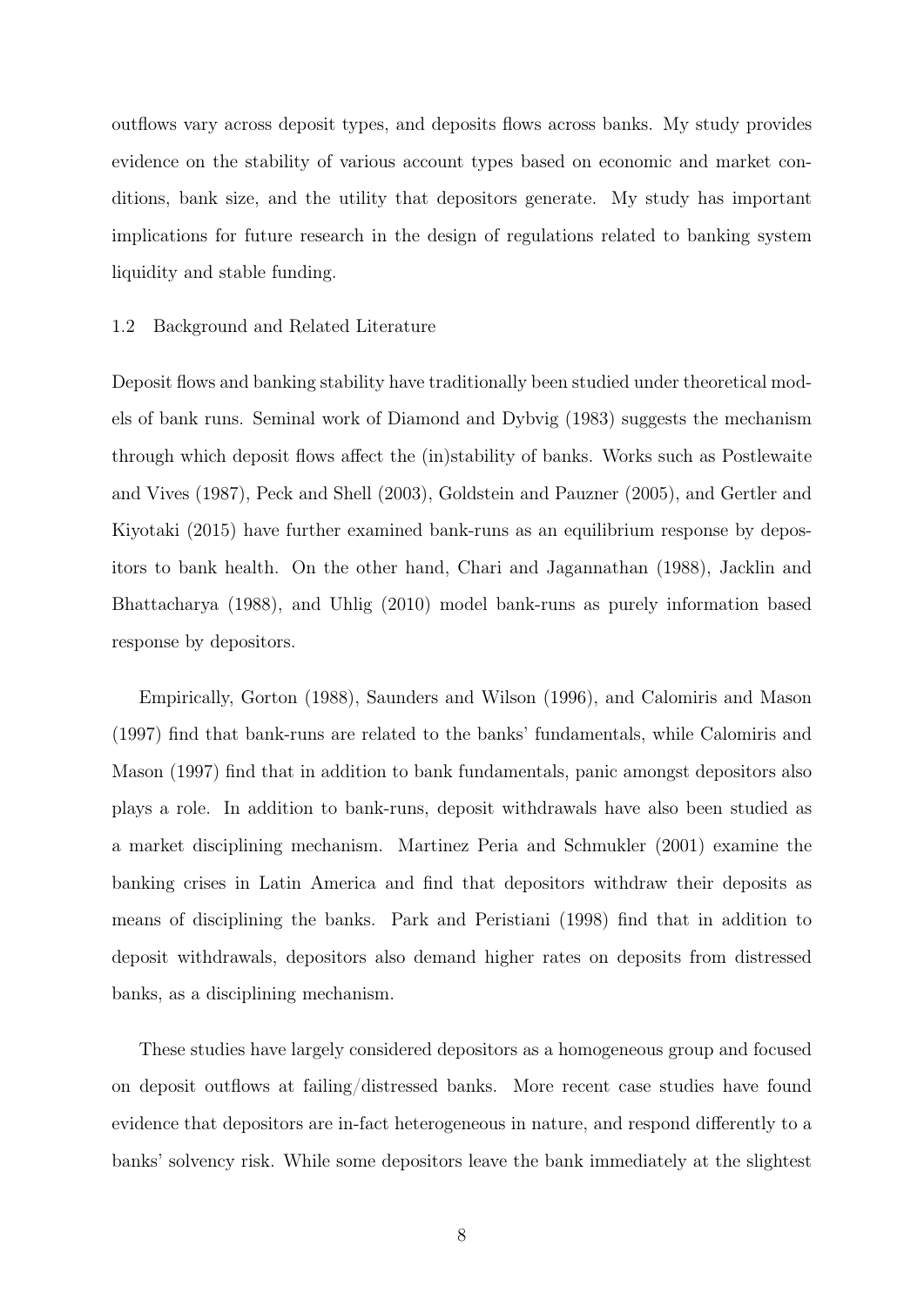hint of insolvency, others are more patient. Depositor-bank relationships and deposit insurance plays an important role in depositors' response to perceived insolvency risk. Recent empirical evidence has also shown that even at failing banks there are simultaneous inflows and outflows of deposits, contrary to what one might expect. Moreover, recent theoretical models suggest that depositors can distinguish between healthy and distressed banks, and provide empirical evidence that deposits are reallocated from distressed to healthy banks.

To examine the heterogeneity in depositor behavior in response to perceived solvency risk, Iyer, Puri, and Ryan (2016) use deposit account-level data and examine two bankruns on an Indian bank at different time periods. This bank was subject to a low level and a high level solvency shock over two different time periods, years apart. They find that depositors with loan relationships with the bank were less likely to run during the low solvency shock, while uninsured depositors are more likely to run. In the high solvency shock event, they find that depositors with longer relationships with the bank were less likely to run, while those with frequent past transactions were more likely to run. These findings suggest that considering depositors as a homogeneous group may not represent a complete picture in understanding the effect of deposit flows on bank stability.

In another study Martin et al. (2018) use deposit account-level data at a failing Indian bank and find that even at that failing bank there are simultaneous inflows and outflows of deposits. They find that temporary deposit guarantee measures introduced at the time of the financial crisis, and deposit insurance slows down the rate of deposit outflows. Uninsured deposits are replaced by insured deposits even when the banks' failure is public knowledge. Moreover, the inflow of deposits is large in magnitude and has a first-order impact. So, while prior literature has largely focused on deposit outflows in assessing a banks' stability, this new evidence suggests that we need to look at both inflows and outflows in understanding bank stability.

To further emphasize the heterogeneity in depositor behavior to bank insolvency risk, Egan, Hortaçsu, et al. (2017) suggest a model where insured and uninsured depositors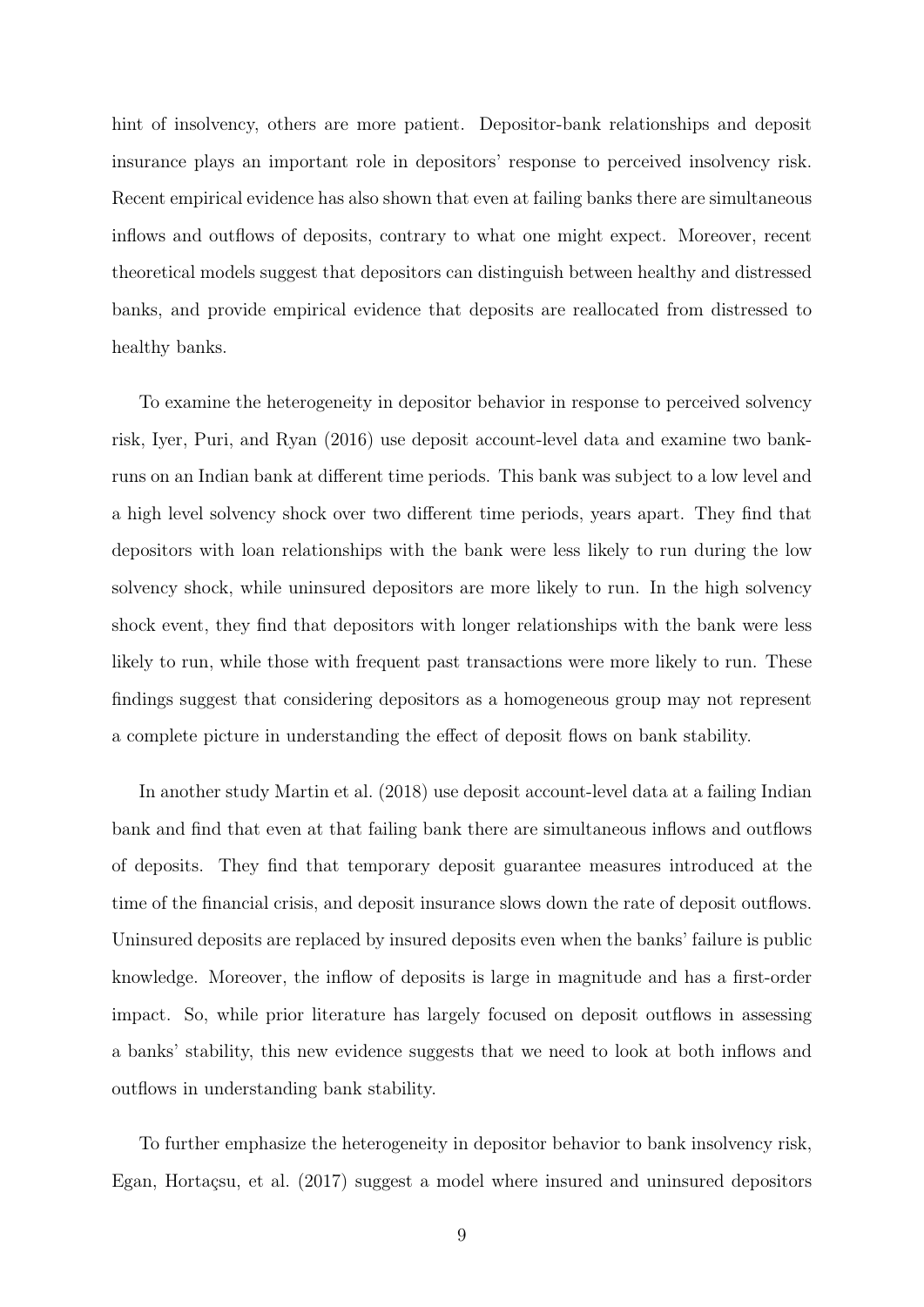choose between differentiated banks based on their individual utility. They suggest that insured depositors are less sensitive to a banks' probability of default as they derive utility from banking services. Uninsured depositors on the other hand derive utility only from the deposit rates offered and since they would lose their deposits in case of a bank failure, are more sensitive to a banks' probability of default. They also cite an example where the market share of uninsured deposits for a distressed bank fell, while at the same time the market share of uninsured deposits increased for a healthy bank. Results from their calibrated model suggests that depositors can perceive solvency risk and move their deposits from distressed to healthy banks.

In addition to individual bank health or the health of the banking system, the aggregate demand for and supply of deposits is also affected by business cycles and market conditions (Martin et al., 2018). High levels of economic activity and market returns would lead to higher inflow of deposits into the banking system, suggesting wealth effects (Bomberger, 1993). High market volatility on the other hand would also lead to an increase in deposit inflows, since due to deposit insurance banks are viewed as "safe havens" (Acharya and Naqvi, 2012). Allen et al. (2015) suggest a model where deposits flows into banks depends on the other alternative storage technologies available to investors. They suggest if investors can generate higher returns from these other technologies there would be lower deposits available for banks and vice-versa.

Empirically, however Acharya and Mora (2015) and Helwege et al. (2017) find that banks faced funding shortfalls during the financial crisis and were only able to create liquidity due to support from the government and government-sponsored agencies. Pérignon et al. (2018) on the other hand find there were no wholesale funding dry-ups during the financial crisis. Additionally, Gatev and Strahan (2006) find that bank deposit flows increased in periods of market-wide liquidity shocks prior to the crisis.

In addition to bank insolvency risk, economic and equity market conditions, theories of bank capital suggest differences in leverage across banks based on individual bank attributes. Since leverage is the net result of changes in inflows and outflows, deposit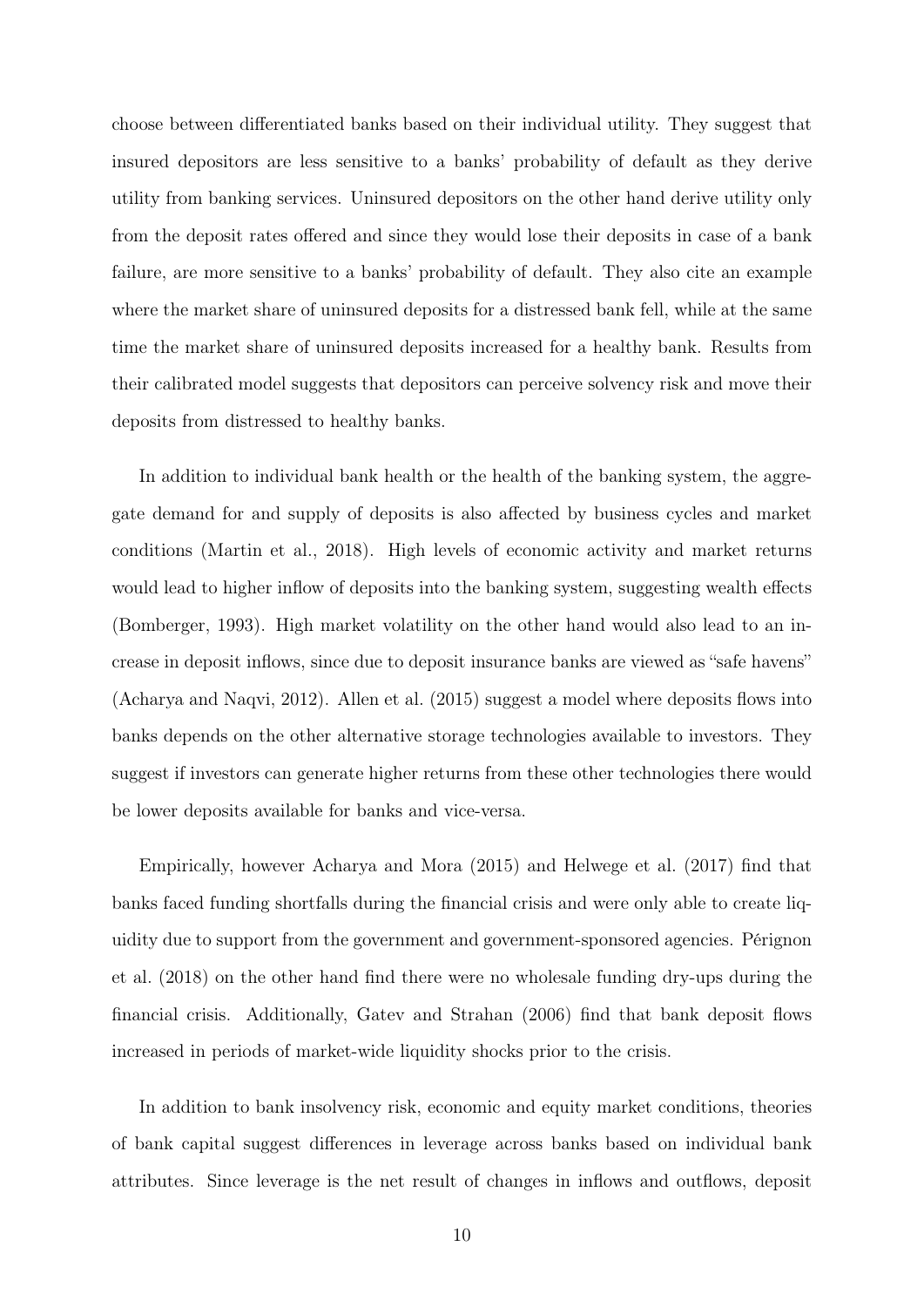flows should vary with individual bank attributes. DeAngelo and Stulz (2015) suggest that as a product of financial intermediation, banks produce a safe liquid claim, namely deposits, banks should be able to charge a liquidity premium for this service. This is similar in spirit to Krishnamurthy and Vissing-Jorgensen (2012) and Krishnamurthy and Vissing-Jorgensen (2013) who find a liquidity premium present in the prices of US Treasury securities. For banks however, this liquidity premium is generated in the form of deposit rate advantages. That is when a particular bank pays a lower rate of interest on its deposits compared to other banks offering similar products in the same market. DeAngelo and Stulz (2015) further suggest that higher the liquidity premium (or deposit rate advantage) higher the franchise value of the bank, and consequently lower the leverage.

In addition to the rate of return earned on their deposits, deposit flows are also affected by the demand for deposits at individual banks. Egan, Hortaçsu, et al. (2017) suggest that the demand for uninsured deposits drops for a bank in financial distress, while there is no prominent effect for insured deposits. This can be expected as insured depositors derive utility from banking services, while uninsured depositors who could lose all their funds in case of a bank failure, would be more sensitive to a banks' insolvency risk. However, both insured and uninsured depositors are sensitive to a banks' probability of default albeit to varying degrees as both lose some utility with bank failure. Egan, Hortaçsu, et al. (2017) further suggest that depositors are fully rational, can anticipate a banks' probability of default and more their deposits from distressed to healthier banks. So a banks' probability of default would be expected to affect the deposit inflows and outflows at that bank.

The returns a bank is able to generate for its depositors is dependent on the loan premium the bank is able to generate through its lending activities. This loan premium is a function of the banks' information production on their borrowers (Diamond, 1984) and (Campbel and Kracaw, 1980), by screening borrowers at loan origination (Stiglitz and Weiss, 1981), and monitoring the borrower over the life of the loan (Berger and Udell, 2002). Equity capital plays a critical role in this intermediation process. On the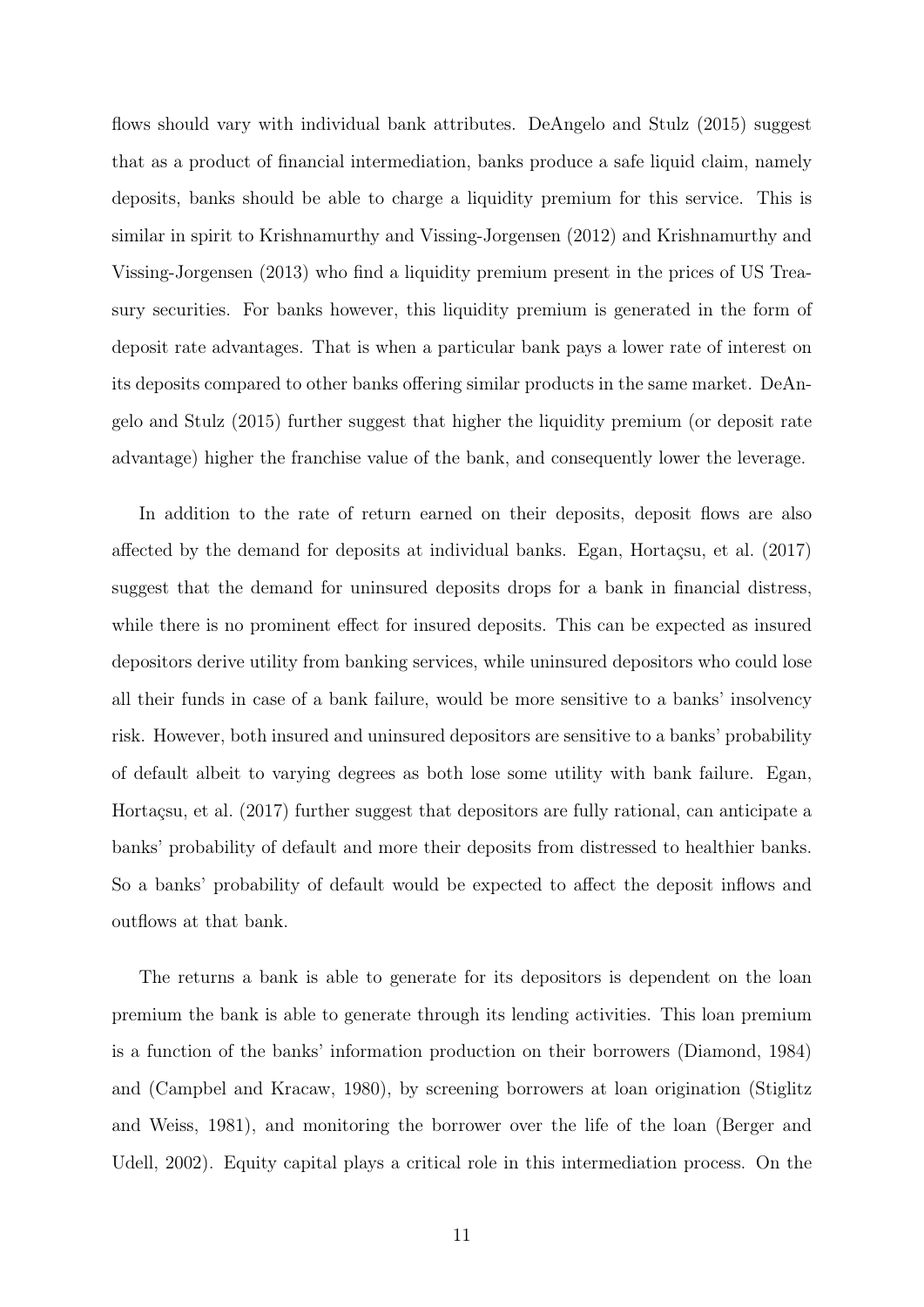one hand equity capital can aid in generating a loan premium via the "risk absorption" hypothesis. It can mitigate the risk of bank failure (Bhattacharya and Thakor (1993); Repullo (2004); and Von Thadden (2004)). Equity can also diminish a banks' ability to generate a loan premium by affecting the banks' incentives to monitor its borrowers (Diamond and Rajan (2000); and Diamond and Rajan (2001)), or the "financial fragility crowding-out" hypothesis. Through the "risk absorption" and "financial fragility crowding out" hypothesis, equity capital can affect deposit inflows and outflows.

The "risk absorption" hypothesis considers equity capital to be a cushion against unexpected losses, and correspondingly the greater the cushion, lower the insolvency risk. Berger and Bouwman (2013) find that higher levels of equity capital help reduce a banks' insolvency risk especially during crises when the risk of insolvency is higher. They also find that higher capital levels aids a bank in increasing its market share thereby contributing to liquidity creation. Allen et al. (2015) and Mehran and Thakor (2011) provide theoretical foundations on how higher levels of equity capital help a bank expand its market share. Empirically, Calomiris and Mason (2003) find that banks with higher levels of equity capital are better able to compete for deposits and loans, that is produce liquidity. Conversely, Koehn and Santomero (1980) find that increases in regulatory capital actually increases the banks' portfolio risk and consequently increasing its insolvency risk.

On the other hand, the "financial fragility crowding-out" hypothesis considers equity to be an impediment to liquidity creation. (Diamond and Rajan, 2000) argue that higher equity capital makes the banks less fragile, thereby reducing the banks' incentives to monitor its borrower and affects its lending activity, and consequently affecting its ability to produce liquidity. Aiyar et al. (2012) study the UK market and find that regulated banks decrease lending in response to tighter capital requirements, while the effect is opposite for unregulated banks. Conversely, Jiménez et al. (2017) study the Spanish market and find that increases in capital buffers increases liquidity production by banks, and subsequently employment by firms and the banks' survival probability.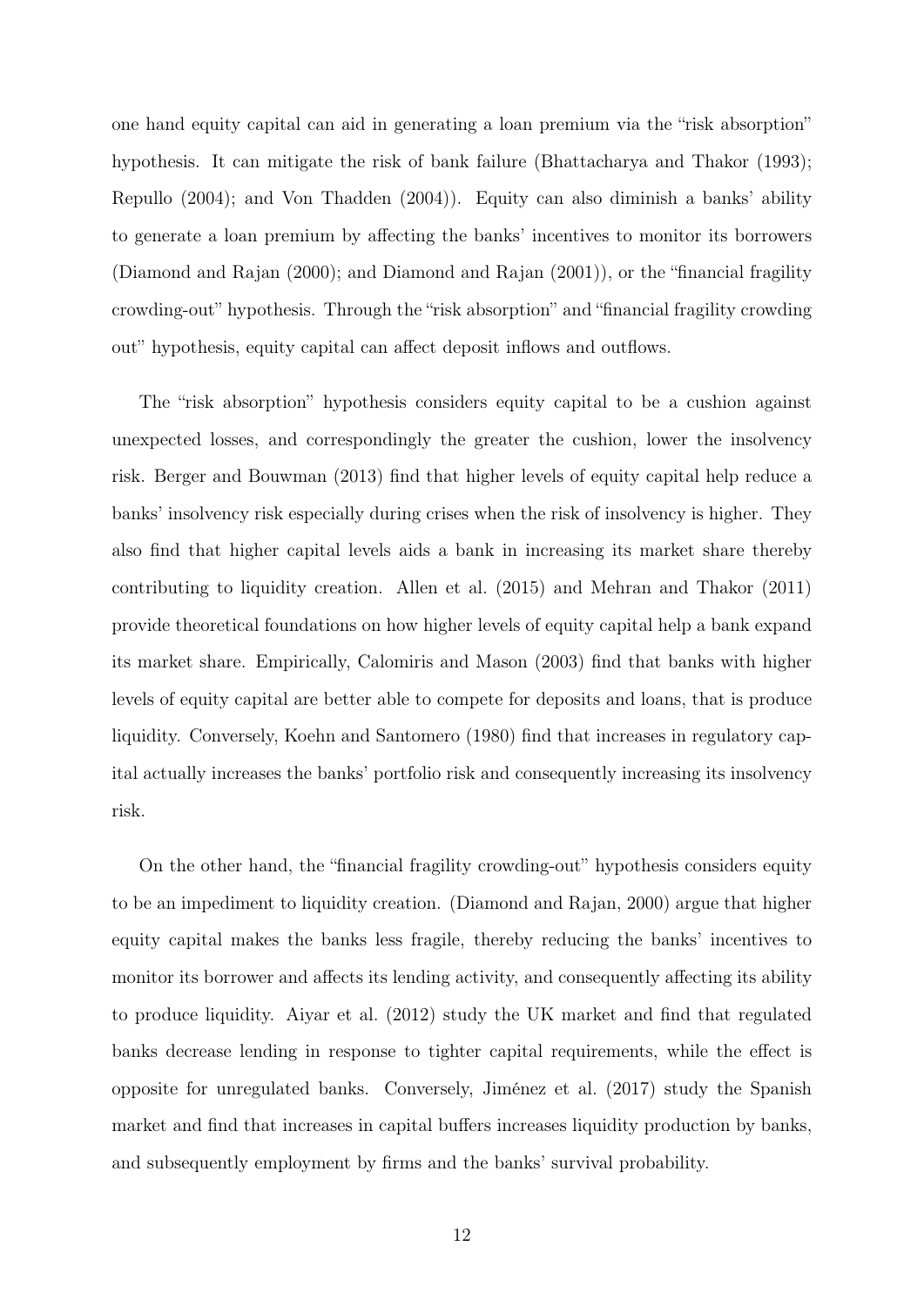#### 1.3 Data and Methodology

Data on deposits is obtained from the Reports of Condition and Income ("Call Reports") filed by banks with their respective supervisory agencies every quarter. Call Reports can be obtained from the Chicago Federal Reserve website in machine readable form.<sup>5</sup> I focus on Total Deposits, Core Deposits, and Large Time-Deposits. For Core Deposits I use the Uniform Bank Performance Report (UBPR) definition (Council, 2006) where Core Deposits include total transaction deposits, savings deposits, and small time deposits. Large time-deposits are defined as time deposits  $\geq$  \$100,000 prior to Q1,2010 and time deposits  $\geq$  \$250,000 since. My sample period for data on deposits runs from Q1,1984 -Q4,2017.

Data on deposit products, deposit rates, bank branches, and the MSA of those branches is obtained from RateWatch. RateWatch provides weekly branch level deposit rates for all US commercial banks for a wide range of deposit account types. Data from RateWatch is available from January 1997 onwards. Weekly deposit rates across branches are aggregated to the branch level each quarter to arrive at average deposit rates for each bank-branch, quarter, and deposit product type.

Data on economic indicators, such as the Gross Domestic Product (GDP), Federal Funds Rate, Coincident Economic Activity Index (CEA), and the Leading Index was obtained from the Federal Reserve Economic Date (FRED) made available by the St. Louis Federal Reserve. The Coincident Economic Activity Index measures the employment and payroll activities, while the leading index predicts the aggregate 6-month growth rate for the CEA Index.

#### Aggregate Measures

To compute deposit flow rates, measures of persistence, and index of inter-group flows I use the methodology developed by (Davis and Haltiwanger (1992), and Davis, Haltiwanger, Schuh, et al. (1998)), and used to compute credit reallocation rates in (Herrera et

<sup>5</sup>https://www.chicagofed.org/banking/financial-institution-reports/commercial-bank-data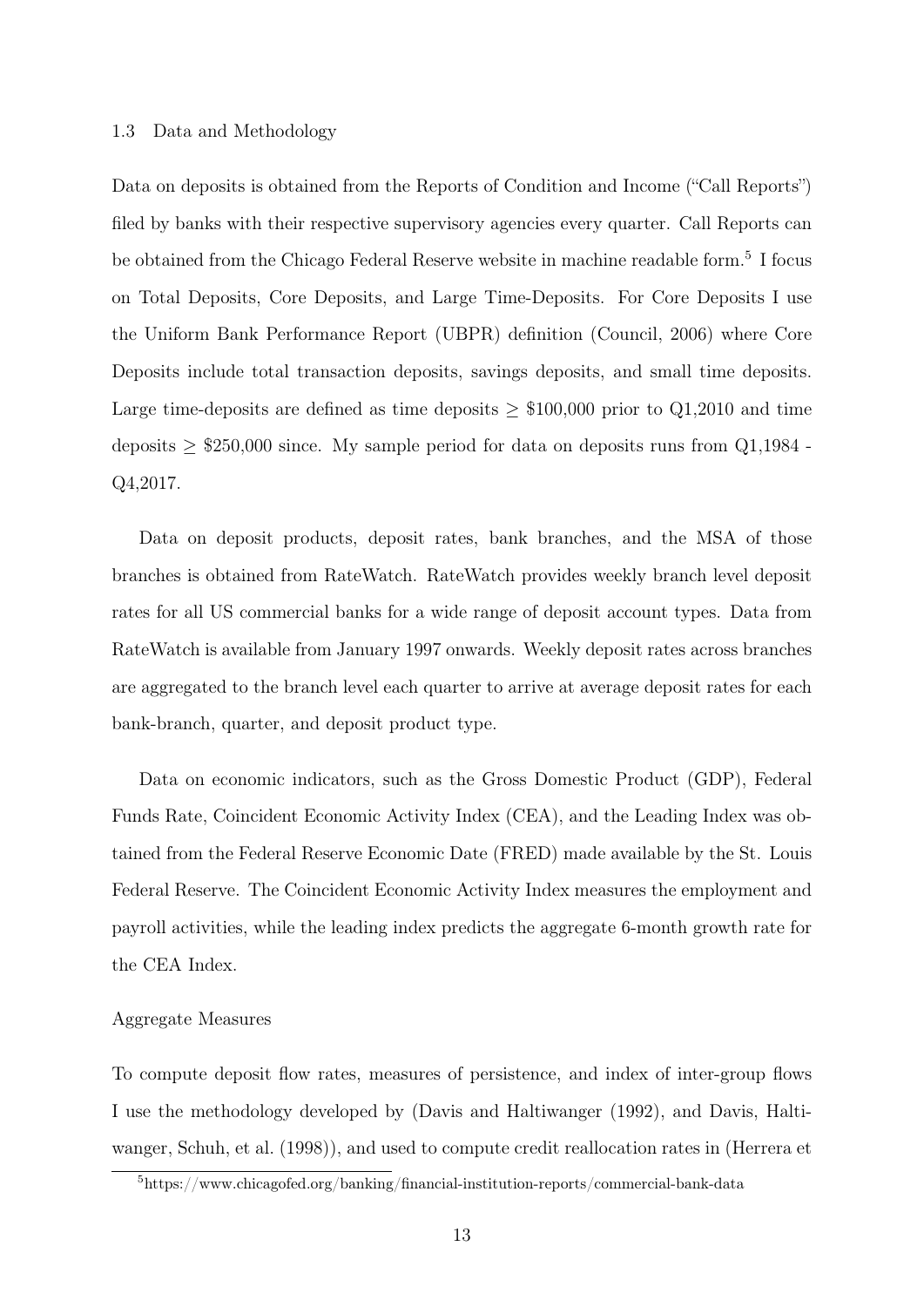al., 2011), and gross credit flow rates in (Dell'Ariccia and Garibaldi, 2005). Computation of aggregate deposit flow rates and other measures of deposit reallocation is described in the following sections.

#### Aggregate Flow Rates

The average deposits at a bank i between time  $t-1$  and t is defined as  $d_{it}$ . For a set of n banks in the market,  $D_{it}$  is defined as the average of the total deposits of all banks. Deposit growth rate  $g_{it}$  for bank i at time t is defined as the ratio of the first difference between two time periods, divided by  $d_{it}$ . That is,

$$
d_{it} = (Deposits_{i,t-1} + Deposits_{i,t})/2, \text{ and } D_t = \left(\sum_{i=1}^n Deposits_{i,t-1} + \sum_{i=1}^n Deposits_{i,t}\right)/2
$$
  

$$
g_{it} = (Deposits_{i,t} - Deposits_{i,t-1})/d_{it}
$$

By construction, the growth measure  $g_{it}$  is bounded between  $[-2, 2]$ . For de-novo banks (entries)  $g_{it} = 2$ , while for failed/merged banks (exits ) $g_{it} = -2$ , for the quarter of entry or exit. In addition to being a bounded measure of growth, it incorporates a continuum of entries and exits in the banking system. This is especially important for the banking industry which has undergone substantial consolidation during the given time period. Aggregate deposit inflow rates  $(POS<sub>t</sub>)$  are computed as the weighted average of the growth rates of banks with positive growth rates, while aggregate deposit outflow rates  $(NEG_{t})$  are computed as the weighted average of the absolute values of growth rates for banks with negative growth in deposits. Specifically,

$$
POS_{t} = \sum_{\substack{i=1 \ g_{it} > 0}}^{n} g_{it}(\frac{d_{it}}{D_{t}})
$$

$$
NEG_{t} = \sum_{\substack{i=1 \ g_{it} < 0}}^{n} |g_{it}|(\frac{d_{it}}{D_{t}})
$$

Aggregate deposit reallocation rate is the sum of deposit inflow rate and deposit outflow rate  $(SUM_t = POS_t + NEG_t)$ , and net inflow rate is the difference between deposit inflow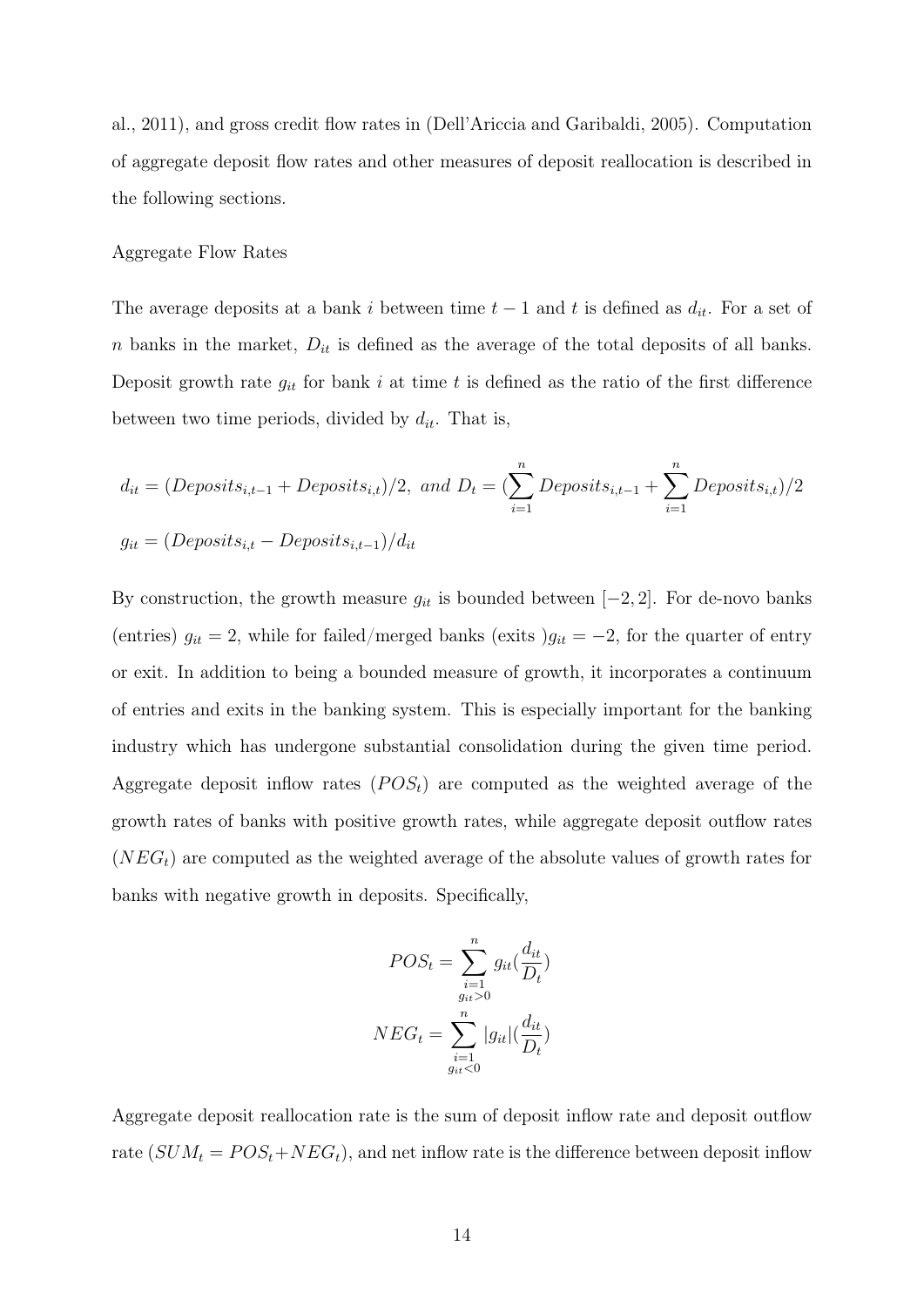rate and deposit outflow rate  $(NET_t = POS_t - NEG_t)$ . Excess deposit reallocation is the difference between aggregate reallocation rate and the absolute values of net inflow rate  $(EXC_t = AGG_t - |NET_t|)$ .  $EXC_t$  is the deposit reallocation amongst banks in excess of the minimum required to accommodate changes in deposits.

#### Persistence

The substantial rates (and dollar amounts) of deposit inflows and outflows each quarter raises the question whether these patterns are transitory, or are an integral part of the banking industry and intrinsic to the reallocation of deposits. To quantify the degree to which these changes are transitory or permanent I compute measures of persistence in deposit flows based on (Davis and Haltiwanger, 1992). The persistence measure for bank  $i$  at time  $t$  is computed as:

$$
P_{it} = min\bigg[1, max\bigg(\frac{deposit\ growth\ rate_{t-2,t}}{deposit\ growth\ rate_{t-1,t}}, 0\bigg)\bigg]
$$

A persistence measure of  $P_{it} = 1$  indicates that all the new deposits that came into the bank at time  $t$  will stay with the bank for one more quarter, while a persistence measure of  $\mathcal{P}_{it} = 0$  indicates that these deposit inflows are temporary and will not last one additional quarter. The overall quarterly persistence measure for the industry is computed as the mean of quarterly persistence measures for all individual banks, or

$$
P_t = \frac{1}{n} \sum_{i=1}^n P_{it}
$$

#### Inter-Group Reallocation of Deposits

.

Previously we have seen that there is an excess reallocation of deposits across banks. To explore whether this inter-bank reallocation of deposits is within banks in similar size groups or across banks of different sizes, I compute an index of inter-group reallocation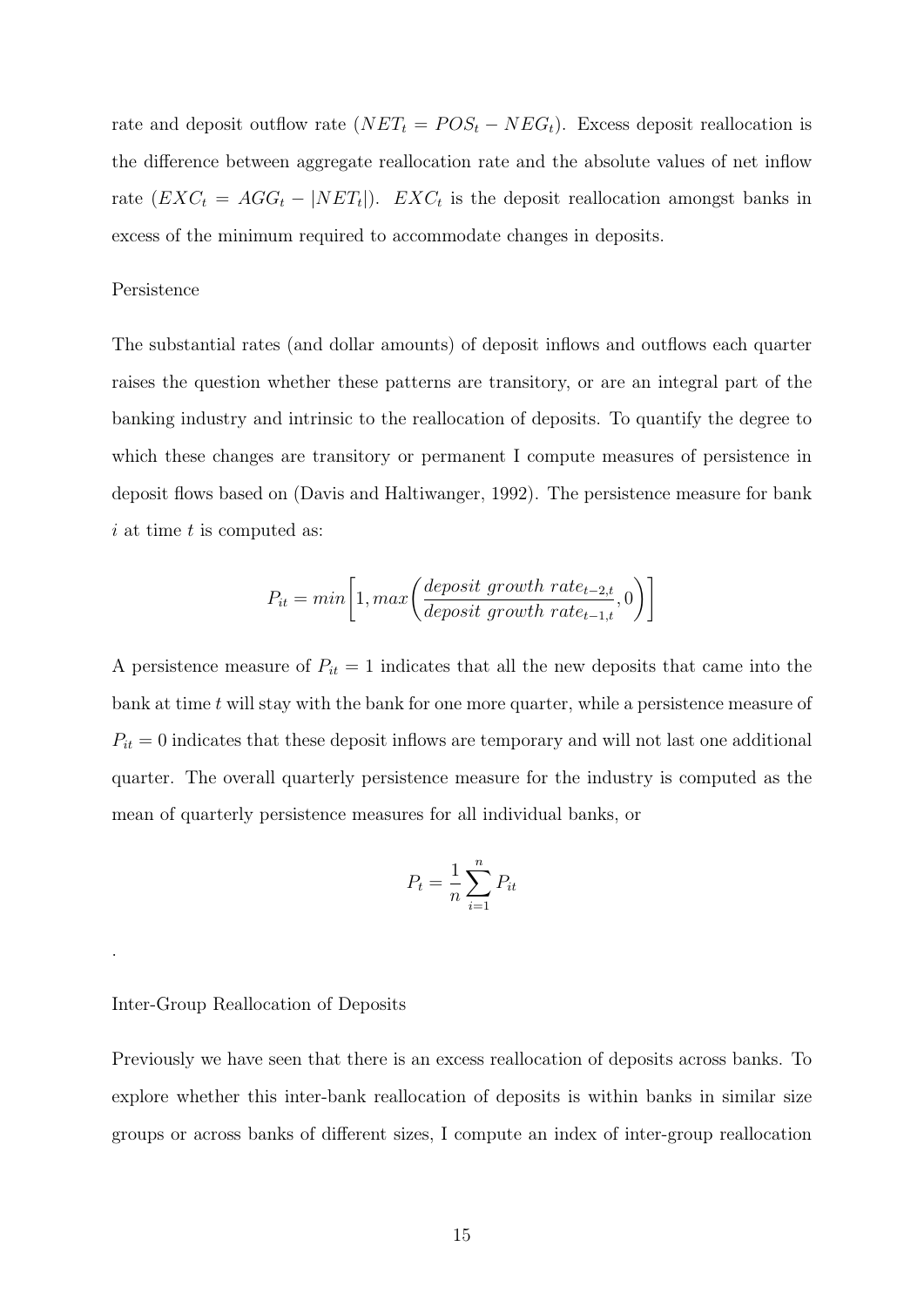using the methodology of (Davis and Haltiwanger, 1992). The index is computed as:

$$
W_t = 1 - \frac{\sum_{j=1}^{J} (|NET_{jt}|)}{\sum_{j=1}^{J} (SUM_{jt}|)}
$$

where  $j=1,\ldots,J$  denotes the groups. If all groups have only inflows or outflows of deposits then  $SUM_{jt} = |NET_{jt}|$  and the index will have a value of 0. An index value of  $W_t = 0$ suggests that all deposit flows are inter-group. Conversely, if all deposit flows are only intra-group that would imply  $|NET_{jt}| = 0$  and the index value would be 1. An index value of  $W_t = 1$  indicates that all the deposit flows are intra-group.  $0 \leq W_t \leq 1$  measures the degree of deposit flows across groups. For example  $0 \leq W_t < 0.5$  would indicate that a large fraction of the deposit flows are inter-group, while  $0.5 \leq W_t < 1$  would indicate that deposit flows are predominantly intra-group.

#### Direction of Reallocation of Deposits

The measures for inter-group reallocation of deposits gives an idea about the degree of reallocation, but does not tell us anything about the direction of reallocation. To ascertain the direction of deposit flows I construct a directionality measure that builds on the methodology developed by (Meller and Metiu, 2017) to measure synchronization of economic cycles across countries. My directionality measure is constructed using a two-step procedure. In the first step, dummy variables are created for each individual banks' deposit growth rate  $g_{it}$ , where

$$
Growth\ Dumm y_{it} (G_{it}) = \begin{cases} 1 & \text{if } g_{it} > 0 \\ 0 & \text{if } g_{it} \le 0 \end{cases}
$$

Each quarter banks are classified "Large" or "Small" based on total assets. Banks in the top 1% in total assets are classified as large, the remaining are classified as small.

In the second step, I create a  $N^*M$  matrix where N is the number of large banks and M the number of small banks. Each element in the matrix is assigned a value of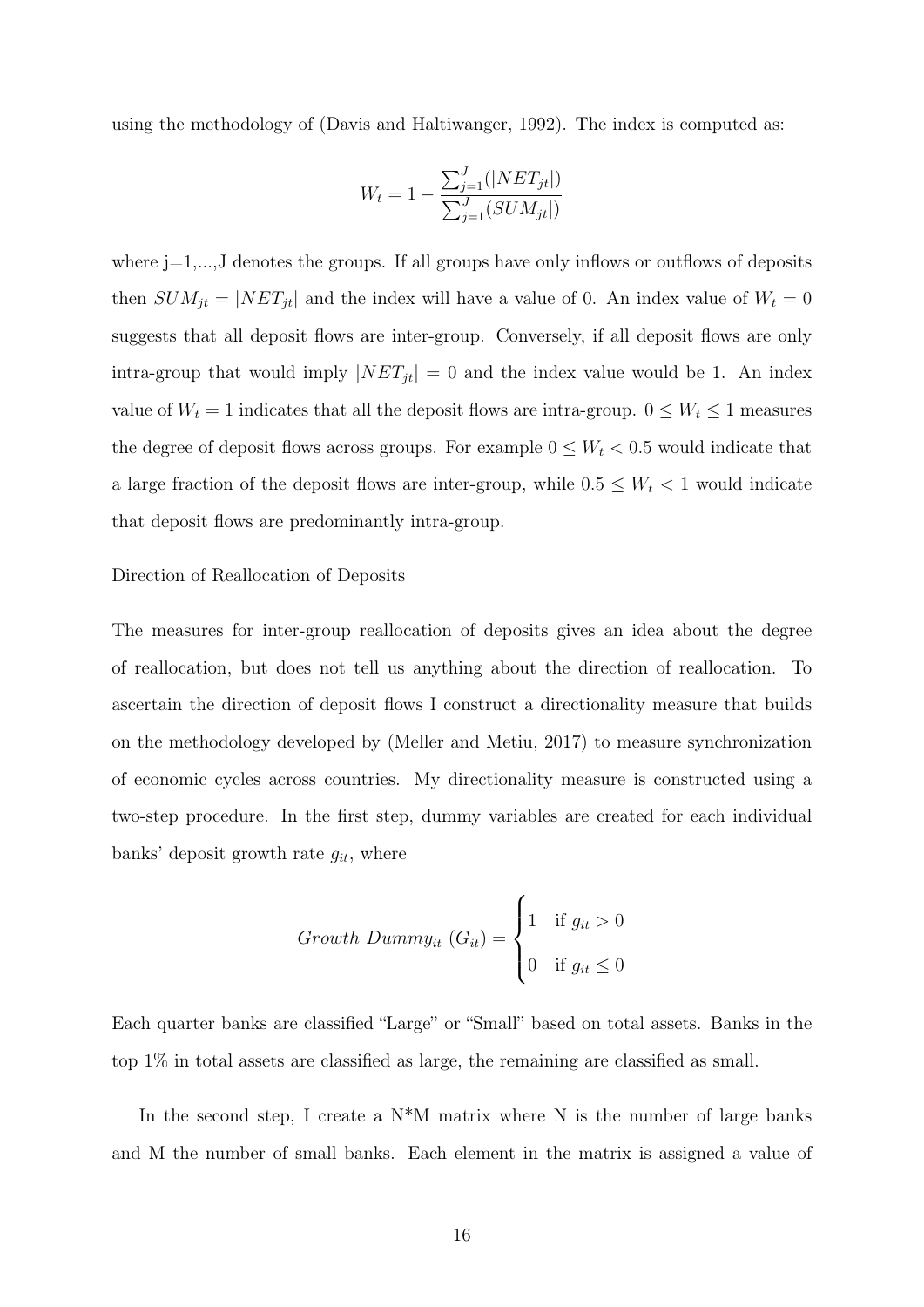$+1, 0, or-1$  as follows, where the subscripts L stands large banks, and S for small banks.

$$
Matrix_{ij,t} = \begin{cases} +1 & \text{if } G_{it,L} = 1 \& G_{jt,S} = 0\\ 0 & \text{if } G_{it,L} = 1 \& G_{jt,S} = 1, \text{ or } G_{it,L} = 0 \& G_{jt,S} = 0\\ -1 & \text{if } G_{it,L} = 0 \& G_{jt,S} = 1 \end{cases}
$$

That is, each quarter deposit growth rate dummy or all large banks are compared to the deposit growth rate dummy of all small banks. If deposit growth rate at a large bank is positive while that at a small bank is negative the corresponding element matrix element is given a value of  $+1$ , if it is the other way round, it is given a value of  $-1$ . If growth rates at both the large and small banks are both positive or both negative, then a value of 0 is ascribed. Using this methodology, I can safely assume that each element of the matrix has a discrete uniform distribution, or  $Matrix_{ij,t} \sim U[-1,1].$ 

The directionality measure for time  $t$  is computed as the average value of all elements of the  $Matrix_{ij,t}$ , or  $\mu_t = \frac{\sum_{i=1}^{N} \sum_{j=1}^{M} Matrix_{ij,t}}{(M*N)}$  $\frac{d_{j=1}^{j=1} Math. u_{ij,t}}{(M*N)}$ . If the direction of deposit flows is truly random, then the value of the my measure is zero  $(E[\mu_t] = 0)$ . This measure takes a value of 1 if all small banks had a negative deposit growth rate and all large banks had a positive deposit growth rate, suggesting that deposits were reallocated from the small banks to large banks. A value of −1 would mean deposits were reallocated from large banks to small banks, and a value of 0 would imply that the direction of reallocation is inconclusive.

When examining the direction of deposit flows between the largest and the smaller banks, I split my analysis on time periods prior to and after Reigle-Neal and GLB since the Riegle-Neal Interstate Banking and Branching Efficiency Act of 1994 (Riegle-Neal) allowed banks to operate across state boundaries and hence promoted "economies of scale" in the banking industry, while the Gramm–Leach–Bliley Act (GLBA) allowed banks and financial institutions to offer investment banking and insurance services, thereby promoting "economies of scope". It is possible that the enhanced scale and scope economies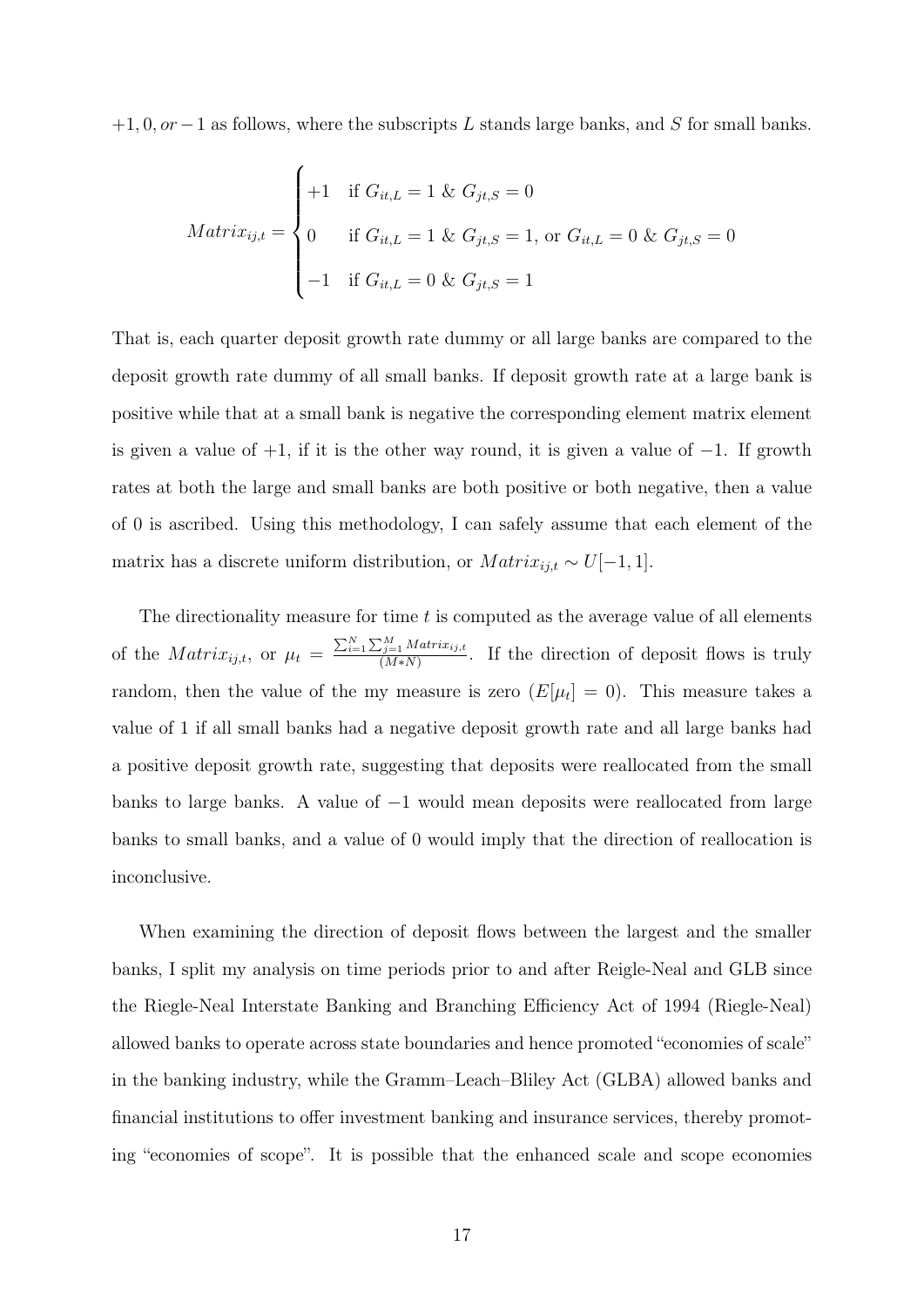available to large banks contributed to the reallocation of deposits from small to large banks.

#### Deposit Rate Advantages

I compute a banks' ability to enjoy deposit rate advantage as the number of branchproducts in which the bank has a deposit rate lower than the median rate in the MSA where the branch is located. Let a bank i have  $n = 1, ..., N$  branches and offers  $k =$ 1, ..., K products per branch, and  $j = 1, ..., J$  be the MSA's in which the bank operates a branch. Then  $R_{i,k,n,j}$  is the deposit rate on  $k^{th}$  product, in branch n in MSA j for bank i. And,  $\bar{R}_{k,j}$  be the median MSA rate for the  $k^{th}$  product. Then the percentage of branch-products  $(DRA_{it})$ , in which a bank i enjoys a deposit rate advantage at time t is computed as:

$$
DRA_{it} = \frac{\sum_{j=1}^{J} \mathbf{1}(R_{i,k,n,j} \leq \bar{R}_{k,j})}{N*K}
$$

1 is an indicator variable that takes value of 1 if the condition is met, else takes the value 0.

#### 1.4 Results

Empirically, the effect of deposit flows on banking stability have largely been studied as the outflows of deposits in response to fundamental weakness at banks (Gorton (1988), Saunders and Wilson (1996), and Calomiris and Mason (1997)) or as a panic based run by depositors (Calomiris and Mason, 1997). Recent empirical evidence has suggested that in addition to deposit outflows, there are simultaneous inflows at failing/distressed banks (Martin et al., 2018). There is heterogeneity in depositor response to perceived insolvency risk of individual banks (Iyer, Puri, and Ryan, 2016). And depositors are rational and move their deposits from distressed to healthy banks (Egan, Hortaçsu, et al., 2017). In this section we look at some of the properties of deposit inflows, outflows, and deposit reallocation. Then I show how examining gross deposit flows provides us with valuable information on the stability of the banking system, which cannot he garnered from studying net deposit flows alone.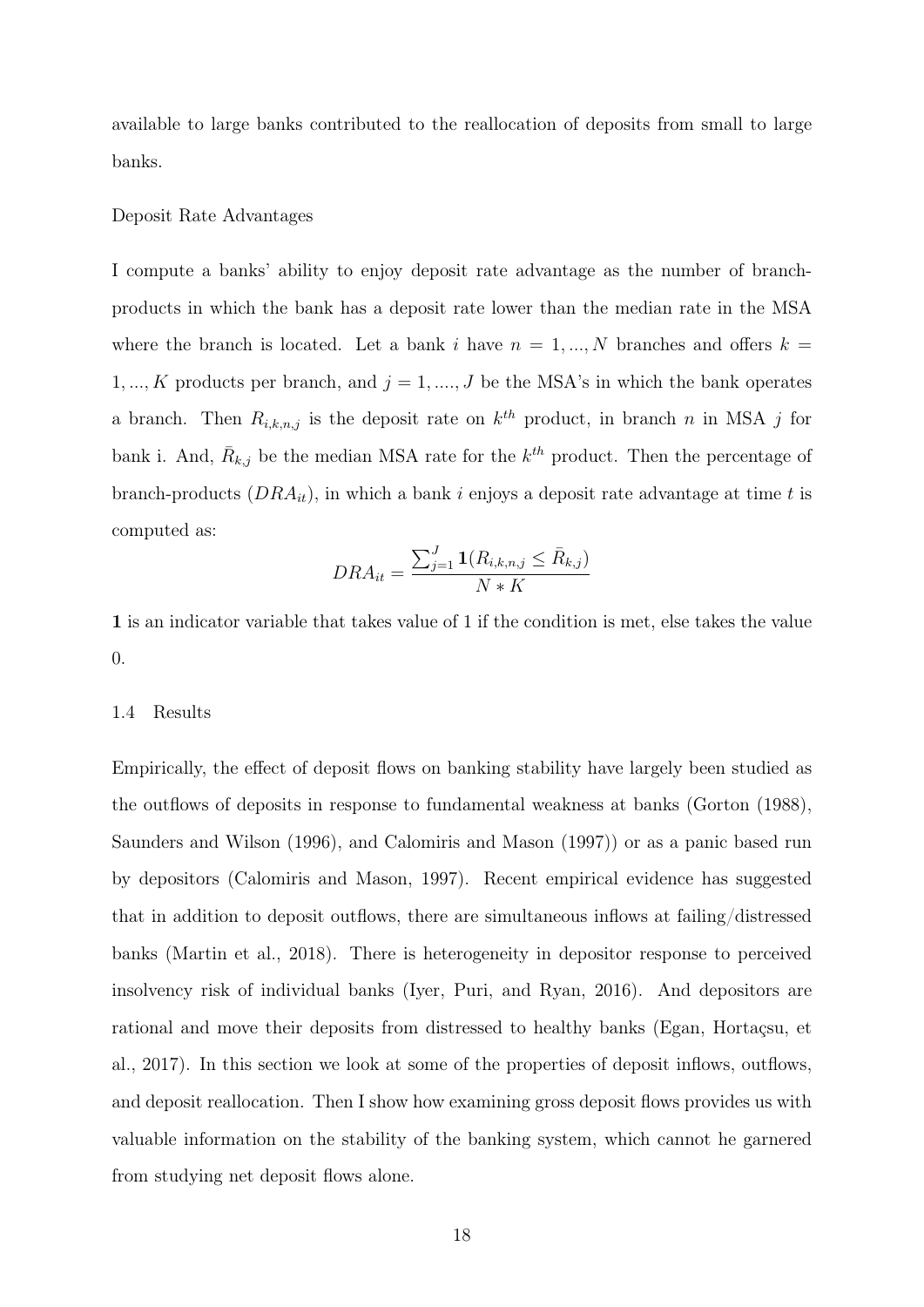#### Magnitude and Persistence

Table 1 shows the rates and dollar amounts of aggregate inflows, outflows, and reallocation of deposits within the banking system for the 1984 - 2017 time period. The figures are based on quarterly changes in deposits at the bank-level and all dollar amounts are in December 2017 dollars. I find that the average rate of deposit inflows  $(POS<sub>D</sub>)$  is 3.7% (or \$238 bn), and ranges from  $1.2\%$  -  $10.3\%$  (or \$83bn - \$932bn) each quarter over the sample period. Conversely, the rate of deposit outflows  $(NEG_{D})$  averages 1.1% (or \$71bn), and ranges from 0.2% - 3.7% (or \$12bn - \$389bn) each quarter. I find that on average, deposit inflows are nearly five times as large and five times as volatile than deposit outflows.

I find a similar trend across deposit types, though the magnitude varies considerably. Core deposits have an average inflow rate of 3.9% and an outflows rate of 1%, but on average deposit inflows are nearly six times as large as deposit outflows. Large timedeposits have an average inflow rate of 7.3% and an outflows rate of 5.2%, an on average deposits inflows are only twice as large as deposit inflows. In dollar terms however, inflows of core deposits are much higher (\$216bn) compared to inflows of large timedeposits (\$123bn), each quarter, while outflows of core deposits (\$55bn) are comparable in magnitude to outflows of large time-deposits (\$50bn), attesting to the "sticky" nature of core deposits. These aggregate level deposit outflows (run-off) rates are much lower than those considered in the Basel III regulations on liquidity and stable funding (Basel III, 2013). Basel III regulations assume a run-off rate of 5% (minimum of 3%) for stable funding sources, which in my case are core deposits, and a run-off rate of 10% or higher for less stable funding sources, or in my case large time-deposits. These findings suggest that the deposit run-off rates considered in the Basel regulations may be more conservative than the run-of rates observed.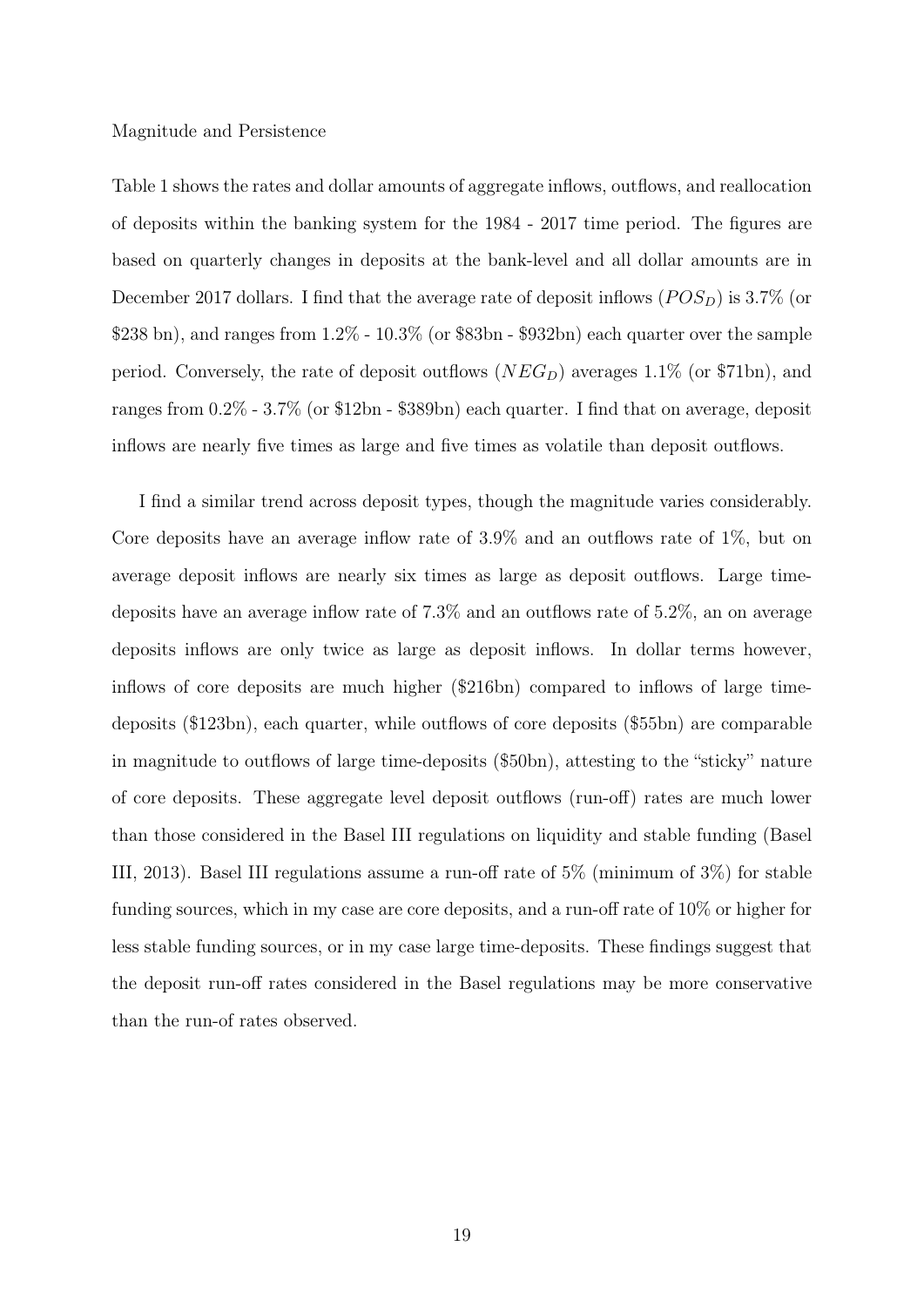| Measure                    | Ν   | Mean                  | St. Dev. | Min   | Max    | Mean    | St. Dev.                        | Min   | Max    | Mean                | St. Dev. | Min   | Max    |
|----------------------------|-----|-----------------------|----------|-------|--------|---------|---------------------------------|-------|--------|---------------------|----------|-------|--------|
|                            |     | <b>Total Deposits</b> |          |       |        |         | <b>Core Deposits</b>            |       |        | Large Time-Deposits |          |       |        |
| Inflows $(POS_D)$          | 135 | 0.037                 | 0.017    | 0.012 | 0.103  | 0.039   | 0.026                           | 0.011 | 0.245  | 0.073               | 0.029    | 0.019 | 0.158  |
| Outflows $(NEG_{D})$       | 135 | 0.011                 | 0.007    | 0.002 | 0.037  | 0.010   | 0.007                           | 0.002 | 0.033  | 0.052               | 0.020    | 0.018 | 0.115  |
| Reallocation $(EXC_D)$     | 135 | 0.021                 | 0.011    | 0.005 | 0.054  | 0.020   | 0.011                           | 0.004 | 0.050  | 0.091               | 0.028    | 0.035 | 0.160  |
| Entry                      | 135 | 0.002                 | 0.005    | 0.000 | 0.062  | 0.002   | 0.005                           | 0.000 | 0.060  | 0.002               | 0.007    | 0.000 | 0.078  |
| Exit                       | 135 | 0.001                 | 0.007    | 0.000 | 0.083  | 0.00003 | 0.0001                          | 0.000 | 0.001  | 0.002               | 0.020    | 0.000 | 0.237  |
| Inflows / Outflows         | 135 | 4.820                 | 4.457    | 0.509 | 36.026 | 6.230   | 8.772                           | 0.537 | 87.010 | 1.653               | 1.064    | 0.234 | 5.707  |
| Outflows<br>Reallocation / | 135 | 1.972                 | 0.132    | 1.017 | 2.000  | 1.979   | 0.118                           | 1.073 | 2.000  | 1.808               | 0.364    | 0.467 | 2.000  |
|                            |     |                       |          |       |        |         | In 2017 Dollars $(\$~Billions)$ |       |        |                     |          |       |        |
| Inflows $(POS_D)$          | 135 | 237.74                | 124.96   | 83.84 | 932.80 | 216.42  | 123.72                          | 50.11 | 836.41 | 70.63               | 34.36    | 17.82 | 215.96 |
| Outflows $(NEG_{D})$       | 135 | 71.00                 | 46.14    | 12.00 | 389.25 | 55.10   | 31.45                           | 7.56  | 157.89 | 50.39               | 24.36    | 18.57 | 207.44 |
| Reallocation $(EXCD)$      | 135 | 136.62                | 75.31    | 24.00 | 487.71 | 108.00  | 60.25                           | 15.13 | 315.77 | 85.57               | 27.80    | 35.64 | 182.99 |

Table 1. Gross Deposit Inflows, Outflows, and Reallocation

Note: Table 1 shows the rates and dollar amounts of deposit inflows  $(POS_D)$ , outflows  $(NEG_D)$ , aggregate flows  $(SUM_D)$ , net flows  $(NET<sub>D</sub>)$ , and excess reallocation  $(EXC<sub>D</sub>)$  in the banking system for the 1984 - 2017 sample period. All figures in the table are based on quarterly changes in bank-level deposits. The central fact captured by the table is that the rate of deposit inflows (3.7%) is larger than the rate of deposit outflows (1.1%). However, deposit inflows are more volatile than deposit outflows. The rate of inflows and outflows for core deposits (3.9%, and 1%) is smaller than the corresponding rates for large time-deposits (7.3%, and 5.2%), although the inflows and outflows of large time-deposits are more volatile. I also see that in addition to the simultaneous inflows and outflows, there is an excess reallocation of deposits in the banking system. Excess reallocation is the change in total deposits, in excess of the net deposit flows. Excess reallocation ranges from 0.5% - 5.4% (\$24bn - \$487bn) for the sample period. Additionally, we see that entries (de-novobanks) and exits (failure of merger) have little effect on aggregate deposit flow rates. All \$ figures are in <sup>2017</sup> dollars.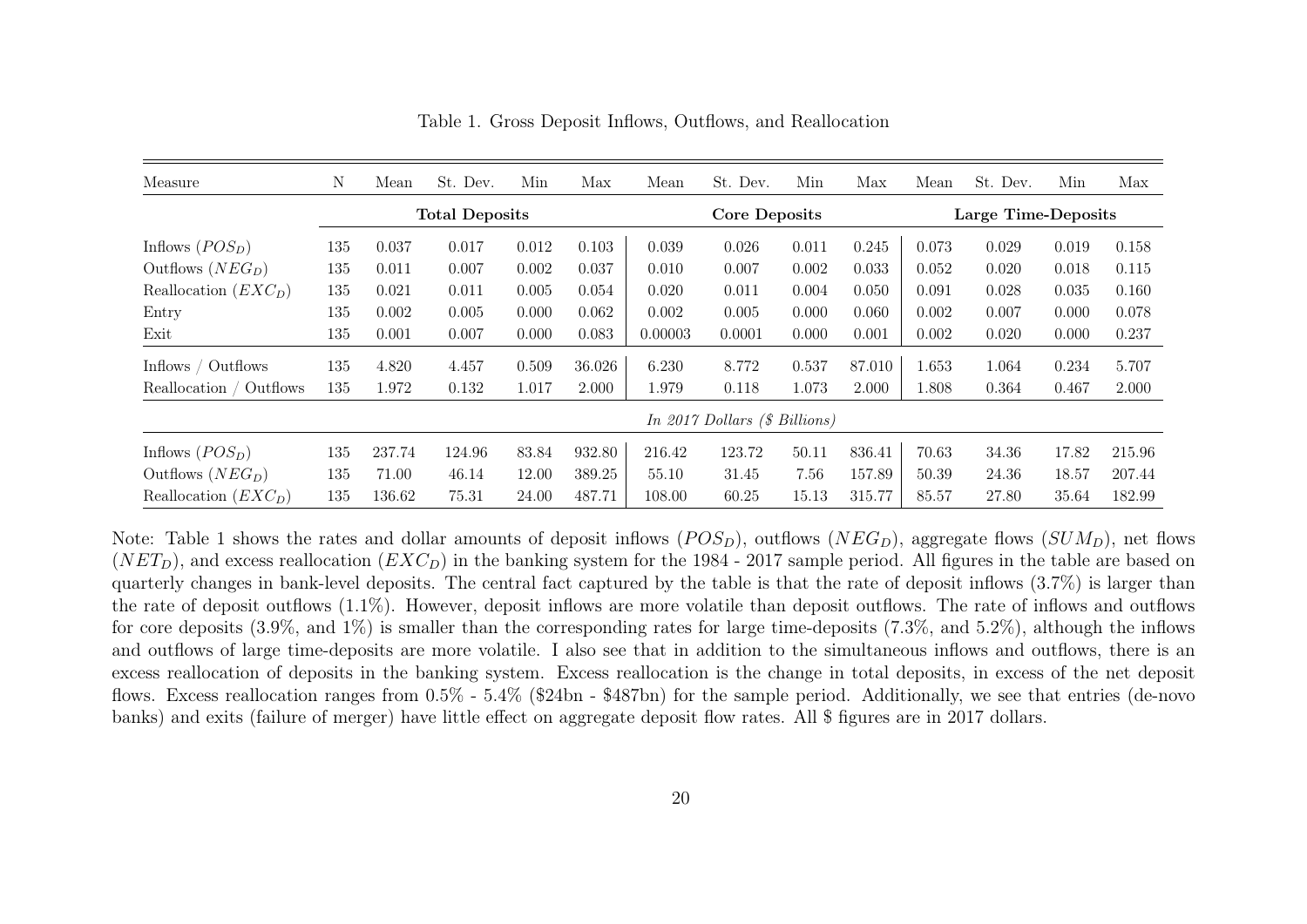

Figure 1. Simultaneous Inflows and Outflows of Deposits

Note: Figure 1 shows the rates of simultaneous inflows, outflows, and net inflows for total, core, and large time-deposits. We see that in all quarters during the sample there are simultaneous deposit inflows and outflows in the banking system. It can also be seen that during the most recent financial crisis, only large time-deposits had periods of net outflows, while there was a net inflow of core and total deposits during the same time period. However, there was a large outflow of core deposits liquidity during the 2000 - 2001 financial crisis.

Figure 1 further elaborates on the simultaneous inflows and outflows of deposits. We see that every quarter there are both deposit inflows and outflows, irrespective of whether the net inflows are positive or negative. Specifically, in periods of negative net deposit flows i.e. when the blue bars are below the 0 level line, there are deposit inflows, and in periods of net positive deposit flows, there are deposit outflows. Additionally, we see that during the most recent financial crisis (2007 - 2009) only large time-deposits experienced net outflows, while during the previous crisis (2000 - 2001) core deposits experienced net outflows. There are also simultaneous inflows and outflows even in periods of net deposit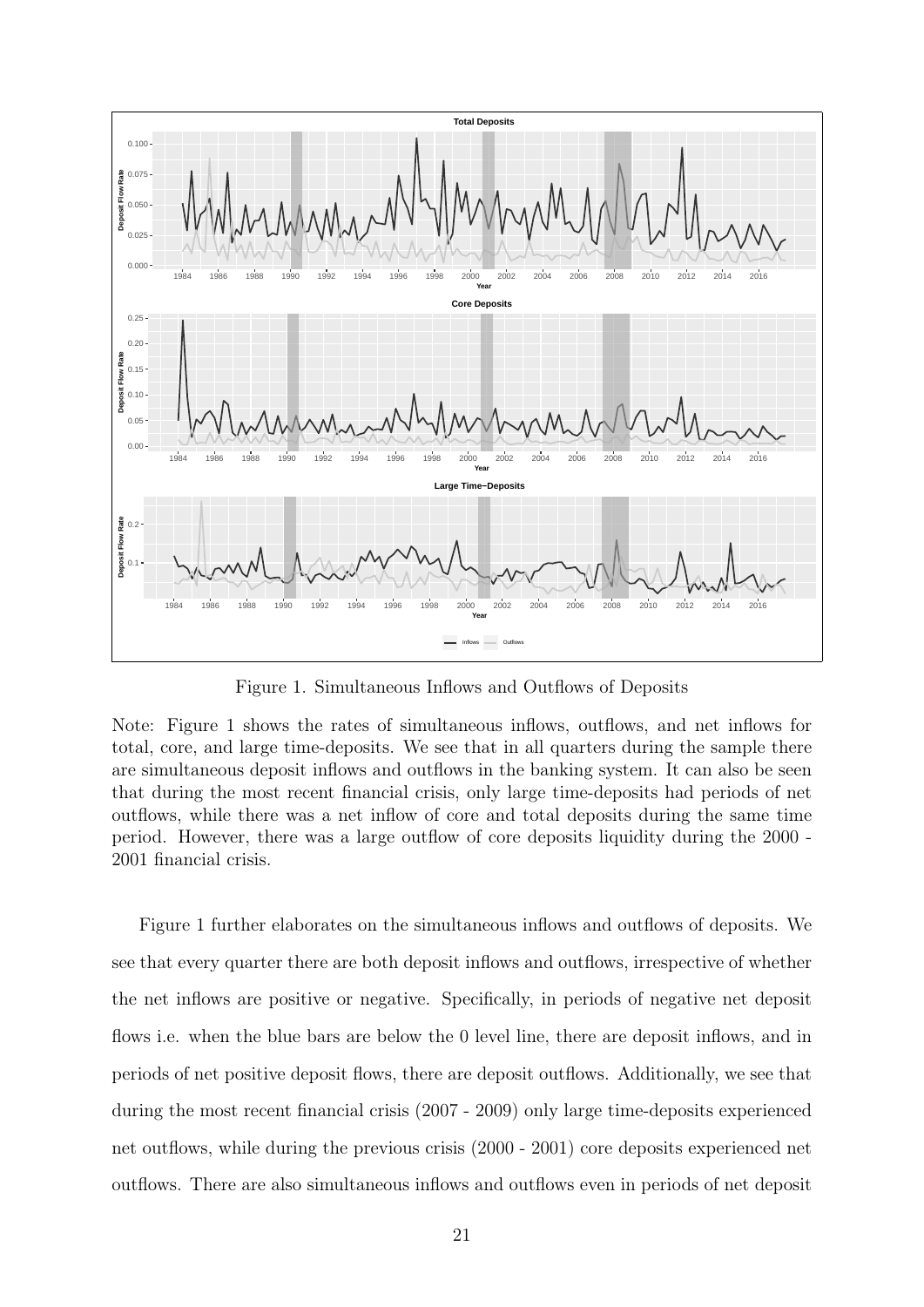outflows. Martin et al. (2018) document a similar behavior using account-level data, and find that even at individual distressed banks there are simultaneous deposit inflows and outflows.



Figure 2. Inflows, Outflows, Entry and Exit

Note: Figure 2 shows the aggregate rates of deposit inflows and outflows, and the rates of inflows and outflows as a result of entries (de-novo banks) and exits (failures or mergers). I find that while there has been substantial consolidation in the industry (see Figure B as a result of mergers and bank failures, entries and exits by themselves have little effect on the rates of deposit inflows and outflows. The spike in deposit inflows as a result of entries in 2010-2011, was primarily due to thrifts' change of charter to commercial banks. The spike in outflows seen in 1985-1986 was a result of many bank failures during the Savings & Loan crisis during that time period.

These findings suggest that not only should deposit inflows be considered in evaluating the stability of the banking system, considering heterogeneity in deposit types is also important. I would also like to mention here that while the banking industry has consolidated over time (see Figure B in the Appendix), I find that the entry and exit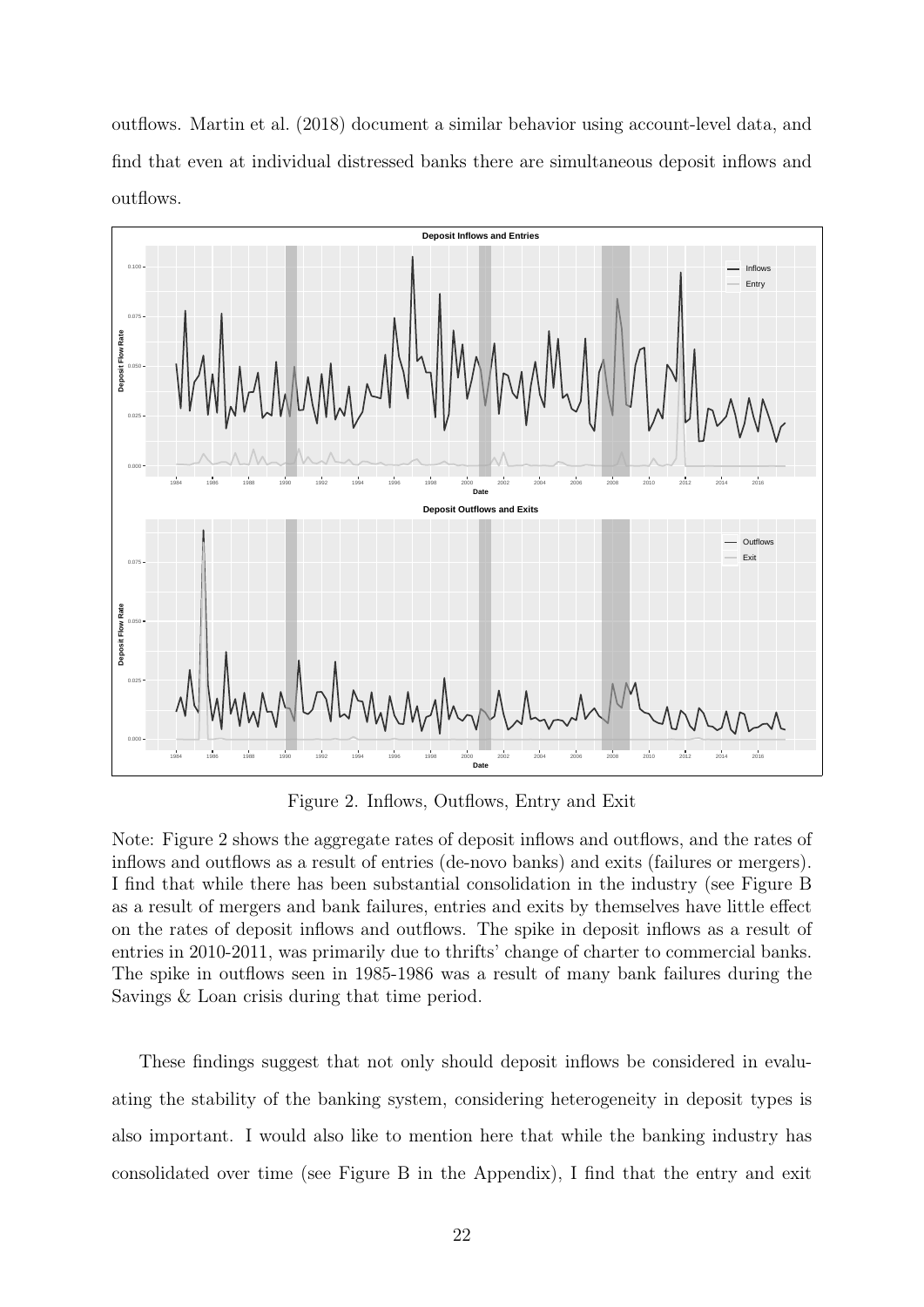of banks into and from the system, by itself has little impact on deposit inflows and outflows, respectively. The effect of bank entries and exits on the magnitude of deposit flows is shown in Table 1 and further elaborated in Figure 2.

To assess whether these deposit flows are due to temporary shocks to individual banks, or are structural to the banking industry, I compute measures of persistence in deposit flows. We find that deposit inflows and outflows are highly persistent. Figure 3 shows the plots of average persistence measure across time periods, and Table 2 shows the average persistence measure across deposit types.



Figure 3. Persistence in Deposit Flows

Note: Figure 3 shows the persistence in deposit flows at banks across time periods. Vertical gray bars are NBER recession periods and the horizontal line is the 50% persistence level. A persistence level of 1 indicates that all deposits that came into a bank remain for one more quarter, while a persistence level of 0 indicates that none of the deposits that came into a bank remained for another quarter. I see that for most part of the sample period the persistence measure is above 0.5, indicating that on average only 50% of the deposits that come into a bank stay for another quarter.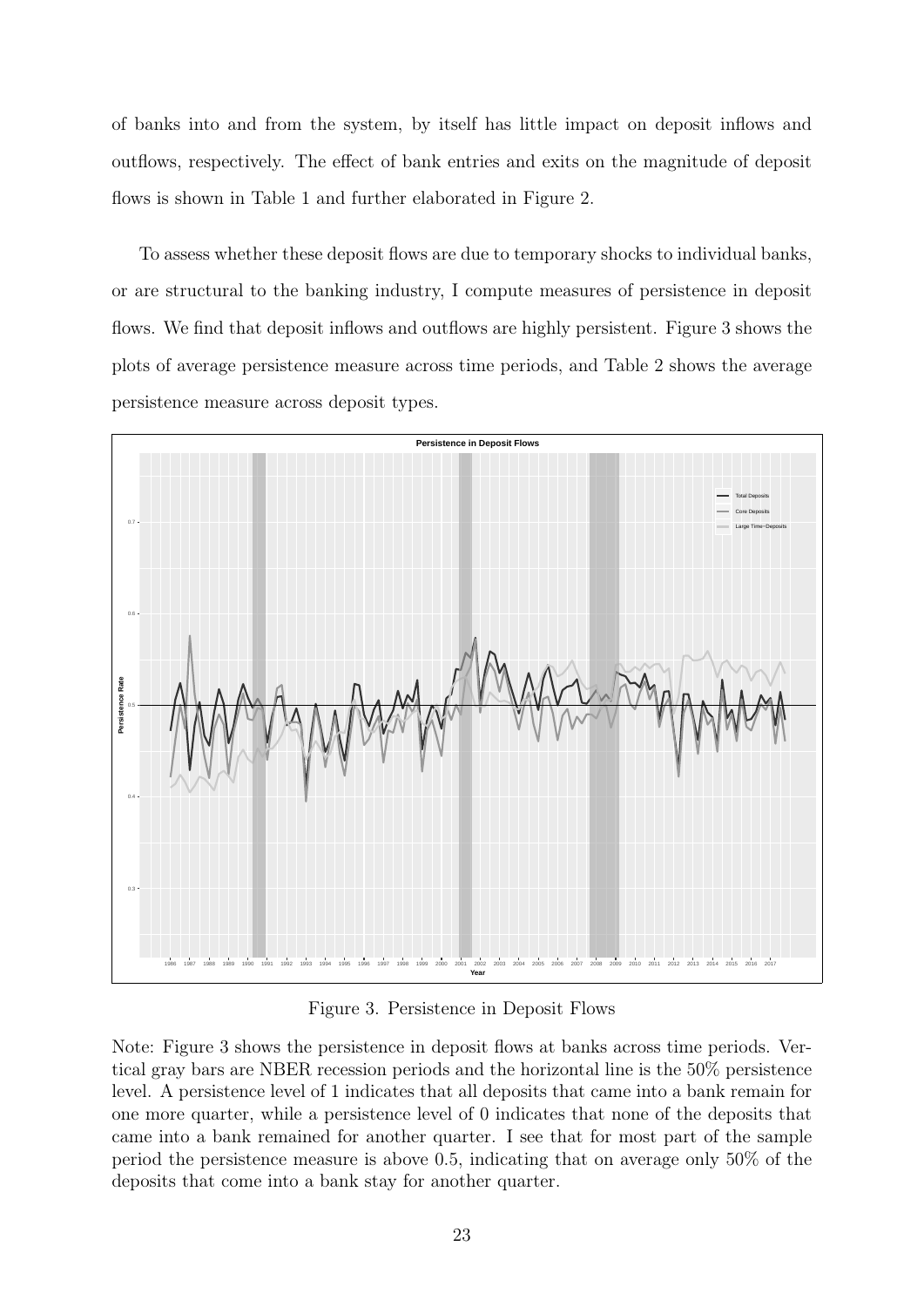We find that on average the persistence measure for the entire sample period is 0.61 (range  $0.53 - 0.68$ ) for total deposits,  $0.57$  (range  $0.30 - 0.69$ ) for core deposits, and  $0.51$ (range 0.42 - 0.60) for large time-deposits. This indicates that roughly only 50% - 60% of new deposits stay with the bank for an additional quarter, while the remaining deposits either leave the banking system or are redistributed amongst the banks. This further suggests that both deposit inflows and outflows are innate to the each bank and hence both should be considered in designing regulations on liquidity and stable funding.

|          |       |       | Total Deposits Core Deposits Large Time-Deposits |
|----------|-------|-------|--------------------------------------------------|
| Mean     | 0.501 | 0.486 | 0.497                                            |
| St. Dev. | 0.028 | 0.029 | 0.042                                            |
| Min      | 0.412 | 0.395 | 0.405                                            |
| Max      | 0.574 | 0.576 | 0.560                                            |

Table 2. Persistence Measures - Summary Statistics

Note: Table 2 shows that roughly only 50% of deposits that enter a bank remain at the bank for one more quarter, while the rest either leave the banking system or are reallocated amongst other banks. This further indicates that there is substantial reallocation of deposits in the banking system.

In addition to deposit inflows and outflows into the banking system, there is also a reallocation amongst banks. This reallocation  $(EXC<sub>D</sub>)$  of deposits within the banking system which averages around 2.1% (or \$136bn), and ranges from 0.5% - 5.4% (or \$24bn - \$487bn) each quarter. The reallocation rate for core deposits is around 2%, while the reallocation rate for large time-deposits is much higher at around 9.1%. However, the average ratio of reallocation to outflows is around 1.8-1.9 across deposit types. This ratio suggests that for every \$1 that leaves the banking system, \$1.9 is reallocated amongst banks. Reallocation suggests that depositors are rational, and while some depositors may withdraw their depositors from the banking system completely, nearly twice choose to move their deposits to other banks which provide them with a greater utility.

#### Contemporaneous and Cross-Correlations

Martin et al. (2018) find that when uninsured depositors leave a failing bank they also with their insured deposits that the banks. They also find that at the failing bank they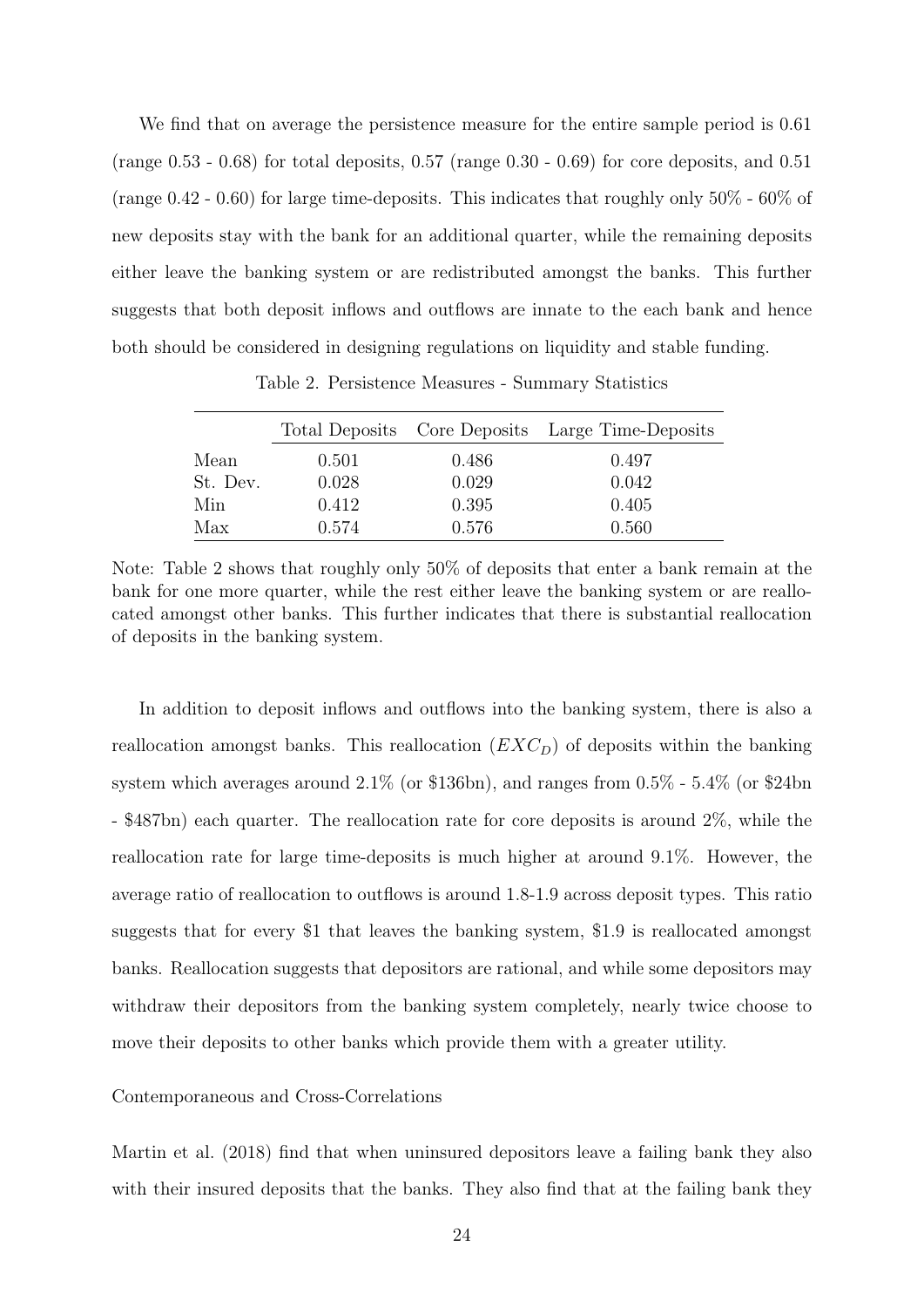study outflow of uninsured deposits was accompanied with an inflow of insured deposits, albeit from different depositors via internet listing services. To further examine whether such patterns are unique only to failing banks or a common occurrence in the banking system, I examine contemporaneous and cross-correlations between deposit inflow and outflows, across deposit types. I first examine the correlations in deposit inflows and outflows at the aggregate level.

|              | $POS_{CORE}$ | $NEG_{CORE}$ | $POS_{LTD}$ | $NEG_{LTD}$ |
|--------------|--------------|--------------|-------------|-------------|
| $POS_{CORE}$ |              |              |             |             |
| $NEG_{CORE}$ | $-0.24**$    |              |             |             |
| $POS_{LTD}$  | $0.26**$     | $0.23**$     |             |             |
| $NEG_{LTD}$  | 0.11         | 0.14         | $-0.16$     |             |

Table 3. Correlations - Core Deposits and Large Time-Deposits

Note: Table 3 shows the correlations between deposit inflows and outflows for core deposits and large time-deposits. From the table we see that outflows of core deposits are associated with lower inflows of core deposits. However, the outflows of core deposits are also associated with inflows of large time-deposits, suggesting a substitution effect in funding sources. We also see that inflows of core and large time-deposits are also also positively correlated with each other, but outflows are not significantly correlated. This suggests that while there is a run-in of different types of depositors simultaneously, the run-offs don't happen simultaneously.

Table 3 shows the correlations between deposit inflows and outflows for core deposits and large time-deposits. From the table we see that outflows of core deposits are associated with lower inflows of core deposits  $(\rho(POS_{Core}, NEG_{core}) = -0.24^{**})$ , or an inflow of core deposits leads to a lower outflow of core deposits.Outflows of core deposits are also associated with inflows of large time-deposits  $((\rho(NEG_{Core},POS_{LTD})=0.23^{**}),$ suggesting some degree of substitution in funding sources. I however do not find any evidence that outflows of large time-deposits are associated with inflows of core deposits  $((\rho(NEG_{LTD}, POS_{Core}) = 0.11)$ . We also see that inflows of core and large time-deposits are also also positively correlated with each other  $((\rho(POS_{Core}, POS_{LTD}) = 0.26^{**})$ , but outflows are not significantly correlated  $((\rho(NEG_{Core}, NEG_{LTD}) = 0.14)$ . This suggests that while there is a run-in of different types of depositors simultaneously, the run-offs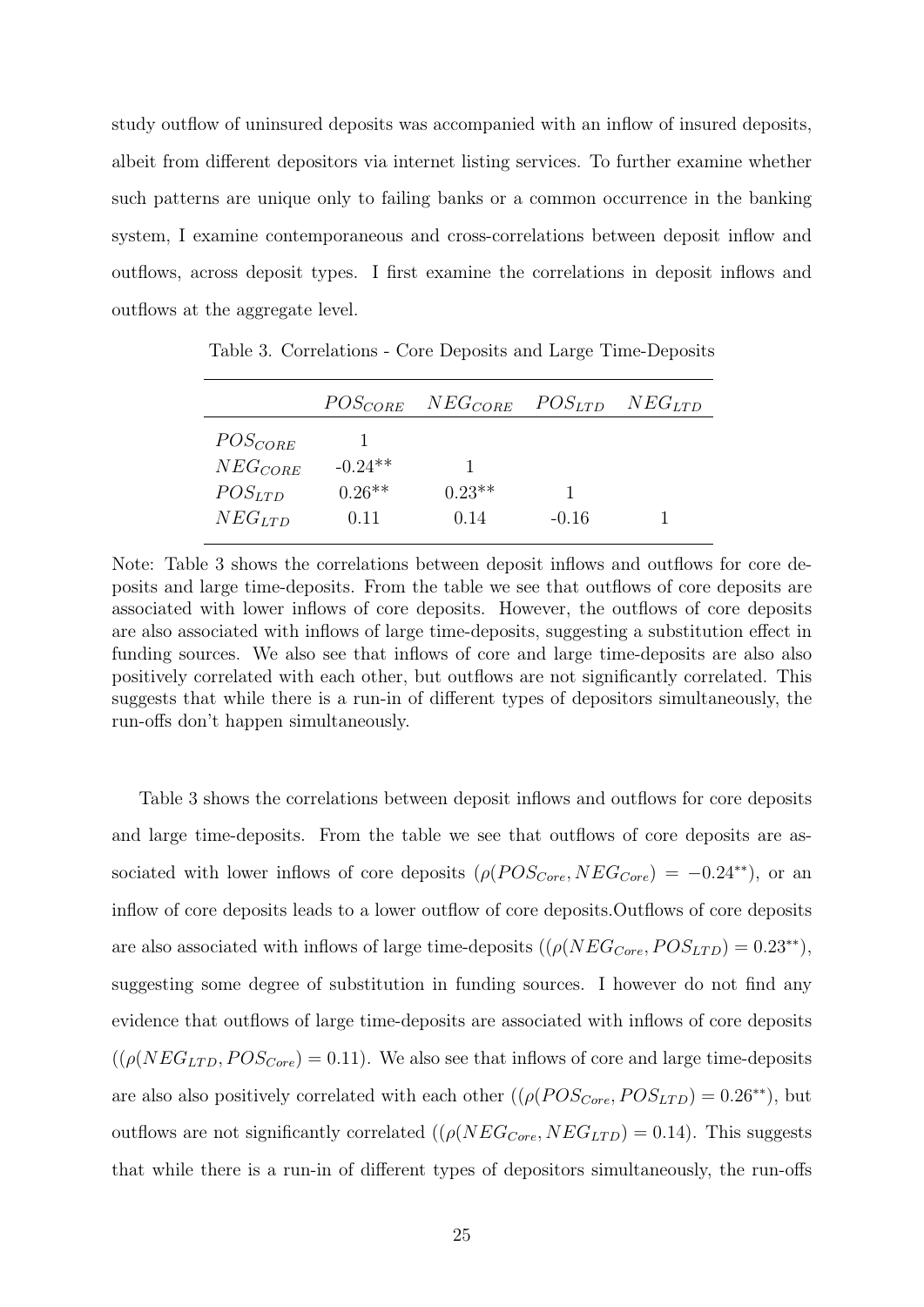don't happen simultaneously, which is essential in understanding depositor run-offs and bank stability.

I then examine the correlations between deposit inflows and outflows by various levels of insolvency risk, across deposit types. I use levels of equity capital, Non-Performing Assets (NPA's) and Charge-Offs (CO's) to identify insolvency risk.

|              | $P(POS_{COBE},POS_{LTD})$ | $\rho_{(POS_{CORE},NEG_{LTD})}$ | $\rho_{(NEG_{CORE},POS_{LTD})}$ | $\rho_{(NEG_{CORE},NEG_{LTD})}$ |
|--------------|---------------------------|---------------------------------|---------------------------------|---------------------------------|
| High Capital | $0.89***$                 | $-0.07$                         | $-0.09$                         | $0.22***$                       |
| Low Capital  | $0.23***$                 | $-0.07$                         | $0.19**$                        | $0.19**$                        |
| High NPA     | $0.59***$                 | $0.21**$                        | $-0.15^*$                       | 0.01                            |
| Low NPA      | $0.42***$                 | $-0.01$                         | 0.04                            | $-0.03$                         |
| High CO      | $0.33***$                 | 0.04                            | 0.01                            | $0.14*$                         |
| Low CO       | $0.33***$                 | $0.14*$                         | 0.14                            | 0.03                            |

Table 4. Correlations - By Insolvency Risk

Note: Table 4 shows the correlations between deposit inflows and outflows for core deposits and large time-deposits, by various levels of insolvency risk. NPA is Non-Performing Assets / Total Loans, and CO is Charge-Offs/Non-Performing Assets. We see that while inflows of core and large time-deposits are positively correlated across risk categories, simultaneous outflows are indifferent to capital levels, but are most likely in banks with high Charge-Offs. We also see that the substitution effect between core deposits and large time deposits is most evident in banks with low capital, high levels of NPA's, and low Charge-Offs.

Table 4 shows that while inflows of core and large time-deposits are positively correlated across risk categories, simultaneous outflows are indifferent to capital levels, but are more likely in banks with high Charge-Offs. We also see that the substitution effect between core deposits and large time deposits is most evident in banks with low capital, high levels of NPA's, and low Charge-Offs. These findings suggest that the substitution effect between core deposits and large time-deposits is largely prominent at banks facing greater insolvency risk, similar to the findings by Martin et al. (2018).

I also examine non-contemporaneous or cross-correlations between deposit inflows and outflows, across deposit types. From Figure 4 we see that core deposit inflows are positively correlated with large time-deposit inflows, both contemporaneously and with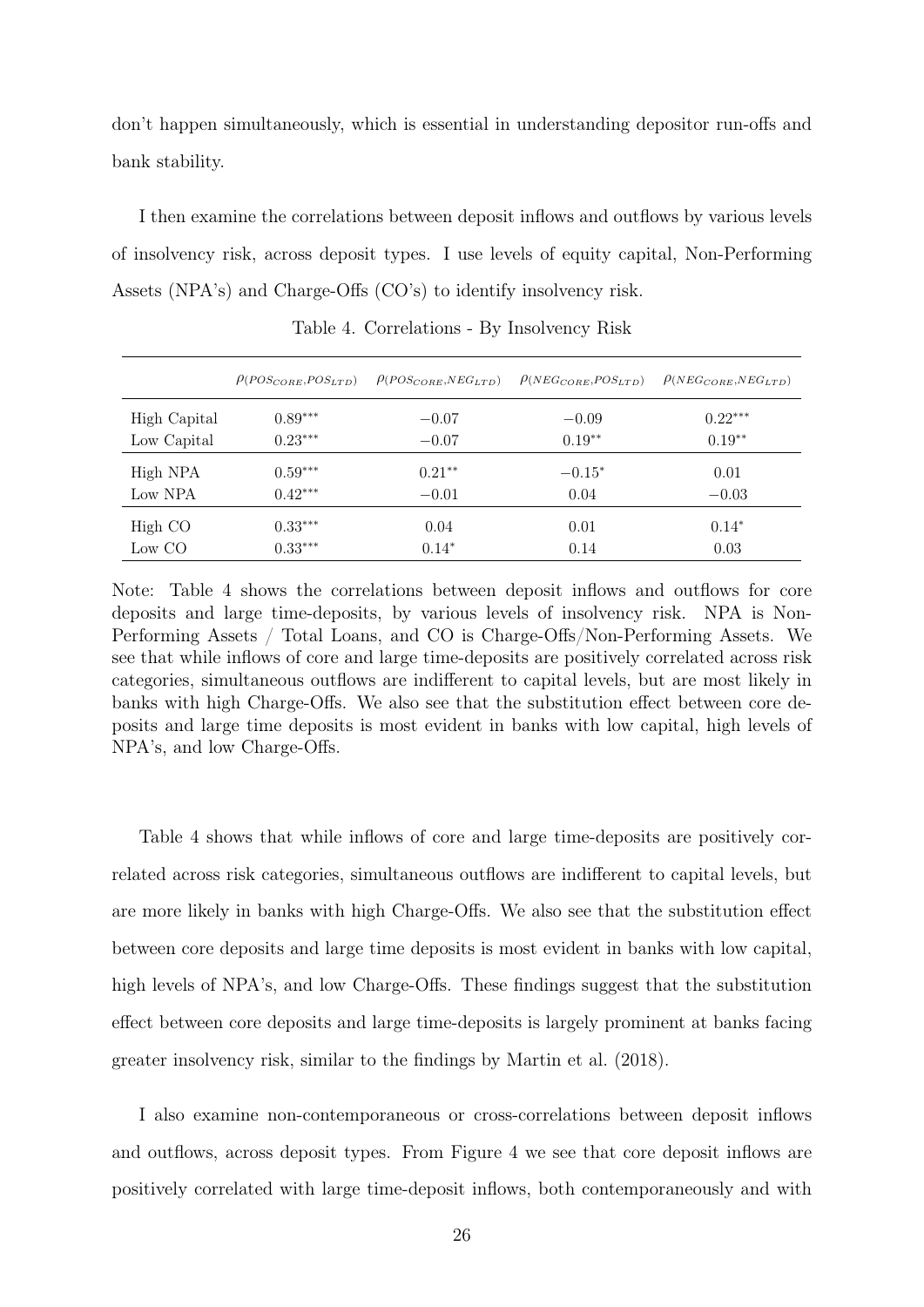future inflows.



Figure 4. Cross-Correlation - Core Deposits and Large Time-Deposits

Note: Figure 4 shows the cross correlation plots between deposit inflows/outflows for core deposits and large time-deposits. We see that core deposit inflows are positively correlated with large time-deposit inflows, both contemporaneously and with future inflows. Deposit outflows for core deposits and large time-deposits are also correlated with each other but non-contemporaneously, suggesting that both core deposits and large time-deposits don't necessarily the leave the banking system at the same time. The cross-correlations between inflows/outflows of core and large time-deposits suggest the presence of a substitution effect between core deposits and large time-deposits, albeit non-contemporaneously. Outflows of large time-deposits are followed by inflows of core deposits after a period of 5 quarters. Inflows of large time-deposits affect the outflows of core deposits both with a lead and lag.

Deposit outflows for core deposits and large time-deposits are also correlated with each other but non-contemporaneously, suggesting that both core deposits and large time-deposits don't necessarily the leave the banking system at the same time. The cross-correlations between inflows/outflows of core and large time-deposits suggest the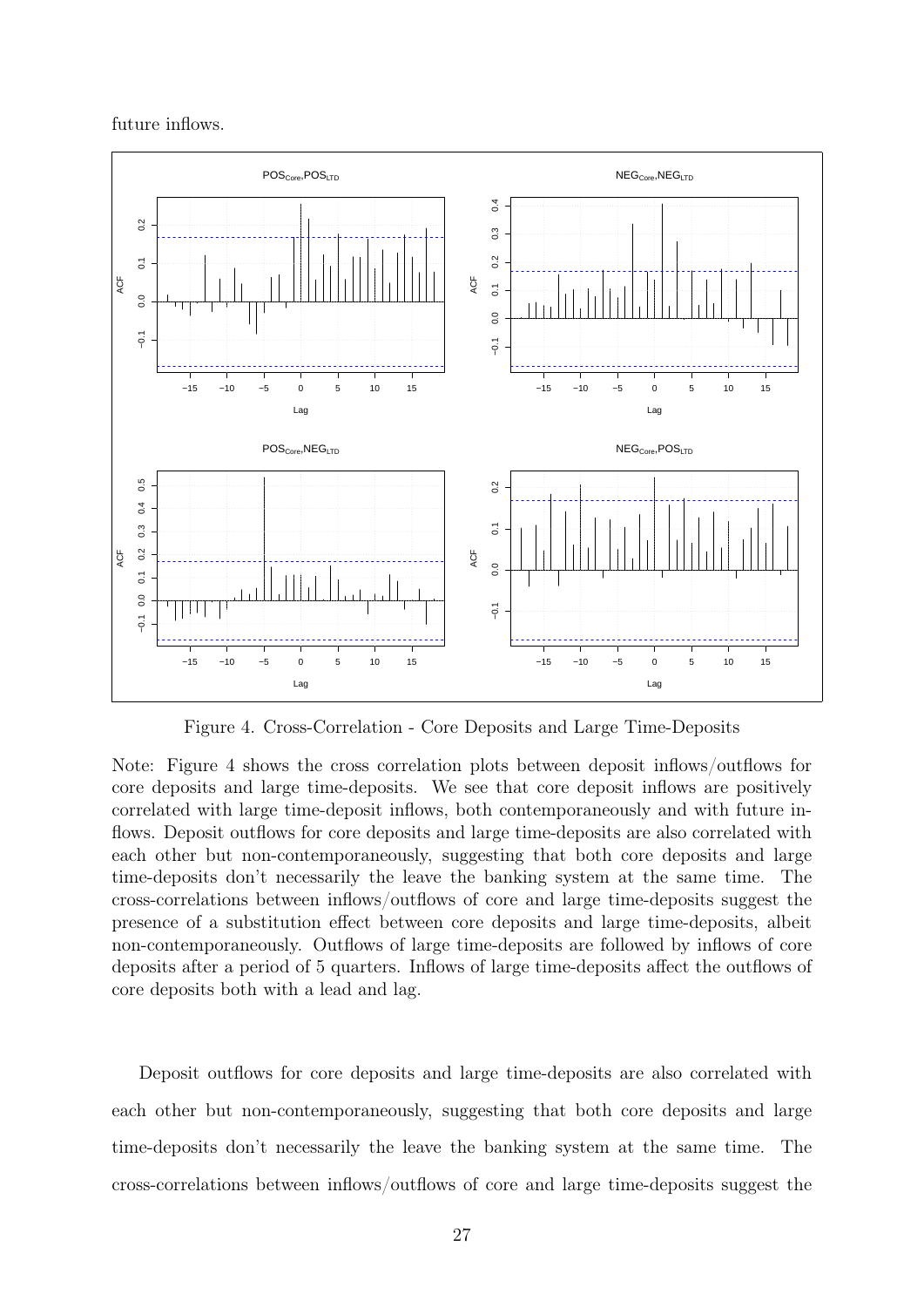presence of a substitution effect between core deposits and large time-deposits, albeit non-contemporaneously. Outflows of large time-deposits are followed by inflows of core deposits after a period of 5 quarters. Inflows of large time-deposits affect the outflows of core deposits both with a lead and a lag.

#### Economic and Market Conditions

I next examine the effect of macroeconomic and market conditions on deposit flows. Table 5 shows the effect of economic and market conditions on deposit flows. I find that the aggregate rate of deposit inflows increases during periods of high stock market returns, and the rate of deposit outflows decreases during periods of high economic activity. Across deposit types, I find that the increase in the inflow of deposits is primarily due increases in core deposits inflows. These findings suggest the presence of a wealth effect, where high economic activity is accompanied by increased lending by banks, and thus an increase in the demand for funds. Martin et al. (2018) find a similar result in their study.

On the other hand, the rate of inflows of large time-deposits increases during periods of high market volatility, suggesting that depositors view banks as "safe havens" during periods of market uncertainty. These findings are consistent with (Acharya and Naqvi, 2012) and (Gatev and Strahan, 2006),and could potentially be attributed to the liquidity and safety of bank deposits during economic contractions. So while investors can choose bank deposits as means to earn higher returns vis-a-vis other storage technologies (Allen et al., 2015), bank deposits may be viewed as a safe storage mechanism rather than investments, especially during periods of economic uncertainty.

High economic activity also affects core deposits and large time-deposits differently. For core deposits, while both the rate of deposit inflows and outflows decrease, for large time-deposits only the rate of outflows decreases. Large time-deposits are also more sensitive to changes in the benchmark rate of return (the federal funds rate), compared to core deposits. While Egan, Hortaçsu, et al. (2017) suggest that all deposits are price inelastic, I find that increases in the federal funds rate leads to higher inflows and lower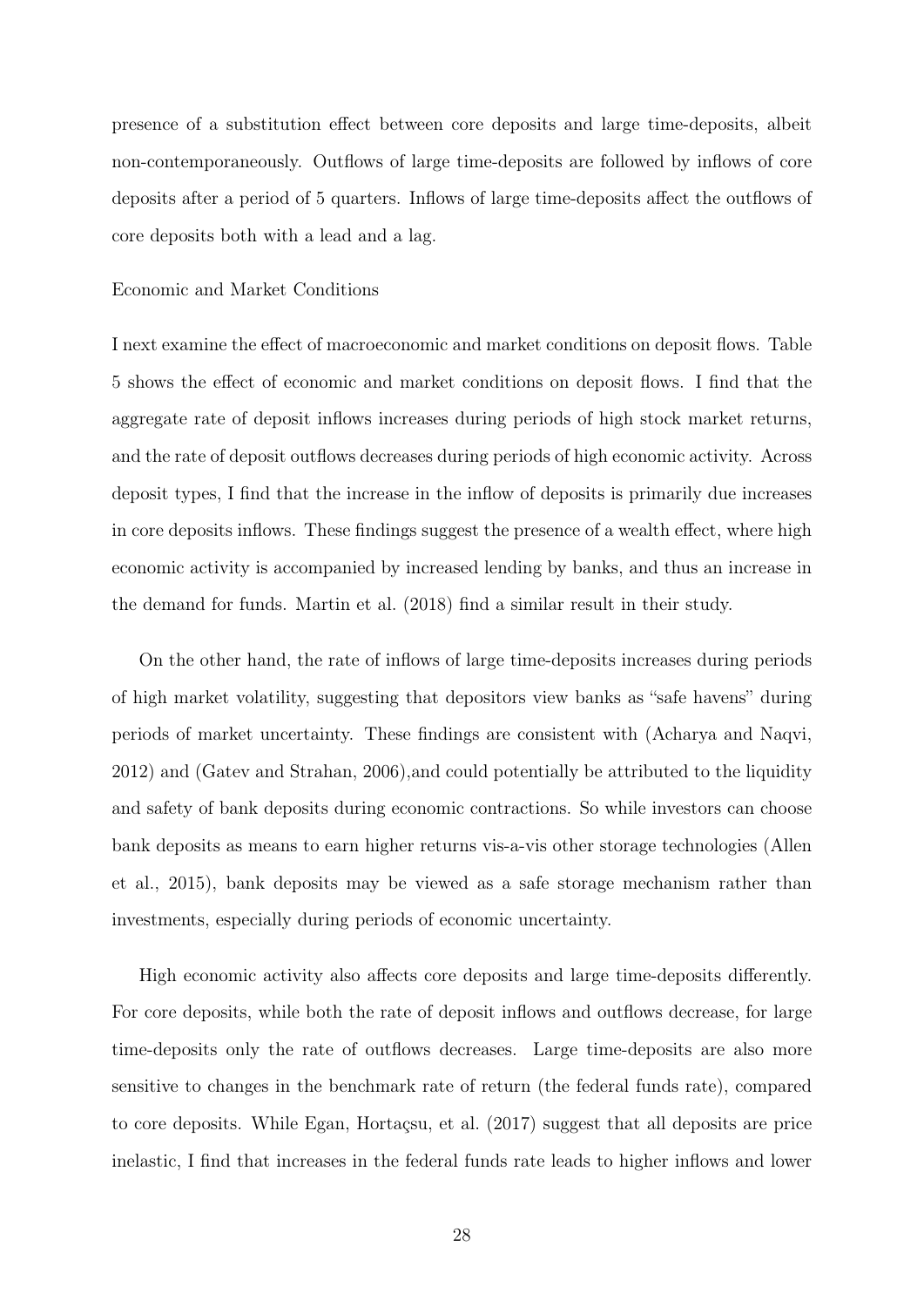|                        | <b>Total Deposits</b> |                  |             | <b>Core Deposits</b> | Large Time-Deposits |             |  |
|------------------------|-----------------------|------------------|-------------|----------------------|---------------------|-------------|--|
|                        | $POS_{D}$             | $NEG_{D}$        | $POS_{D}$   | $NEG_{D}$            | $POS_{D}$           | $NEG_{D}$   |  |
| <b>GDP</b> Growth Rate | $-0.0003$             | $0.001*$         | $-0.0005$   | 0.0004               | 0.001               | 0.0005      |  |
|                        | (0.001)               | (0.0003)         | (0.001)     | (0.0003)             | (0.002)             | (0.001)     |  |
| Fed Funds Rate         | 0.0004                | $-0.0005$        | $-0.001$    | $-0.0001$            | $0.006***$          | $-0.003***$ |  |
|                        | (0.001)               | (0.0003)         | (0.001)     | (0.0003)             | (0.002)             | (0.001)     |  |
| CEA Index              | $-0.0002$             | $-0.0002***$     | $-0.0003**$ | $-0.0001**$          | $-0.0001$           | $-0.001***$ |  |
|                        | (0.0002)              | (0.00005)        | (0.0002)    | (0.00005)            | (0.0002)            | (0.0001)    |  |
| Lead Index             | $-0.005$              | $-0.003^{***}\,$ | $-0.006**$  | $-0.002*$            | 0.001               | $-0.007**$  |  |
|                        | (0.003)               | (0.001)          | (0.003)     | (0.001)              | (0.005)             | (0.003)     |  |
| VIX Change             | 0.011                 | 0.002            | 0.008       | 0.004                | $0.032***$          | $-0.010$    |  |
|                        | (0.008)               | (0.002)          | (0.008)     | (0.002)              | (0.012)             | (0.007)     |  |
| S&P 500 Returns        | $0.062*$              | $-0.003$         | $0.075**$   | $-0.001$             | 0.056               | 0.006       |  |
|                        | (0.035)               | (0.011)          | (0.036)     | (0.011)              | (0.054)             | (0.034)     |  |
| Constant               | $0.058***$            | $0.031***$       | $0.076***$  | $0.022***$           | $0.065**$           | $0.171***$  |  |
|                        | (0.016)               | (0.005)          | (0.017)     | (0.005)              | (0.025)             | (0.016)     |  |
| Observations           | 111                   | 111              | 111         | 111                  | 111                 | 111         |  |
| Adjusted $R^2$         | 0.042                 | 0.207            | 0.071       | 0.113                | 0.280               | 0.389       |  |

Table 5. Deposit Flows - Macro Variables

 $*p<0.1$ ;  $*p<0.05$ ;  $**p<0.01$ 

Note: Table 5 shows the effect of macro-economic and market conditions on deposit inflows and outflows, across deposit types. I find that the aggregate rate of deposit inflows increases during periods of high stock market returns, and the rate of deposit outflows decreases during periods of high economic activity. Across deposit types, I find that the rate of inflows of core deposits increases during periods of high stock returns, suggesting a wealth effect. On the other hand, the rate of inflows of large time-deposits increases during periods of high market volatility, suggesting that depositors view banks as "safe havens" during periods of market uncertainty. High economic activity also affects core deposits and large time-deposits differently. For core deposits, while both the rate of deposit inflows and outflows decrease, for large time-deposits only the rate of outflows decreases. Large time-deposits are also more sensitive to changes in the benchmark rate of return (the federal funds rate), compared to core deposits. Increases in the federal funds rate leads to higher inflows and lower inflows for large time-deposits, while there is no such effect observed for core deposits. These findings further elaborate on the sensitivity of different deposit types to changes in macro economic and market conditions, and benchmark rates of return.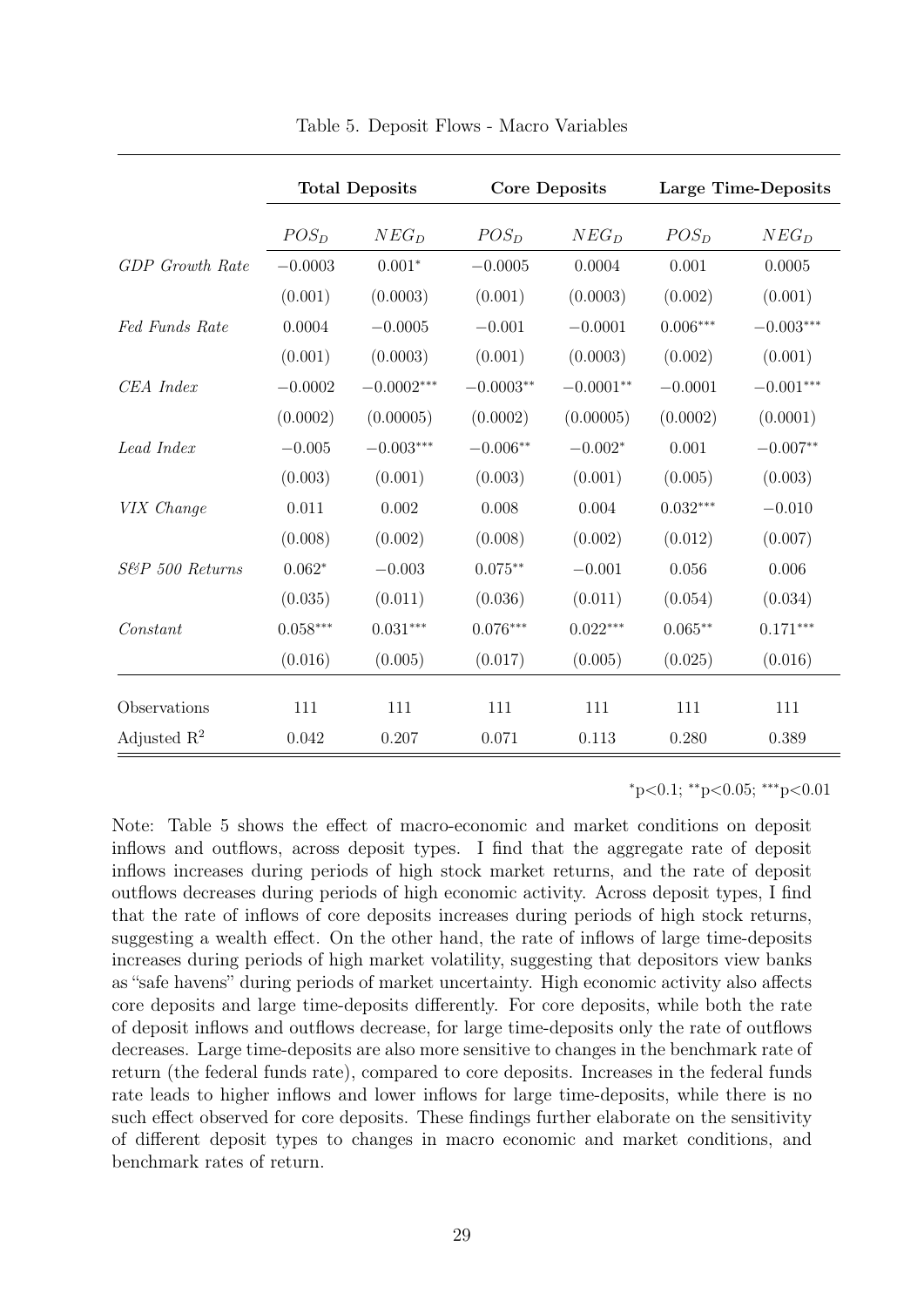inflows for large time-deposits, while there is no such effect observed for core deposits. These findings further elaborate on the sensitivity of different deposit types to changes in macro economic and market conditions, which should be taken into consideration when evaluation deposit flows and bank stability.

### Cross-Sectional Variation

We have seen that the magnitude and volatility of aggregate deposit inflows and outflows differs substantially. Deposit flows is a persistent feature for all banks, and flows vary with economic and market conditions. I now explore the variation in deposit flows, the magnitude of inter-group deposit flows, and the direction of deposit flows across bank size groups.

Table 6 shows the rates of deposit inflows, outflows, and the reallocation of deposits across bank size groups. Banks as classified into size groups each quarter based on total assets and deposit flow measures are computed as percentage of total group deposits.<sup>6</sup> We see that the very largest banks (total assets in the top 1 percentile) have higher rates of deposit inflows (4.2%) compared to inflow rates of 3.0% - 3.9% in the other groups. The largest banks also have a comparable-to-lower rate of deposit outflows (1.2%) compared to the 1.1%-2.6% rate of outflows for other groups. The these findings are similar for both core and large time-deposits.

The ratio of deposit inflows to outflows decreases monotonically from the largest to the smallest bank. For every \$1 of outflows, the largest banks attract \$9, while the smallest banks only attract roughly \$2.6. On the other hand the the ratio of deposit reallocation to outflows increases monotonically from the largest to the smallest bank. Similarly for every \$1 in outflow of core deposits and large time-deposits, the largest bank attract \$11.8 and \$1.9 respectively. On the other hand, for every \$1 in outflow of core and large time deposits, the smallest bank attract only \$2.5 and \$1.6, respectively. For every \$1 of outflow for the largest banks, \$1.89 are reallocated amongst the largest banks, while for

<sup>6</sup>My findings are similar if instead of computing rates as percentage of total group deposits I use aggregate deposits in the banking system.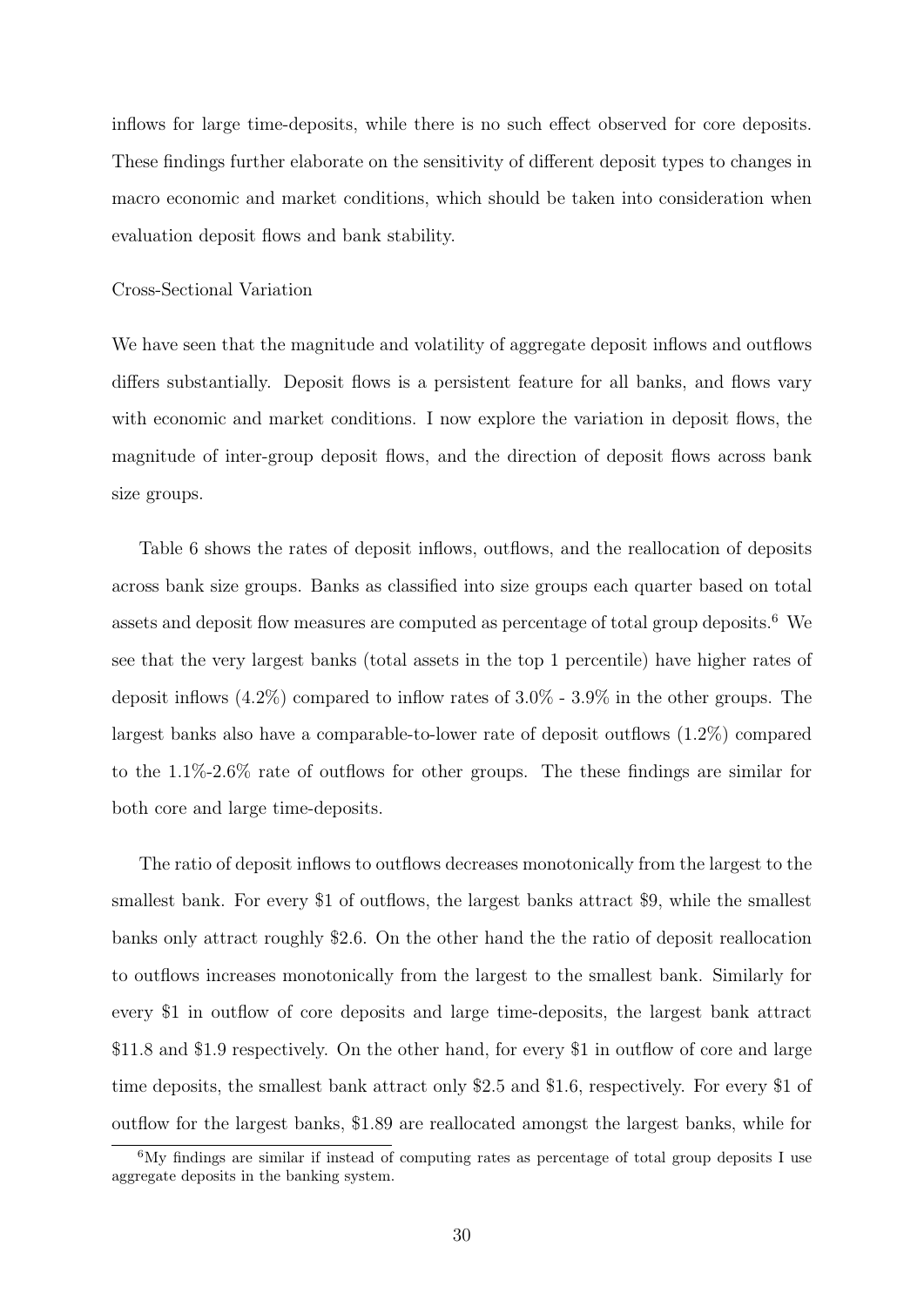| Measure                 | N                                                                                       | Mean                                                                                           | St. Dev.    | Mean   | St. Dev.             | Mean                | St. Dev.                                                                                                   |  |  |  |  |
|-------------------------|-----------------------------------------------------------------------------------------|------------------------------------------------------------------------------------------------|-------------|--------|----------------------|---------------------|------------------------------------------------------------------------------------------------------------|--|--|--|--|
|                         |                                                                                         | <b>Total Deposits</b>                                                                          |             |        | <b>Core Deposits</b> | Large Time-Deposits |                                                                                                            |  |  |  |  |
|                         | Largest Banks (Top 1 Percentile, Mean Size=\$83.1bn, Median Size=\$28.5bn)              |                                                                                                |             |        |                      |                     |                                                                                                            |  |  |  |  |
| Inflows $(POS_D)$       | 135                                                                                     | 0.042                                                                                          | 0.029       | 0.046  | 0.037                | 0.076               | 0.042                                                                                                      |  |  |  |  |
| Outflows $(NEG_{D})$    | 135                                                                                     | 0.012                                                                                          | 0.012       | 0.012  | 0.018                | 0.057               | 0.031                                                                                                      |  |  |  |  |
| Reallocation $(EXC_D)$  | 135                                                                                     | 0.021                                                                                          | 0.016       | 0.018  | 0.015                | 0.085               | 0.033                                                                                                      |  |  |  |  |
| Inflows / Outflows      | 135                                                                                     | 9.093                                                                                          | 15.201      | 11.842 | 19.647               | 1.930               | 1.857                                                                                                      |  |  |  |  |
| Reallocation / Outflows | 135                                                                                     | 1.892                                                                                          | 0.311       | 1.902  | 0.323                | 1.686               | 0.510                                                                                                      |  |  |  |  |
|                         | Large Banks ( $1^{st}\%$ - $10^{th}\%$ 'tile, Mean Size=\$2.71bn, Median Size=\$1.47bn) |                                                                                                |             |        |                      |                     |                                                                                                            |  |  |  |  |
| Inflows $(POS_D)$       | 135                                                                                     | 0.039                                                                                          | 0.016       | 0.044  | 0.028                | 0.076               | 0.032                                                                                                      |  |  |  |  |
| Outflows $(NEG_{D})$    | 135                                                                                     | 0.026                                                                                          | 0.022       | 0.014  | 0.016                | 0.054               | 0.037                                                                                                      |  |  |  |  |
| Reallocation $(EXC_D)$  | 135                                                                                     | 0.025                                                                                          | 0.014       | 0.023  | 0.012                | 0.095               | 0.038                                                                                                      |  |  |  |  |
| Inflows / Outflows      | 135                                                                                     | 4.460                                                                                          | $4.826\,$   | 5.987  | 12.577               | 1.739               | 1.146                                                                                                      |  |  |  |  |
| Reallocation / Outflows | 135                                                                                     | 1.979                                                                                          | 0.132       | 1.972  | 0.183                | 1.897               | 0.272                                                                                                      |  |  |  |  |
|                         |                                                                                         | Average Sized Banks ( $10^{th}\%$ - $25^{th}\%$ 'tile, Mean Size=\$430mn, Median Size=\$394mn) |             |        |                      |                     |                                                                                                            |  |  |  |  |
| Inflows $(POSD)$        | 135                                                                                     | 0.032                                                                                          | 0.011       | 0.035  | 0.021                | 0.064               | $\,0.024\,$                                                                                                |  |  |  |  |
| Outflows $(NEG_{D})$    | 135                                                                                     | 0.011                                                                                          | 0.004       | 0.015  | 0.025                | 0.043               | 0.020                                                                                                      |  |  |  |  |
| Reallocation $(EXC_D)$  | 135                                                                                     | 0.021                                                                                          | 0.008       | 0.022  | 0.008                | 0.077               | 0.020                                                                                                      |  |  |  |  |
| Inflows / Outflows      | 135                                                                                     | 3.507                                                                                          | 2.253       | 4.244  | 10.609               | 1.745               | 0.970                                                                                                      |  |  |  |  |
| Reallocation / Outflows | 135                                                                                     | 1.989                                                                                          | 0.068       | 1.976  | 0.181                | 1.889               | 0.261                                                                                                      |  |  |  |  |
|                         |                                                                                         |                                                                                                |             |        |                      |                     | Median Banks (25 <sup>th</sup> $\%$ - 50 <sup>th</sup> $\%$ 'tile, Mean Size=\$181mn, Median Size=\$166mn) |  |  |  |  |
| Inflows $(POS_D)$       | 135                                                                                     | 0.030                                                                                          | 0.010       | 0.033  | 0.019                | 0.063               | 0.023                                                                                                      |  |  |  |  |
| Outflows $(NEG_{D})$    | 135                                                                                     | 0.011                                                                                          | 0.004       | 0.016  | 0.030                | 0.043               | $0.022\,$                                                                                                  |  |  |  |  |
| Reallocation $(EXC_D)$  | 135                                                                                     | $0.022\,$                                                                                      | 0.006       | 0.024  | 0.008                | 0.078               | 0.030                                                                                                      |  |  |  |  |
| Inflows / Outflows      | 135                                                                                     | 3.083                                                                                          | 1.919       | 3.461  | 7.989                | 1.666               | 0.863                                                                                                      |  |  |  |  |
| Reallocation / Outflows | 135                                                                                     | 1.976                                                                                          | 0.118       | 1.950  | 0.229                | 1.890               | 0.261                                                                                                      |  |  |  |  |
|                         | Small Banks (< $50^{th}\%$ 'tile, Mean Size=\$61mn, Median Size=\$55mn)                 |                                                                                                |             |        |                      |                     |                                                                                                            |  |  |  |  |
| Inflows $(POS_D)$       | 135                                                                                     | 0.033                                                                                          | $\,0.012\,$ | 0.035  | 0.019                | 0.072               | $0.028\,$                                                                                                  |  |  |  |  |
| Outflows $(NEG_{D})$    | 135                                                                                     | 0.014                                                                                          | 0.004       | 0.019  | 0.030                | 0.050               | $0.022\,$                                                                                                  |  |  |  |  |
| Reallocation $(EXC_D)$  | 135                                                                                     | $0.028\,$                                                                                      | 0.007       | 0.030  | 0.008                | $0.095\,$           | $0.038\,$                                                                                                  |  |  |  |  |
| Inflows / Outflows      | 135                                                                                     | 2.646                                                                                          | 1.759       | 2.587  | 2.841                | 1.589               | $0.755\,$                                                                                                  |  |  |  |  |
| Reallocation / Outflows | $135\,$                                                                                 | 1.969                                                                                          | $0.138\,$   | 1.920  | 0.247                | $1.924\,$           | 0.187                                                                                                      |  |  |  |  |

Table 6. Deposit Flows - By Bank Size

Note: Table 6 shows the deposit flow measures for total, core, and large time-deposits across banks of different size groups. I see that the largest banks have higher rates of gross and net deposit inflows compared to other groups, while the other groups have higher rates of excess deposit reallocation, and this effect is consistent across deposit types. We also see that there is substantial excess reallocation of deposits across bank size groups. So while as a group the largest banks may be producing the most liquidity, there is considerable variation in the deposit flow rates. even within banks in the same group.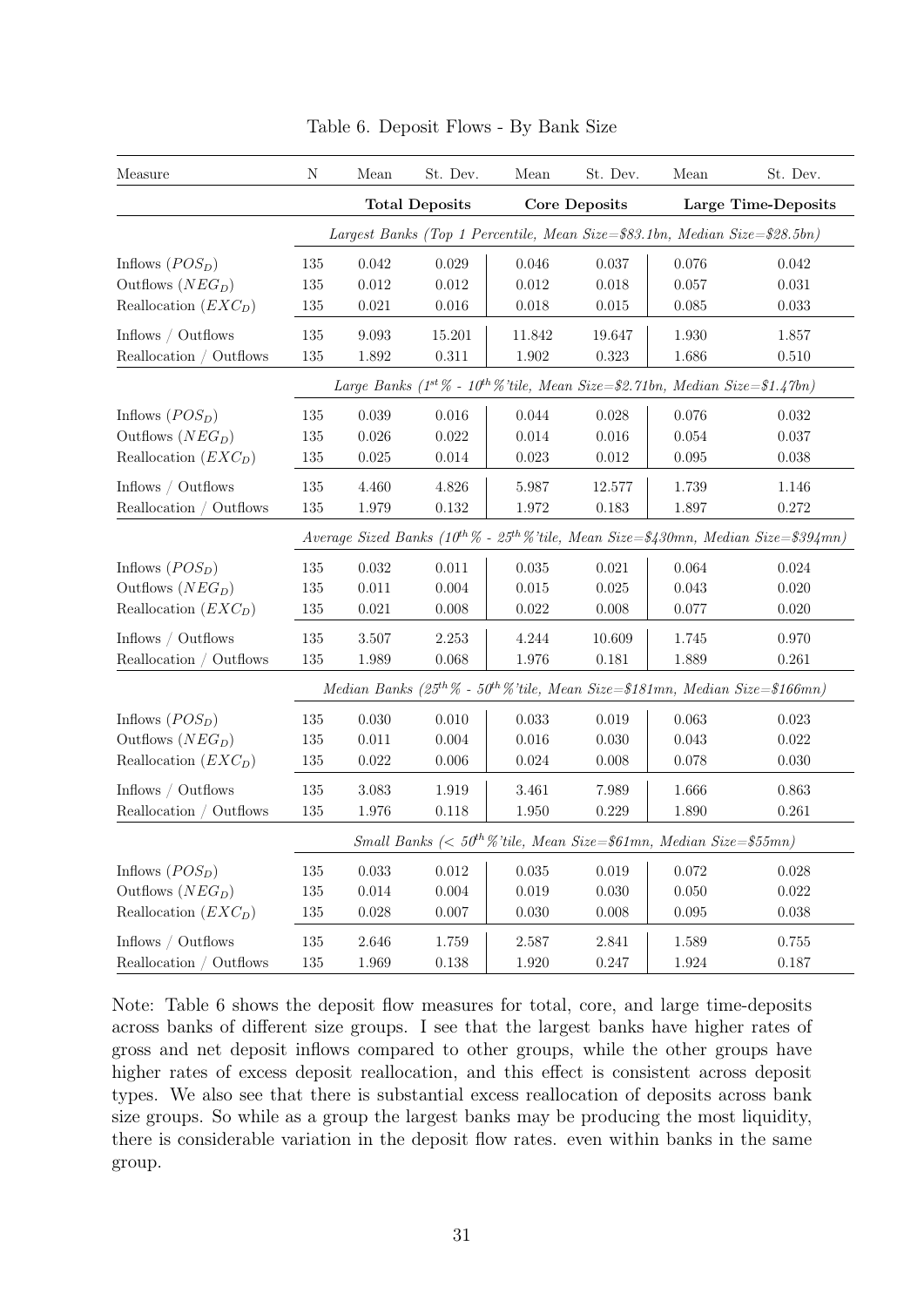the smallest banks \$1.96 are reallocated. Similarly, for core and large time-deposits, for every \$1 of outflow at the largest banks, \$1.9 and \$1.7 are reallocated amongst banks of similar size, while \$1.9 are reallocated amongst the smallest banks.

These findings suggest that the largest banks both attract and retain more deposits compared to the smaller banks, for every dollar of deposit outflow. Since the largest banks also have the most number of branches, these higher ratios of deposit inflows to outflows at the largest banks suggests the importance of branch networks, not only in in their ability to attract deposits, but also in reducing information asymmetry and monitoring costs (Aguirregabiria et al., 2017), and thus retaining more deposits. This monotonic trend in the ratios of deposit inflows-to-outflows and reallocation-to-outflows to cannot be captured with deposit growth rates, or deposit market share alone, and is thus valuable in understanding the funding risks faced by community banks vis-a-vis larger banks.

Deposits are not only reallocated amongst banks in similar size groups, but also across groups. I find that nearly 60% of the reallocation of core deposits is inter-group, while for large time-deposits it is only 30% , the rest being intra-group. We saw that while the rates of reallocation of large time-deposits is higher than that for core deposits (9.1% vs. 2%, refer Table 1), large time-deposits are largely reallocated across banks of similar size. This suggests that the reallocation of large time-deposits is largely due to heterogeneity in bank-level dynamics within similar size groups, and not so much as differences in banking practices between the largest and smaller banks.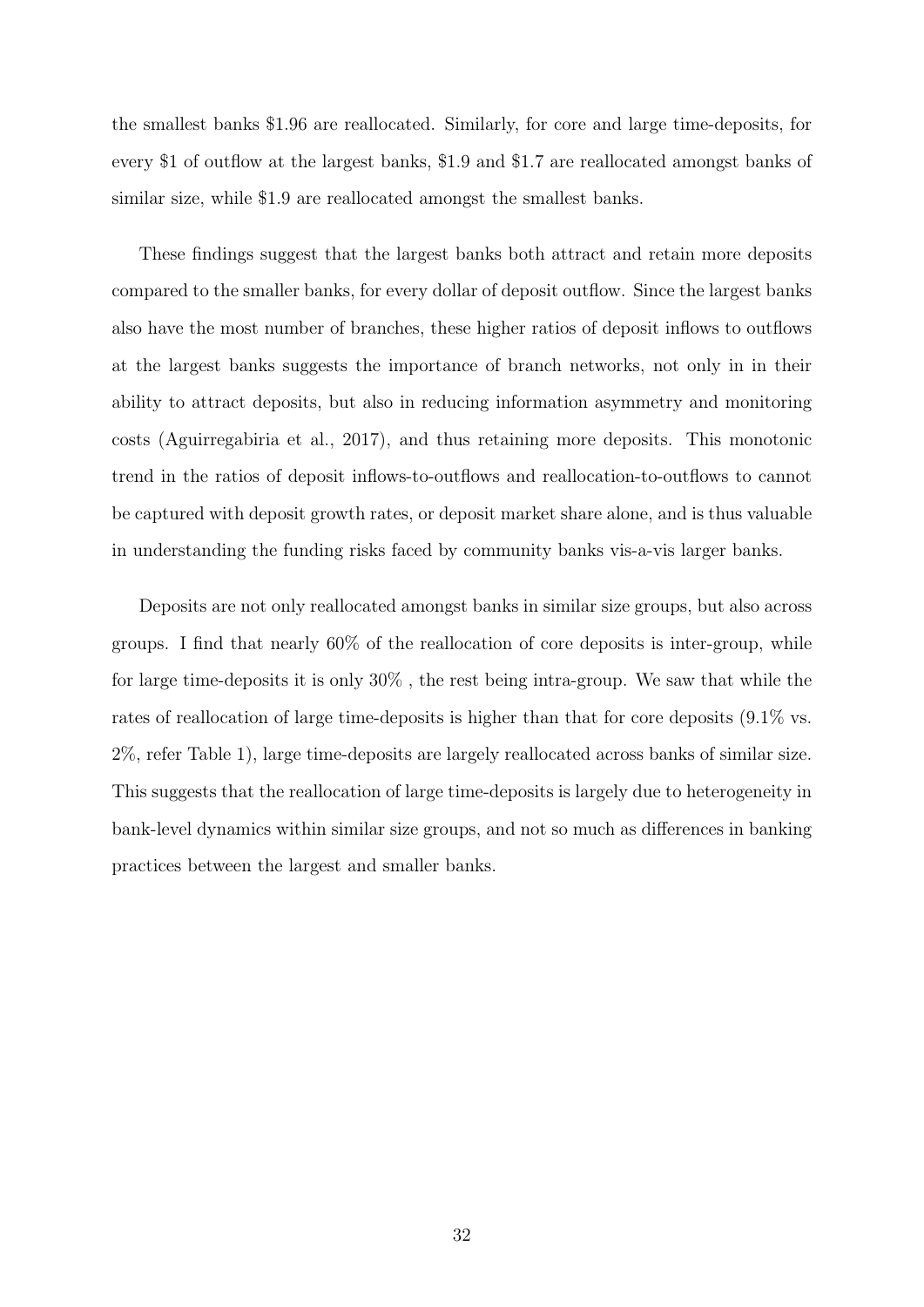|                       | N                                                | Mean           | St. Dev.                                          | Min   | Max   |  |  |
|-----------------------|--------------------------------------------------|----------------|---------------------------------------------------|-------|-------|--|--|
|                       | Largest Banks $\longleftrightarrow$ Large Banks  |                |                                                   |       |       |  |  |
| <b>Total Deposits</b> | 135                                              | 0.446          | 0.244                                             | 0.037 | 0.915 |  |  |
| Core Deposits         | 135                                              | 0.407          | 0.253                                             |       | 0.931 |  |  |
| Large Time-Deposits   | 135                                              | 0.695          | 0.186                                             | 0.272 | 0.990 |  |  |
|                       |                                                  |                | Largest Banks $\longleftrightarrow$ Average Banks |       |       |  |  |
| Total Deposits        | 135                                              | 0.441          | 0.263                                             | 0.049 | 0.954 |  |  |
| Core Deposits         | 135                                              | 0.406          | 0.275                                             | 0.021 | 0.974 |  |  |
| Large Time-Deposits   | 135                                              | 0.674<br>0.211 |                                                   | 0.161 | 0.992 |  |  |
|                       | Largest Banks $\longleftrightarrow$ Median Banks |                |                                                   |       |       |  |  |
| <b>Total Deposits</b> | 135                                              | 0.443          | 0.271                                             | 0.043 | 0.971 |  |  |
| Core Deposits         | 135                                              | 0.410          | 0.283                                             | 0.022 | 0.979 |  |  |
| Large Time-Deposits   | 135                                              | 0.673<br>0.215 |                                                   | 0.150 | 0.987 |  |  |
|                       | Largest Banks $\longleftrightarrow$ Small Banks  |                |                                                   |       |       |  |  |
| Total Deposits        | 135                                              | 0.447          | 0.275                                             | 0.040 | 0.974 |  |  |
| Core Deposits         | 135                                              | 0.413          | 0.286                                             | 0.030 | 0.973 |  |  |
| Large Time-Deposits   | 135                                              | 0.674          | 0.220                                             | 0.134 | 0.989 |  |  |

Table 7. Deposit Flows Across Bank Size-Groups

Note: Table 7 shows the index of inter-group deposit flows between the very largest banks and banks of other sizes. The index is constructed using the methodology of (Davis and Haltiwanger, 1992). An index value of 0 indicates that all flows are inter-group, whereas an index value of 1 indicates that all flows are intra-group. Index value greater than 0.5 indicates that flows are largely intra-group, while those below 0.5 indicate that flows are largely inter-group. We can see that for the sample period, on an average, around 55-60% of the flow of total and core deposits are inter-group, and the remaining 40- 45% are intra-group. However, for large time-deposits, we see that around 67-70% of all deposit flows are intra-group, and only 30-33% are inter-group. In Table 6 we saw that there is considerable variation in deposit flow rates, even within banks in the same size groups, here we see that this heterogeneity in the liquidity production promotes the flow of deposits across banks in different size groups. While we can see that deposits flows across banks of different size groups, the index does not tell us on the direction of deposit flows.

These reallocation figures however do not give us the direction of deposit flows. I develop on the methodology used by Meller and Metiu (2017) to measure synchronization of economic cycles across countries, to ascertain the direction of deposit flows.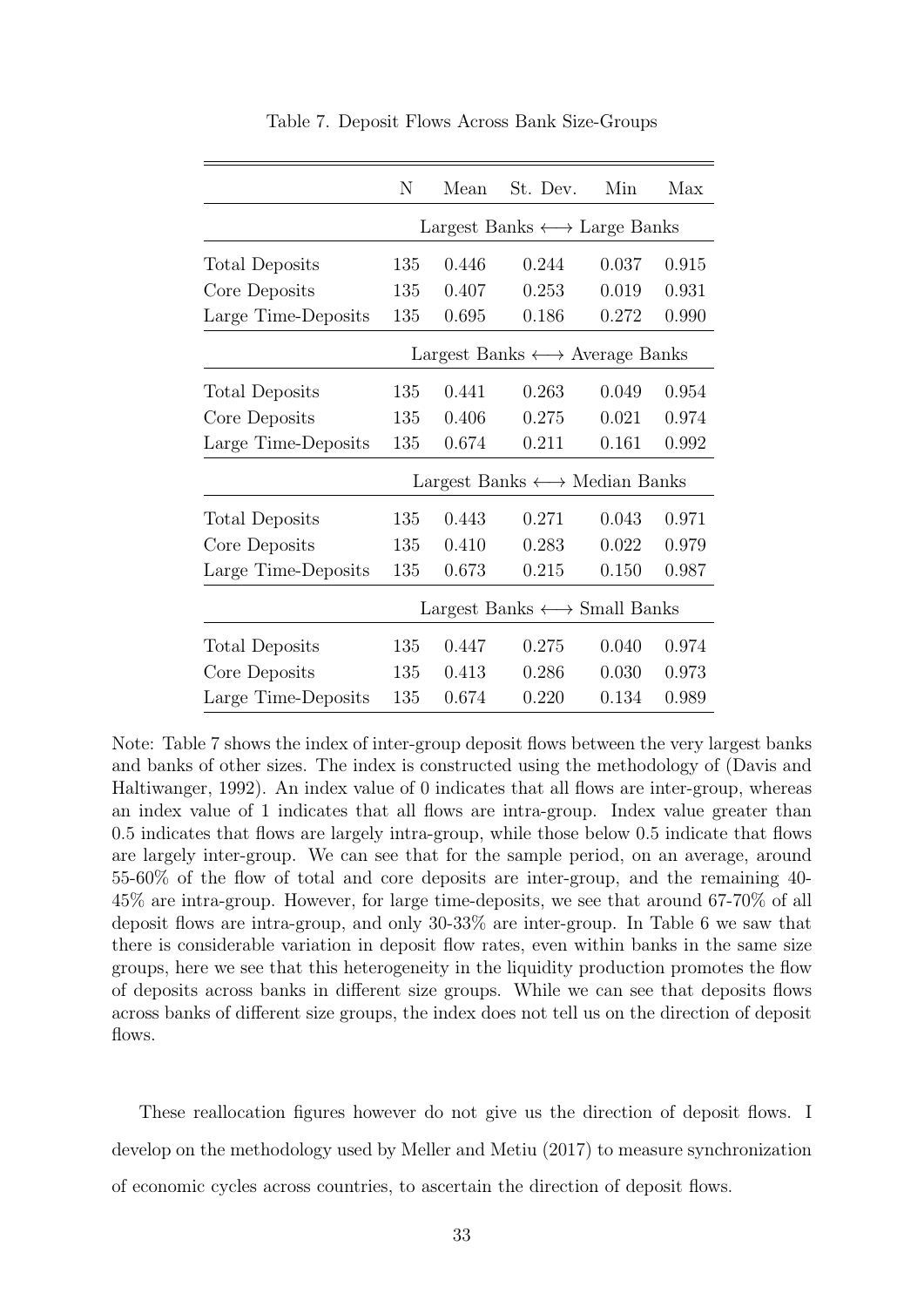|                         | Mean       |             |                                                                                                   | <i>Trend</i> |            |             |  |
|-------------------------|------------|-------------|---------------------------------------------------------------------------------------------------|--------------|------------|-------------|--|
|                         |            |             | Total Deposits Core Deposits Large Time-Deposits Total Deposits Core Deposits Large Time-Deposits |              |            |             |  |
| Full Sample             | $-0.0208$  | $-0.0080$   | $-0.0645$                                                                                         | $0.002***$   | $0.002***$ | $-0.0002$   |  |
| $(Q2, 1984 - Q4, 2017)$ | (0.9508)   | (0.7406)    | (1.0000)                                                                                          | (0.0003)     | (0.0003)   | (0.0002)    |  |
| Pre Reigle-Neal         | $-0.1082$  | $-0.0995$   | $-0.0708$                                                                                         | $-0.006***$  | $-0.002$   | $-0.007***$ |  |
| $(Q2, 1984 - Q3, 1994)$ | (1.0000)   | (1.0000)    | (0.9999)                                                                                          | (0.002)      | (0.002)    | (0.001)     |  |
| Post Reigle-Neal        | 0.0163     | $0.0308**$  | $-0.0618$                                                                                         | $0.003***$   | $0.003***$ | $-0.00005$  |  |
| $(Q3, 1994 - Q4, 2017)$ | (0.1208)   | (0.0142)    | (1.0000)                                                                                          | (0.0004)     | (0.0004)   | (0.001)     |  |
| Post Gramm-Leach-Bliley | $0.062***$ | $0.0800***$ | $-0.0756$                                                                                         | $0.002***$   | $0.002***$ | $0.001**$   |  |
| $(Q1,2000 - Q4,2017)$   | (< 0.0001) | (< 0.0001)  | (1.0000)                                                                                          | (0.001)      | (0.001)    | (0.0003)    |  |

Table 8. Reallocation Of Deposits - Very Largest Banks Vs. All Other Banks

Note: While Table 7 showed us that here is considerable reallocation of deposits across banks of different sizes, it did not tell us anything on the direction of these deposit flows. To overcome this limitation I construct <sup>a</sup> directionality measure to ascertain the direction of deposit reallocation between the largest banks and the other banks. Table 8 shows the mean and the trend in direction of deposit reallocation across time periods. The direction is computed as flows between small banks and the very largest banks. A net positive value indicates that deposits are reallocated from smallest banks to the largest banks, while <sup>a</sup> net negative value indicates otherwise. We see that post Reigle-Neal (Q3,1994), there is <sup>a</sup> net reallocation of total and core deposits from smaller to the largest banks and this effect becomes even stronger post Gramm–Leach–Bliley, <sup>1999</sup> (GLB). We also see that the overall trend is is positive post Riegle-Neal for all deposit types. One possible explanation for this effect could be the "economies of scale" enabled by Riegle-Neal which allowed banks to acquire other banks and operate across state boundaries and become largeer, and the "economies of scope" enabled by GLB that allowed banksto engage in investment banking and insurance business in additional to commercial banking activities.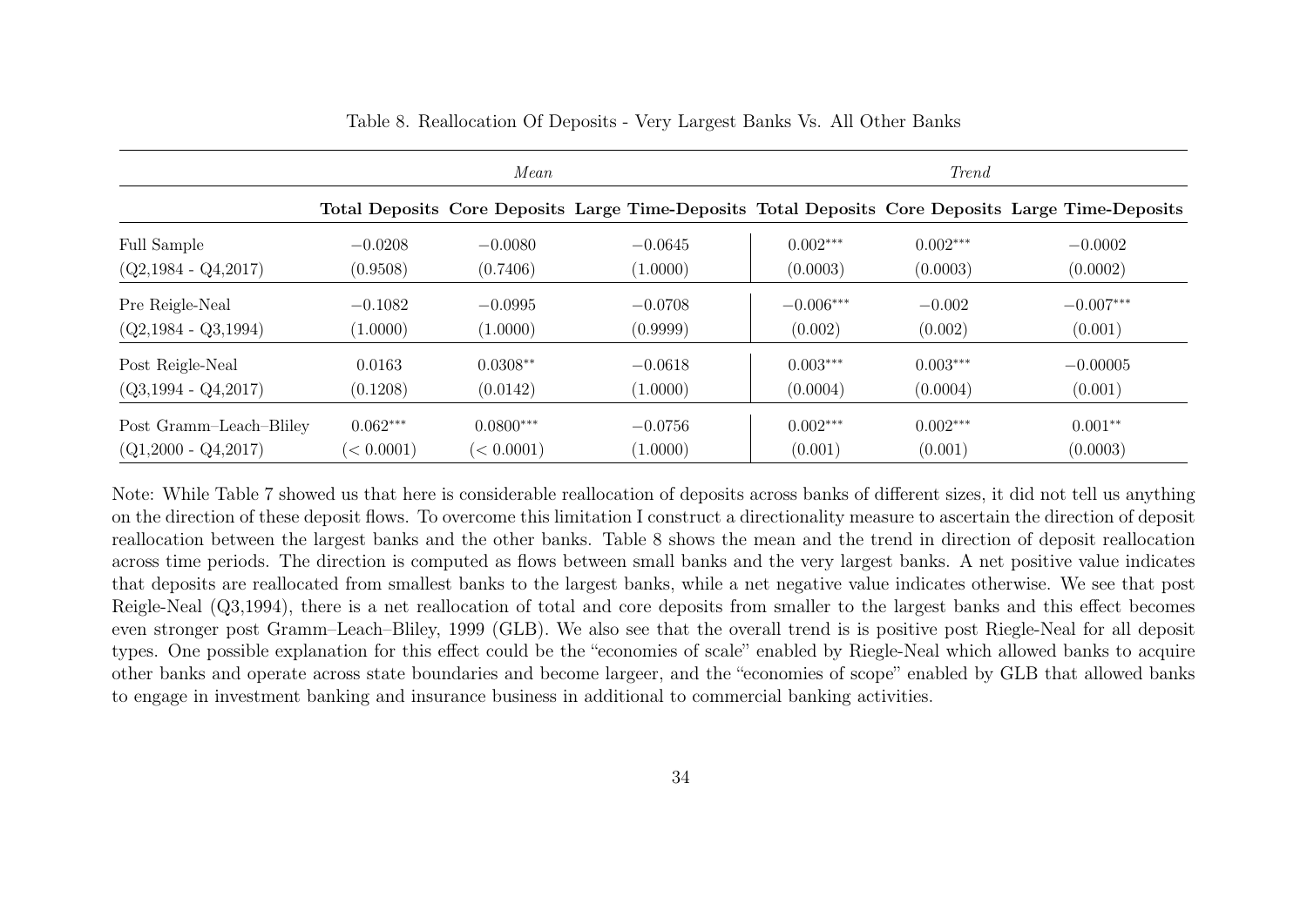Table 8 show the mean and trend in directionality index for deposit reallocation. Positive values indicate a reallocation of deposits from smaller to the largest banks, negative values indicate otherwise. We see that for total and core deposits, on average, deposits are reallocated from small banks to large banks, and this effect is more pronounced post Riegle-Neal (RN) and post Gramm-Leach-Bliley (GLB). Directionality index is 0.0620∗∗∗ for total deposits post GLB. For core deposits its is  $0.0308^{**}$  post RN, and  $0.0800^{***}$  post GLB. I do not see any such evidence of deposit reallocation for large time-deposits. I also see that the trend in the direction of deposit reallocation is positive for the whole sample period, except for the pre Riegle-Neal period during which it was negative. One possible explanation for this effect could be the "economies of scale" enabled by RN which allowed banks to acquire other banks and operate across state boundaries and become larger, and the "economies of scope" enabled by GLB that allowed banks to engage in investment banking and insurance business in additional to commercial banking activities. Both the scale and scope effects allowed the banks to establish relationships with depositors, and hence the effect is evident more for core deposits which are more relationship based compared to large time-deposits. Combining the findings on the rates of inflows and outflows across bank size groups with the magnitude and direction of deposit outflows at smaller banks, these findings suggest that smaller banks have been losing deposits to the largest banks, and may be more vulnerable to deposit outflows and funding shortages compared to their larger counterparts.

## Bank Specific Attributes Affecting Deposit Flows

In the preceding section(s), I established that there are simultaneous inflow and outflow of deposits, these flows are large in magnitude, they vary with economic and market conditions, and across bank size groups. We found that these inflows, outflows, and reallocation of deposits is a persistent feature of the banking system. This section explores other attributes that could potentially explain deposit flows. I examine the ways in which depositors derive utility from bank deposits, and how each of these factors affects deposit flows. I consider three main factors, as mentioned in Egan, Hortaçsu, et al. (2017), namely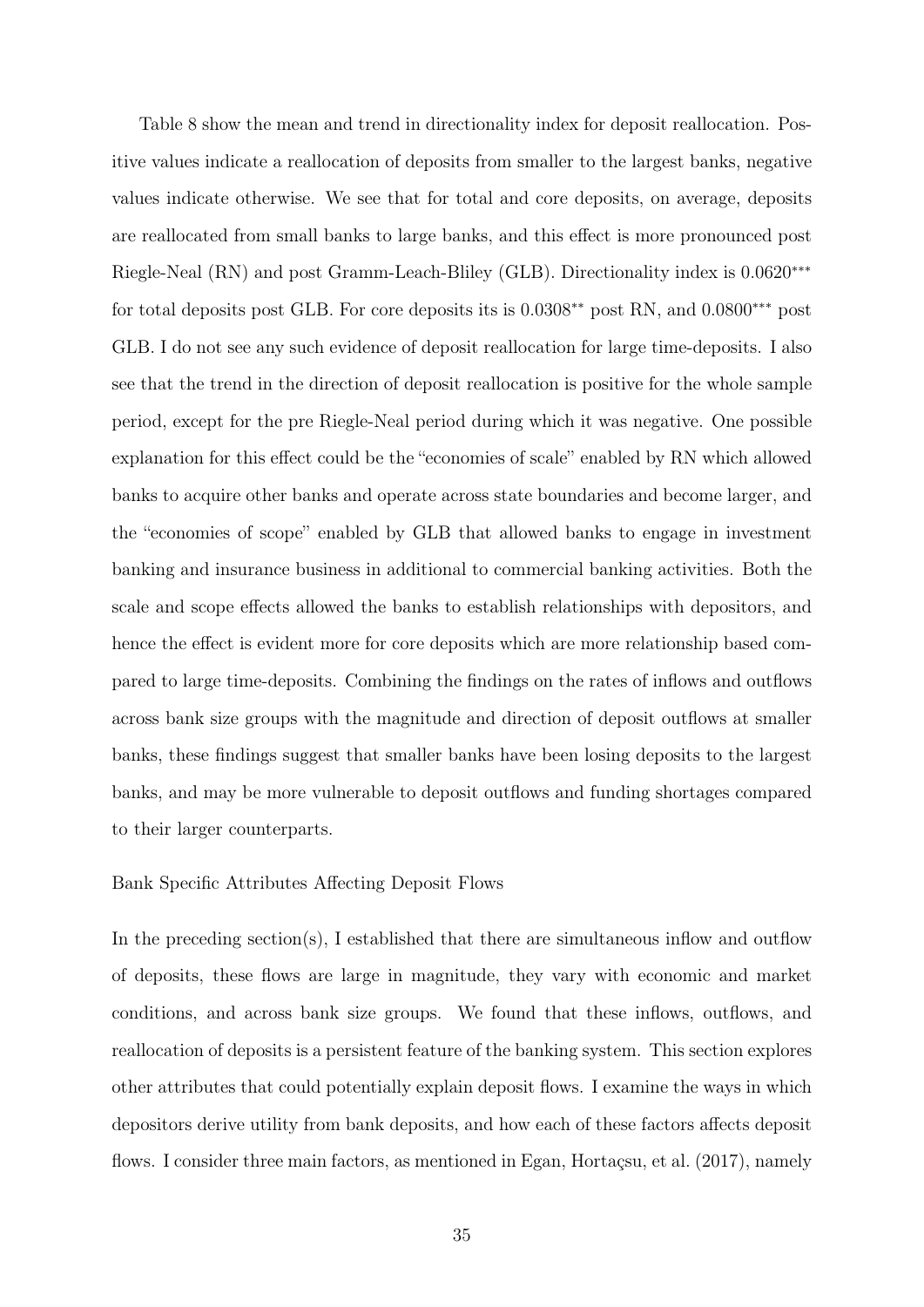deposit rates offered, insolvency risk, and ability to effectively utilize deposits. Each of these are discussed in the sections below.

## Deposit Rate Advantages

To interpret my results I use the framework of DeAngelo and Stulz (2015), who suggest that banks that enjoy deposit rate advantages over their peers should have lower leverage and consequently lower (higher) rates of deposit inflows (outflows). Deposit rate advantage is computed as the percentage of branch-products in which a given bank offers deposit rates lower than the median MSA rate for that product. Table 9 shows the rates of deposit inflows, outflows, and reallocation in the highest and the lowest decile groups ranked on deposit rate advantages. I find that deposit inflows for the banks in the highest group are nearly 25% compared to to banks in the lowest decile group. Similarly core deposit inflows are nearly 23% lower, and large time-deposit inflows are 15% lower. Deposit outflows at banks in the highest decile are nearly 38% than banks in the lowest decile. Similarly outflows are 20% and 56% higher for core and large time-deposits respectively. We also see that rates of reallocation are higher for the banks in the highest decile, and this is consistent across deposit types.

As another measure, I scale the deposit rate advantage measure computed earlier with the banks' net interest margin. This enables us to examine whether the high (low) deposit rate advantage eventually results in higher (lower) interest margins. However, here we see that while deposit inflows are lower at banks in the highest decile, outflows and rates of reallocation are also lower compared to banks in the lowest decile, and this is consistent across deposit types.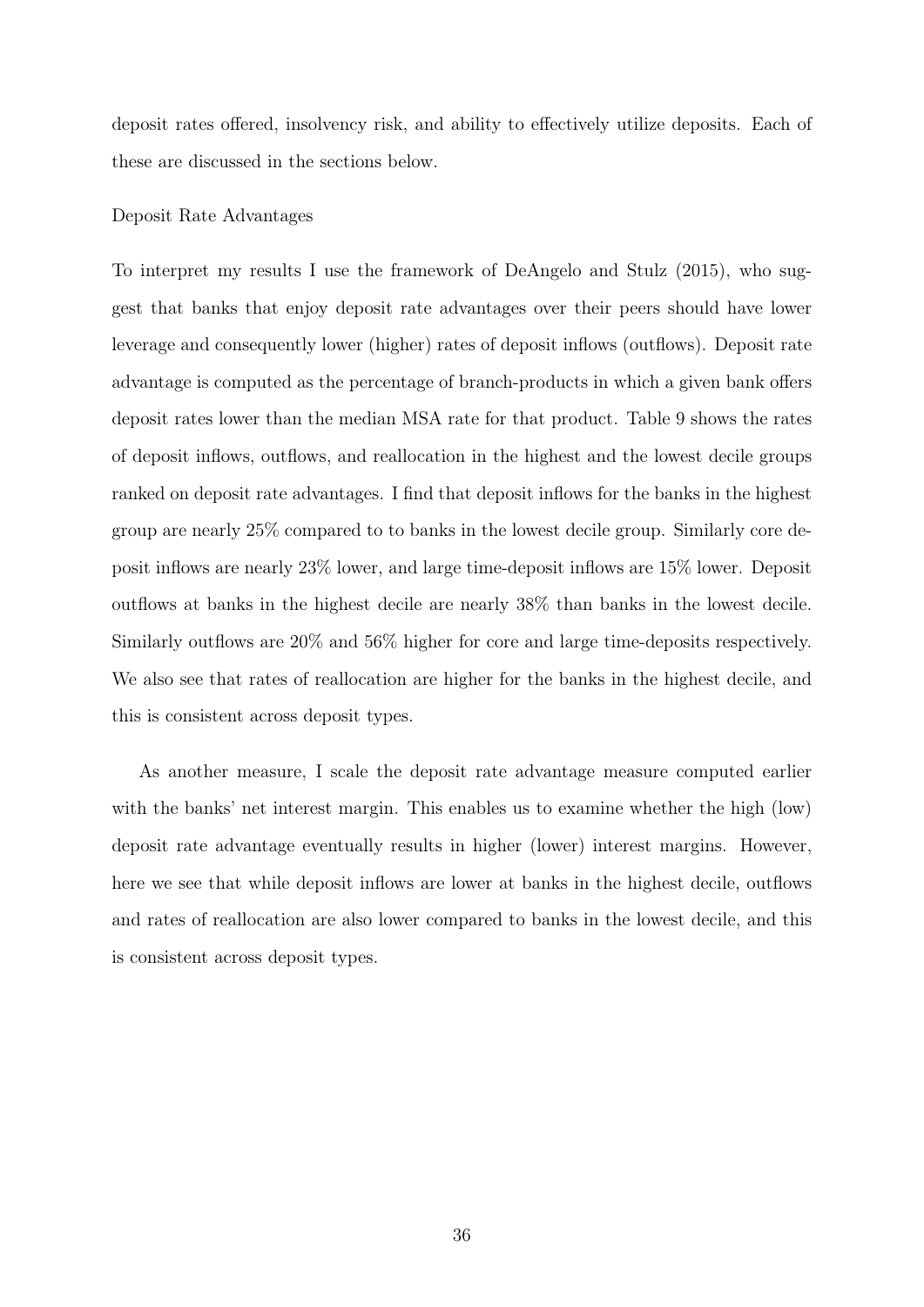|                      | <b>Total Deposits</b>                   |           | <b>Core Deposits</b> |         |           | Large Time-Deposits |           |           |         |
|----------------------|-----------------------------------------|-----------|----------------------|---------|-----------|---------------------|-----------|-----------|---------|
|                      | $POS_{D}$                               | $NEG_{D}$ | $EXC_D$              | $POS_D$ | $NEG_{D}$ | $EXC_D$             | $POS_{D}$ | $NEG_{D}$ | $EXC_D$ |
|                      | Deposit Rate Advantage                  |           |                      |         |           |                     |           |           |         |
| High                 | 0.047                                   | 0.011     | 0.021                | 0.047   | 0.012     | 0.023               | 0.075     | 0.039     | 0.061   |
| Low                  | 0.062                                   | 0.008     | 0.016                | 0.061   | 0.010     | 0.019               | 0.088     | 0.025     | 0.046   |
| High<br>$\angle$ Low | 0.75                                    | 1.38      | 1.31                 | 0.77    | 1.20      | 1.21                | 0.85      | 1.56      | 1.33    |
|                      | Deposit Rate Advantage/ Interest Margin |           |                      |         |           |                     |           |           |         |
| High                 | 0.051                                   | 0.009     | 0.015                | 0.051   | 0.010     | 0.016               | 0.079     | 0.037     | 0.053   |
| Low                  | 0.054                                   | 0.011     | 0.018                | 0.055   | 0.010     | 0.017               | 0.086     | 0.043     | 0.055   |
| Low<br>High          | 0.94                                    | 0.81      | 0.83                 | 0.93    | 1.00      | 0.94                | 0.92      | 0.86      | 0.96    |
|                      | NPA                                     |           |                      |         |           |                     |           |           |         |
| High                 | 0.035                                   | 0.023     | 0.034                | 0.040   | 0.022     | 0.034               | 0.055     | 0.060     | 0.073   |
| Low                  | 0.061                                   | 0.013     | 0.023                | 0.066   | 0.013     | 0.024               | 0.103     | 0.146     | 0.071   |
| High<br>Low          | 0.57                                    | 1.77      | 1.48                 | 0.60    | 1.69      | 1.42                | 0.53      | 0.41      | 1.03    |
|                      | Capital Ratio                           |           |                      |         |           |                     |           |           |         |
| High                 | 0.062                                   | 0.025     | 0.041                | 0.068   | 0.024     | 0.039               | 0.094     | 0.062     | 0.089   |
| Low                  | 0.046                                   | 0.013     | 0.023                | 0.049   | 0.013     | 0.024               | $0.074\,$ | 0.047     | 0.070   |
| High<br>Low          | 1.35                                    | 1.92      | 1.78                 | 1.38    | 1.85      | 1.63                | 1.27      | 1.32      | 1.27    |

Table 9. Deposit Flow Measures: Bank Attributes

Note: Table 9 shows the rates of deposit inflows, outflows, and excess reallocation based on bank attributes, across deposit types. High group represents banks in the top decile and Low group is for banks in the bottom decile for that measure. Deposit Rate Advantage is computed as the percentage of branch-products where a bank offers deposit rates lower than the median rate for a particular product in a given MSA. NPA is the ratio of Non-Performing Assets / Total Loans, and Equity Capital Ratio is Total Equity Capital / Total Assets. We see that rates of deposit inflows is nearly  $15\%$  -  $25\%$  lower for banks that have a high deposit rate advantage, while deposit outflows are nearly 20% - 56% higher. However, when the deposit rate advantage is scaled by interest margin, we see that while rates of inflow are lower for banks in the highest decile, the rates of outflows are also lower. We also see that the rates of inflows are nearly 40% - 47% lower at banks with high NPA, while deposit outflows are  $69\%$  -  $77\%$  higher. For large time-deposits however, the rate of outflows is lower for banks in the highest decile of NPA's. Across capital levels, we see that both inflows, outflows, and the rates of excess reallocation are higher for banks in the highest decile.

I further compute the directionality measure for deposit flows based on deposit rate advantages. If indeed depositors are rational and return seeking, ceteris paribus one should expect to see deposits flow from banks offering lower deposit rates (higher deposit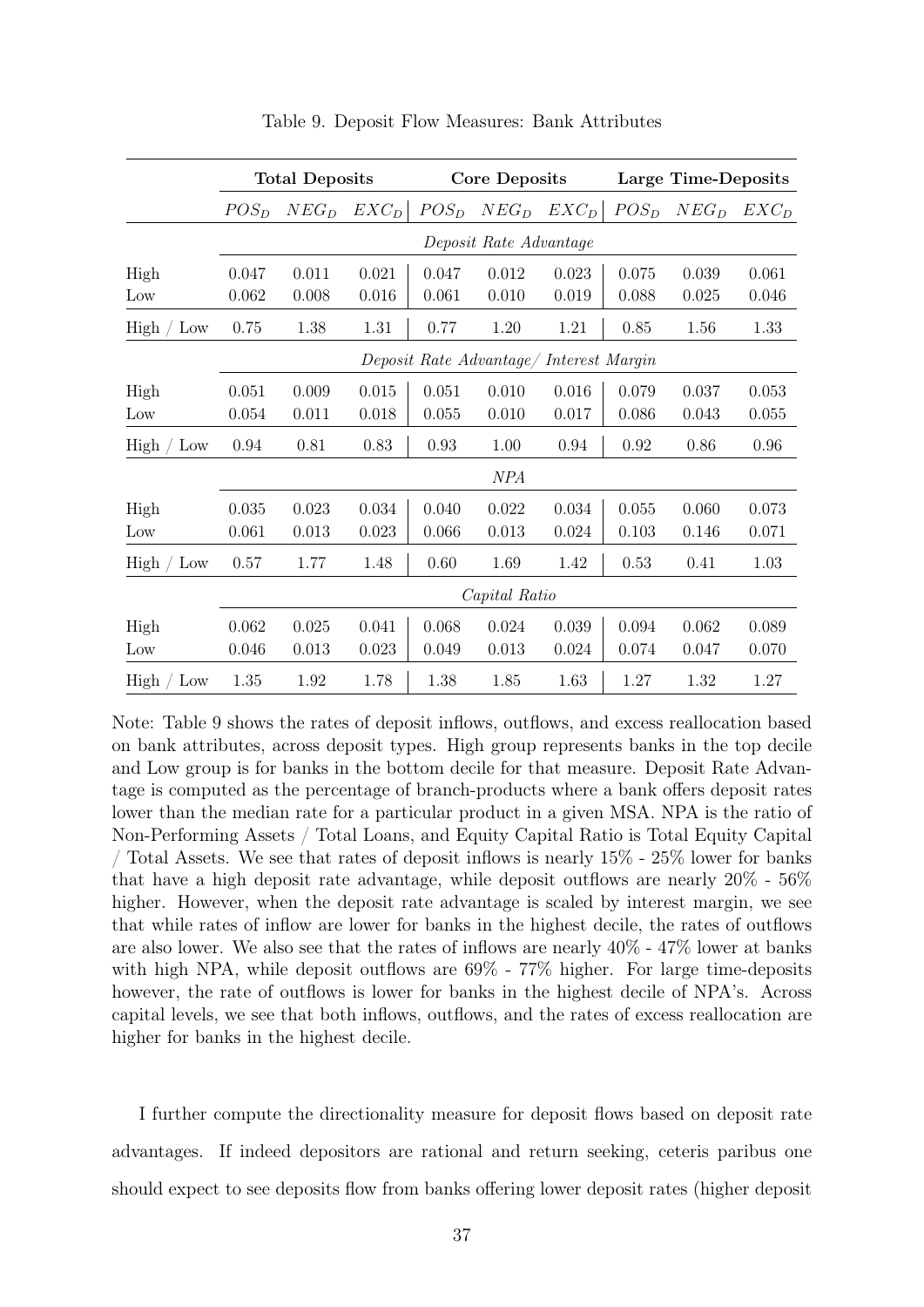rate advantage) to banks with higher deposit rates (lower deposit rate advantages). Table 10 shows the direction of deposit flows. As one would expect the directionality index is negative, indicating that deposits move from banks in the higher group to banks in the lower group. The directionality index is −0.0783∗∗∗ for total deposits, −0.0493∗∗∗ for core deposits, and −0.1269∗∗∗ for large time deposits. When considering the scaled version of deposit rate advantage, the results are only significant for large time-deposits, which have a directionality index of  $-0.0155^*$ .

My findings are consistent with the model of DeAngelo and Stulz (2015) and show that depositors are rational and return seeking, and thus deposits are reallocated to banks which provide depositors with a higher utility via higher deposit rates.

#### Insolvency Risk

Utility derived by depositors from bank also depends from the banks' insolvency risk. While uninsured depositors would be most at risk since they would lose their deposits in case of a bank failure, even insured depositors would face some loss in utility from the extinguishment of depositor-bank relationship. Saunders and Wilson (1996) find that informed depositors can ex-ante identify failing and non-failing banks and withdraw their deposits in anticipation of a bank failure. Egan, Hortaçsu, et al. (2017) echo a similar sentiment that depositors are fully rational and move their deposits from distressed banks to healthy banks.

I examine whether aggregate deposit flows are affected by banks' "unconditional" insolvency risk. I measure the "unconditional" insolvency risk as the ratio of Non-Performing Assets (NPA's) / Total Loans.<sup>7</sup> Heitz and Narayanamoorthy (2018) suggest that NPA's are a good proxy for a timely measure of a banks' probability of default. Moreover, a high level of NPA's as percentage of total loans indicates that the bank may sooner or later face the risk of insolvency.

<sup>&</sup>lt;sup>7</sup>I stress on the word "unconditional" since the actual insolvency risk is more likely to be determined by the level of NPA's, conditional on the amount of loan loss reserves and equity capital.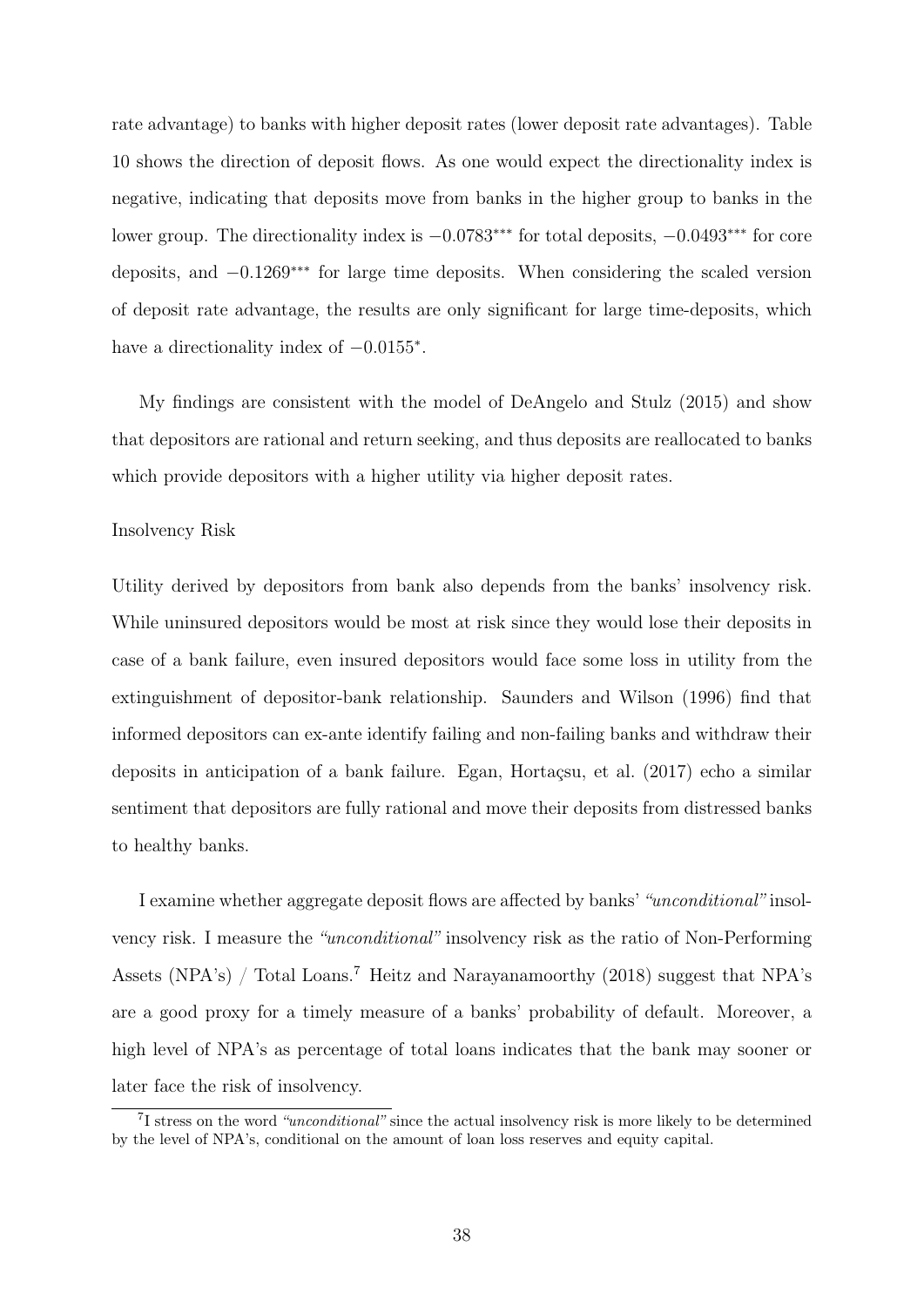Table 9 show the rates of deposit inflows, outflows, and reallocation for groups in the highest and lowest deciles of their NPA ratio. I find that deposit inflows at banks in the highest decile are nearly  $43\%$  lower and outflows are nearly 77% compared to banks in the lowest decile. Trend are similar for core deposits, where inflows are 40% lower and outflows are 69% higher, and for large time-deposits where inflows are 47% lower and outflows are 40% higher. Deposit reallocation rates are 48%, 42%, and 3% higher for banks in the highest decile, for total, core, and large time-deposits respectively.

I also examine the direction of deposit flows. If depositors can perceive insolvency risk at banks, one should expect to see negative values for directionality index. From Table 10 we see that on average deposits are reallocated from banks in the highest decile to banks in the lowest decile of NPA ratio. Directionality index is −0.1923∗∗∗ for total deposits, −0.1573∗∗∗ for core deposits, and −0.1351∗∗∗ for large time-deposits.

My findings demonstrate that depositors are informative and hence the lower (higher) rates of inflows (outflows) at banks in the highest decile on NPA's. We also see that depositors move their deposits from banks that have higher insolvency risk to banks with lower insolvency risk, suggest some evidence of market discipline.

# Equity Capital

I next examine the effect of the level of equity capital on deposit flow rates. In addition to deposit rates and insolvency risk, depositors also derive utility from how well the bank is able to use these deposits to generate returns sufficient enough to repay the depositors (Egan, Hortaçsu, et al., 2017). Equity capital can either aid in this process by reducing insolvency risk, which is the "risk absorption" hypothesis or it could hinder this process by reducing banks' incentives to screen and monitor its borrowers, which is the "financial fragility crowding-out" hypotheses.<sup>8</sup>

Table 9 shows the rates of deposit inflows, outflows, and reallocation for banks in

<sup>&</sup>lt;sup>8</sup>The terms "risk absorption" hypothesis and "financial fragility crowding-out" hypothesis have been borrowed from (Berger and Bouwman, 2009).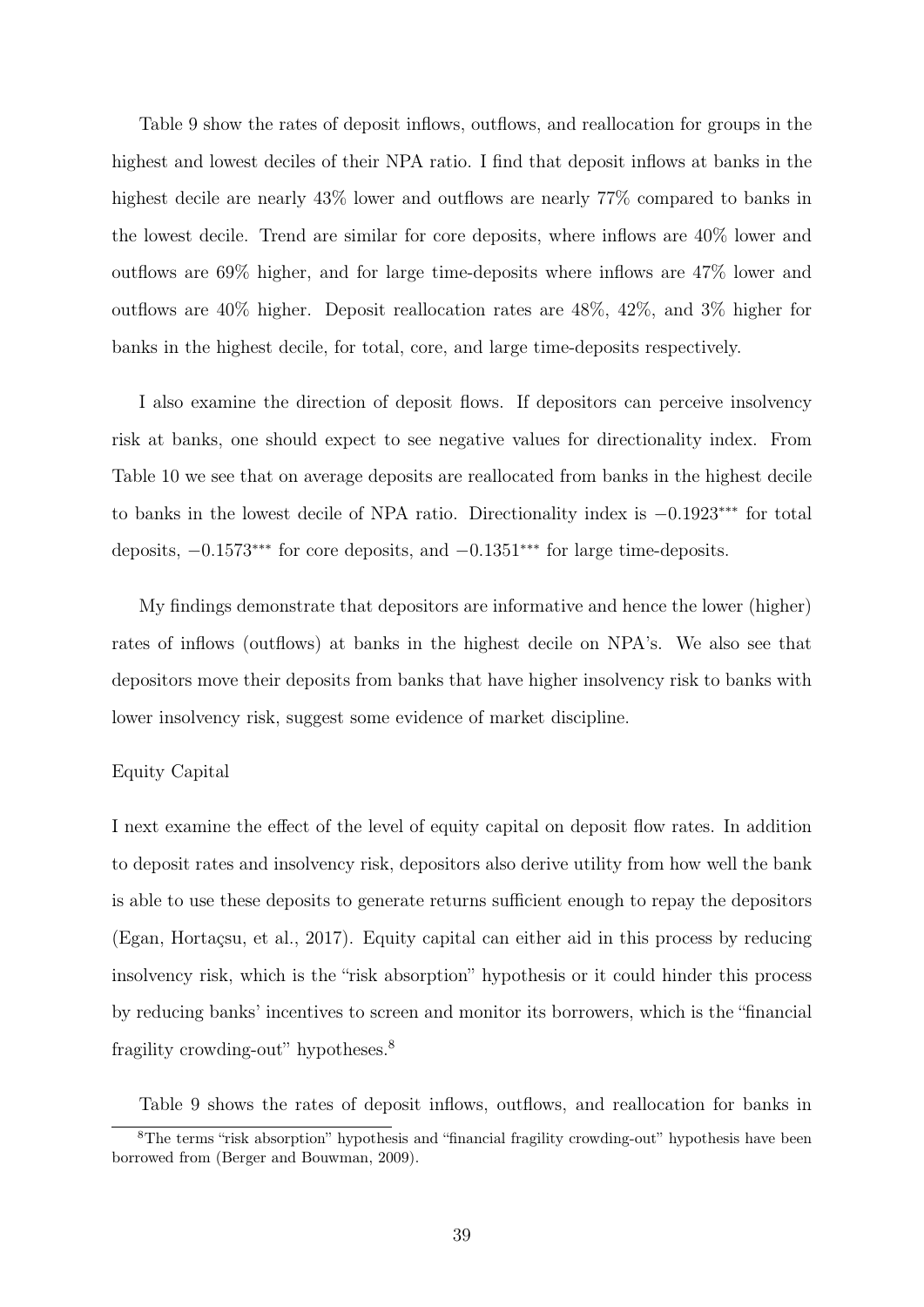the highest and lowest deciles ranked according to level of equity capital. I find that on average deposit inflows are nearly 35% higher at banks in the highest decile, and this percentage varies from 38% for core deposits to 27% for large time-deposits. I also see that deposit outflows are nearly 92% higher and deposit reallocation is nearly 78% higher for banks in the highest decile. The findings lend support to the "risk absorption" hypothesis that equity capital reduces banks' insolvency risk and consequently banks with higher equity capital have higher rates of deposit inflows and reallocation. However, the high rates of deposit outflows also suggest that high equity levels hinder a banks' screening and monitoring ability, consistent with the "financial fragility crowding out" hypothesis.

Table 10 shows the directionality index for deposit reallocation. We see that on average, deposits are reallocated from banks in the highest decile to banks in the lowest decile. Directionality index is −0.0680∗∗∗ for total deposits, −0.0755∗∗∗ for core deposits, and −0.0325∗∗∗ for large time-deposits. The directionality measure lends support to the "financial fragility crowding-out" hypothesis, suggesting that lower capital levels aid banks' screening and monitoring roles, and hence deposits are reallocated from banks with higher levels of equity capital to those with lower levels.

My findings are consistent with both the "risk absorption" and the "financial fragility crowding-out" hypotheses. One possible explanation for these contradictory results is that both leverage and equity capital ratios have regulatory upper and lower bounds, respectively. Another aspect could be that minimum required regulatory capital is computed on an assets' risk weight, which may or may not have the same effect on deposit flows, than if it were based on the assets liquidity creation weight. Furthermore, while theoretically a bank could obtain deposits as desired, regulatory interventions could prevent the bank from obtaining certain kinds of deposits.<sup>9</sup>

<sup>9</sup>For example, a bank that is below the "Well Capitalized" status cannot obtain or renew brokered deposits without the regulators approval.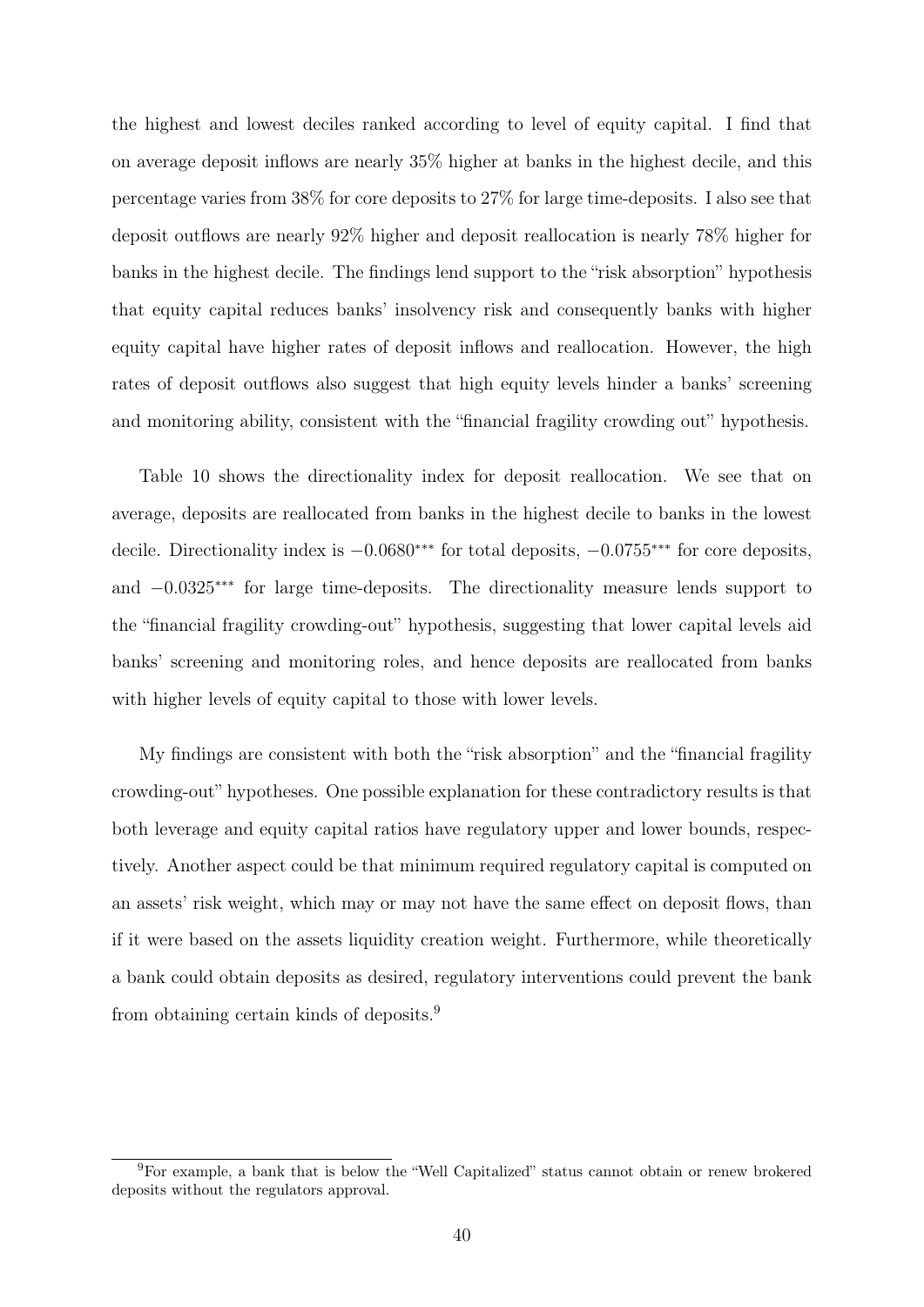|                        |                                          | Total Deposits Core Deposits Large Time-Deposits |  |  |  |  |  |  |
|------------------------|------------------------------------------|--------------------------------------------------|--|--|--|--|--|--|
| Deposit Rate Advantage |                                          |                                                  |  |  |  |  |  |  |
| $-0.0783***$           | $-0.0493***$                             | $-0.1269***$                                     |  |  |  |  |  |  |
| (< 0.0001)             | (< 0.0001)                               | (< 0.0001)                                       |  |  |  |  |  |  |
|                        | Deposit Rate Advantage / Interest Margin |                                                  |  |  |  |  |  |  |
| $-0.0042$              | $-0.0012$                                | $-0.0155*$                                       |  |  |  |  |  |  |
| (0.6278)               | (0.8903)                                 | (0.0149)                                         |  |  |  |  |  |  |
| <i>NPA</i>             |                                          |                                                  |  |  |  |  |  |  |
| $-0.1923***$           | $-0.1573***$                             | $-0.1351***$                                     |  |  |  |  |  |  |
| (< 0.0001)             | (< 0.0001)                               | (< 0.0001)                                       |  |  |  |  |  |  |
| Capital Ratio          |                                          |                                                  |  |  |  |  |  |  |
| $-0.0680***$           | $-0.0755***$                             | $-0.0325***$                                     |  |  |  |  |  |  |
| (< 0.0001)             | (< 0.0001)                               | (< 0.0001)                                       |  |  |  |  |  |  |

Table 10. Direction of Deposit Reallocation

Note: Table 10 shows the direction of deposit reallocation across banks for a variety of measures. Net positive values indicate that on average, over the sample period, deposits are reallocated from banks in the Low group to banks in the High group, negative values indicate otherwise. We see that in addition to lower rates of deposit inflows and higher rates of deposit outflows at banks which have a high deposit rate advantage, deposits are reallocated from the high group to the low group. Similarly, we see that deposits are reallocated from banks with high levels of NPA to those with lower levels. For capital levels, while we saw banks in the high group had higher levels of deposit inflow and outflow rates, on average deposits are reallocated from the high group to the low group. These results are consistent across deposit types. These findings suggest that on average, depositors move from banks that provide them low utility to banks which give the depositors higher utility.

#### 1.5 Conclusion

This paper examines the flow of deposits in the banking system by computing measures of deposit inflows, outflows, and the reallocation of deposits. I find that deposit inflows are larger in magnitude and volatile than deposit outflows. At any given time period there are simultaneous inflows and outflows of deposits, even in time periods of new deposit outflows. Across deposit types, the magnitude of inflows for core deposits is larger than large time-deposits, but both have similar magnitudes of deposit outflows. Moreover, the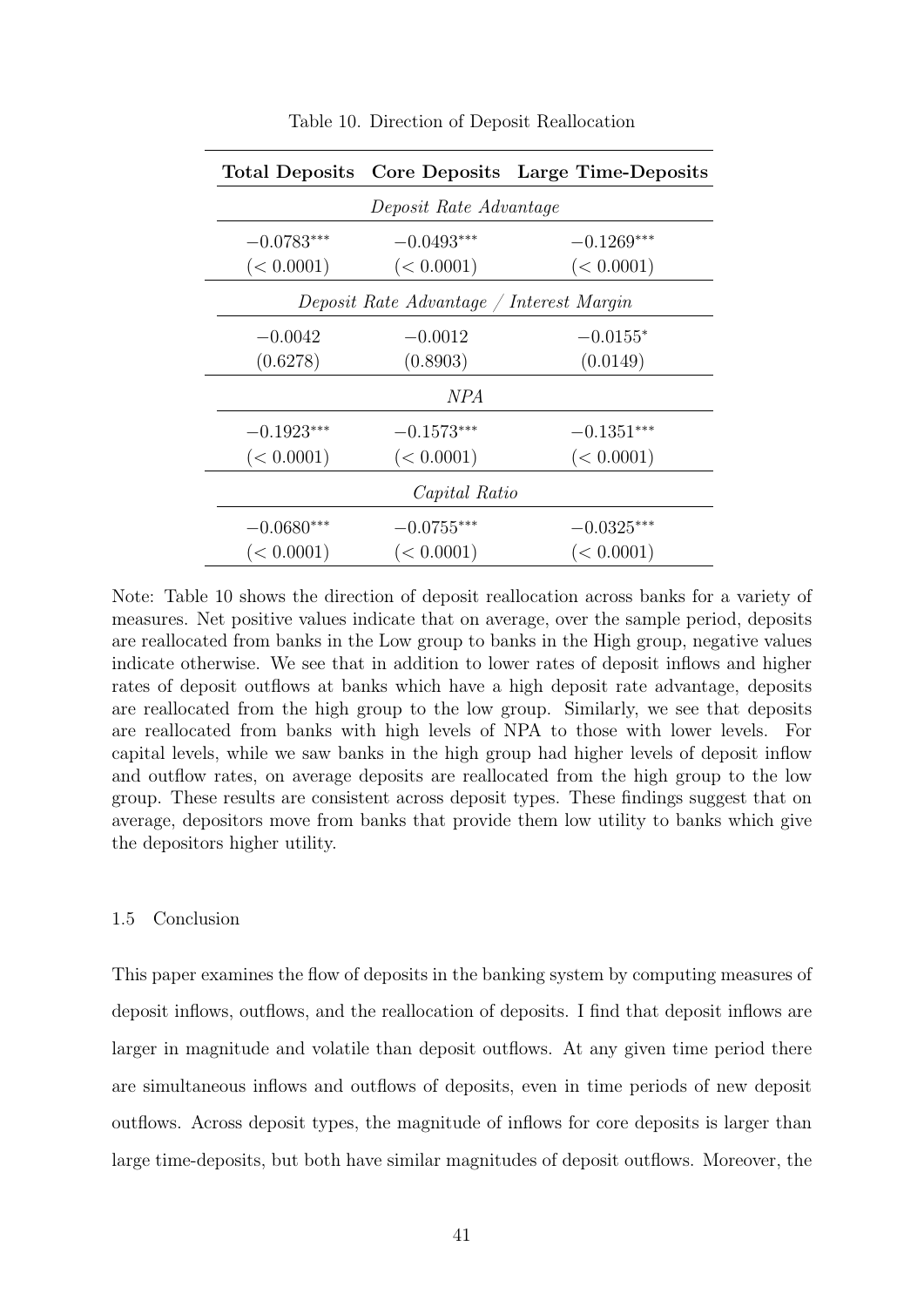inflows and outflows of core and large time-deposits are affected differently by business and economic conditions. The findings suggest that better understand banking system stability, one needs to consider both deposit inflows and outflows and the heterogeneity in flows across deposit types.

I also find that there is substantial reallocation of deposits across banks. I find that large banks are able to attract and retain more deposits compared to their smaller counterparts. In addition to attracting and retaining more deposits, large banks have been attracting deposits away from smaller banks, and this effect is more evident after Riegle-Neal and Gramm Leach Bliley Acts. The findings suggest that deposit funding stability could be an issue of grater concern for smaller banks compared to the large banks.

Lastly, I examine the flow of deposits based on the utility depositors generate from the banks. I find that deposits largely flow to banks that provide better utility to depositors, in terms of deposit rates offered, solvency risk of the bank, and banking efficiency. These findings attest to the market disciplining role of depositors.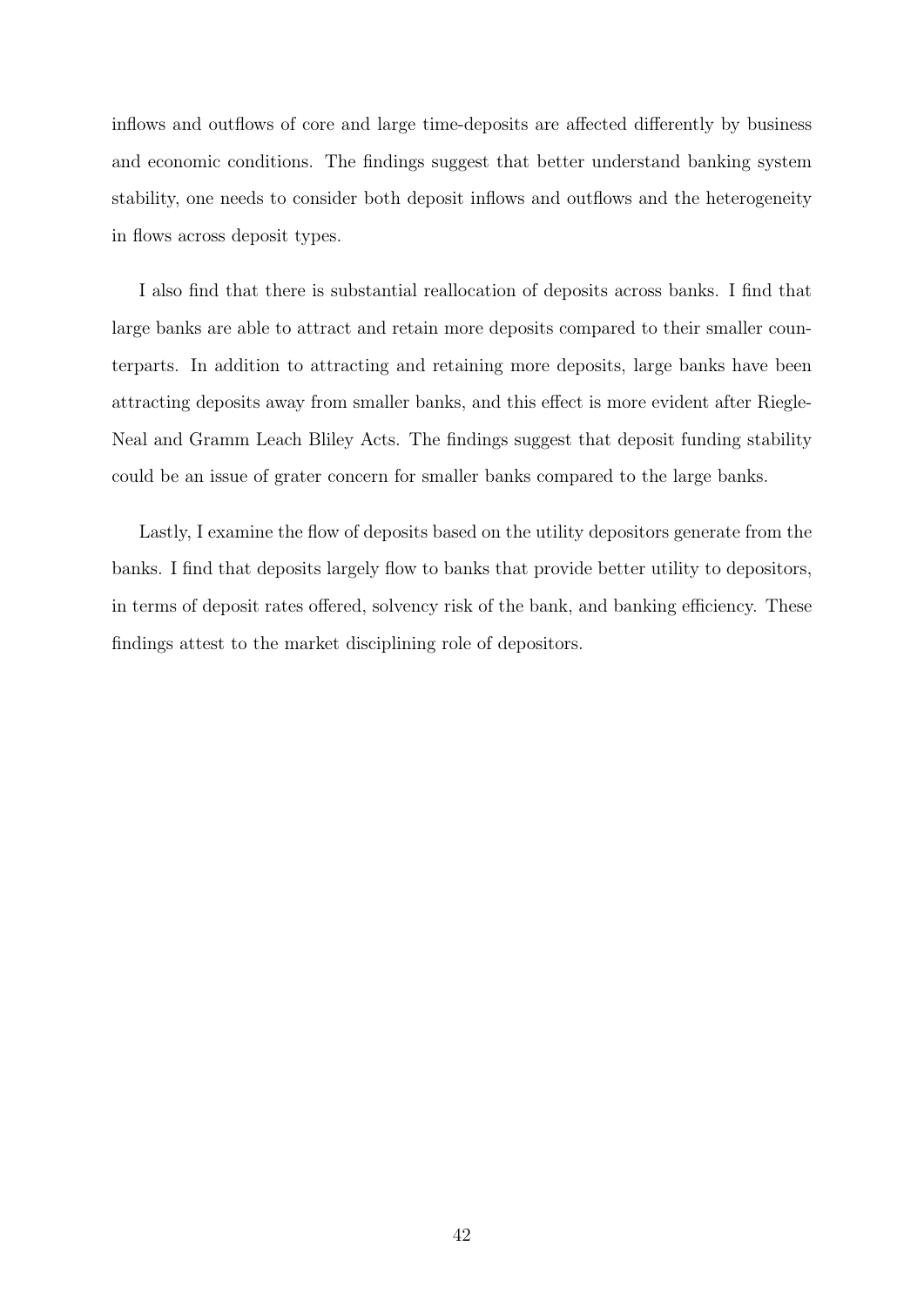# 2 Accounting Information and Deposit Rates

## 2.1 Introduction

Accounting information in financial reports is intended to reduce the information asymmetry between banks' users and suppliers of funds. Prior literature has largely studied this reduction in information asymmetry through bank accounting information and its effect on equity markets, debt markets, and regulators. However, literature on the role of financial reporting in reducing information asymmetry between a banks' borrowers and depositors seems to be lacking (Beatty and Liao, 2014). This paper attempts to fill that gap in the literature by examining the relation between the largest accrual reported on banks' financial statements, i.e. Loan Loss Provisions (LLPs) and deposit rates on uninsured deposits. I focus exclusively on rates on uninsured deposits as these are the most sensitive to bank risk since these deposits would be lost in case of bank failure.<sup>10</sup>

My main findings are as follows: (i) Higher provisions lead to higher deposits rates, and this effect is more pronounced in banks which have a publicly listed Bank Holding Company (BHC), and after the financial crisis. (ii) This effect is more pronounced for the non-discretionary component of LLPs which reflects the losses expected on the loan portfolio, compared to the discretionary component which reflects managements' private information and could be used as a signaling tool by the management. (iii) Timeliness of provisioning leads to lower deposit rates, and this effect is evident after the financial crisis irrespective of whether the banks' BHC is publicly listed or not. (iv) Non-discretionary provisions at banks with higher loan growth, higher earnings, and conservatism in Allowance for Lease and Loan Losses (ALLL) accounting leads to higher deposit rates, while conservatism in Loan Charge-Offs (CO) accounting leads to lower deposit rates. (v) Non-discretionary provisioning at banks with higher loan concentrations reduces deposit rates, while provisioning at banks' with higher Commercial Real Estate (CRE), Commercial & Industrial Loans, and Consumer Loans leads to higher rates. And lastly, (vi) non-discretionary provisions that contribute to economic capital (in excess of Tier 2

<sup>&</sup>lt;sup>10</sup>Uninsured deposits are defined as time deposits  $\geq$  \$100,000 prior to Q1,2010 and time deposits  $\geq$ \$250,000 since.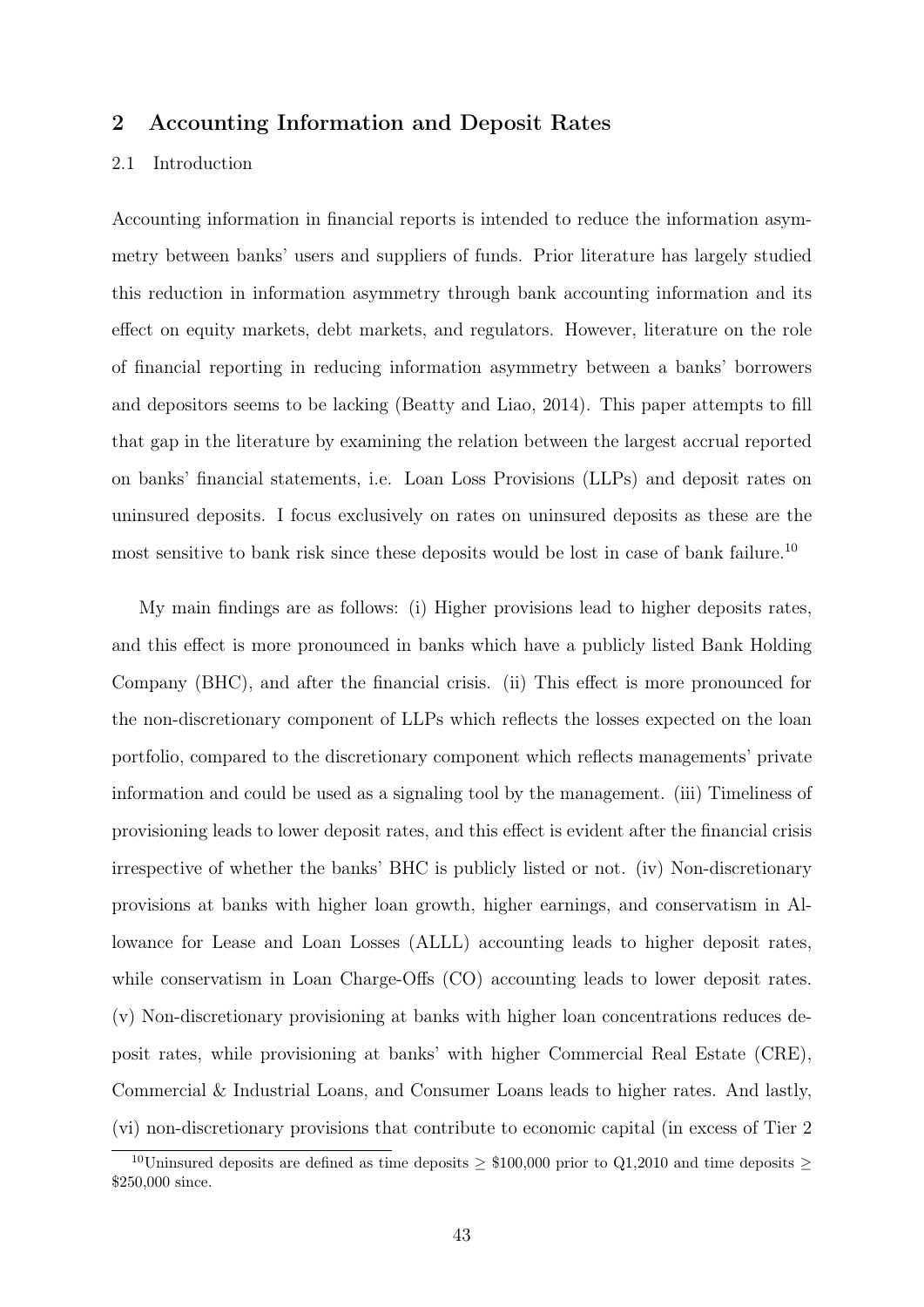regulatory capital) leads to lower deposit rates, while discretionary provisions in excess of regulatory capital lead to higher deposit rates.

Before beginning an analysis of my findings, we must understand that for banks transparency via financial reporting is a double-edged sword. On the one hand transparency is vital in ensuring that depositors respond to fundamental based runs as against information based runs which are inefficient (Calomiris and Kahn, 1991b). Transparency can also increase market discipline as depositors can penalize banks for taking excessive risk by either withdrawing deposits or demanding higher deposit rates (Martinez Peria and Schmukler (2001); Park and Peristiani (1998) and Cook and Spellman (1994)). It can also enable banks to raise funds during periods of monetary tightening (Holod and Peek, 2007). On the other hand Dang et al. (2017) argue that banks are optimally opaque, and Dang et al. (2017) and Holmstrom (2008) argue that increasing transparency may affect the value of money created by banks. Opaqueness could also lead to inefficient economic outcomes such as purely information based bank runs (Morris and Shin, 2002) and (Chen and Hasan, 2006).

To understand the role financial reporting plays in determining deposit rates I start with the basic premise that rates are primarily determined by the supply of and the demand for deposits. Theoretical models such as Allen et al. (2015) suggest that the supply of deposits in based deposit rates offered by banks vis-a-vis returns offered to depositors by alternate storage technologies. To encourage investors to deposit their money at banks, deposit rates should incorporate a premium over the alternate storage technology. As banks can default endogenously (Egan, Hortaçsu, et al., 2017), leading to a loss of deposits, the deposit rate premium should incorporate bank specific distress risk. This risk premium is determined by the quantity and quality of information made available to depositors via financial reports and other means, which depositors use to assess the riskiness of the bank.

Even within financial reporting, reported accounting figures can be viewed via two different lenses. One is the direct impact of the accounting number which reveals the true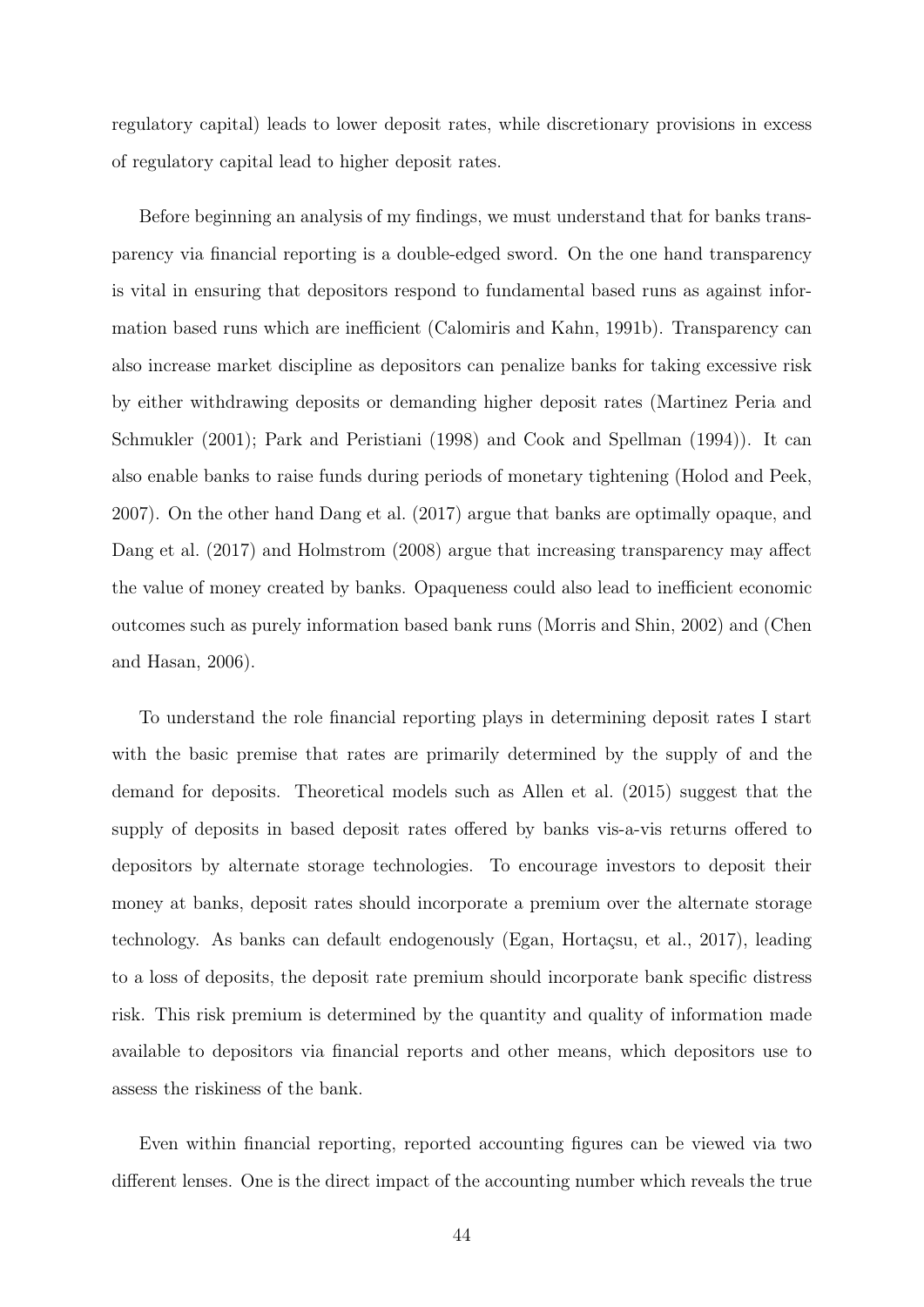underlying economic situation of the bank, subject to applicable accounting principles. Elliott et al. (1991) find that the equity markets react negatively to increases in chargeoffs since it directly affects the level of loan loss reserves. On the other hand accounting number could also signal managements' private information, and the interpretation of this signal is conditional on the decision at hand (Dechow et al., 2010). Beaver and Engel (1996) and Elliott et al. (1991) find that markets react positively to increases in LLPs as this signals that banks have enough earning power to withstand some losses on their loan portfolios.

Moreover, deposit rates are an input to a banks' deposit productivity function (Egan, Lewellen, et al., 2017) which eventually translates into loan creation and thus overall value for the bank. If these deposit rates are affected by financial reporting and the interpretation of the accounting information it gives us a channel to understand how financial reporting creates value for a bank.

Firstly, we see that higher provisioning led to lower deposit rates on 12-month and higher rates on 60-month uninsured certificates of deposits (CD's), and this effect was only evident for banks with a publicly listed BHC prior to the crisis. During and postcrisis we see that increases in LLP's lead to increases in deposit rates for both 12-month and 60-month CDs irrespective of whether the banks' BHC is publicly listed or not. Moreover, timeliness in provisioning led to lower deposit rates prior to the crisis, but only for 60-month CD's for publicly listed banks. However, post-crisis this effect is observable across both product types and irrespective of the listing nature of the BHC. My findings suggest that either post-crisis the incremental information obtained on publicly listed banks from sources other than regulatory reports has lost its effect, or depositors are able to generate the same information from regulatory reports.

We also see that while non-discretionary provisions lead to higher deposit rates, discretionary provisions are largely not priced by depositors. This suggests that unlike equity providers, depositors value the direct impact of provisions, via reduction in the amount of interest generating assets, compared to banks' signal on the future profitability of the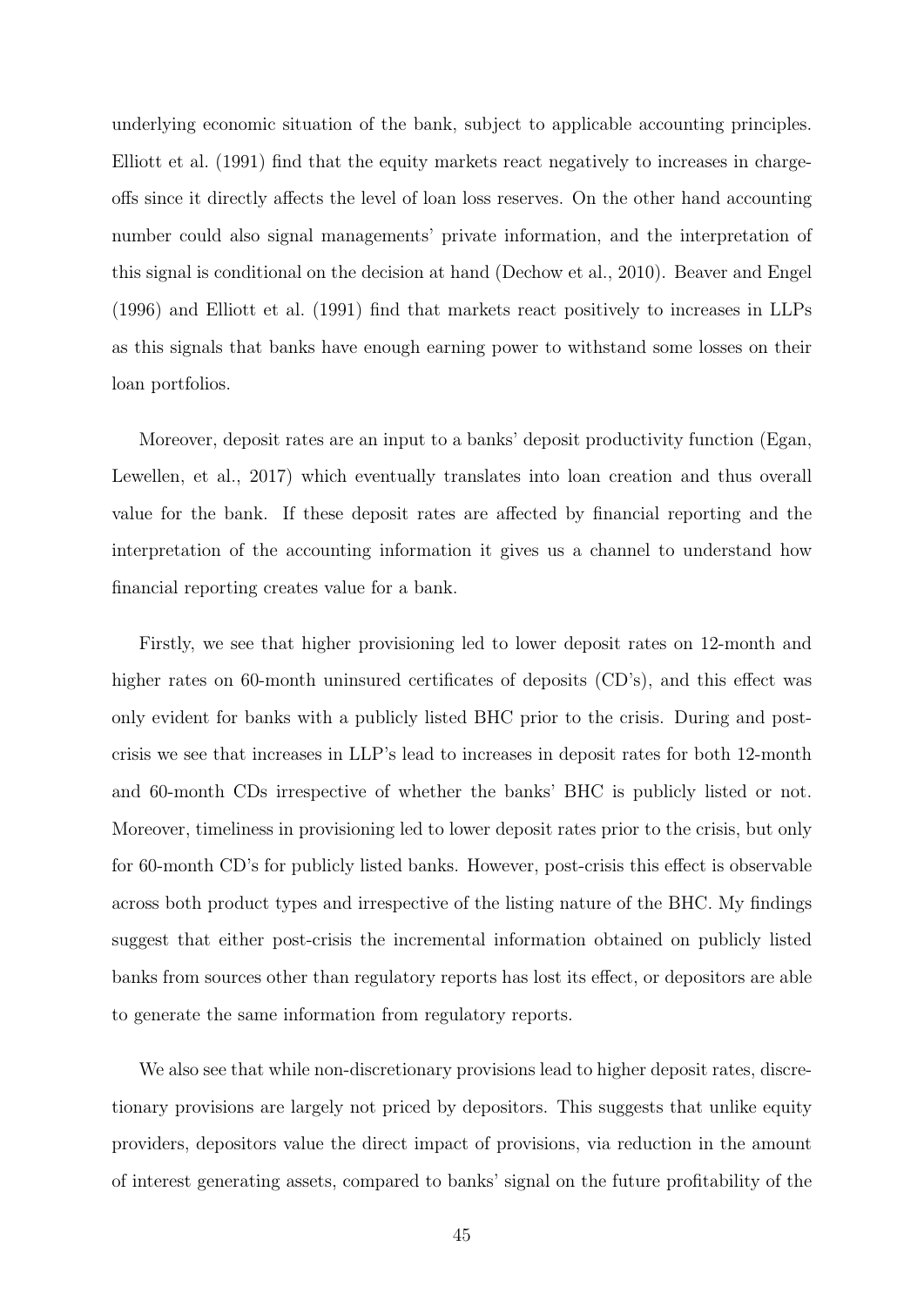bank, which is priced by equity holders. This is consistent with the maturity risk of each security type, as depositors are more concerned about immediate interest payment rather than the long term value creation.

We have seen that non-discretionary provisions are priced by depositors but not discretionary provisions suggesting that depositors value the direct impact of accounting figures and not so much about the signal indicated by them. I next examine the effect of bank performance metrics and accounting conservatism measures on deposit rates. We see that higher loan growth accompanied by higher levels of non-discretionary provisions leads to increases in deposit rates, and this effect is most evident during and after the financial crisis. These findings suggest that investors perceive the high loan growth to be an indication of poorer loan quality and would be expected to go bad in the future. Higher non-discretionary provisions accompanied by higher earnings also leads to higher deposit rates. This could suggest that depositors perceive the higher earnings to be a result of riskier loans made in the past, which are now beginning to go bad.

In addition to bank performance measures, I look at how the effect of non-discretionary provisions and conservatism in ALLL and CO affects deposit rates. I find that banks that are conservative in their ALLL i.e have a higher than median ratio of ALLL as percentage of Non-Performing Assets (NPA's) have higher deposit rates, while banks that are more conservative in their CO's have lower deposit rates. These findings are contrary to the findings seen for equity holders where higher provisions lead to higher returns while higher CO's lead to lower returns. These findings suggest that banks that are holding higher loan loss reserves are penalized by depositors, while banks which are more willing to write-off non-performing loans tend to pay a lower deposit rate.

We have seen that higher loan growth accompanied by higher non-discretionary provisions is viewed unfavorably by depositors and leads to higher deposit rates. I next examine the combined effect of non-discretionary provisions and loan portfolio characteristics on deposit rates. We see that higher loan concentrations accompanied by higher non-discretionary provisions leads to lower deposit rates. High loan concentra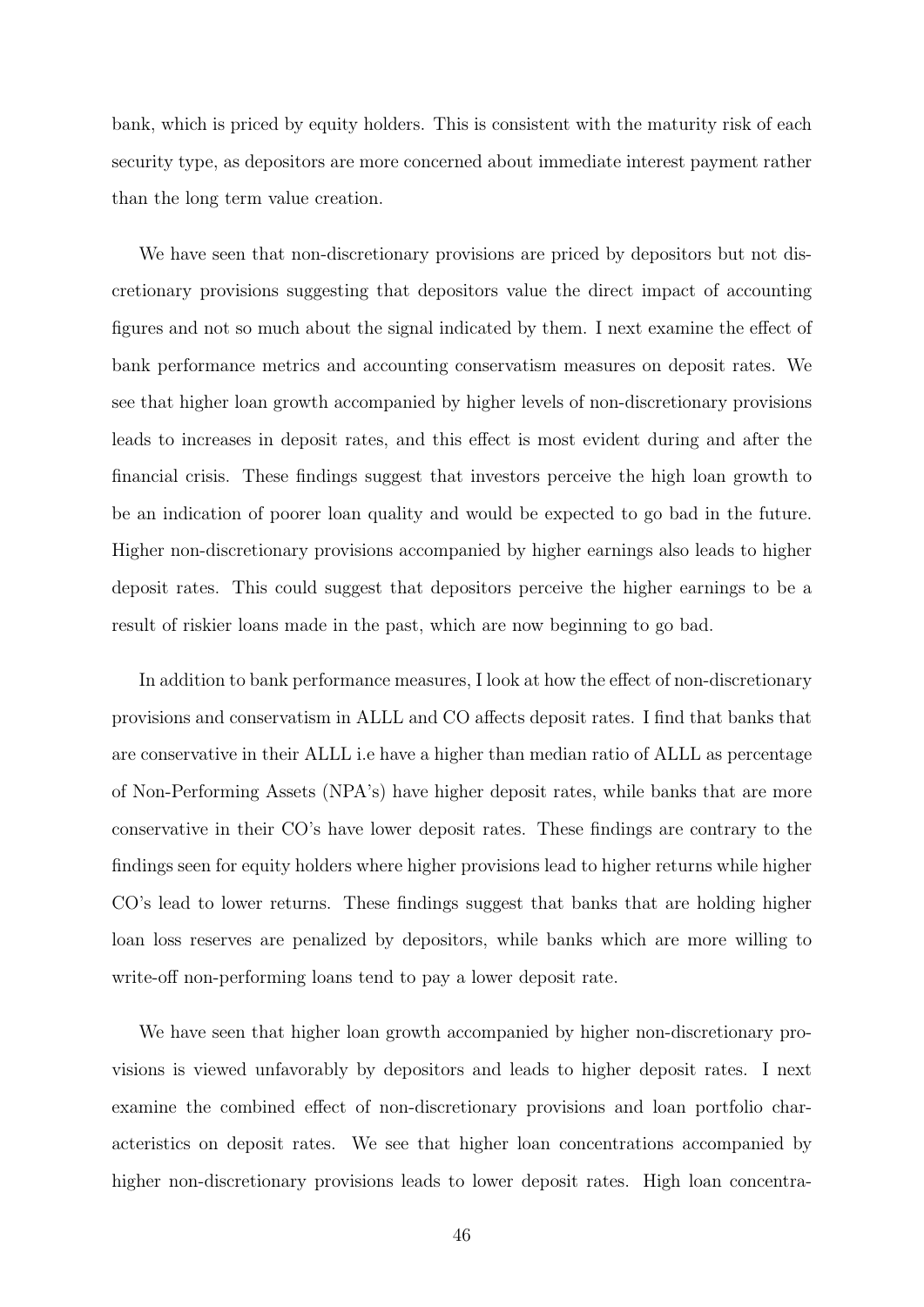tions could suggest either riskiness in the loan portfolio or the banks' expertise in lending to a particular sector. Whether it is riskiness or industry expertise depositors view higher non-discretionary provisions as banks' acknowledgment in identifying troubled loans thus leading to lower deposit rates. High loan growth across loan categories accompanies by higher non-discretionary provisions is viewed negatively and leads to higher deposit rates. This effect is largely consistent post financial crisis, albeit prior to the financial crisis prior and during the crisis we see lower deposit rates on 60-month CD's experiencing high Commercial Real Estate (CRE) loan growth. Thus far my findings have suggested that depositors value the direct impact of accounting information in pricing deposits, however we see that the lower deposit rates on banks with high loan concentration could suggest that depositors also value the signaling aspect of financial reporting to some extent.

Lastly I look at the effect of provisions, both non-discretionary and discretionary, when they add to economic capital (Loan loss allowance in excess of Tier 2 regulatory capital). While additions to Tier 2 regulatory capital (and consequently to the Total Risk Based Capital Ratio) can allow a bank to increase its lending activities, increases to the economic capital increases the solvency risk for the bank. In case of loan default and charge-offs, economic capital acts as a buffer before Tier 2 and Tier 1 capital get eroded. We see that when non-discretionary provisions add to economic capital deposit rates are lower, while when discretionary provisions add to economic capital, deposit rates are higher. These findings further suggest that depositors are more concerned about the direct impact of accounting numbers reported in financial statements than the signal they provide.

In this study I have examined the changes in the deposit rates of uninsured deposits and how financial reporting and accounting information affect them. We have seen that largely depositors price the direct impact of accounting figures into deposit rates, while the private information signaled in the accounting numbers is not as valuable to depositors. This study shows that transparency in financial reporting is accompanied by market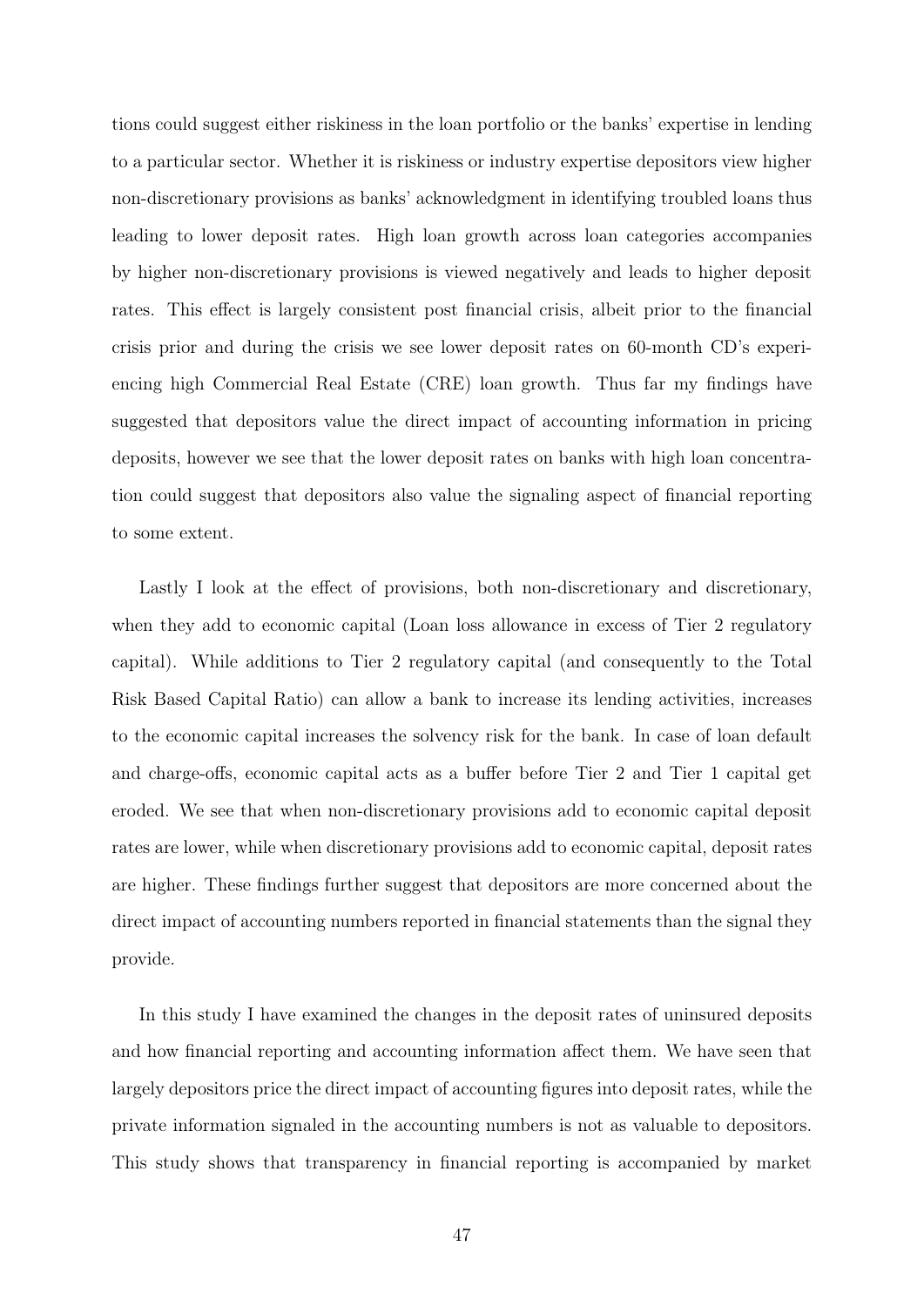discipline reflected in the changes in deposit rates.

#### 2.2 Background, Related Literature, and Hypotheses

As financial intermediaries, banks transform demandable deposits into illiquid loans, and in the process acquire proprietary information on the borrower. While this proprietary information reduces the information asymmetry between the borrower and the bank, the principal-agent problem between depositors and the bank remains. Calomiris and Kahn (1991a) suggest that the nature of demandable deposits should ensure bank managers' actions are incentive compatible, however the presence of deposit insurance can induce moral hazard and exacerbate the agency problem.

Even if the demandable nature of deposits could address this agency problem, not all deposits are alike. Some deposits are relationship based, and seek the banks' liquidity, payment, and transaction services, while others are more like capital providers, and seek returns on their investment. Broadly, deposits can be classified as "Core Deposits" and "Non-Core Deposits". As per Uniform Bank Performance Report (UBPR) definitions<sup>11</sup>, Core Deposits are the sum of Demand Deposits, Transaction Accounts, Money Market Deposit Accounts (MMDA's), Savings Accounts and all Small Time Deposits, while Non-Core Deposits include all Large Time Deposits.<sup>12</sup>

Core deposits are primarily from customers who utilize the banks' services (such as the ability to write checks), and are likely to have a long-term and/or multiple relationships with the bank, either via deposit accounts, loans, credit cards, or otherwise. Given the nature of their relationship, and the costs involved in switching banks, these depositors are less likely leave the bank and, and are hence considered to be "stable" sources of funding. Martin et al. (2018) find that even a failing bank, core depositors were less likely to leave the bank, compared to uninsured depositors. With the implementation of Basel III, beginning 2018, banks are required to maintain minimum levels of Net Stable

<sup>11</sup>https://www.ffiec.gov/ubpr.htm

 $12$ Prior to December 2008, Large Time Deposits were defined as those greater than \$100K, post December 2008, they are defined as accounts greater than \$250K.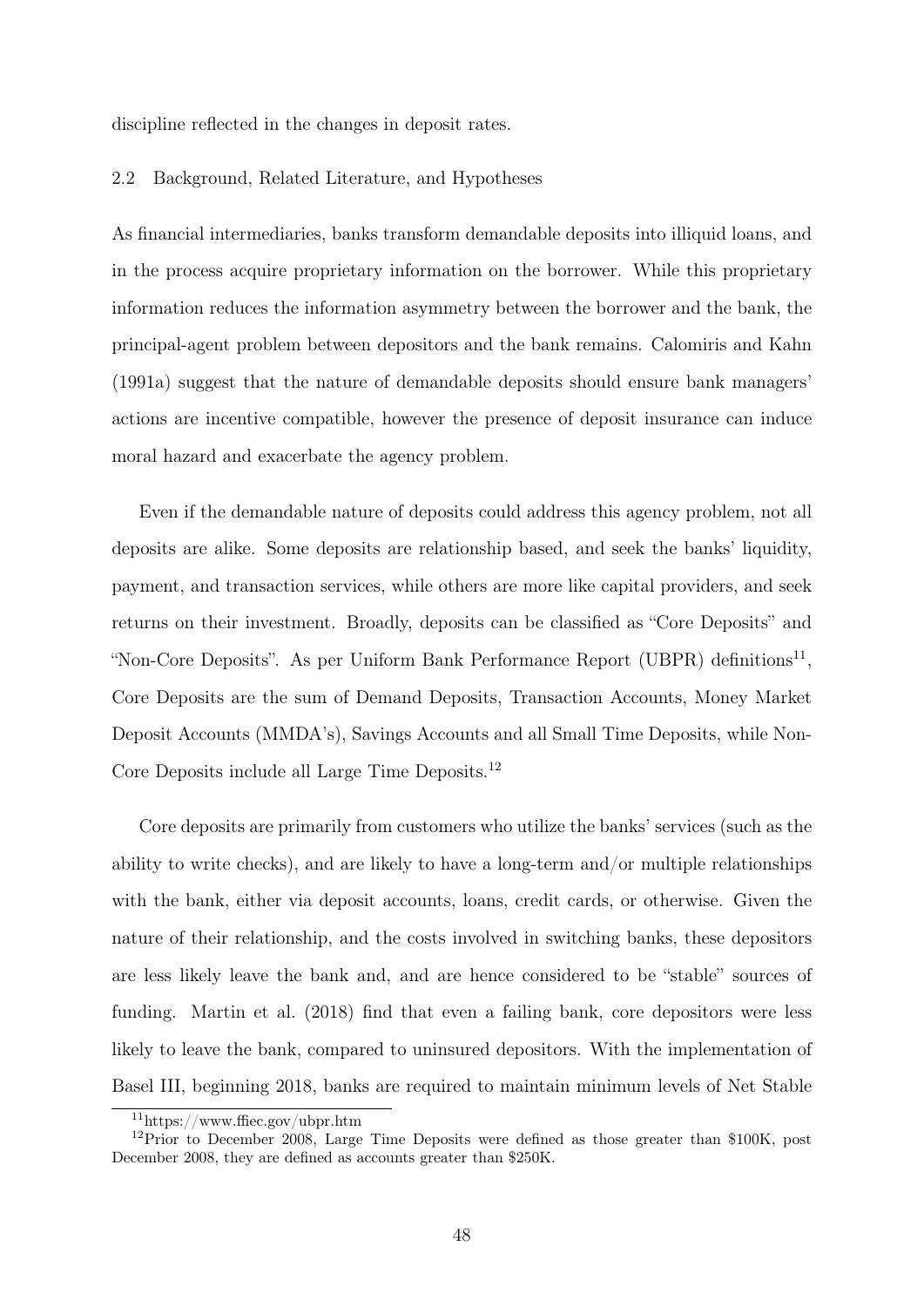Funding Ratio (NSFR), make core deposits even more valuable.

Large time deposits on the other hand are "return seeking", and have little-to-no relationship with the bank per se. These deposits are likely to be obtained via deposit brokers, and internet listing services among other sources, and the investors in these products are primarily sophisticated individuals or corporations. In addition, these large time deposits are partially uninsured<sup>13</sup>, and given the time nature of these deposits, the long term health of the bank is an important factor for these depositors.

Given these differences in the nature of deposits, the deposit rates for these two categories also have different properties. The stickiness or inflexibility in rate movements in response to changing environments is higher for core deposits than it is for certificates of deposits (CD's) (Driscoll and Judson, 2013), and depositor discipline to changes in bank risk is higher for large deposits (Park and Peristiani, 1998). Additionally (Iyer, Puri, and Ryan, 2016) find that depositors that have multiple relationships with the bank, or have older accounts are less likely to run in the event of a low-solvency-risk-shock to the bank, and (Martinez Peria and Schmukler, 2001) shows that deposit insurance does not diminish the effect of market discipline.

So if large time deposits are "return seeking", have no relationship with the bank, and are likely to leave the bank in case of increased risk, the deposit rates for these products should be associated with the riskiness of the bank, as ascertained from the accounting information in the banks' financial reports. For this study, I use loan loss provisions (LLPs) as a "catch-all" measure for banks' asset quality, with higher LLPs reflecting poorer asset quality, and study the impact of LLPs on deposit rates. I use LLPs as a "catch-all" measure as prior accounting literature has shown that LLPs themselves are determined by banks' profitability levels, capital levels, macro economic conditions, and prior losses on the loan portfolio. A summary of these models is given in (Beatty and Liao, 2014). Moreover, Bushman (2014) suggests that managerial accounting decisions as reflected in

<sup>&</sup>lt;sup>13</sup>Deposits were insured up to \$100K till December 2008, subsequently the deposit insurance limit was increased to \$250K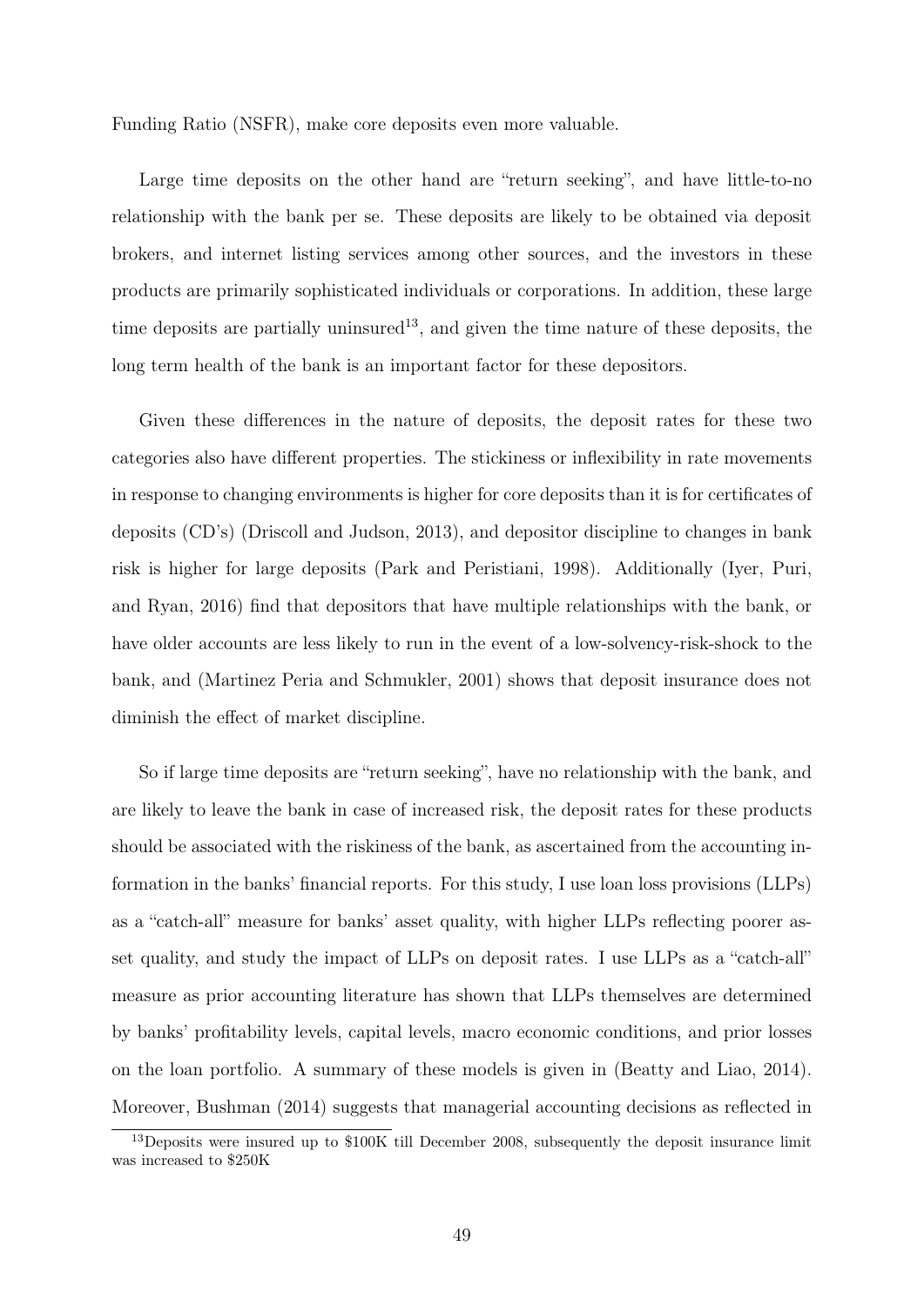the accounting numbers can be classified into two broad categories. The first reflecting the is a non-discretionary component which reflects the underlying aconomic behavior, the second being the discretionary component which is used to signal managements' private information. Therefore, I study the differential effect of non-discretionary (which reflect only asset quality), and discretionary (which may reflect managerial opportunism and signaling) provisions on deposit rates. I state my first hypotheses as:

Hypothesis H1a: High loan loss provisions lead to increases in deposit rates for large certificates of deposits (CD's).

Hypothesis H1b: Higher non-discretionary provisions lead to increases in deposit rates for large certificates of deposits (CD's), while the effect is not as prominent for discretionary provisions.

Financial reporting is intended to reduce information asymmetry between capital providers and managers by transforming unobservable firm performance into easily interpretable numbers. The response of capital providers to accounting information is conditional on the informativeness of this data, which is a function of the quantity and quality of data. Similarly, for loan loss provisions to be informative to deposit holders in assessing the asset quality and consequently bank specific risk, any incremental information would be informative. One such incremental piece of information is the timeliness of provisioning. Loan loss recognition is conditional on managements' subjective assessment on the probability of loan default, subject to relevant accounting principles. Thus, managers can delay recognition of loan losses if it is beneficial to them, possibly in managing earnings or capital, or otherwise. But delaying loss recognition can cause an overhang problem for the bank and may even affect its future lending behavior (Beatty and Liao, 2011), and can increase a banks' risk profile (Bushman and Williams, 2015). Timeliness in provisioning on the other hand can reduce this potential overhang and be beneficial to banks' health especially during cyclical downturns (Laeven and Majnoni, 2003). Therefore one would expect depositors to price the timeliness of provisioning in addition to the amount of provisions made.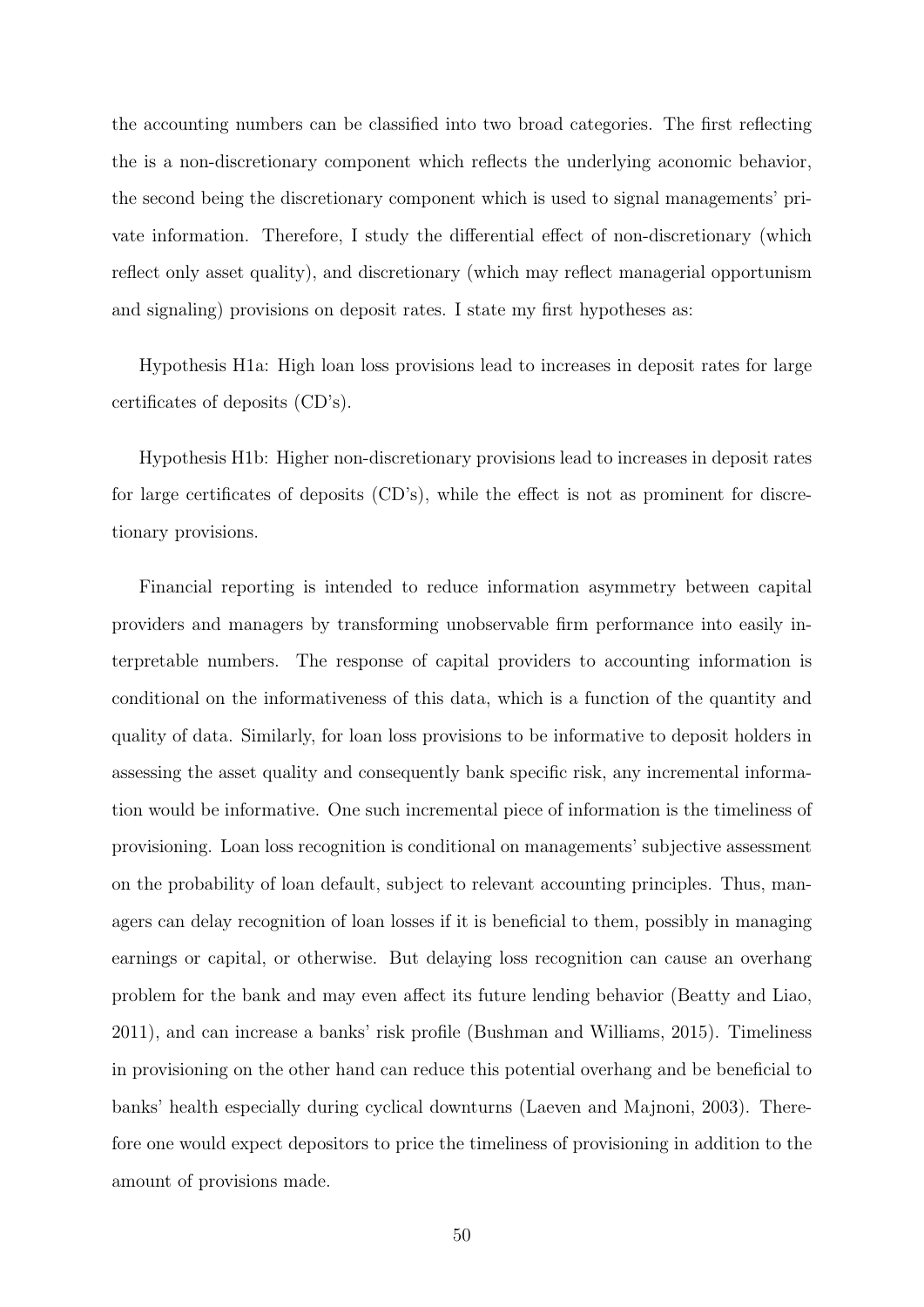Additionally, while all banks , private or public, have to submit financial information on their operations to their respective supervisory agencies each quarter, banks which have a publicly listed Bank Holding Company (BHC), in addition to filing quarterly reports with the supervisory agency, have to file additional reports with the Securities and Exchange Commission (SEC). (Holod and Peek, 2007) show that publicly traded banks have a lower level information asymmetry compared to private banks. Along similar lines Nichols et al. (2009) find that publicly listed firms are more conservative in their accounting practices. This additional reduction in information asymmetry, and accounting conservatism should be priced in deposit rates. I state my second hypothesis as:

Hypothesis H2: Timeliness in provisioning is viewed favorably and leads to lower deposit rates, and being part of a publicly listed BHC strengthens these results.

While accounting information reduces the information asymmetry between the two contracting parties, namely capital providers and managers, the response by capital providers to particular set of information is conditional on the decision-relevance framework (Dechow et al., 2010). For example, a higher non-interest expense would be viewed differently for a bank that is expanding and opening new branches, than for a bank that is not. Similarly, a banks' loan growth rate, earnings, accounting conservatism, and loan portfolio characteristics would be priced by a banks' depositors conditional on the performance measure of the banks' peers.

A bank growing faster than its peers could be achieving this growth on the basis of lowered credit underwriting standards (Clair, 1992), eventually resulting in increased loan losses (Foos et al., 2010). Additionally, higher earnings achieved on the basis of high loan growth, and followed by increases in provisions could be an indication of poor asset quality. On the other hand a highly concentrated loan portfolio could reflect managements' skill in a particular industry and hence viewed favorably by depositors (Berger and Sedunov, 2017), or it could indicate risky loan portfolios (Berger and Bouwman, 2013). Managers' accounting conservatism could also be priced by investors. Kothari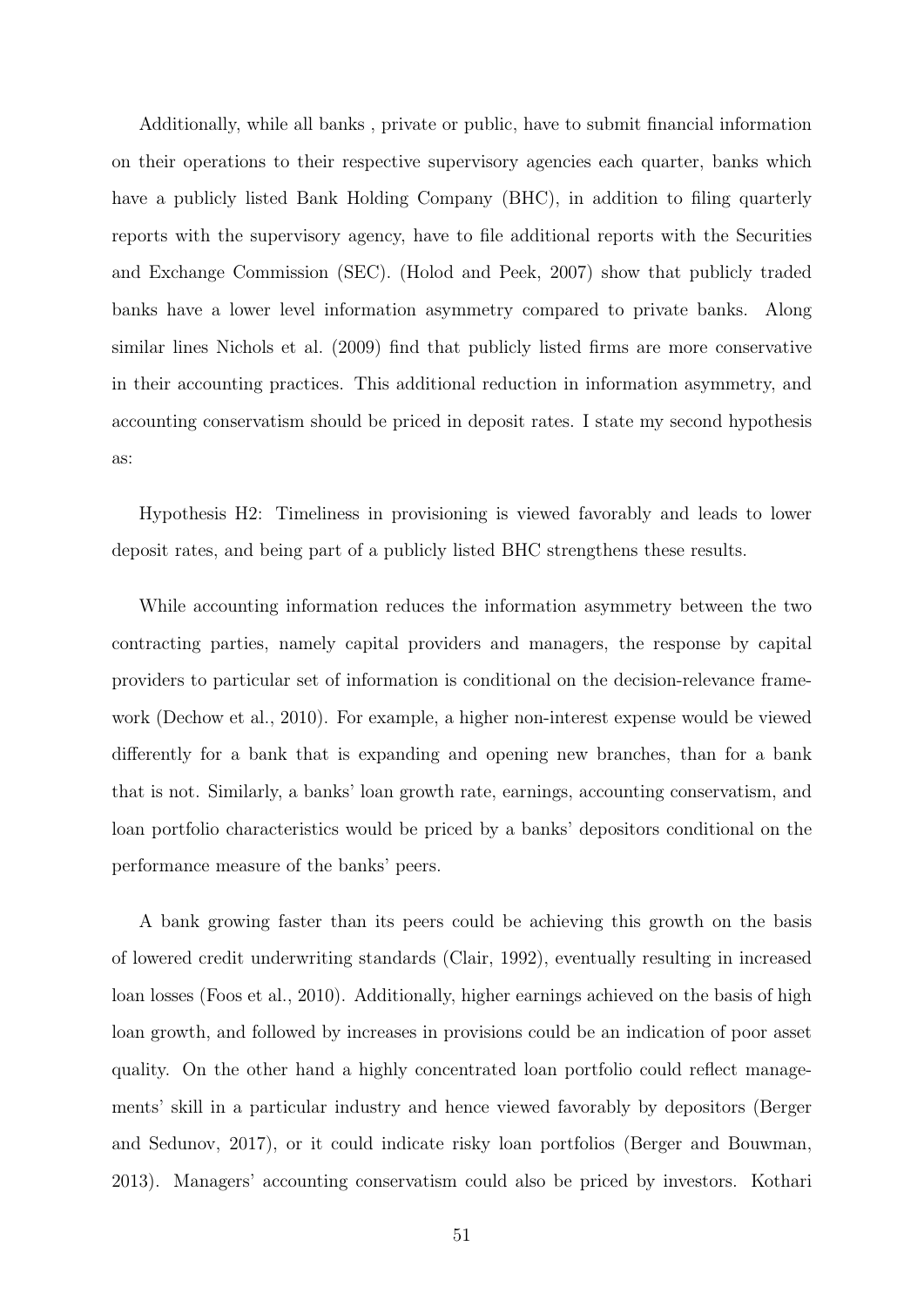et al. (2009) find that managers tend to delay bad news up to a certain point, while they release good news immediately, which is priced in equity returns. Even within accounting measures, conservatism could be viewed differently across measures. Beaver and Engel (1996) find that conservatism in accounting for loan loss reserves, i.e. recognition of loan losses is viewed favorably by equity as investors as they perceive this recognition as bank managements' ability to identify and deal with troubled loans in a timely manner. Griffin and Wallach (1991) find a similar reaction for banks in Latin America. Elliott et al. (1991) on the other hand find a negative reaction by equity investors to recognition of loan charge-offs as this directly reduces the loan loss reserve buffer for the banks. I state my third hypothesis as:

Hypothesis H3: Higher non-discretionary provisions accompanied with high loan growth, high earnings, and conservatism in loan loss reserves lead to higher deposit rates, while loan concentration and conservatism in charge-offs leads to lower deposit rates.

Finally, being a regulated industry, all banks have to maintain minimum capital levels to be considered "Well Capitalized", failing which, as per Section 29 of the FDIC  $Act^{14}$ , the bank may face restrictions on accepting certain kinds of deposits or even restrictions on deposit rates offered. Loan loss reserves currently contribute to Tier 2 capital and thus total regulatory capital. While these loan loss reserves are expected to increase the safety buffer available to the bank, it could end up increasing the risk a bank takes. Ng and Roychowdhury (2014) find that during the financial crisis, these extra buffers actually enabled banks to take on higher risks, by contributing to regulatory capital which eventually contributed to their failure. While maintaining minimum amounts of regulatory capital is paramount, banks also maintain reserves in excess of regulatory capital that adds to the overall economic capital available to the bank to absorb losses on the loan portfolio. So a bank that might otherwise appear to be risky, may be perceived differently by its capital providers if it is maintaining sufficient reserves, in excess of those classified as regulatory capital to absorb the expected losses. I state my last hypothesis

<sup>14</sup>https://www.fdic.gov/regulations/laws/rules/1000-3000.html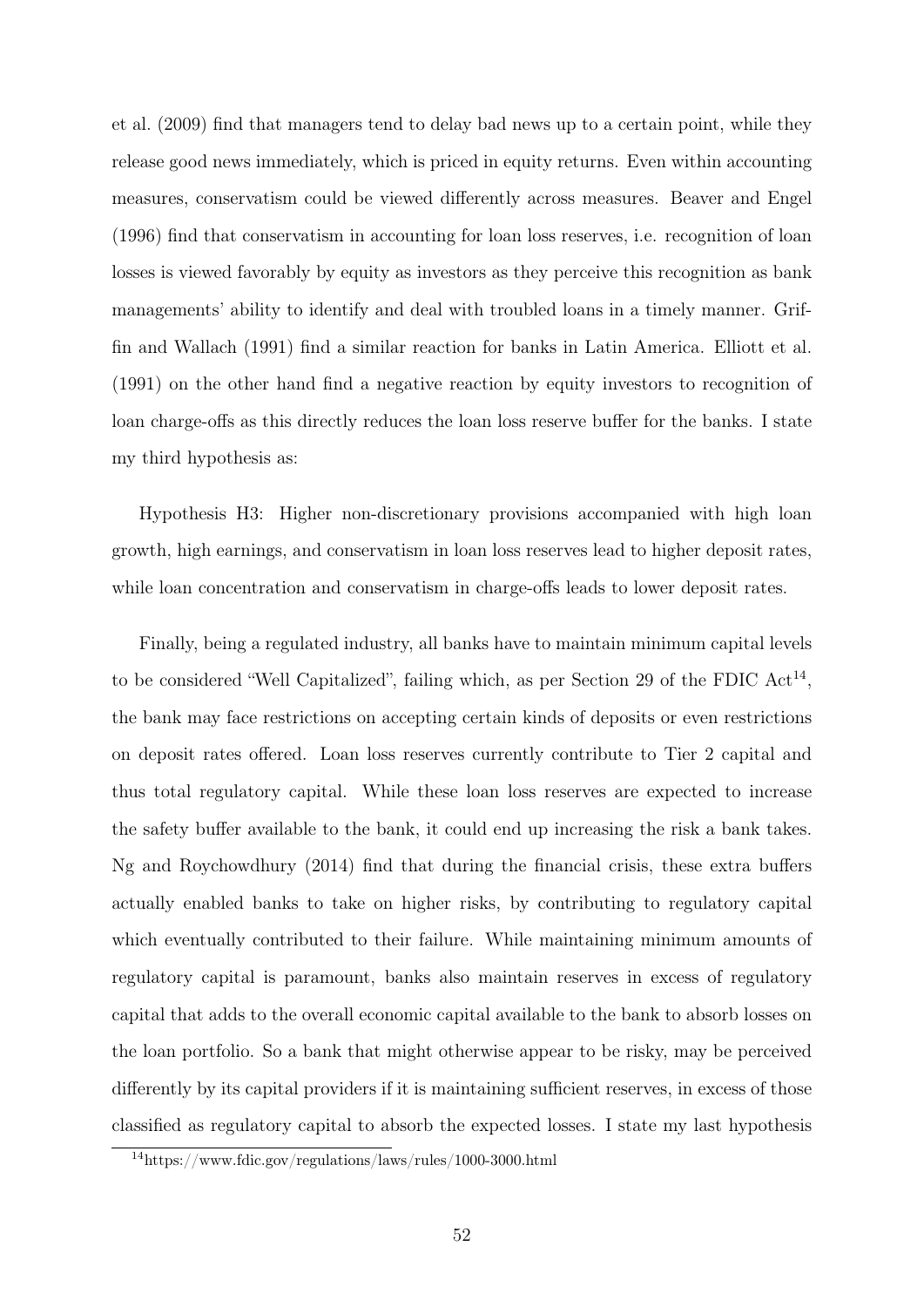Hypothesis H4: Loan loss provisions when adding to economic capital (in excess of Tier 2 regulatory capital) lowers deposit rates.

2.3 Research Design

Base Model of Deposit Rates

To examine whether bank specific risk, as inferred from accounting information in financial reports is priced in deposit rates for large CD's, I start with a base model of deposit rates:

# Deposit Rate<sub>i,t</sub> = Base Rate<sub>t</sub> + Bank Specific Risk Premium<sub>i,t</sub>

Where *Deposit Rate<sub>i,t</sub>* is the deposit rate for bank i at time t. Without loss of generality, the model for deposit rates for bank i, product j and time t can be written as:

$$
r_{ijt} = \alpha_i + \theta_t + \sum_{i=1}^{p} \beta_i X_{it} + \eta_{ijt}
$$
\n
$$
\tag{1}
$$

Where  $r_{ijt}$  is the deposit rate for bank i, product j at time t,  $\alpha_i$  are bank fixed effects,  $\theta_t$ are time fixed effects that equally affect the rate on product  $j$  at time  $t$  across all banks, and  $X_{it}$  are the risk premium (risk factors inferred from financial reports) for bank i at time  $t$ . For my study, I use the deposit rates on partially insured 12-month and 60-month CD's as  $r_{ijt}$ .

## Bank Specific Risk Factors

To study whether bank specific risk is priced in deposit rates, I use a parsimonious model and focus specifically on two items, namely the Loan Loss Provisions (LLPs), which reflect the credit risk in the loan portfolio, and the Allowance for Lease and Loan Losses (ALLL) reserve, which reflects the safety buffer a bank has against expected losses. Each of these is discussed in detail in the following sections.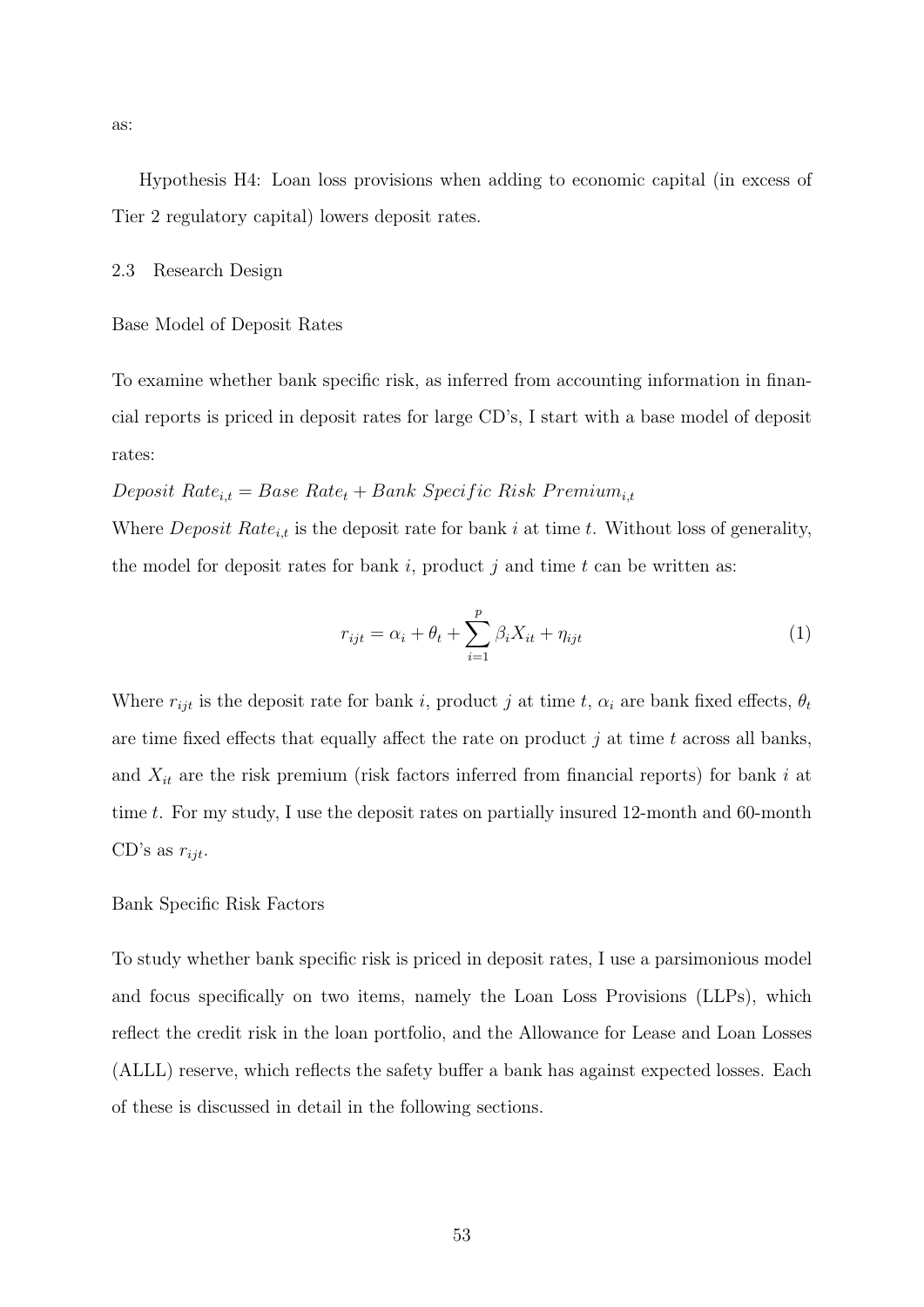#### Loan Loss Provisions

Loan Loss Provisions (henceforth LLPs) are the single largest accrual available to bank managers, and incorporate the managers' private information on the quality of loans. For the 2005-2012 period, LLPs accounted for nearly 56% of total accruals (Beatty and Liao, 2014) at banks. LLPs reflect managements' assessment of losses expected in the loan portfolio, albeit the timing and amount of these losses only have to "reasonably" certain at the time of provisioning. The provisioning regime for my sample period, also known as the "incurred loss" approach, is guided by FAS 114 - Accounting by Creditors for Impairment of a Loan (FASB, 1993). It states that for a banks' managers to record a provision for an impaired loan the loss must be "probable", "estimable" to a certain degree, and the "credit event" should have occurred. Since provisioning requires managerial judgment in determining the "probability" of loss, occurrence of a "loss event" and the uncertain amount of losses that would be expected, managers can exercise discretion on the amount of provisions may, which may or may not accurately reflect the credit risk in the loan portfolio. I separate the managerial accounting decisions into two components in line with Bushman (2014), namely the accounting number which has a direct impact on a firms' operations and the signaling effect of the accounting number. In essence, I assume that LLPs consist of two distinct components, namely a non-discretionary (direct impact), and a discretionary component (signaling).

I examine the differential impact of total LLPs, and the various components of LLPs on deposit rates. I separate LLPs into a non-discretionary component  $(\widehat{LLP})$  which reflects the credit risk in the loan portfolio, and a discretionary  $(\widetilde{LLP})$  component that signals managements' private information. To compute the non-discretionary and discretionary components of LLPs, I estimate models for LLPs based on prior literature. The fitted values from the model represent the non-discretionary component  $(\tilde{L}L\tilde{P})$ , while the residuals from the model are the discretionary components  $(\widetilde{LLP})$  of LLPs.

Unlike discretionary accrual models for non-financial firms which have some degree of consensus (Beatty and Liao, 2014), provision models for banks seem to capture varying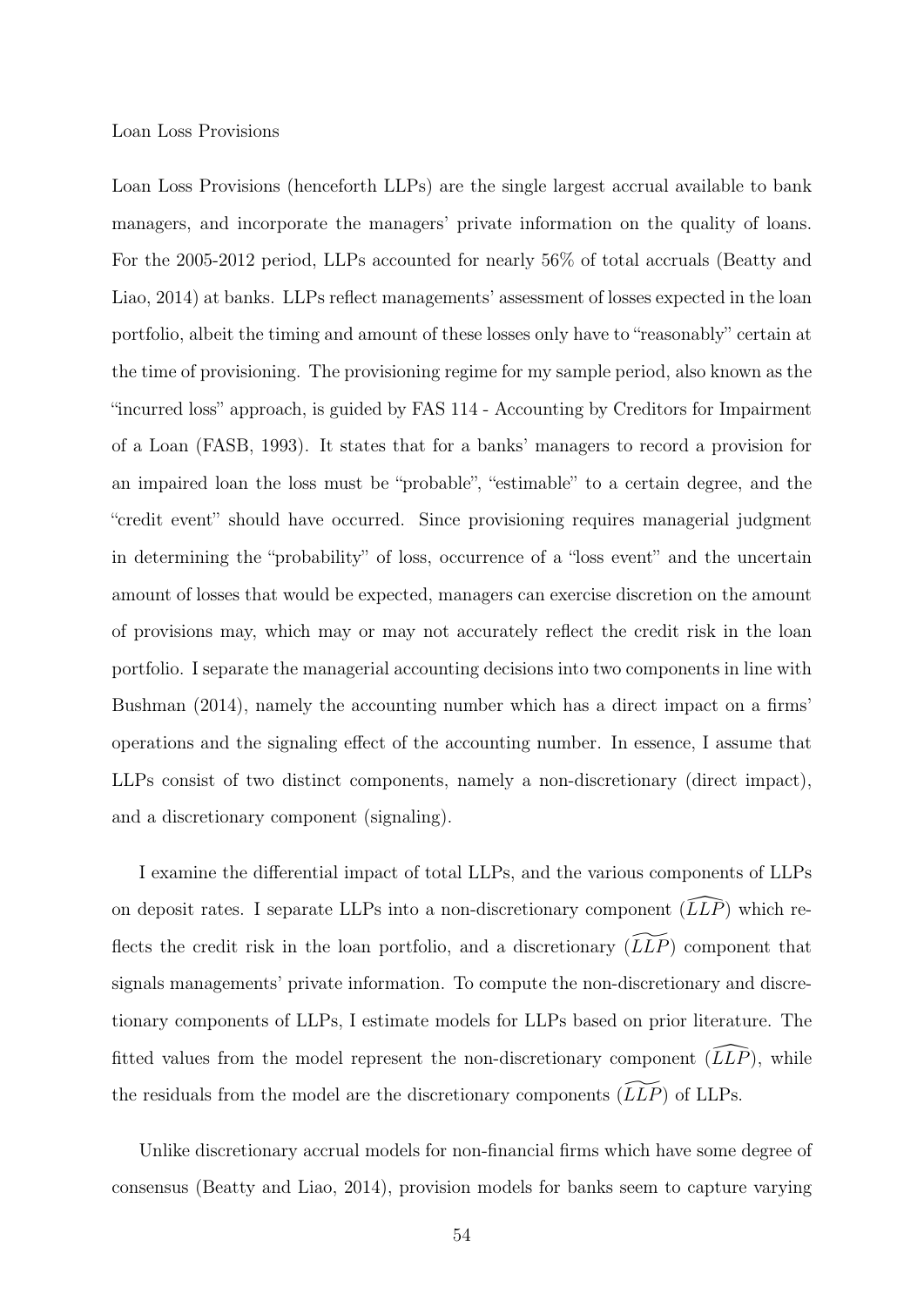features of managerial decisions depending on the period under study, economic environment, and the econometric approach used (Balboa et al., 2013). In addition to revealing managements' private information on loan quality, prior studies show that loan loss provisions are also used to smooth earnings and manage capital. Studies relating LLPs and capital management in the pre-BASEL regime,<sup>15</sup> such as Beatty, Chamberlain, et al. (1995); Collins et al. (1995); and Moyer (1990) find a negative relationship between LLPs and regulatory capital levels, indicating that banks with low levels of regulatory capital, could increase capital by increasing LLP's. In the post-BASEL regime, Ahmed, Takeda, et al. (1999) use the Federal Deposit Insurance Corporation Improvement Act (FDICIA) of 1991 to study capital and earnings management via loan loss provisions. The FDICIA separated total regulatory capital into Tier 1 and Tier 2 capital, with minimum risk-based capital ratios to be maintained at all times.<sup>16</sup> They find that while managers actively use LLPs to manage regulatory capital ratios, that is banks with lower regulatory capital use LLPs to improve their capital ratios, they however, do not find any evidence of earnings management.

In comparison, (Ma (1988); Collins et al. (1995); Bhat (1996)) find support for earnings management via LLPs. Kanagaretnam, Lobo, et al. (2004) jointly test for signaling private information and earnings management via LLPs in different capital/valuation environments and find evidence that banks that have low or high current performance compared to peers, and where the managers are optimistic about future performance have incentives to engage on both income smoothing and signaling private information via LLPs.

My model to assess managements' ex-ante ability to estimate future losses on the loan portfolio incorporates explanatory variables from a variety of existing models. I include current values of charge-offs (Beaver and Engel (1996); Beck and Narayanamoor-

<sup>15</sup>Prior to 1990, the full amount of Allowance for Lease and Loan Losses (ALLL) was included as part of regulatory capital.

<sup>&</sup>lt;sup>16</sup>To be classified as "Well Capitalized", banks must maintain minimum Tier 1 Risk Based Capital Ratio of 8%, Total Risk Based Capital Ratio of 10%, and Tier 1 Leverage Ratio of 5%. In addition, Tier 2 capital cannot exceed Tier 1 capital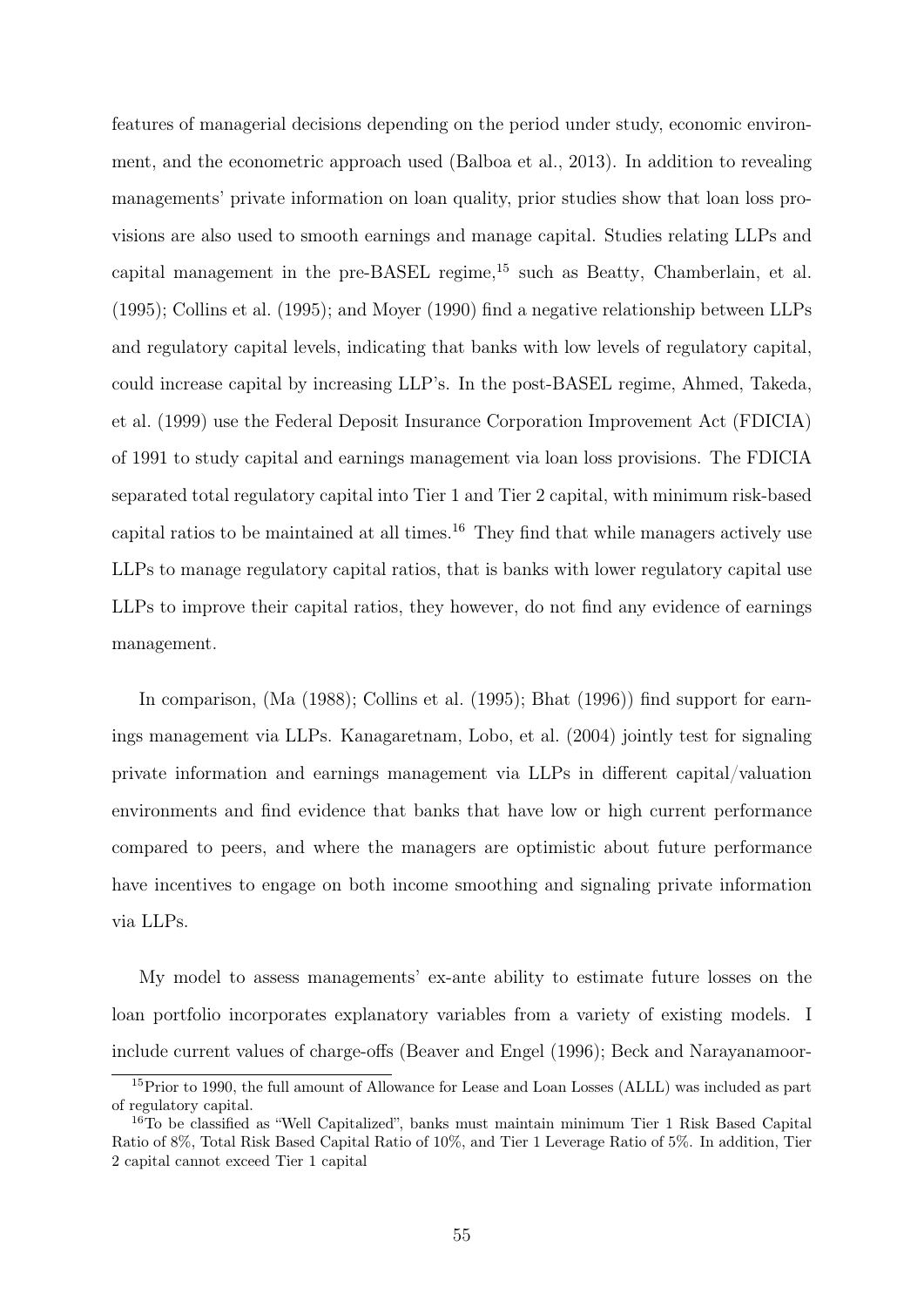thy (2013)) as high charge-offs in one period will deplete the ALLL reserve which will need to be replenished via LLPs. I include current and lagged values of changes in loans outstanding (Beaver and Engel (1996); Kim and Kross (1998); Kanagaretnam, Krishnan, et al. (2010)), as extending greater amounts of credit increases the possibility of higher losses in the future. Including current and lagged values; of changes in non-performing loans (Bushman and Williams, 2012) accounts for the possibility that banks may rely on past information on non-performing loans to estimate loan losses in the future. I also include lagged values of ALLL (Kanagaretnam, Krishnan, et al. (2010); Beck and Narayanamoorthy (2013); Wahlen (1994); Collins et al. (1995); Beatty, Chamberlain, et al. (1995)) to control for the total amount of reserve banks hold against losses, high reserve levels in the past may warrant lower levels of provisions going forward.

I also include macroeconomic variables such as changes in unemployment rate and return on the case shiller home price index (Beck and Narayanamoorthy, 2013), and GDP growth rate (Bushman and Williams, 2012). I also include lagged values of Tier 1 risk based capital ratio (Tier 1 RBCR) (Balboa et al., 2013), and current values of earnings before provisions and taxes (EBTP) (Kanagaretnam, Krishnan, et al. (2010); Ahmed, Takeda, et al. (1999)). In addition to reported accounting data and macro economic variables, I also include a dummy variable for the federal regulator of the bank since the levels of scrutiny in loan loss provisions varies among regulators (Nicoletti, 2016). For national banks, the federal regulator is the OCC, for state member banks it is the Federal Reserve and for state non-member banks, it is the FDIC. I control for bank fixed effects in all the models.

I estimate the following model, and use fitted values from the model as the nondiscretionary component  $(\widehat{LLP})$  and residuals  $(\epsilon_{it})$  as the discretionary component  $(\widetilde{LLP})$ .

$$
LLP_{it} = \alpha_i + \beta_1 CO_{it} + \beta_2 \Delta Loan_{it} + \beta_3 \Delta Loan_{it-1} + \beta_4 \Delta NPA_{it+1} + \beta_5 \Delta NPA_{it}
$$
  
+  $\beta_6 \Delta NPA_{it-1} + \beta_7 \Delta NPA_{it-2} + \beta_7 Size_{it-1} + \beta_8 ALW_{it-1} + \beta_9 Regularor_{it}$  (2)  
+  $\beta_{10}CSHI\_Ret_t + \beta_{11}Unemp\_Change_t + \beta_{12} GDP\_Growth_t + \epsilon_{it}$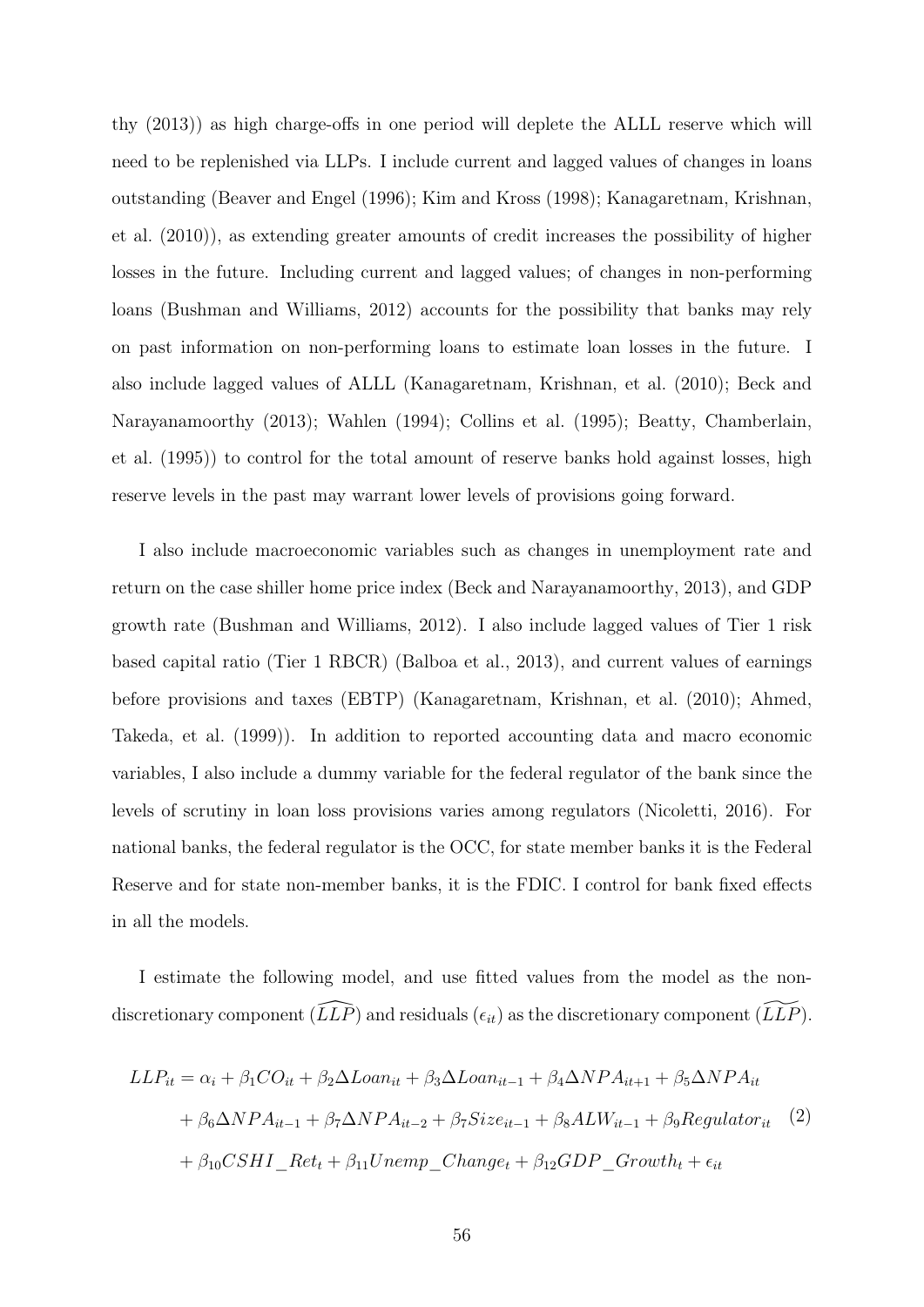$LLP$  is the loan loss provisions scaled by lagged loans,  $CO$  is the net charge-off's scaled by lagged loans,  $\Delta Loan$  is the changes in loans scaled by total assets,  $\Delta NPA$ is the changes in non-performing loans scaled by lagged loans, ALW is the allowance for lease and loan loss scaled by total loans, Regulator is the primary federal regulator<sup>17</sup>, Size is the log of total assets,  $CSHI\_Ret$  is the return on the Case-Shiller Index, Unemp Change is the change in the unemployment rate, and  $GDP$  Growth is the GDP growth rate.

I then use the total, non-discretionary LLPs  $(\widehat{LLP})$ , and discretionary LLP's  $(\widetilde{LLP})$ separately to estimate their effect on deposit rates under various financial reporting environments. The model I estimate is:

$$
r_{ijt} = \alpha_i + \gamma \theta_t + \beta L L P_{i,t-1} * Z_{i,t-1} + \eta_{it}
$$
\n
$$
\tag{3}
$$

Where  $r_{ijt}$  is the deposit rate for bank i, product j, at time t;  $\alpha_i$  are bank fixed effects,  $\theta_t$  is the federal funds rate for time period t, and  $Z_{i,t-1}$  is the timeliness in reporting provisions. The models are estimated separately for banks that have a publicly listed Bank Holding Company (BHC) and banks that don't. The incremental information on bank health from its financial reporting environment is discussed next.

#### Financial Reporting Environment

In addition to the information on loan loss provisions available in the quarterly financial reports, timeliness in provisioning can provide depositors additional information on the health of the bank. Timeliness in provisioning is computed as lower values of Delayed Expected Loss Recognition (DELR), where DELR is computed as the incremental  $\mathbb{R}^2$ impact of including changes in current and future non-performing loans in explaining LLPs (Nichols et al., 2009). Higher incremental  $R^2$  indicates low DELR or high timeliness. Prior literature shows timeliness in loss recognition to be associated with banks' lending behavior (Beatty and Liao, 2011), and riskiness (Laeven and Majnoni, 2003).

<sup>&</sup>lt;sup>17</sup>The primary federal regulator is the OCC for banks with National charter, The Federal Reserve for State Member banks, and FDIC for State Non-Member banks.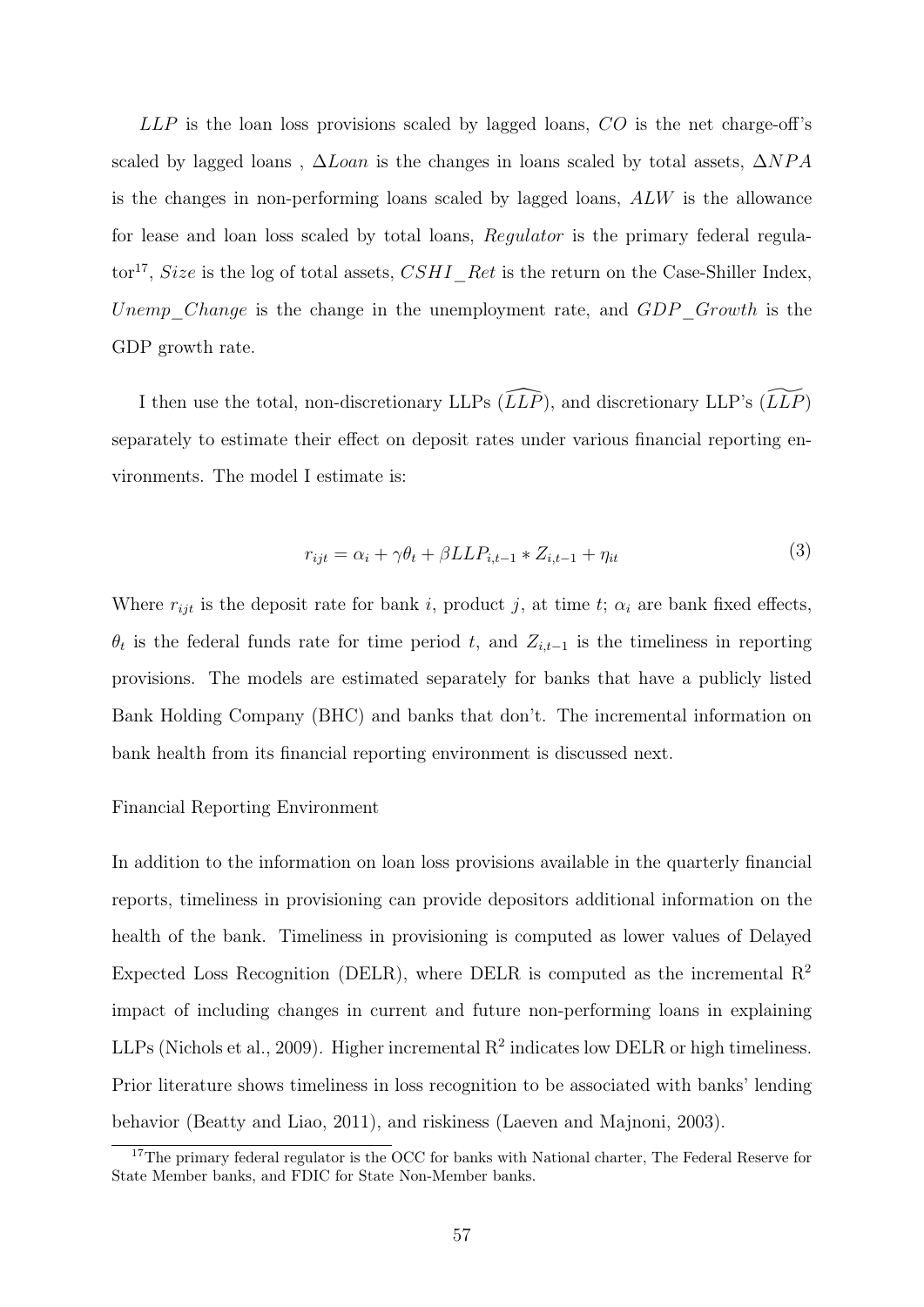Additionally the model specified on equation 3 is estimated separately for banks with, and without a public BHC. As a publicly listed company, in addition to the call reports the bank files with its regulator, the parent company is also required to file quarterly reports with the Securities and Exchange Commission (SEC). As these reports filed with the SEC are much more detailed than call reports, it would add to the information available to depositors of these banks, compared to those that do not file with the SEC. (Holod and Peek, 2007) show a reduction in the information asymmetry for publicly listed firms compared to private firms.

## Non-Discretionary Provisions

I further study only the effect of non-discretionary LLPs  $(\widehat{LLP})$  under various performance, accounting conservatism, and loan portfolio characteristics. All performance/accounting conservatism, and loan portfolio characteristics are explained in subsequent sections. The model I estimate is:

$$
r_{ijt} = \alpha_i + \gamma \theta_t + \beta \widehat{LLP}_{i,t-1} * Z_{i,t-1} + \eta_{it}
$$
\n
$$
\tag{4}
$$

Where  $r_{ijt}$  is the deposit rate for bank i, product j, at time t;  $\alpha_i$  are bank fixed effects,  $\theta_t$  is the federal funds rate for the time period t,  $\widehat{LLP}$  are the non-discretionary provisions, and  $Z_{i,t-1}$  are the various performance, accounting conservatism, and loan portfolio characteristics. These characteristics are described below.

Detailed definitions of the variables used in the regression models are given in Table A. For performance measures I use the banks' total loan growth and its Earnings before Taxes and Provisions (EBTP). Loan growth is computed over a one-year period, while EBTP is the 4-quarter moving average. Both the variables are dummies, which have a value of 1 if they are above the median value for that quarter, and 0 otherwise.

For accounting conservatism, I use two measures, namely conservatism in Allowance for Lease and Loan Losses (ALLL), and conservatism in Charge-Offs (CO). Conservatism in ALLL is Computed as the rank of the distance between 4-quarter moving average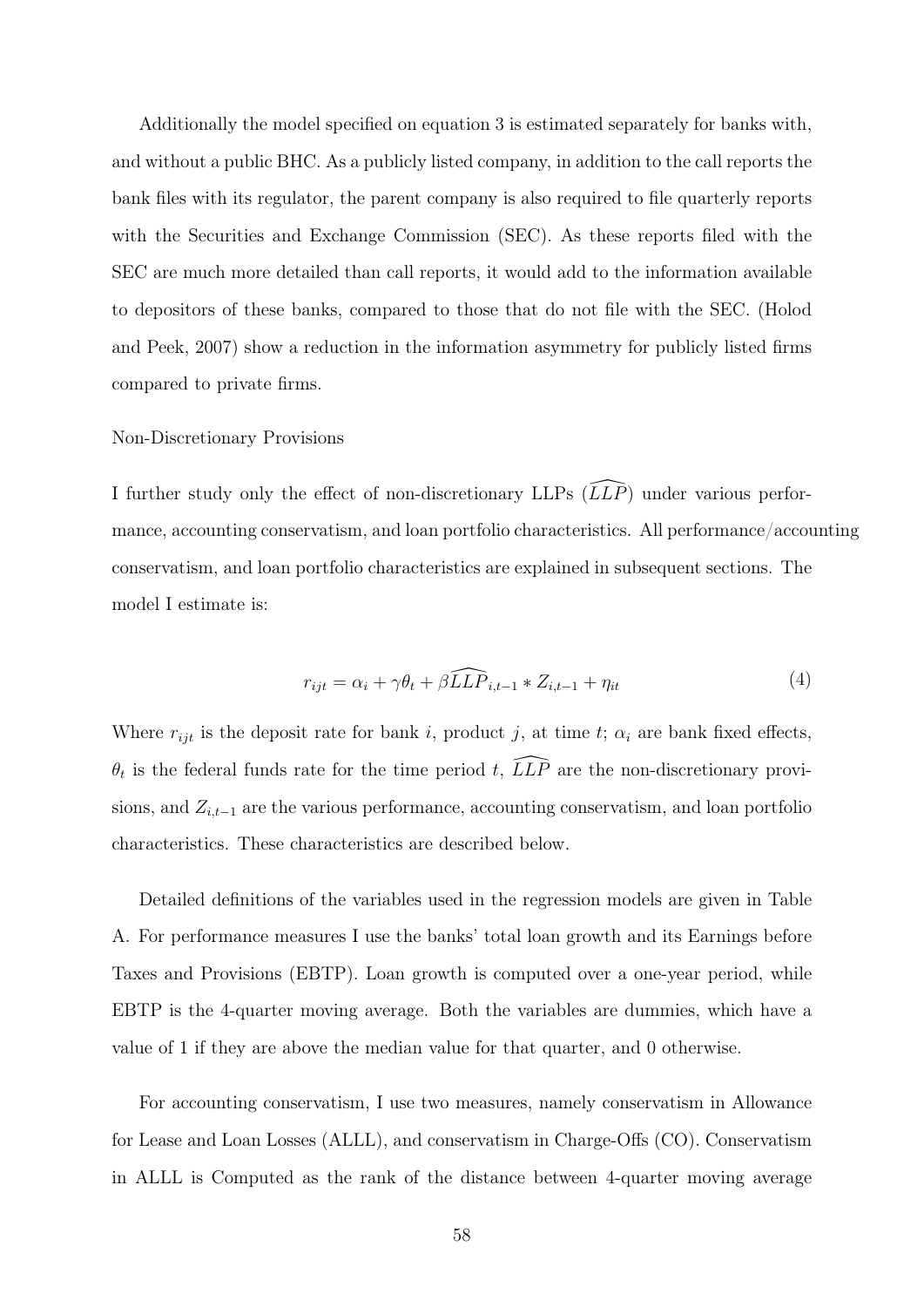ALLL measure for each bank and the median value during that quarter. ALLL measure is computed as the ratio of ALLL/ NPAs. ALLL conservatism is a dummy variable which takes the value of 1 if ALLL is above the median value for that quarter, and 0 otherwise. Conservatism in Charge-Offs (CO) is computed as the rank of the distance between 4-quarter moving average CO measure for each bank and the median value during that quarter. The CO measure is computed as the ratio Charge-Offs / NPAs. CO conservatism is also a dummy variable which takes the value of 1 if CO is above the median value for that quarter, and 0 otherwise

I use four measures for loan portfolio characteristics, namely loan concentration HHI, and growth rates in Commercial Real Estate (CRE), Commercial & Industrial (C&I), and Consumer loans. Loan concentration HHI is computed as the Herfindahl-Hirschman index (HHI) across five loan categories, namely CRE loans, C&I loans, Consumer loans, Agricultural loans, and Farmland loans. Loan HHI is the 4-quarter moving average, while growth rates are for a 1 year period. All measures are converted into dummy variables, which have a value of 1 if they are above the median value for that quarter, and 0 otherwise.

#### Economic Capital

The Allowance for Lease and Loan Losses (ALLL) reserve is a contra-asset, and loans are reported net of this adjustment on the balance sheet. LLP's and loan recoveries contribute to this reserve while charge-offs deplete this reserve. By definition:

# $ALL_t = ALLL_{t-1} + LLP_t + Recoveries_t - Charge\cdot Offs_t.$

The ALLL reserve is an important determinant of both regulatory capital and the safety buffer a bank has. ALLL up to 1.25% of Risk Weighted Assets (RWA) is considered part of Tier 2 capital and contributes to total regulatory capital. ALLL above this limit does not contribute to regulatory capital but acts as a buffer against which realized loan losses are recognized, thereby protecting erosion of regulatory capital. I define ALLL amounts in excess to those contributing to Tier 2 Capital as "Economic Capital". Additions to Economic Capital is a dummy variable that takes value 1 when  $ALL_t \geq 1.25\%$  RW $A_t$ .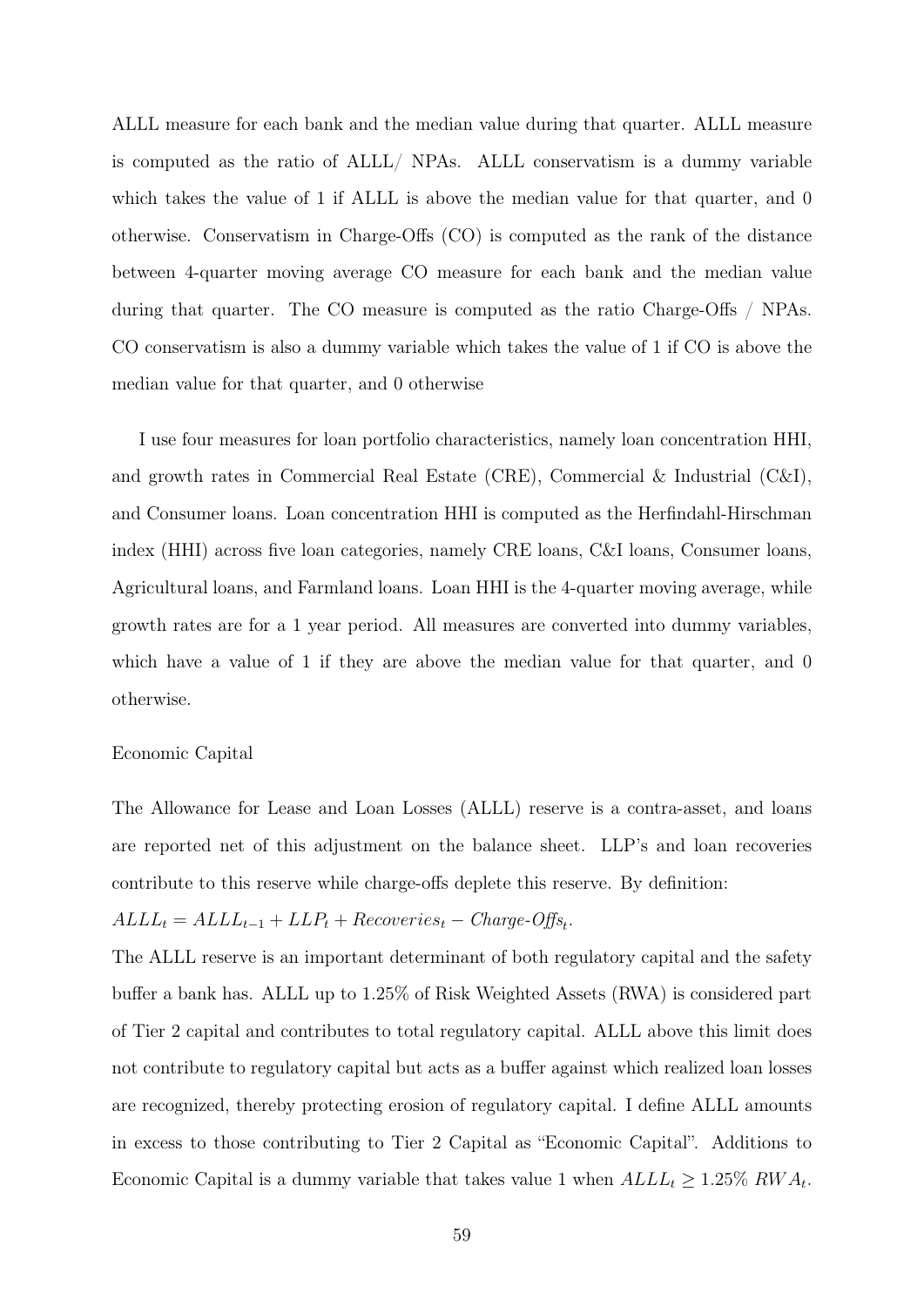The decision to provision or not directly affects the total buffer (regulatory capital + economic capital) a banks has. For example, a bank has Earnings Before Taxes and Provisions (EBTP) of \$100 and a tax rate (T)of 40%. If a bank makes no provisions, then  $60$  (EBTP<sup>\*</sup>(1-T)), is added to Tier 1 capital via retained earnings and total buffer increases by \$60. If however the bank makes \$100 in provisions, \$100 gets added to the ALLL reserve, either partly or wholly as Tier 2 capital and the remaining as economic capital, but the total buffer now increases by \$100. Correspondingly, whether LLPs contribute to regulatory capital, or to the safety buffer can be informative to depositors.

To examine the effect on deposit rates when total, non-discretionary, and discretionary provisions add to economic capital, I estimate the following model:

$$
r_{ijt} = \alpha_i + \gamma \theta_t + \beta L L P_{i,t-1} * Z_{i,t-1} + \eta_{it}
$$
\n
$$
\tag{5}
$$

Where  $Z_{i,t-1}$  is the Economic Capital Add dummy, as defined earlier, and LLP is total, non-discretionary  $(\tilde{L}L\tilde{P})$ , and discretionary provisions  $(\tilde{L}L\tilde{P})$ .

## 2.4 Data and Descriptive Statistics

This study employs deposit rate data from RateWatch, bank fundamentals from the Reports of Condition and Income ("Call Reports"), and the Federal Funds Rate from the Federal Reserve Economic Data (FRED), maintained by the Federal Reserve Bank of St. Louis.

RateWatch provides weekly deposit rate data at the branch level for banks, credit unions, savings & loan organizations, among others on a multitude of of products including savings and checking accounts, money market deposit accounts (MMDA's), and certificates of deposit (CD's) for maturities ranging from 3-months to 60-months. My total sample consists of weekly deposit rate data from 75,492 branches spread across 6,658 banks from Jan, 2002 - March, 2014.

I use deposit rates of CD's for \$100K accounts for the time period up to December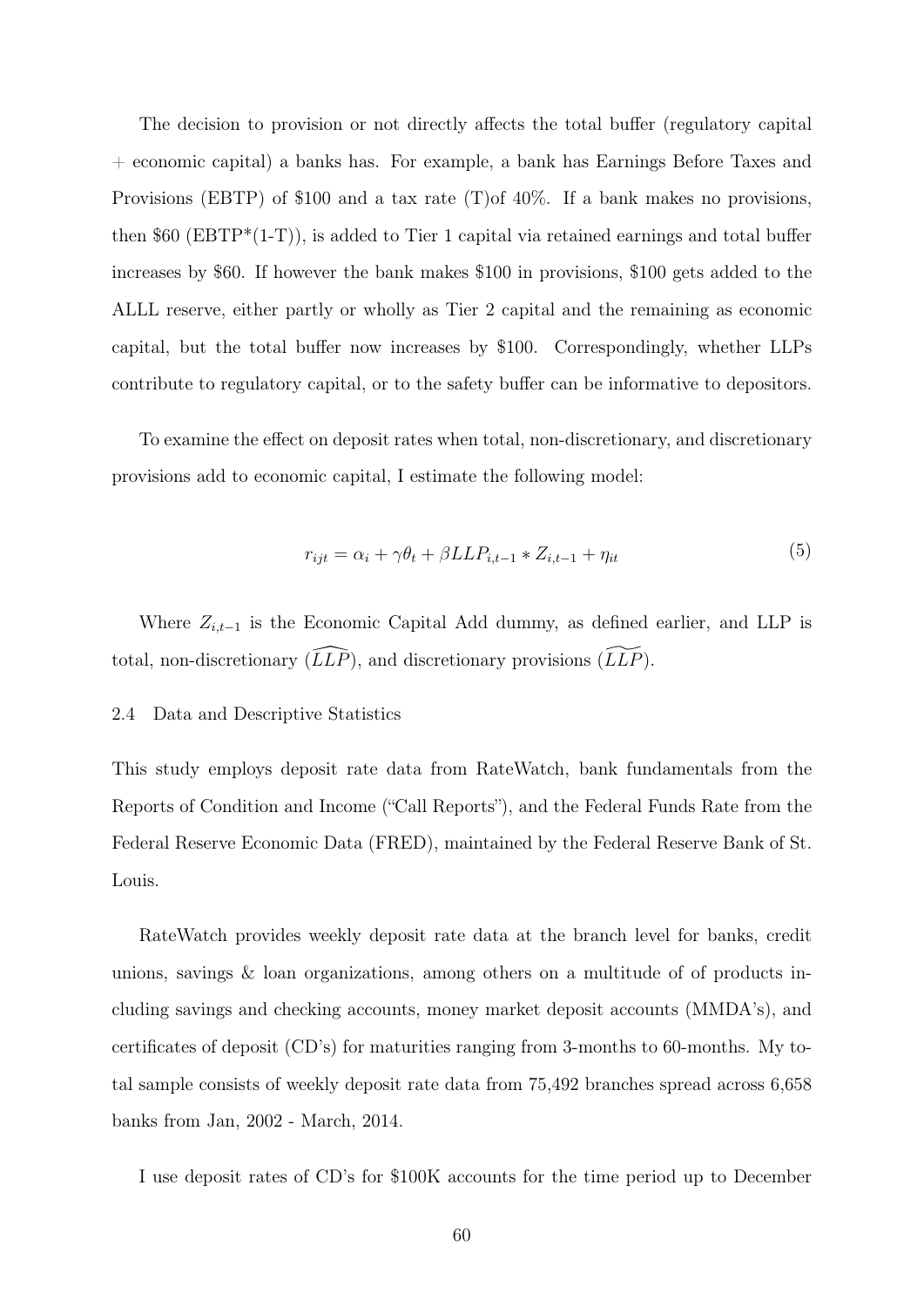2008, starting January 2009 I use rates for \$250K accounts. I choose the highest denomination CD's, as large time deposits in addition to being non-core and consequently having little-to-no relationship with the bank, are largely from sophisticated investors and corporations, and would be most sensitive to changes in bank risk. All weekly deposit rates are averaged for the quarter for each bank to ensure compatibility with the Call report data, which is at the quarterly level. Average quarterly rates for 12-month and 60-month CD's, and the Fed Funds Rate from 2001 - 2014 are plotted in Figure 5 and summary statistics for deposit rates and bank fundamentals used in the analysis are given in Table 11.

While branches of failed banks that were not acquired by any other institution are not included in the sample, branches that were acquired as a result of merger are included in the dataset, and their deposit rate data is reported as always belonging to the acquiring institution. To adjust for mergers, I obtain the history of branch ownership change from RateWatch and match each branch to their owner prior to the merger. This branch change history is only available starting 2007. To adjust for mergers prior to that I simply leave out the acquiring bank that was involved in a merger.

I obtain bank fundamental data from the Call reports which all banks file with their respective regulatory authorities. Call reports are available in machine readable format from the Chicago Fed website<sup>18</sup>. I restrict my sample to commercial banks to ensure uniformity in business practices, and exclude banks with Total Assets  $\langle$  \$25 million. I also exclude Too Big To Fail (TBTF) banks for the  $2007-2008$  financial crisis period<sup>19</sup> . Implicit government guarantees could have affected both the deposit rates at these banks, and increased regulatory scrutiny could have affected their loan loss provisioning behavior, which could distort my results.

Deposit rate data is matched to bank fundamental data using the "RSSD ID", which is a unique identifier for each bank. Banks for which the "RSSD ID" is not available in

<sup>18</sup>https://www.chicagofed.org/banking/financial-institution-reports/commercial-bank-data

<sup>19</sup>Includes Bank of America Corp., Goldman Sachs Group, Bank of New York Mellon Corp., Chase Manhattan Corp., State Street Boston Corp., Citigroup Inc., Northwest Bancorporation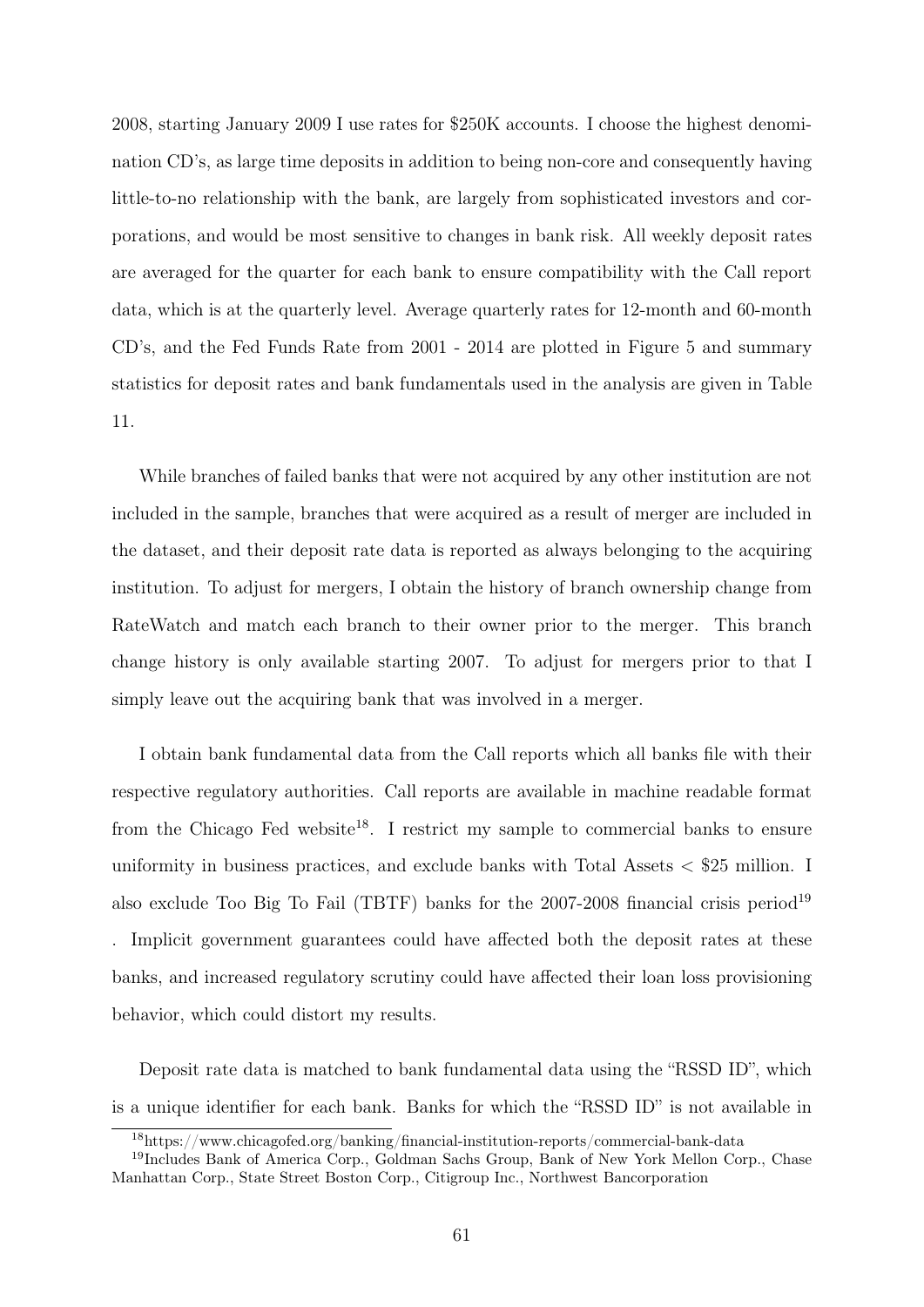the deposit rates data are removed from the sample<sup>20</sup>. My final sample consists of both deposit rate and bank fundamental data for 5,378 unique banks, though not all banks offer all the products for the entire sample period.

#### Descriptive Statistics: Deposit Rates

Figure 5 shows the plots for the deposit rates on \$100K CD's for 12 and 60 month CD's and the Federal Funds Rate for the time period 2001 - 2014 and Table 11 shows the summary statistics for the deposit rates for the given time periods. It can be seen that the deposit rates for CD's move in close alignment with the Federal Funds Rate. It can be seen that on average, across time periods, deposit rates on CD's are above the Federal Funds Rate, implying the existence of a premium over and above the base rate.

It can be seen that the average Federal Funds Rate rose from 2.76% during the 2002- 2006 period to 3.04% during 2007-2008, before falling to 0.12% after the crisis. Deposit rates on \$100K 12-month CD's rose from 2.85% in 2002-2006 period to 3.18% for to the 2007-2008 period. In contrast deposit rates on \$100K 60-month CD's fell from an average of 3.83% in the 2002-2006 period to 3.63% during 2007-2008 period. Post-crisis, average deposit rates for \$250K accounts for 12-month and 60-month CD's were 0.59% and 1.36% respectively, well above the average fed funds rate of 0.12%.

 $^{20}$ Banks for which the RSSD ID is not available, also have missing values for CERT ID, which is a unique ID provided by the FDIC, hence matching on CERT is also not possible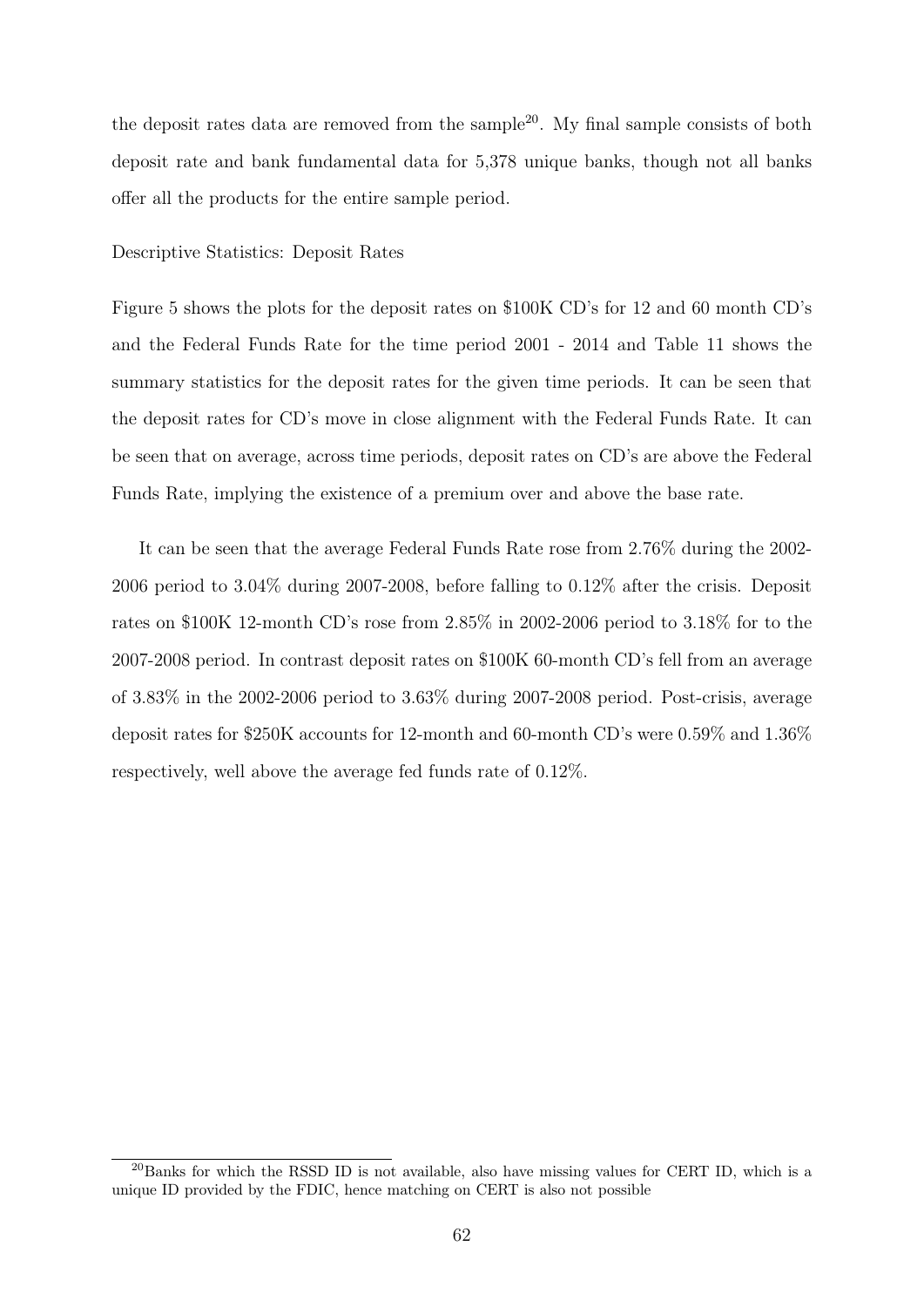

Figure 5. CD Rates and Fed Funds Rates

Note: Figure 5 shows the average quarterly deposit rates on \$100K CD accounts for 12 and 60 month CD's, and the average quarterly federal funds rate. We see that on average prior to and after the crisis the federal funds rate was lower than the rate offered on 12-month and 60-month Certificates of Deposit Accounts. During the crisis we see the federal funds rate was higher. The average federal funds rate is lower in the summary statistics during the crisis period as the drop in the rate was sharper than the drop in 12-month and 60-month CD rates.Broadly, we see that deposit rates and the federal funds rate seem to be highly correlated to one another.

Descriptive Statistics: Bank Fundamentals

Table 11 shows the summary statistics for Loan loss provisions, Allowance for Lease and Loan Losses (ALLL), and Charge-Offs (CO), in addition to various dummy variables used in the study. It can be seen that ALLL and CO have been on a consistent decline during the period. ALLL declined from 4.61x NPA prior to the crisis, to 2.68x during the crisis, eventually to 1.34x post-crisis. Similarly CO declined from 9.7% of NPA to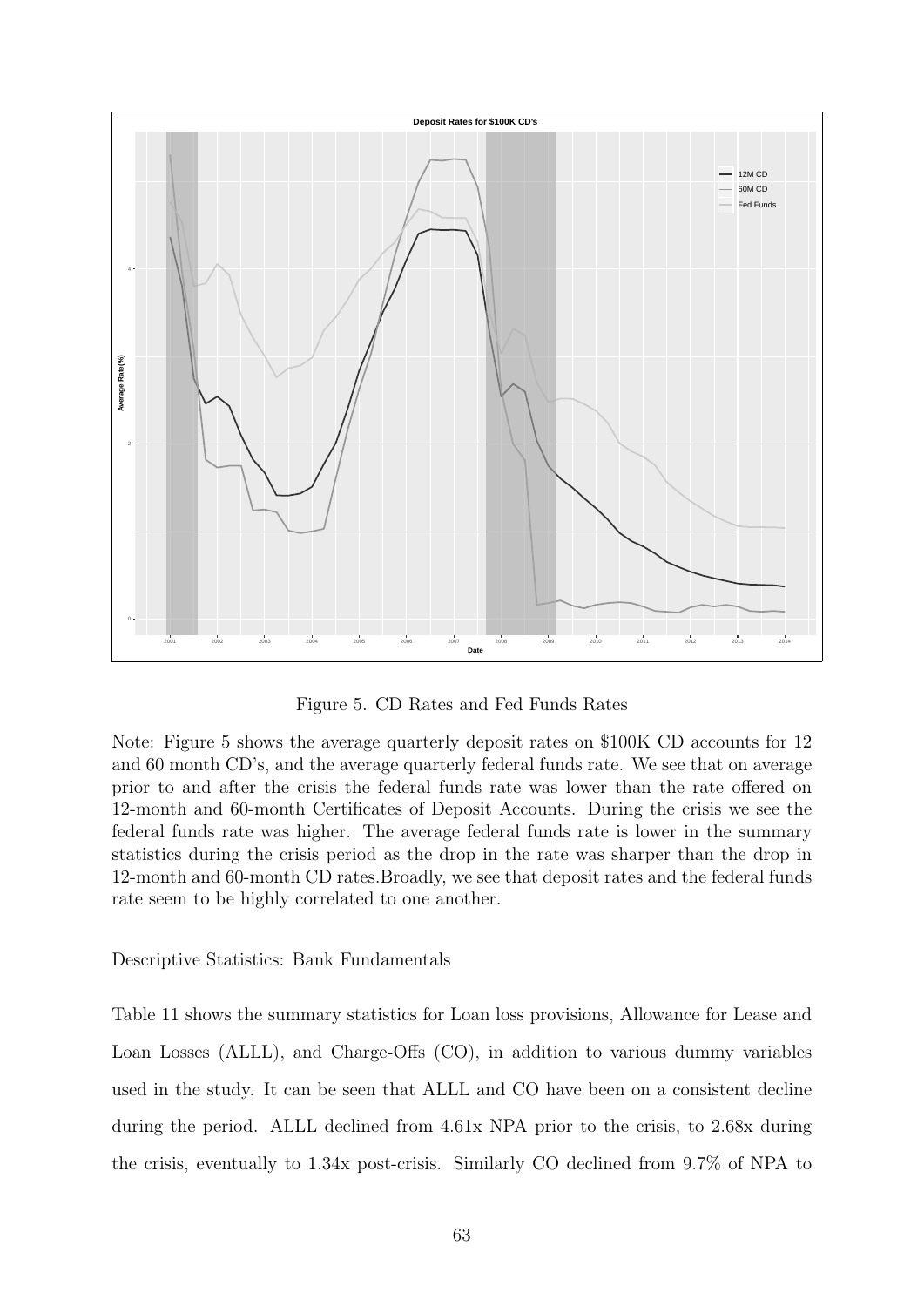| Variables                            | N                   | Mean   | St. Dev.          | Min              | Max          |  |
|--------------------------------------|---------------------|--------|-------------------|------------------|--------------|--|
|                                      | $Q1,2002 - Q4,2006$ |        |                   |                  |              |  |
| Avg. Quarterly Fed Funds Rate        | 12,836              | 2.761  | 1.599             | 0.980            | 5.250        |  |
| Avg. Quarterly Deposit Rate (12M CD) | 12,836              | 2.846  | 1.208             | 0.322            | 5.133        |  |
| Avg. Quarterly Deposit Rate (60M CD) | 3,029               | 3.830  | 0.729             | 1.570            | 5.133        |  |
| ACLA                                 | 12,769              | 0.010  | 0.013             | 0.000            | 0.188        |  |
| LLP                                  | 12,769              | 0.001  | 0.001             | 0.000            | 0.005        |  |
| CO                                   | 11,665              | 0.097  | 0.165             | $-0.125$         | 0.974        |  |
| Log (Total Assets)                   | 12,836              | 12.206 | 1.118             | 10.133           | 17.773       |  |
| <i>ALLL</i>                          | 11,665              | 4.617  | 7.215             | 0.381            | 41.353       |  |
| <b>EBTP</b>                          | 12,769              | 0.007  | 0.052             | $-5.762$         | 0.370        |  |
|                                      |                     |        | Dummy Variables   |                  |              |  |
| Econ. Capital Add                    | 12,836              | 0.350  | 0.477             | $\boldsymbol{0}$ | $\mathbf{1}$ |  |
| Public BHC                           | 12,836              | 0.112  | 0.316             | 0                | 1            |  |
| Size > \$10bn                        | 12,836              | 0.007  | 0.083             | $\theta$         | 1            |  |
|                                      |                     |        | Q1,2007 - Q4,2008 |                  |              |  |
| Avg. Quarterly Fed Funds Rate        | 8,397               | 3.047  | 1.780             | 0.160            | 5.260        |  |
| Avg. Quarterly Deposit Rate (12M CD) | 8,397               | 3.182  | 1.004             | 0.262            | 5.070        |  |
| Avg. Quarterly Deposit Rate (60M CD) | 1,880               | 3.633  | 0.781             | 1.077            | 5.070        |  |
| ACLA                                 | 8,365               | 0.018  | 0.024             | 0.000            | 0.329        |  |
| <b>LLP</b>                           | 8,365               | 0.001  | 0.002             | 0.000            | 0.015        |  |
| CO                                   | 7,686               | 0.071  | 0.116             | $-0.081$         | 0.614        |  |
| Log (Total Assets)                   | 8,397               | 12.363 | $1.105\,$         | 10.150           | 18.703       |  |
| <i>ALLL</i>                          | 7,686               | 2.685  | 4.494             | 0.200            | 27.240       |  |
| <b>EBTP</b>                          | 8,365               | 0.003  | 0.167             | $-15.222$        | 0.167        |  |
|                                      | Dummy Variables     |        |                   |                  |              |  |
| Econ. Capital Add                    | 8,397               | 0.312  | 0.463             | $\boldsymbol{0}$ | $\mathbf 1$  |  |
| Public BHC                           | 8,397               | 0.107  | 0.309             | $\theta$         | $\mathbf{1}$ |  |
| Size > \$10bn                        | 8,397               | 0.007  | 0.084             | 0                | $\mathbf{1}$ |  |
|                                      | $Q1,2009 - Q1,2014$ |        |                   |                  |              |  |
| Avg. Quarterly Fed Funds Rate        | 57,956              | 0.118  | 0.036             | 0.070            | 0.210        |  |
| Avg. Quarterly Deposit Rate (12M CD) | $57,\!956$          | 0.559  | 0.268             | 0.050            | 2.500        |  |
| Avg. Quarterly Deposit Rate (60M CD) | 44,526              | 1.365  | 0.388             | 0.050            | 2.855        |  |
| ACLA                                 | 57,911              | 0.040  | 0.054             | 0.000            | 0.902        |  |
| LLP                                  | 57,911              | 0.001  | 0.002             | $-0.001$         | 0.021        |  |
| CO                                   | 55,984              | 0.042  | 0.071             | $-0.039$         | 0.375        |  |
| Log (Total Assets)                   | 57,956              | 12.048 | 1.013             | 10.127           | 18.547       |  |
| <i>ALLL</i>                          | 55,984              | 1.340  | 1.775             | 0.152            | 9.875        |  |
| EBTP                                 | 57,911              | 0.005  | 0.008             | $-0.638$         | 0.410        |  |
|                                      | Dummy Variables     |        |                   |                  |              |  |
| Econ. Capital Add                    | 57,956              | 0.659  | 0.474             | $\boldsymbol{0}$ | $\mathbf 1$  |  |
| Public BHC                           | 57,956              | 0.048  | 0.213             | $\theta$         | 1            |  |
| Size > \$10bn                        | 57,956              | 0.007  | 0.059             | $\boldsymbol{0}$ | 1            |  |

Table 11. Summary Statistics - Deposit Rates and Bank Fundamentals

Note: Table 11 shows the summary statistics for the variables used in the main model for deposit rates. Data on deposit rates was obtained from RateWatch, Fed Funds Rate was obtained from Federal Reserve Bank of St. Louis website, and all fundamental bank variables were obtained from the Reports of Condition and Income ("Call Reports"). Deposit rates for CD's are for \$100K accounts till Q4,2008 and for \$250K accounts thereafter. All variables have been winsorized at the  $5<sup>th</sup>$  and  $95<sup>th</sup>$  percentile.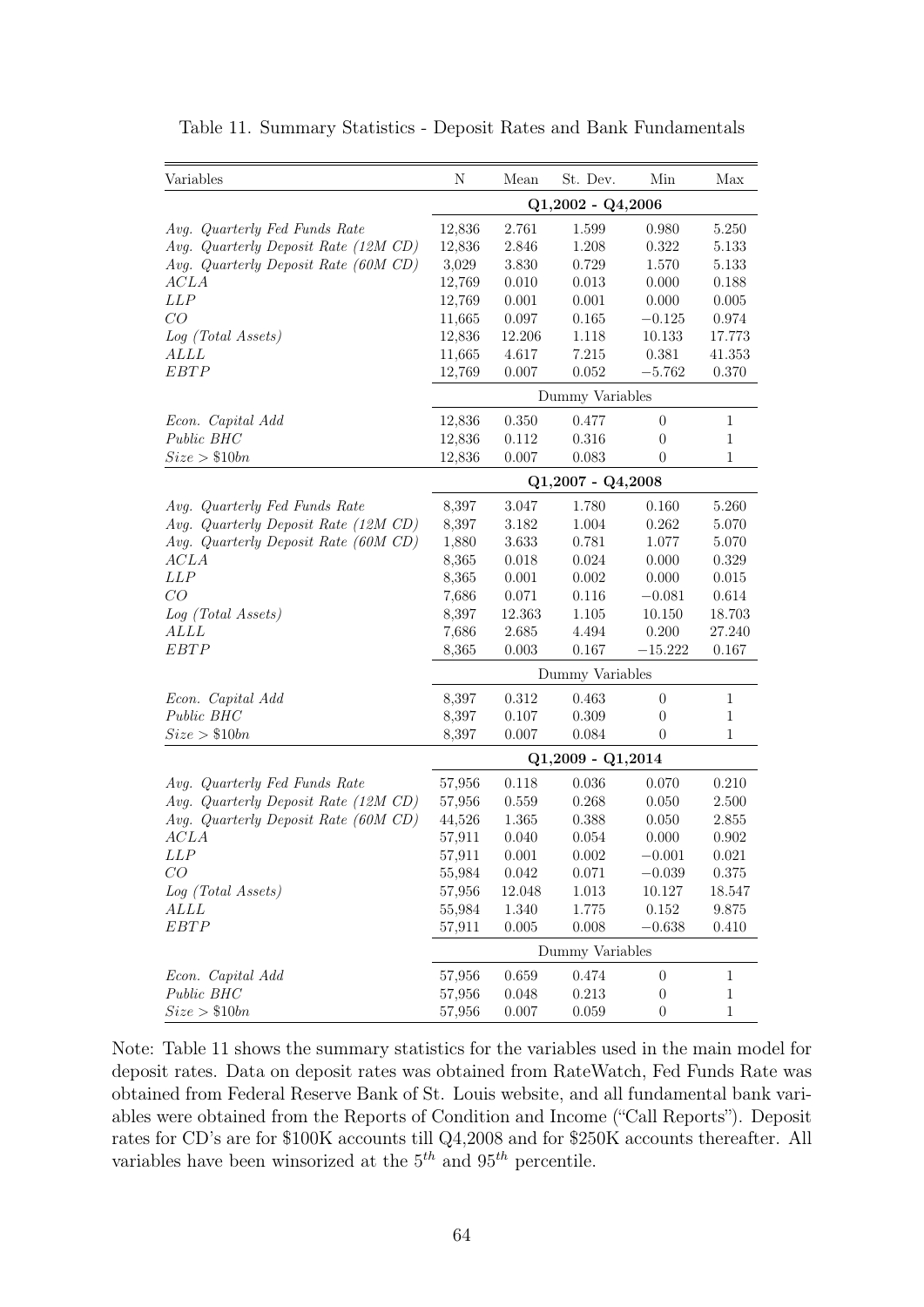7% during the crisis, and eventually to 4.2% of NPA post-crisis. This consistent decline in ALLL and CO ratios can be explained in part by a monotonic increase in the total amount of Non-Performing Assets (ACLA in the summary table) as percentage of loans. Non-Performing Assets (NPA's) as percentage of Total Loans increased from 1% prior to the crisis, to 1.8% during the crisis, and 4% post crisis. The percentage of bank-quarters, where banks' ALLL was in excess of its regulatory Tier 2 capital has increased from 35% prior to the crisis to 66% post crisis.

#### 2.5 Results

Tables 12 to 13 show the results for the various hypotheses being tested. I place a caveat here, that given the "near-zero" federal funds and deposit rates in the period beginning 2009, one must exercise caution in the interpretation of these results. Due to both the low levels and low variability in deposit rates, a low  $R^2$  is a mechanical effect, and does not reflect on the goodness-of-fit of the models being estimated.

### Loan Loss Provisions and Financial Reporting

Tables 12 and 13 show the effect of loan loss provisions, timeliness in reporting these provisions, and the effects of non-discretionary and discretionary provisions, for public and non-public BHC's, on deposit rates. We see that LLPs are positively associated with higher deposit rates. This effect is consistent during and after the crisis, for both the 12-month and 60-month CD's. Post-crisis, the average quarterly rate on 12-month CD's increases by 0.29-0.44 percentage points, and the average quarterly rate for 60 month CD's increases by 0.55-0.91 percentage points, for a 1 percentage point increase in LLPs. While LLPs by themselves are associated with higher deposit rates, higher LLPs in combination with timely reporting of these provisions is viewed favorably by depositors, leading to lower deposit rates, though the effect is more evident in the post-crisis period, and for banks with publicly listed BHC's. Post-crisis, increases in LLPs accompanied with timeliness lowers deposit rates by 0.02-0.14 percentage points for 12-month CDs, and by 0.05-0.18 percentage points for 60-month CDs. We also see that while non-discretionary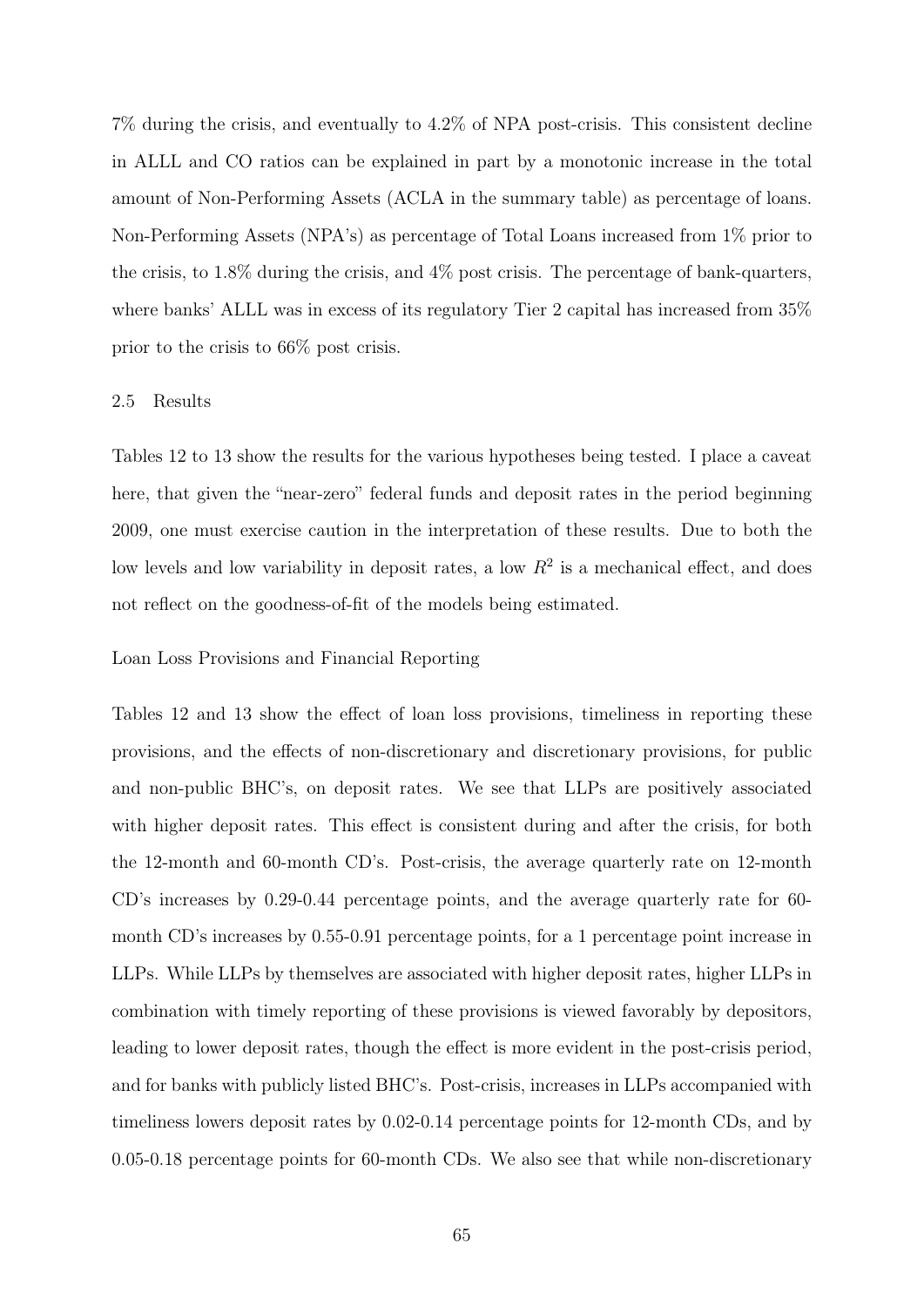provisions are consistently and positively associated with higher deposit rates, the effect of discretionary provisions is ambiguous and inconsistent. Post-crisis, a percentage point increase in non-discretionary provisions increases deposit rates by 0.61-0.71 percentage points for 12-month CDs, and by 1.18-1.41 percentage points for 60-month CDs.

These findings suggest that in addition to information garnered from accounting information in regulatory financial reports, the additional information obtained from SEC filings by publicly listed BHCs increases the sensitivity of deposit rates to bank specific information. It also suggests that depositors price the direct impact of accounting numbers on banks' fundamentals into deposit rates, while the signaling effect is not priced. This is in contrast to prior studies that found that both non-discretionary and discretionary components of LLPs are priced by equity markets (Beaver and Venkatachalam, 1999). Henceforth, in the remaining results and corresponding tables I only consider the non-discretionary component of LLPs in my analysis, except when analyzing the effect of LLPs when they add to economic capital, I consider total, non-discretionary, and discretionary LLPs.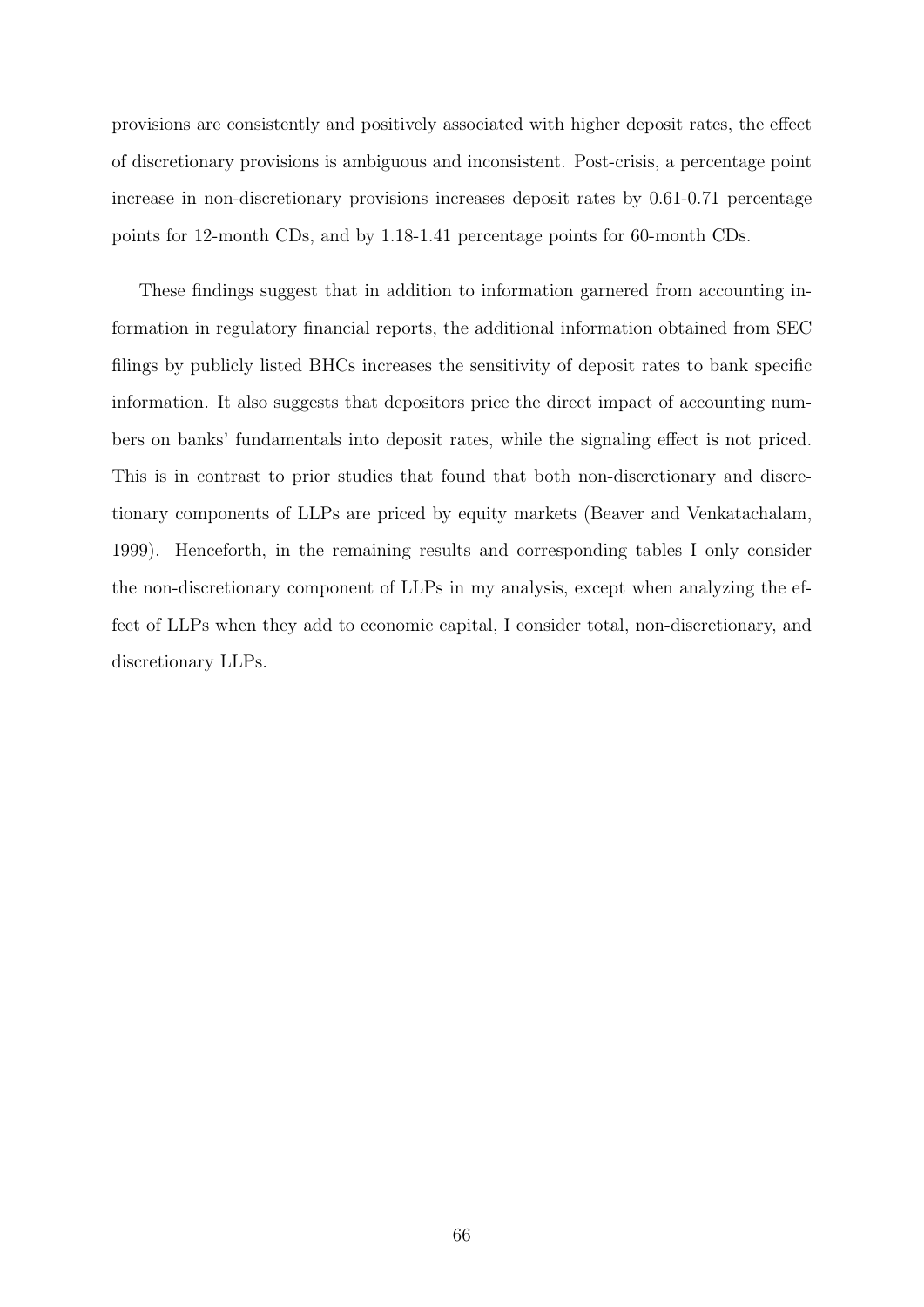|                   | Dependent variable: Average Quarterly Deposit Rate $r_{ijt}$ |                               |             |            |                               |            |                               |             |            |  |
|-------------------|--------------------------------------------------------------|-------------------------------|-------------|------------|-------------------------------|------------|-------------------------------|-------------|------------|--|
|                   |                                                              | Public BHC                    |             |            |                               |            |                               |             |            |  |
|                   |                                                              | $Q1,2002 - Q4,2006$ (CD 100K) |             |            | $Q1,2007 - Q4,2008$ (CD 100K) |            | $Q1,2009 - Q1,2014$ (CD 250K) |             |            |  |
|                   | (1)                                                          | (2)                           | (3)         | (4)        | (5)                           | (6)        | (7)                           | (8)         | (9)        |  |
| LLP               | $-0.365^{\ast\ast}$                                          | $-0.400**$                    |             | $0.118**$  | $0.106*$                      |            | $0.372***$                    | $0.434***$  |            |  |
|                   | (0.156)                                                      | (0.174)                       |             | (0.059)    | (0.062)                       |            | (0.032)                       | (0.045)     |            |  |
| $LLP^*Time lines$ |                                                              | 0.411                         |             |            | 0.023                         |            |                               | $-0.144***$ |            |  |
|                   |                                                              | (0.300)                       |             |            | (0.089)                       |            |                               | (0.051)     |            |  |
| $\widehat{LLP}$   |                                                              |                               | 0.228       |            |                               | $0.288***$ |                               |             | $0.712***$ |  |
|                   |                                                              |                               | (0.254)     |            |                               | (0.077)    |                               |             | (0.052)    |  |
| $\widetilde{LLP}$ |                                                              |                               | $-0.706***$ |            |                               | $-0.091$   |                               |             | 0.115      |  |
|                   |                                                              |                               | (0.200)     |            |                               | (0.084)    |                               |             | (0.280)    |  |
| Observations      | 3,405                                                        | 3,405                         | 3,388       | 1,929      | 1,929                         | 1,924      | 4,781                         | 4,781       | 4,685      |  |
| $\mathbf{R}^2$    | 0.893                                                        | 0.895                         | 0.894       | 0.788      | 0.788                         | 0.789      | 0.206                         | 0.213       | 0.270      |  |
|                   |                                                              |                               |             |            | Non-Public BHC                |            |                               |             |            |  |
| LLP               | 0.022                                                        | 0.030                         |             | $0.249***$ | $0.258***$                    |            | $0.292***$                    | $0.303***$  |            |  |
|                   | (0.059)                                                      | (0.065)                       |             | (0.026)    | (0.031)                       |            | (0.006)                       | (0.008)     |            |  |
| $LLP*Time lines$  |                                                              | $-0.032$                      |             |            | $-0.022$                      |            |                               | $-0.023**$  |            |  |
|                   |                                                              | (0.129)                       |             |            | (0.043)                       |            |                               | (0.010)     |            |  |
| $\widehat{LLP}$   |                                                              |                               | $0.233**$   |            |                               | $0.432***$ |                               |             | $0.641***$ |  |
|                   |                                                              |                               | (0.107)     |            |                               | (0.034)    |                               |             | (0.010)    |  |
| $\widetilde{LLP}$ |                                                              |                               | $-0.070$    |            |                               | 0.056      |                               |             | 0.007      |  |
|                   |                                                              |                               | (0.068)     |            |                               | (0.037)    |                               |             | (0.008)    |  |
| Observations      | 13,610                                                       | 13,610                        | 13,463      | 8,738      | 8,738                         | 8,644      | 59,956                        | 59,956      | 59,397     |  |
| $\mathbb{R}^2$    | 0.896                                                        | 0.896                         | 0.896       | 0.819      | 0.819                         | 0.820      | 0.116                         | 0.116       | 0.196      |  |
| Bank FE           | Yes                                                          | Yes                           | Yes         | Yes        | Yes                           | Yes        | Yes                           | Yes         | Yes        |  |
| Fed. Funds Rate   | Yes                                                          | Yes                           | Yes         | Yes        | Yes                           | Yes        | Yes                           | Yes         | Yes        |  |

Table 12. Loan Loss Provisions, Financial Reporting Environment, and Deposit Rates (12-Month CD's)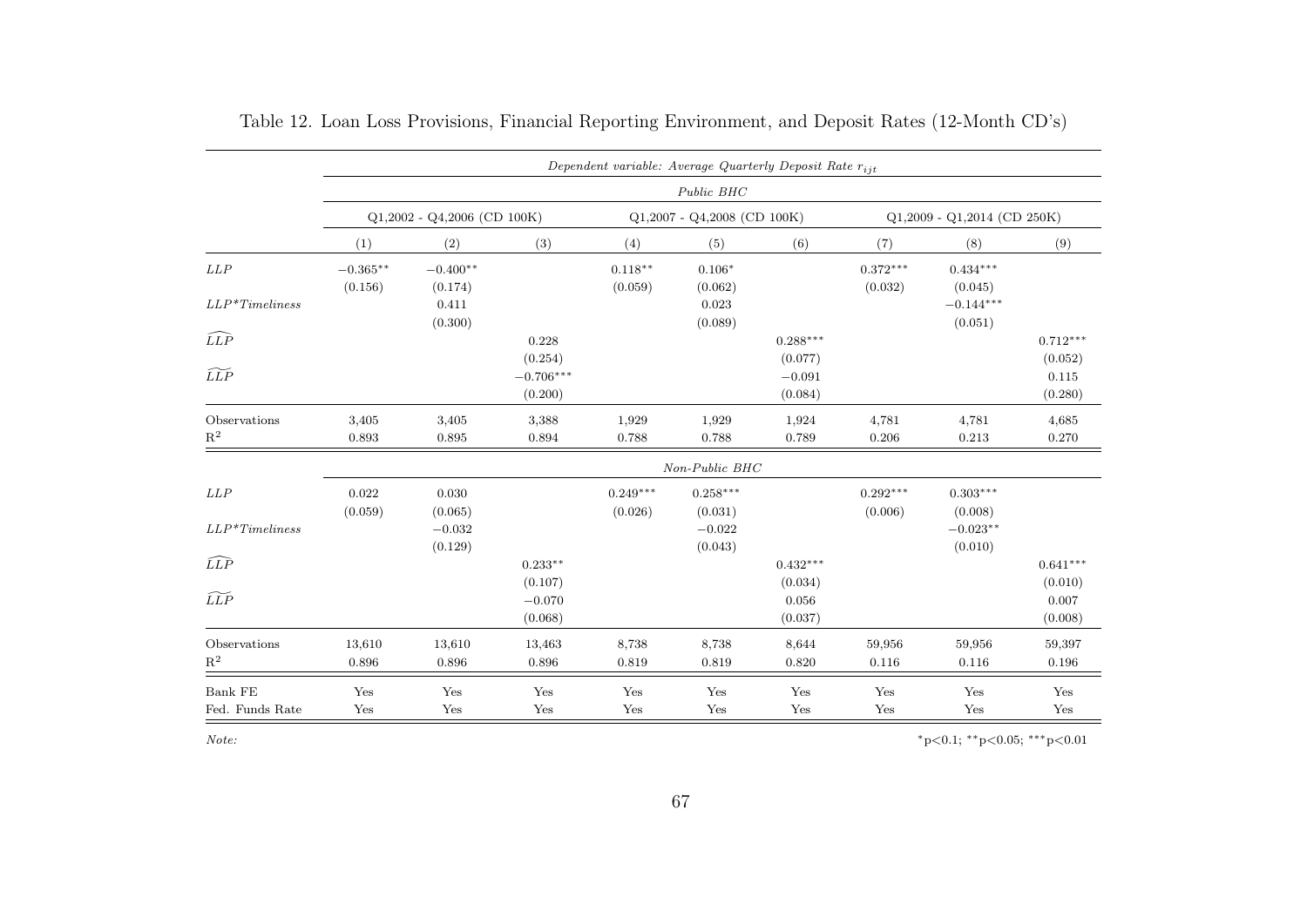|                                      | Dependent variable: Average Quarterly Deposit Rate $r_{ijt}$ |                               |                     |                       |                               |                       |                       |                               |                       |  |
|--------------------------------------|--------------------------------------------------------------|-------------------------------|---------------------|-----------------------|-------------------------------|-----------------------|-----------------------|-------------------------------|-----------------------|--|
|                                      |                                                              | $Q1,2002 - Q4,2006$ (CD 100K) |                     |                       | $Q1,2007 - Q4,2008$ (CD 100K) |                       |                       | $Q1,2009 - Q1,2014$ (CD 250K) |                       |  |
|                                      |                                                              |                               |                     |                       | Public BHC                    |                       |                       |                               |                       |  |
|                                      | (1)                                                          | (2)                           | (3)                 | (4)                   | (5)                           | (6)                   | (7)                   | (8)                           | (9)                   |  |
| LLP                                  | $0.104***$<br>(0.021)                                        | 0.161<br>(0.219)              |                     | $0.106*$<br>(0.061)   | $0.059*$<br>(0.033)           |                       | $0.832***$<br>(0.058) | $0.915***$<br>(0.077)         |                       |  |
| $LLP*Time lines$                     |                                                              | $-0.328***$<br>(0.036)        |                     |                       | 0.099<br>(0.094)              |                       |                       | $-0.180**$<br>(0.081)         |                       |  |
| $\widehat{LLP}$<br>$\widetilde{LLP}$ |                                                              |                               | $0.707*$<br>(0.390) |                       |                               | $0.120*$<br>(0.069)   |                       |                               | $1.412***$<br>(0.081) |  |
|                                      |                                                              |                               | $-0.226$<br>(0.276) |                       |                               | 0.072<br>(0.115)      |                       |                               | $0.383***$<br>(0.068) |  |
| Observations<br>$\mathbf{R}^2$       | 1,669<br>0.692                                               | 1,669<br>0.693                | 1,662<br>0.694      | 848<br>0.718          | 848<br>0.718                  | 847<br>0.718          | 4,191<br>0.222        | 4,191<br>0.225                | 4,105<br>0.270        |  |
|                                      |                                                              |                               |                     |                       | Non-Public BHC                |                       |                       |                               |                       |  |
| LLP                                  | 0.130<br>(0.099)                                             | 0.154<br>(0.108)              |                     | $0.257***$<br>(0.058) | $0.285***$<br>(0.071)         |                       | $0.553***$<br>(0.011) | $0.579***$<br>(0.015)         |                       |  |
| $LLP*Time lines$                     |                                                              | $-0.113$<br>(0.209)           |                     |                       | $-0.097$<br>(0.091)           |                       |                       | $-0.056***$<br>(0.020)        |                       |  |
| $\widehat{LLP}$                      |                                                              |                               | 0.215<br>(0.176)    |                       |                               | $0.419***$<br>(0.059) |                       |                               | $1.182***$<br>(0.018) |  |
| $\widetilde{LLP}$                    |                                                              |                               | 0.059<br>(0.105)    |                       |                               | 0.047<br>(0.097)      |                       |                               | 0.026<br>(0.017)      |  |
| Observations                         | 3,198                                                        | 3,198                         | 3,167               | 1,924                 | 1,924                         | 1,912                 | 46,076                | 46,076                        | 45,631                |  |
| $\mathbf{R}^2$                       | 0.767                                                        | 0.767                         | 0.768               | 0.729                 | 0.730                         | 0.732                 | 0.120                 | 0.120                         | $0.212\,$             |  |
| Bank FE                              | Yes                                                          | Yes                           | Yes                 | Yes                   | Yes                           | Yes                   | Yes                   | Yes                           | Yes                   |  |
| Fed. Funds Rate                      | Yes                                                          | Yes                           | Yes                 | Yes                   | Yes                           | Yes                   | Yes                   | Yes                           | Yes                   |  |

| Table 13. Loan Loss Provisions, Financial Reporting Environment, and Deposit Rates (60-Month CD's) |  |  |  |  |
|----------------------------------------------------------------------------------------------------|--|--|--|--|
|----------------------------------------------------------------------------------------------------|--|--|--|--|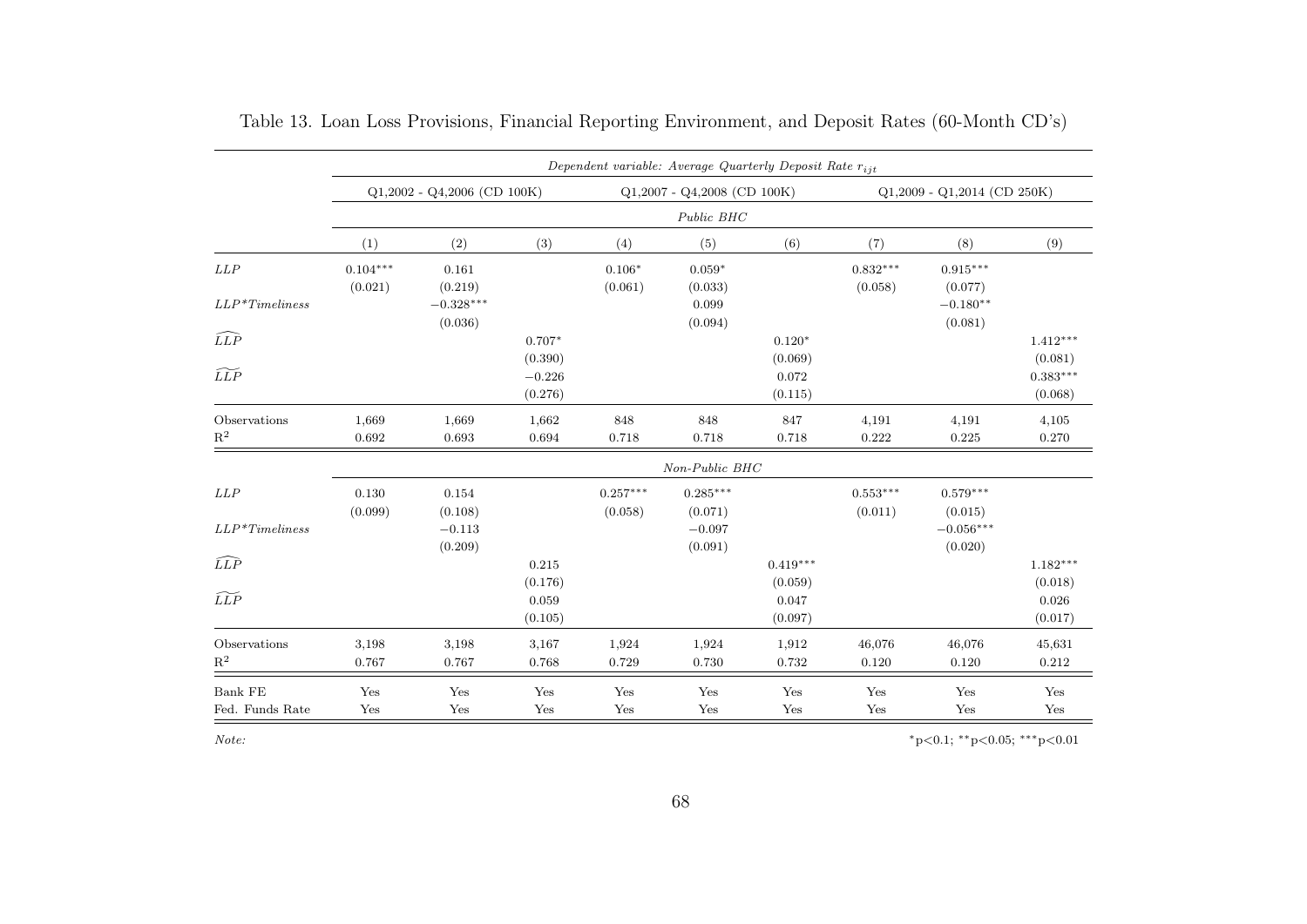Non-Discretionary Provisions, Operating Performance, and Accounting Conservatism

Table 14 shows the effect of non-discretionary provisions under various bank performance and accounting conservatism environments, on deposit rates. Consistent with previous results, I find that ceteris paribus, non-discretionary provisions are positively associated with higher deposit rates, and these results are consistent for both 12-month and 60month CD's. Higher non-discretionary provisions at banks facing higher loan growth is associated with higher deposit rates. This is consistent with prior studies which have shown that high loan growth has been associated with increased riskiness in the loan portfolio (Foos et al. (2010); Jin et al. (2011)). This suggests that high loan growth could possibly have been achieved by lowered credit standards, and in due time these loans have started to go bad, resulting in increased non-discretionary provisions. To compensate for this increase in loan portfolio risk, banks have to pay an increased risk premium to depositors, resulting in increased deposit rates.

One would expect to see banks with higher past earnings to be viewed favorably by deposit holders, and we see the result as expect for the periods leading up to, and through the crisis. Higher non-discretionary provisions accompanied by higher earnings lead to lower deposit rates. Post-crisis however, this effect seems to have reversed, and higher non-discretionary provisions accompanies by higher earnings leads to higher deposit rates. A possible explanation could be that depositors perceive that the past levels of higher earnings were achieved on the basis of a risky loan portfolio, which is now beginning to show signs of deterioration, hence depositors view this adversely. Another possible explanation is given by Graham et al. (2005), who suggest that managers tend to delay bad news in the hope that subsequent events will turn in their favor. These findings suggest that depositors can infer the "bad news" in non-discretionary provisions and possibly weigh it more than the "good news" suggested by earnings.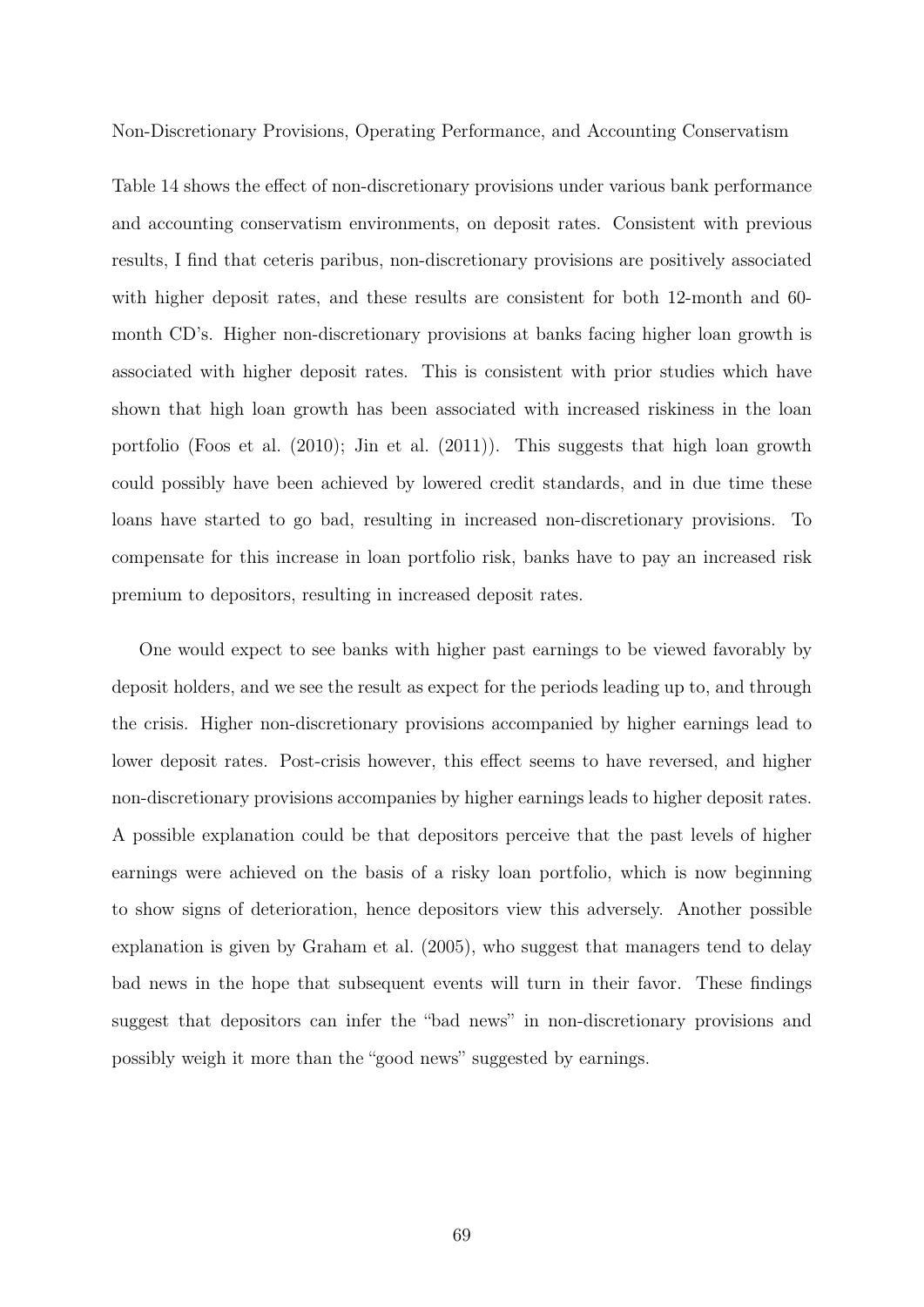|                                     | Dependent variable: Average Quarterly Deposit Rate $r_{i,i}$ |                       |                     |                                   |                       |                       |                                   |                                   |                                   |                       |                       |                        |
|-------------------------------------|--------------------------------------------------------------|-----------------------|---------------------|-----------------------------------|-----------------------|-----------------------|-----------------------------------|-----------------------------------|-----------------------------------|-----------------------|-----------------------|------------------------|
|                                     | $Q1,2002 - Q4,2006$ (12M CD 100K)                            |                       |                     |                                   |                       |                       | $Q1,2007 - Q4,2008$ (12M CD 100K) |                                   | $Q1,2009 - Q1,2014$ (12M CD 250K) |                       |                       |                        |
|                                     | (1)                                                          | (2)                   | (3)                 | (4)                               | (5)                   | (6)                   | (7)                               | (8)                               | (9)                               | (10)                  | (11)                  | (12)                   |
| $\widehat{LLP}$                     | 0.135<br>(0.137)                                             | $0.435**$<br>(0.178)  | 0.125<br>(0.141)    | $0.552***$<br>(0.196)             | $0.370***$<br>(0.045) | $0.401***$<br>(0.043) | $0.425***$<br>(0.041)             | $0.621***$<br>(0.068)             | $0.584***$<br>(0.010)             | $0.582***$<br>(0.012) | $0.581***$<br>(0.011) | $0.871***$<br>(0.019)  |
| $\widehat{LLP} * Loan$ Growth       | 0.071<br>(0.157)                                             |                       |                     |                                   | $0.047*$<br>(0.026)   |                       |                                   |                                   | $0.184***$<br>(0.019)             |                       |                       |                        |
| $\widehat{LLP} * Earnings$          |                                                              | $-0.439**$<br>(0.210) |                     |                                   |                       | $-0.028$<br>(0.065)   |                                   |                                   |                                   | $0.159***$<br>(0.019) |                       |                        |
| $\widehat{LLP} * ALLL$ Conservatism |                                                              |                       | 0.212<br>(0.205)    |                                   |                       |                       | $-0.079$<br>(0.067)               |                                   |                                   |                       | $0.219***$<br>(0.023) |                        |
| $\widehat{LLP} * CO$ Conservatism   |                                                              |                       |                     | $-0.455***$<br>(0.191)            |                       |                       |                                   | $-0.268***$<br>(0.071)            |                                   |                       |                       | $-0.295***$<br>(0.020) |
| Observations<br>$\mathbf{R}^2$      | 12,622<br>0.898                                              | 12,622<br>0.898       | 12,622<br>0.898     | 12,622<br>0.898                   | 8,268<br>0.812        | 8,268<br>0.812        | 8,268<br>0.813                    | 8,268<br>0.813                    | 57,318<br>0.197                   | 57,318<br>0.194       | 57,318<br>0.196       | 57,318<br>0.209        |
|                                     | $Q1,2002$ - $Q4,2006$ (60M CD 100K)                          |                       |                     | $Q1,2007 - Q4,2008$ (60M CD 100K) |                       |                       |                                   | $Q1,2009 - Q1,2014$ (60M CD 250K) |                                   |                       |                       |                        |
|                                     | (1)                                                          | (2)                   | (3)                 | (4)                               | (5)                   | (6)                   | (7)                               | (8)                               | (9)                               | (10)                  | (11)                  | (12)                   |
| $\widehat{LLP}$                     | $0.597**$<br>(0.274)                                         | $0.632**$<br>(0.277)  | $0.435*$<br>(0.255) | $1.107***$<br>(0.339)             | $0.316***$<br>(0.070) | $0.355***$<br>(0.069) | $0.443***$<br>(0.068)             | $0.334**$<br>(0.138)              | $1.059***$<br>(0.020)             | $1.075***$<br>(0.021) | $1.061***$<br>(0.019) | $1.590***$<br>(0.036)  |
| $\widehat{LLP} * Loan$ Growth       | $-0.348$<br>(0.338)                                          |                       |                     |                                   | $0.062***$<br>(0.012) |                       |                                   |                                   | $0.389***$<br>(0.035)             |                       |                       |                        |
| $\widehat{LLP} * Earnings$          |                                                              | $-0.325$<br>(0.320)   |                     |                                   |                       | $-0.016$<br>(0.093)   |                                   |                                   |                                   | $0.285***$<br>(0.038) |                       |                        |
| $\widehat{LLP} * ALLL$ Conservatism |                                                              |                       | 0.020<br>(0.393)    |                                   |                       |                       | $-0.323$<br>(0.197)               |                                   |                                   |                       | $0.442***$<br>(0.045) |                        |
| $\widehat{LLP} * CO$ Conservatism   |                                                              |                       |                     | $-0.841**$<br>(0.357)             |                       |                       |                                   | 0.001<br>(0.144)                  |                                   |                       |                       | $-0.536***$<br>(0.037) |
| Observations<br>$\mathbf{R}^2$      | 2,988<br>0.777                                               | 2,988<br>0.777        | 2,988<br>0.776      | 2,988<br>0.777                    | 1,863<br>0.723        | 1,863<br>0.723        | 1,863<br>0.724                    | 1,863<br>0.723                    | 44,017<br>0.210                   | 44,017<br>0.207       | 44,017<br>0.210       | 44,017<br>0.225        |
| <b>Bank FE</b><br>Fed. Funds Rate   | Yes<br>Yes                                                   | Yes<br>Yes            | Yes<br>Yes          | Yes<br>Yes                        | Yes<br>Yes            | Yes<br>Yes            | Yes<br>Yes                        | Yes<br>Yes                        | Yes<br>Yes                        | Yes<br>Yes            | Yes<br>Yes            | Yes<br>Yes             |

Table 14. Non-Discretionary Provisions, Bank Performance and Accounting Conservatism, and Deposit Rates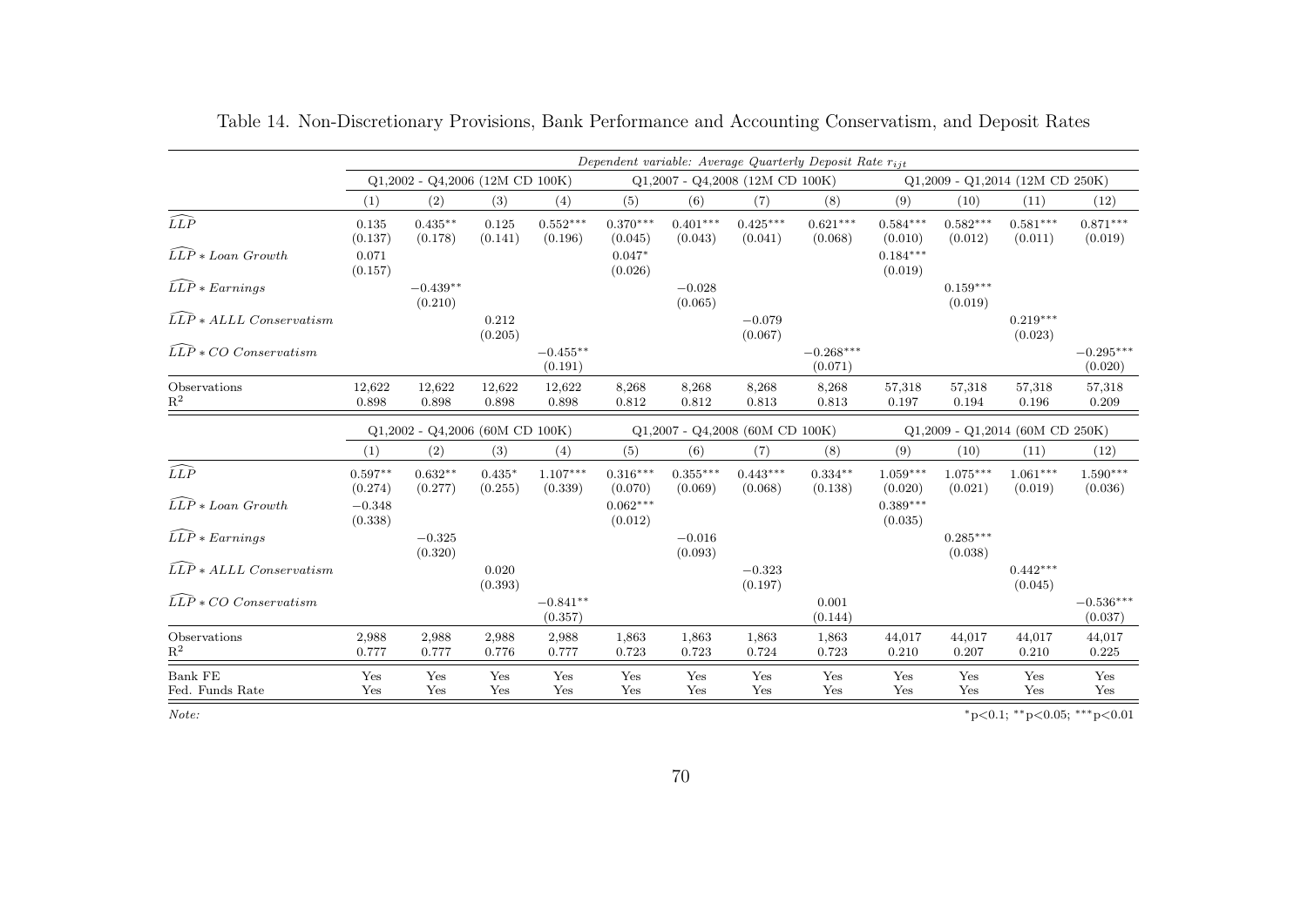Prior literature suggests that overall conservatism in accounting leads to lower cost of debt for firms (Ahmed, Billings, et al., 2002). To assess the effect of accounting conservatism on deposit rates, I examine the effect of non-discretionary provisions, in conjunction with banks' past conservatism in reporting of Allowance for Lease and Loan Losses (ALLL) and Charge-Offs (CO). I find that conservatism in accounting for ALLL leads to higher deposit rates, and this effect is only pronounced post-crisis. On the other hand, conservatism in accounting for CO leads to lower deposit rates, and this effect is present pre, during, and post-crisis periods. Conservatism in ALLL, that is maintaining a high level of Loan Loss Reserve as a percentage of Total Loans could possibly indicate an increased riskiness in the banks activities going forward. Loan Loss Reserve contributes to Tier 2 regulatory capital (upto 1.25% of Risk Weighted Assets), which could enable banks to increase the risk of their loan portfolio. Ng and Roychowdhury (2014) find that during the financial crisis banks used this Tier 2 capital to take on excessive risks, which eventually contributed to bank failures. Conservatism in CO, that is a having higher levels of Charge-Offs as percentage of Non-Performing Assets, could indicate banks' intentions in dealing with troubled loans in a timely manner so as not to create an overhang problem going forward.

Non-Discretionary Provisions and Loan Portfolio Characteristics

Table 15 shows the effect of non-discretionary provisions on deposit rates for various loan portfolio characteristics. We saw previously that higher levels of non-discretionary provisions in conjunction with high loan growth is perceived negatively by depositors and leads to higher deposit rates. I next examine how non-discretionary provisions in conjunction with loan portfolio characteristics such as loan concentration levels, and loan growth in individual categories affects deposit rates.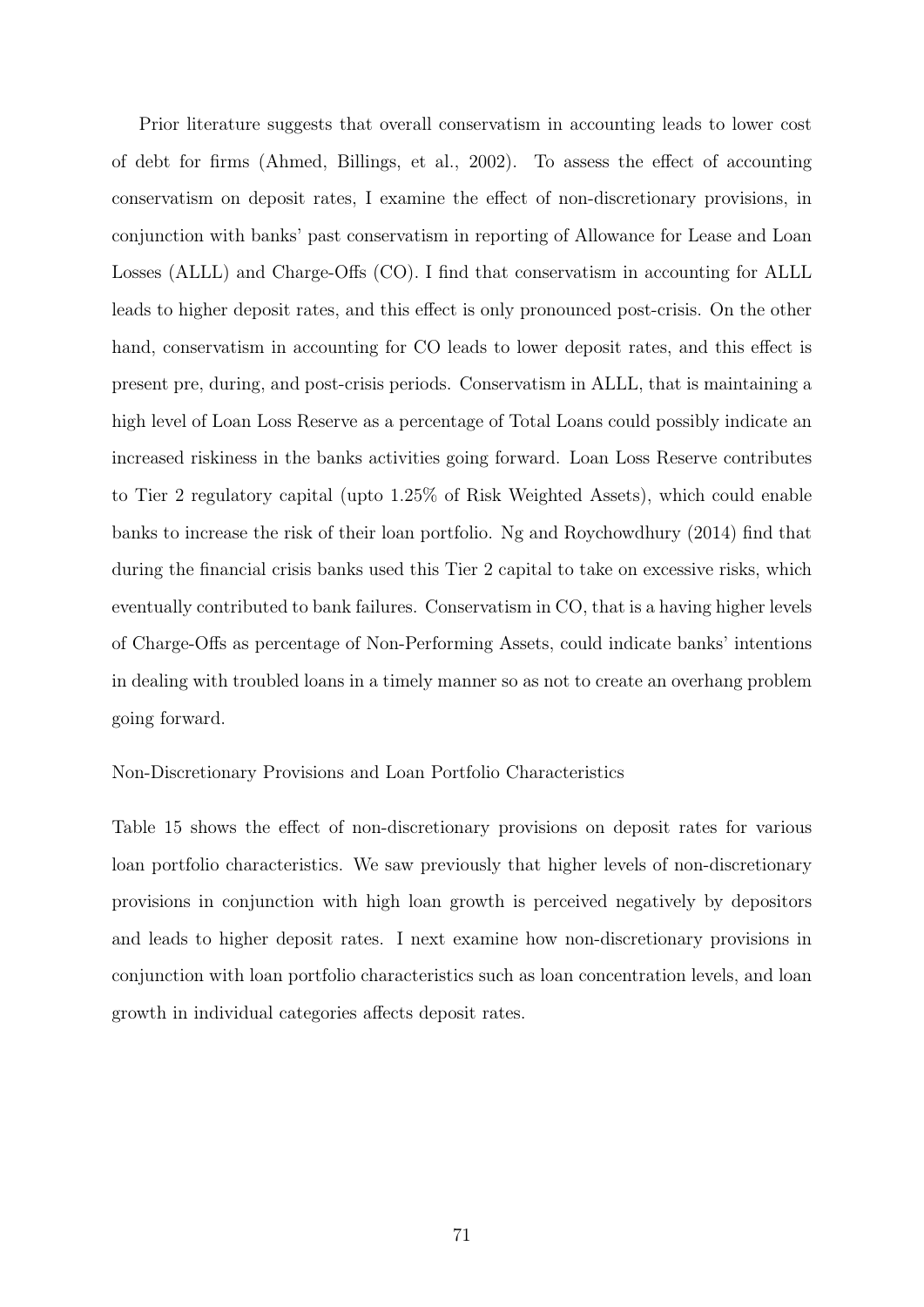|                                                           | Dependent variable: Average Quarterly Deposit Rate $r_{i,i}$ |                       |                       |                                 |                        |                                   |                       |                                 |                        |                                   |                       |                       |  |
|-----------------------------------------------------------|--------------------------------------------------------------|-----------------------|-----------------------|---------------------------------|------------------------|-----------------------------------|-----------------------|---------------------------------|------------------------|-----------------------------------|-----------------------|-----------------------|--|
|                                                           | $Q1,2002 - Q4,2006$ (12M CD 100K)                            |                       |                       |                                 |                        | $Q1,2007 - Q4,2008$ (12M CD 100K) |                       |                                 |                        | $Q1,2009 - Q1,2014$ (12M CD 250K) |                       |                       |  |
|                                                           | (1)                                                          | (2)                   | (3)                   | (4)                             | (5)                    | (6)                               | (7)                   | (8)                             | (9)                    | (10)                              | (11)                  | (12)                  |  |
| $\widehat{LLP}$                                           | $0.875**$<br>(0.413)                                         | 0.156<br>(0.139)      | 0.004<br>(0.137)      | 0.182<br>(0.127)                | $0.736***$<br>(0.129)  | $0.419***$<br>(0.042)             | $0.408***$<br>(0.046) | $0.376***$<br>(0.042)           | $0.981***$<br>(0.031)  | $0.594***$<br>(0.011)             | $0.598***$<br>(0.011) | $0.626***$<br>(0.011) |  |
| $\widehat{LLP} * Loan$ Concentration                      | $-1.460*$<br>(0.867)                                         |                       |                       |                                 | $-0.666***$<br>(0.233) |                                   |                       |                                 | $-0.647***$<br>(0.054) |                                   |                       |                       |  |
| $\widehat{LLP} * CRE$ Loan Growth                         |                                                              | 0.062<br>(0.137)      |                       |                                 |                        | $-0.067$<br>(0.063)               |                       |                                 |                        | $0.115***$<br>(0.016)             |                       |                       |  |
| $\overline{L}\overline{L}\overline{P} * C\&I$ Loan Growth |                                                              |                       | $0.449***$<br>(0.143) |                                 |                        |                                   | $-0.028$<br>(0.059)   |                                 |                        |                                   | $0.110***$<br>(0.016) |                       |  |
| $\widehat{LLP} * Cons.$ Loan Growth                       |                                                              |                       |                       | 0.007<br>(0.172)                |                        |                                   |                       | 0.043<br>(0.058)                |                        |                                   |                       | $0.039**$<br>(0.016)  |  |
| Observations<br>$\mathbf{R}^2$                            | 12,622<br>0.898                                              | 12,622<br>0.898       | 12,622<br>0.898       | 12,622<br>0.898                 | 8,268<br>0.813         | 8,268<br>0.812                    | 8,268<br>0.813        | 8,268<br>0.812                  | 57,318<br>0.196        | 57,318<br>0.193                   | 57,318<br>0.194       | 57,318<br>0.191       |  |
|                                                           | $Q1,2002$ - $Q4,2006$ (60M CD 100K)                          |                       |                       | Q1,2007 - Q4,2008 (60M CD 100K) |                        |                                   |                       | Q1,2009 - Q1,2014 (60M CD 250K) |                        |                                   |                       |                       |  |
|                                                           | (1)                                                          | (2)                   | (3)                   | (4)                             | (5)                    | (6)                               | (7)                   | (8)                             | (9)                    | (10)                              | (11)                  | (12)                  |  |
| $\widehat{LLP}$                                           | 0.685<br>(0.833)                                             | $0.775***$<br>(0.232) | $0.528**$<br>(0.227)  | $0.553**$<br>(0.218)            | $0.690***$<br>(0.222)  | $0.419***$<br>(0.070)             | $0.341***$<br>(0.073) | $0.303***$<br>(0.065)           | $1.696***$<br>(0.061)  | $1.077***$<br>(0.021)             | $1.080***$<br>(0.021) | $1.143***$<br>(0.021) |  |
| $\widehat{LLP} * Loan$ Concentration                      | $-0.485$<br>(1.644)                                          |                       |                       |                                 | $-0.606$<br>(0.370)    |                                   |                       |                                 | $-0.973***$<br>(0.105) |                                   |                       |                       |  |
| $\widehat{LLP} * CRE$ Loan Growth                         |                                                              | $-0.651**$<br>(0.276) |                       |                                 |                        | $-0.193*$<br>(0.111)              |                       |                                 |                        | $0.244***$<br>(0.030)             |                       |                       |  |
| $\widehat{LLP} * C\&I$ Loan Growth                        |                                                              |                       | $-0.185$<br>(0.269)   |                                 |                        |                                   | 0.021<br>(0.102)      |                                 |                        |                                   | $0.243***$<br>(0.029) |                       |  |
| $\widehat{LLP} * Cons.$ Loan Growth                       |                                                              |                       |                       | $-0.239$<br>(0.323)             |                        |                                   |                       | 0.127<br>(0.107)                |                        |                                   |                       | $0.089***$<br>(0.029) |  |
| Observations<br>$\mathbf{R}^2$                            | 2,988<br>0.777                                               | 2,988<br>0.777        | 2,988<br>0.777        | 2,988<br>0.777                  | 1,863<br>0.723         | 1,863<br>0.723                    | 1,863<br>0.723        | 1,863<br>0.723                  | 44,017<br>0.208        | 44,017<br>0.207                   | 44,017<br>0.207       | 44,017<br>0.205       |  |
| <b>Bank FE</b><br>Fed. Funds Rate                         | Yes<br>Yes                                                   | Yes<br>Yes            | Yes<br>Yes            | Yes<br>Yes                      | Yes<br>Yes             | Yes<br>Yes                        | Yes<br>Yes            | Yes<br>Yes                      | Yes<br>Yes             | Yes<br>Yes                        | Yes<br>Yes            | Yes<br>Yes            |  |

Table 15. Non-Discretionary Provisions, Loan Portfolio Characteristics, and Deposit Rates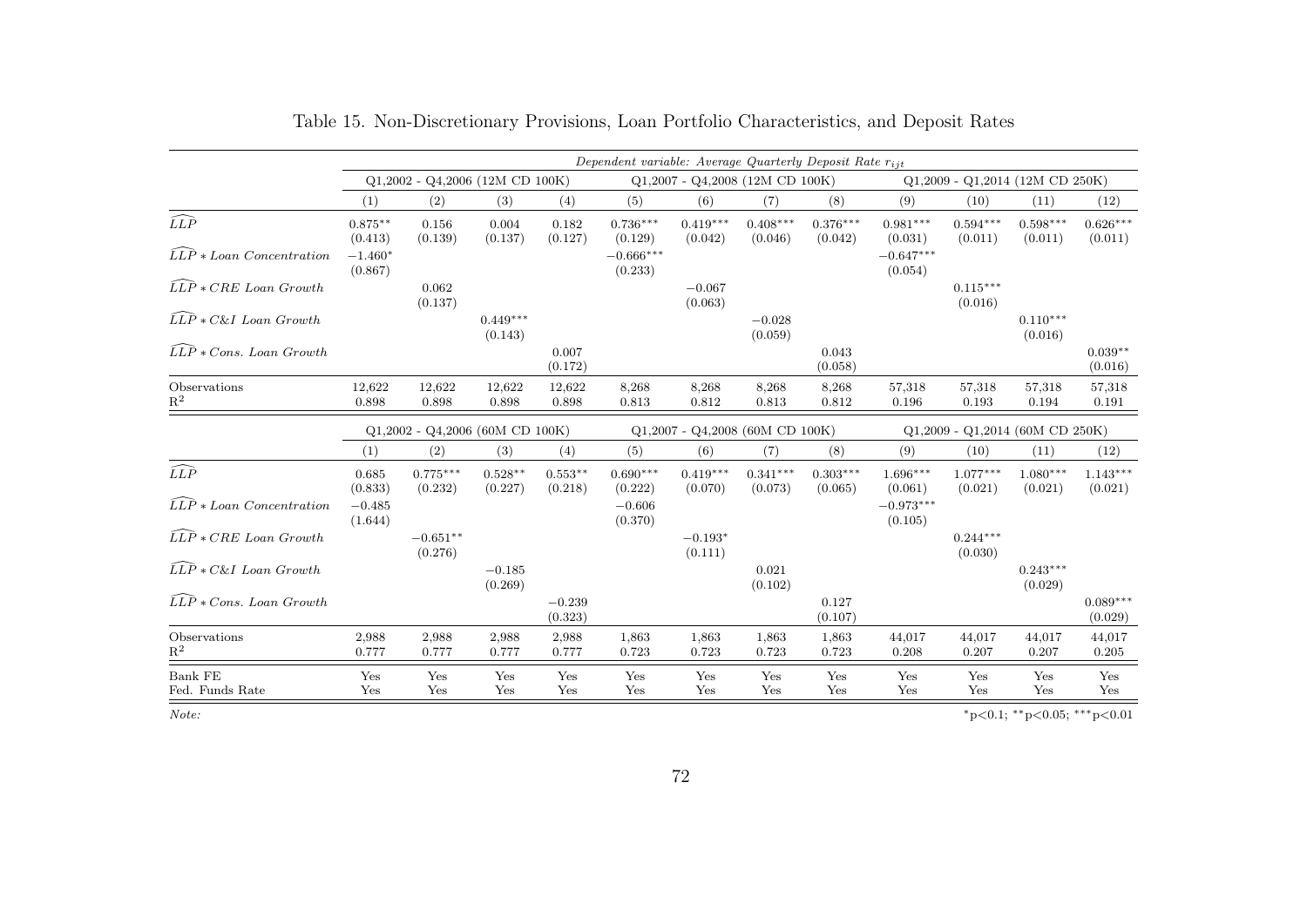I find that non-discretionary provisions accompanied by higher loan concentration levels leads to lower deposit rates. This could possibly suggest that higher loan concentration levels are viewed by depositors as indications of a banks' expertise in lending to certain sectors. Additionally, managements' ability and willingness to recognize losses based on their expertise is viewed positively by depositors.

For loan growth within individual categories, we see that for Commercial Real Estate (CRE) loans, in the period leading up to and into the crisis, managements ability to identify and recognize losses was viewed favorably by depositors. This effect has however reversed since, and is consistent across the 12-month and 60-month CD's. For both Commercial & Industrial (C&I) and Consumer loans, we see that higher non-discretionary provisions accompanied with high levels of loan growth lead to higher deposit rates, the results being consistent for both the 12-month and 60-month CD's, in the postcrisis period. These findings suggest that both high levels of overall loan growth and loan growth within individual categories, when accompanied by higher levels of nondiscretionary provisions is perceived as increased riskiness by depositors, which leads to higher deposit rates.

### Loan Loss Provisions and Additions to Economic Capital

We have seen consistent evidence that both total and non-discretionary loan loss provisions are consistently and positively associated with higher deposit rates in general. However, depending on the circumstances they can be viewed as either reflecting the riskiness in the loan portfolio leading to higher deposit rates, or the banks' ability to recognize and absorb these losses leading to lower deposit rates. Table 16 shows the effect of total, non-discretionary and discretionary components when they add to economic capital.

Loan Loss Provisions (LLPs) directly add to the Allowance for Lease and Loan Losses (ALLL) which is a contra-asset on the banks' balance sheet. In the event a loan is written off as unrecoverable, a Charge-Off of the loan is created which depletes the ALLL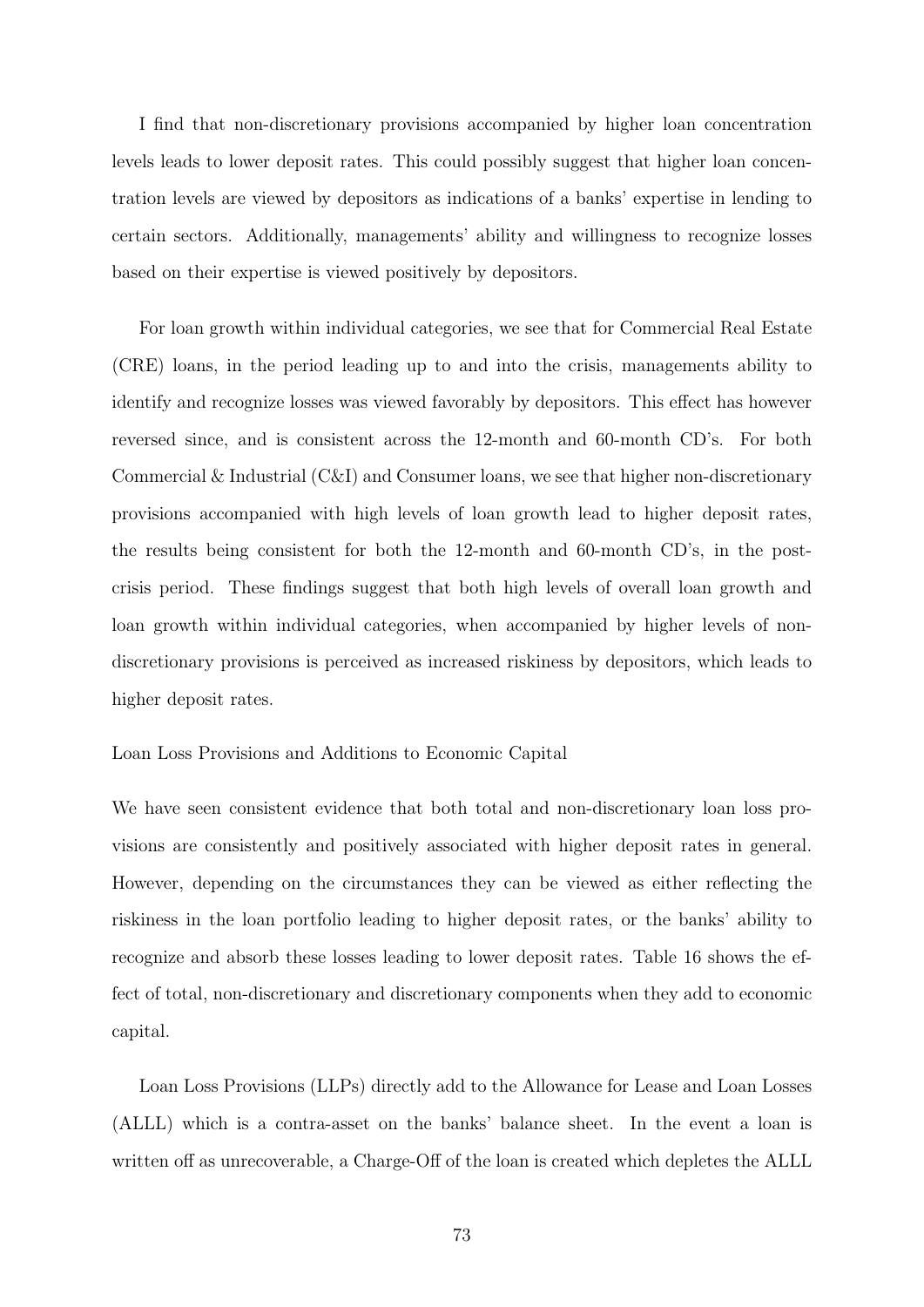reserve. ALLL up to 1.25% of Risk Weighted Assets (RWA) is considered as part of a banks' Tier 2 regulatory capital. ALLL reserves in excess of Tier 2 regulatory capital is considered Economic Capital as it provides additional reserves to the bank against which loan defaults can be written off and increases the long term solvency of the bank.

We see that for both total and non-discretionary components, additions to economic capital are viewed favorably by depositors, and leads to lower deposit rates, however, the additions of discretionary provisions to economic capital has the opposite effect, and leads to higher deposit rates. A possible explanation for this could be that increases in credit risk in the loan portfolio, as reflected by total and non-discretionary LLP's, when accompanied by an increase in the total safety buffer of the bank is viewed favorably by depositors, but increases in discretionary provisions is viewed as opportunistic behavior by the management, and hence subsequently penalized.

These findings suggest that depositors, especially the partially uninsured ones, do price a banks' insolvency risk, as they would lose their deposits in case of a bank failure. Changes in deposit rates reflects a disciplining mechanism employed by depositors.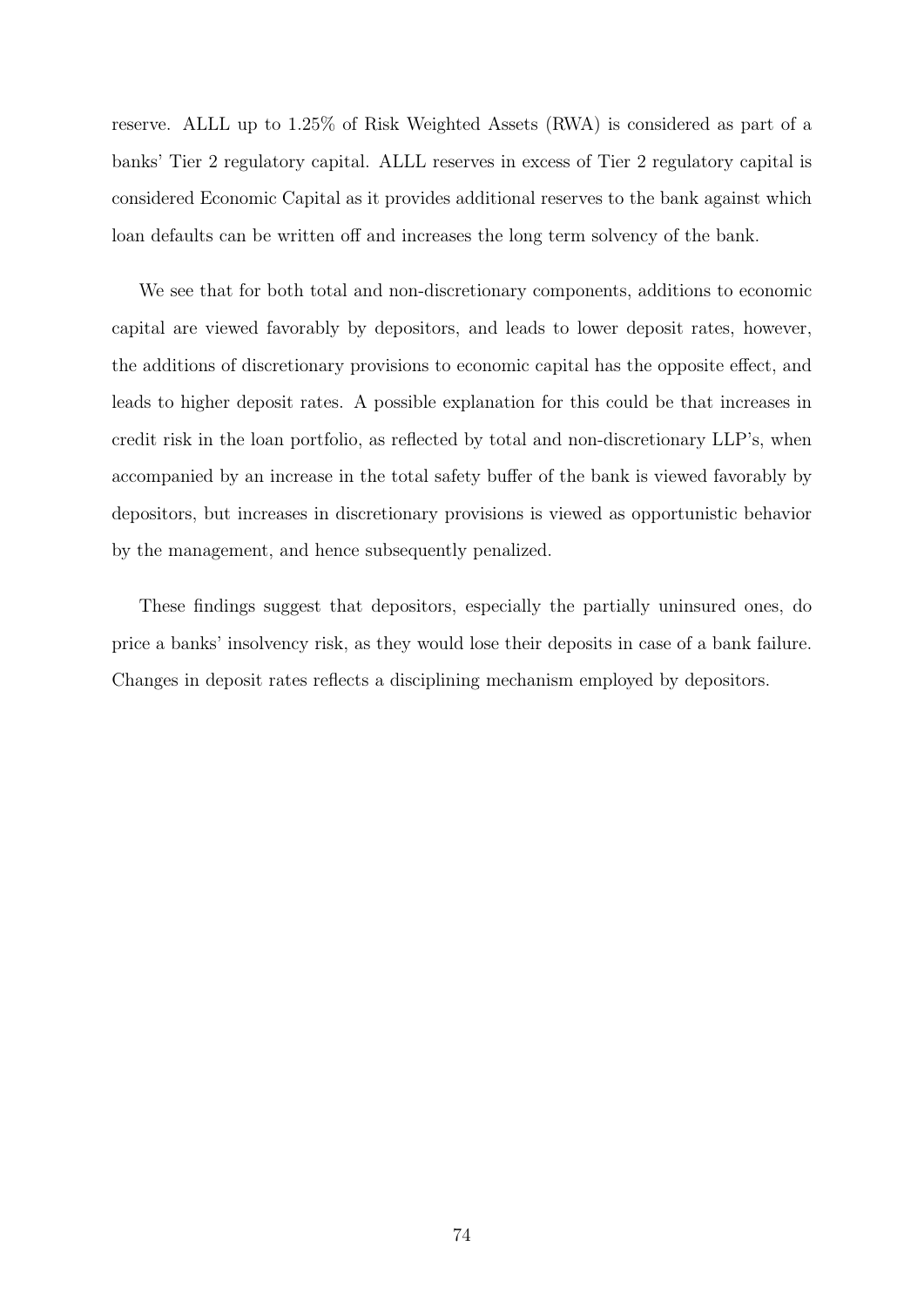|                                       | Dependent variable: Average Quarterly Deposit Rate $r_{ijt}$ |                      |                       |                       |                                   |                       |                        |                                         |                        |
|---------------------------------------|--------------------------------------------------------------|----------------------|-----------------------|-----------------------|-----------------------------------|-----------------------|------------------------|-----------------------------------------|------------------------|
|                                       | $Q1,2002$ - $Q4,2006$ (12M CD 100K)                          |                      |                       |                       | $Q1,2007 - Q4,2008$ (12M CD 100K) |                       |                        | Q1,2009 - Q1,2014 (12M CD 250K)         |                        |
|                                       | (1)                                                          | (2)                  | (3)                   | (4)                   | (5)                               | (6)                   | (7)                    | (8)                                     | (9)                    |
| LLP                                   | $-0.041$<br>(0.075)                                          |                      |                       | $0.146***$<br>(0.056) |                                   |                       | $0.363***$<br>(0.017)  |                                         |                        |
| $\widehat{LLP}$                       |                                                              | 0.241<br>(0.151)     |                       |                       | $0.343***$<br>(0.061)             |                       |                        | $0.930***$<br>(0.025)                   |                        |
| $\widetilde{LLP}$                     |                                                              |                      | $-0.192**$<br>(0.088) |                       |                                   | $-0.112$<br>(0.072)   |                        |                                         | $-0.414***$<br>(0.034) |
| Econ. Capital Add                     | $-0.037$<br>(0.026)                                          | $-0.009$<br>(0.030)  | $-0.031$<br>(0.022)   | $0.045*$<br>(0.027)   | $0.075***$<br>(0.028)             | $0.101***$<br>(0.024) | $0.023***$<br>(0.007)  | $0.097***$<br>(0.006)                   | $0.036***$<br>(0.006)  |
| $LLP*Econ. Capital Add$               | 0.027<br>(0.118)                                             |                      |                       | 0.081<br>(0.060)      |                                   |                       | $-0.088***$<br>(0.018) |                                         |                        |
| $\widehat{LLP} * Econ. Capital Add$   |                                                              | $-0.232*$<br>(0.140) |                       |                       | 0.056<br>(0.067)                  |                       |                        | $-0.337***$<br>(0.027)                  |                        |
| $LLP * Econ. Capital Add$             |                                                              |                      | 0.199<br>(0.130)      |                       |                                   | $0.163*$<br>(0.093)   |                        |                                         | $0.486***$<br>(0.035)  |
| Observations<br>$R^2$                 | 12,769<br>0.898                                              | 12,622<br>0.898      | 12,622<br>0.898       | 8,365<br>0.812        | 8,268<br>0.813                    | 8,268<br>0.810        | 57,911<br>0.116        | 57,318<br>0.203                         | 57,318<br>0.064        |
|                                       | $Q1,2002$ - $Q4,2006$ (60M CD 100K)                          |                      |                       |                       | Q1,2007 - Q4,2008 (60M CD 100K)   |                       |                        | Q1,2009 - Q1,2014 (60M CD 250K)         |                        |
|                                       | (1)                                                          | (2)                  | (3)                   | (4)                   | (5)                               | (6)                   | (7)                    | (8)                                     | (9)                    |
| LLP                                   | $-0.057$<br>(0.126)                                          |                      |                       | 0.178<br>(0.110)      |                                   |                       | $0.694***$<br>(0.034)  |                                         |                        |
| $\widehat{LLP}$                       |                                                              | $0.486*$<br>(0.261)  |                       |                       | $0.371***$<br>(0.104)             |                       |                        | $1.677***$<br>(0.046)                   |                        |
| $\widetilde{LLP}$                     |                                                              |                      | $-0.328**$<br>(0.146) |                       |                                   | $-0.236$<br>(0.160)   |                        |                                         | $-0.743***$<br>(0.069) |
| Econ. Capital Add                     | $-0.028$<br>(0.038)                                          | 0.026<br>(0.045)     | 0.014<br>(0.036)      | 0.052<br>(0.041)      | $0.111***$<br>(0.041)             | $0.101***$<br>(0.036) | $0.057***$<br>(0.013)  | $0.186***$<br>(0.012)                   | $0.077***$<br>(0.013)  |
| LLP*Econ. Capital Add                 | $0.374**$<br>(0.190)                                         |                      |                       | 0.064<br>(0.111)      |                                   |                       | $-0.173***$<br>(0.036) |                                         |                        |
| $\widehat{LLP} * Econ. Capital Add$   |                                                              | $-0.035$<br>(0.372)  |                       |                       | $-0.051$<br>(0.109)               |                       |                        | $-0.576***$<br>(0.049)                  |                        |
| $\widetilde{LLP} * Econ. Capital Add$ |                                                              |                      | $0.675***$<br>(0.219) |                       |                                   | $0.447**$<br>(0.217)  |                        |                                         | $0.880***$<br>(0.070)  |
| Observations<br>$R^2$                 | 3,016<br>0.776                                               | 2,988<br>0.777       | 2,988<br>0.777        | 1,876<br>0.723        | 1,863<br>0.724                    | 1,863<br>0.721        | 44,494<br>0.120        | 44,017<br>0.218                         | 44,017<br>0.053        |
| Bank FE                               | Yes                                                          | Yes                  | Yes                   | Yes                   | Yes                               | Yes                   | Yes                    | Yes                                     | Yes                    |
| Fed. Funds Rate                       | Yes                                                          | Yes                  | Yes                   | Yes                   | Yes                               | Yes                   | Yes                    | Yes                                     | Yes                    |
| Note:                                 |                                                              |                      |                       |                       |                                   |                       |                        | $*_{p<0.1;}$ $*_{p<0.05;}$ $*_{p<0.01}$ |                        |

| Table 16. Loan Loss Provisions, Additions to Economic Capital, and Deposit Rates |  |
|----------------------------------------------------------------------------------|--|
|----------------------------------------------------------------------------------|--|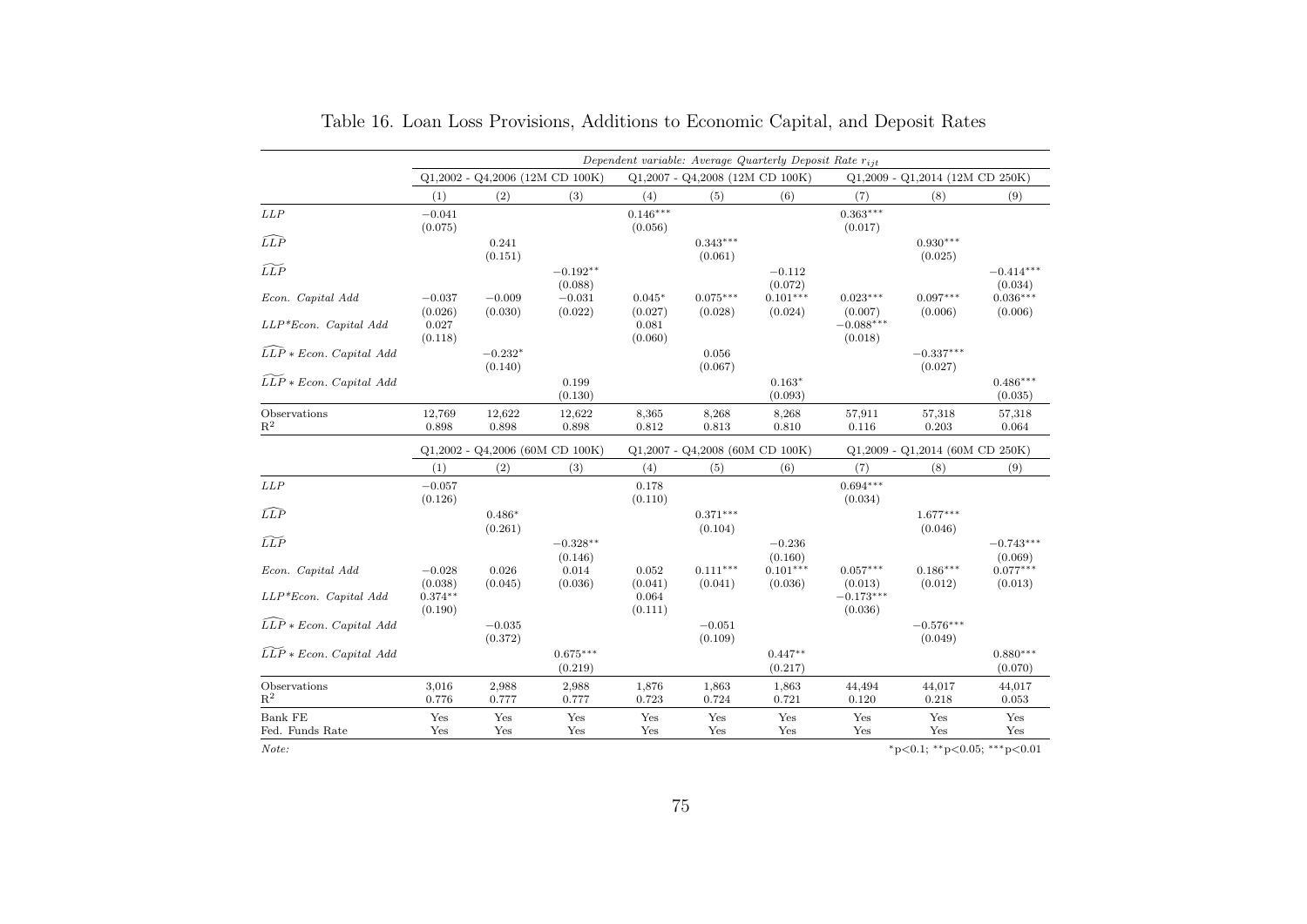#### 2.6 Conclusion

Using branch level deposit rate data I examine the effect of accounting information in financial reports on deposit rates. I use deposit rates for partially insured certificates of deposits (CD's) which are most sensitive to the accounting information provided in bank financial reports. I primarily look at how loan loss provisions (both non-discretionary and discretionary) affect deposit rates. I find that overall depositors react more to the direct impact of accounting information on bank profitability and solvency rather than the signaling effect of accounting information observed in the equity and debt markets. I find that higher provisions lead to higher deposit rates, however timeliness in provisioning leads to lower rates. I also find that higher provisions accompanied with high loan growth and high earnings lead to higher deposit rates. Accounting conservatism on the other hand has mixed effects. Conservatism in Allowance for Lease and Loan Losses (ALLL) leads to higher deposit rates, while conservatism in Charge-Offs (CO) results in lower deposit rates.

Within provisions, I find that non-discretionary provisions that have a direct impact on bank profitability and solvency risk are priced by depositors, while the discretionary provisions that signal managements' private information are not priced to the same extent. Moreover, non-discretionary provisions that add to economic capital lead to lower deposit rates, while discretionary provisions that add to economic capital lead to higher deposit rates. These findings attest to the value of accounting information in reducing the information asymmetry between a banks' borrowers and depositors and lends support to the concept of market discipline, a key pillar of the Basel accords.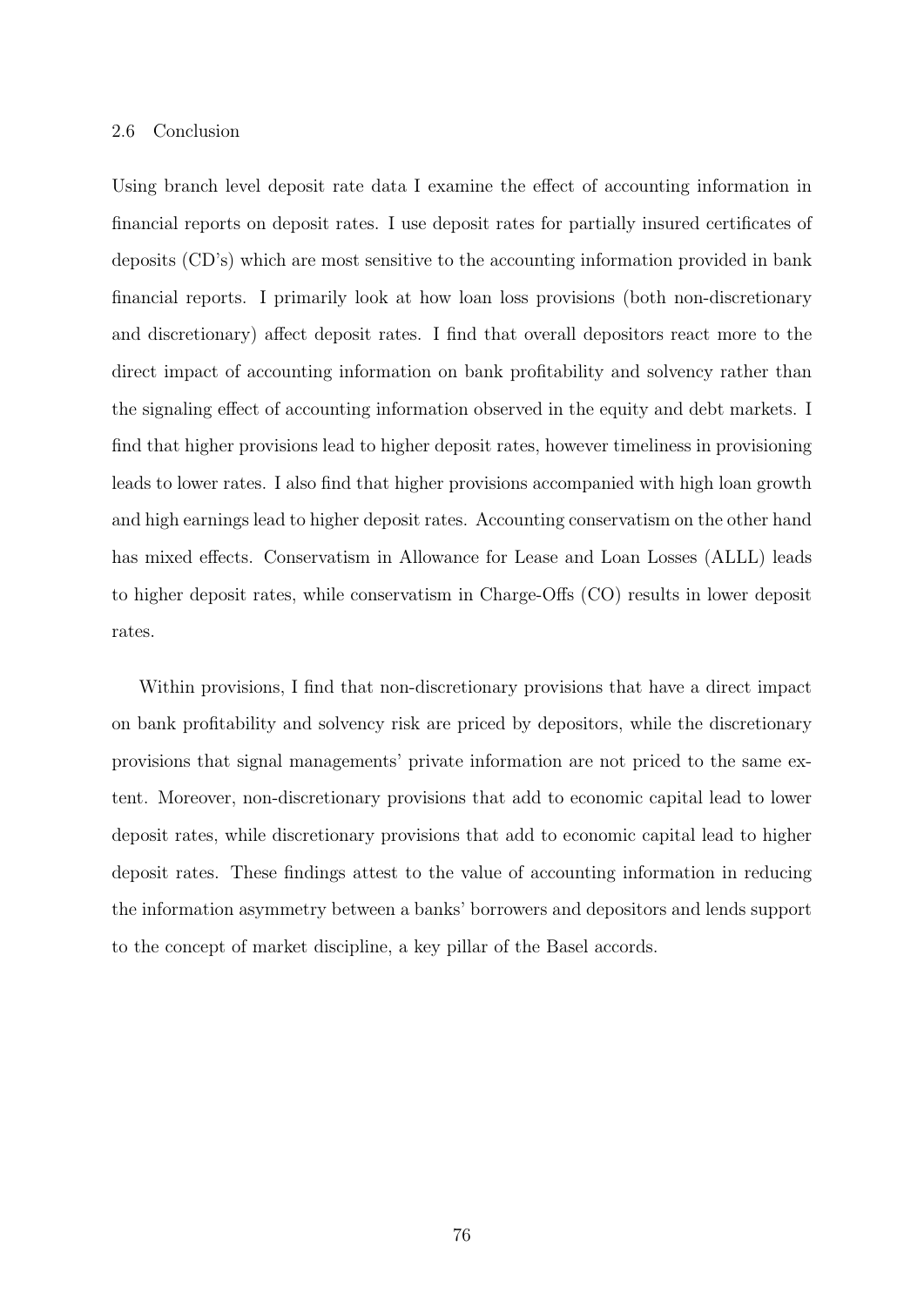## References

- Acharya, Viral V and Nada Mora (2015). "A crisis of banks as liquidity providers". The Journal of Finance 70.1, pp. 1–43.
- Acharya, Viral and Hassan Naqvi (2012). "The seeds of a crisis: A theory of bank liquidity and risk taking over the business cycle". Journal of Financial Economics 106.2, pp. 349–366.
- Aguirregabiria, Victor, Robert Clark, Hui Wang, et al. (2017). The Geographic Flow of Bank Funding and Access to Credit: Branch Networks and Local-Market Competition. Tech. rep.
- Ahmed, Anwer S, Bruce K Billings, et al. (2002). "The role of accounting conservatism in mitigating bondholder-shareholder conflicts over dividend policy and in reducing debt costs". The Accounting Review 77.4, pp. 867–890.
- Ahmed, Anwer S., Carolyn Takeda, and Shawn Thomas (1999). "Bank loan loss provisions: a reexamination of capital management, earnings management and signaling effects". Journal of Accounting and Economics 28.1, pp. 1–25.
- Aiyar, Shekhar, Charles W Calomiris, and Tomasz Wieladek (2012). Does macro-pru leak? Evidence from a UK policy experiment. Tech. rep. National Bureau of Economic Research.
- Allen, Franklin, Elena Carletti, and Robert Marquez (2015). "Deposits and bank capital structure". Journal of Financial Economics 118.3, pp. 601–619.
- Balboa, Marina, Germán López-Espinosa, and Antonio Rubia (2013). "Nonlinear dynamics in discretionary accruals: An analysis of bank loan-loss provisions". Journal of Banking & Finance 37.12, pp. 5186–5207.
- Basel III, BCBS (2013). "The Liquidity Coverage Ratio and liquidity risk monitoring tools". Bank for International Settlements.
- Beatty, Anne, Sandra L. Chamberlain, and Joseph Magliolo (1995). "Managing Financial Reports of Commercial Banks: The Influence of Taxes, Regulatory Capital, and Earnings". Journal of Accounting Research 33.2, pp. 231–261.
- Beatty, Anne and Scott Liao (2011). "Do delays in expected loss recognition affect banks' willingness to lend?" *Journal of Accounting and Economics* 52.1, pp. 1–20.
- $-$  (2014). "Financial accounting in the banking industry: A review of the empirical literature". Journal of Accounting and Economics 58.2, pp. 339–383.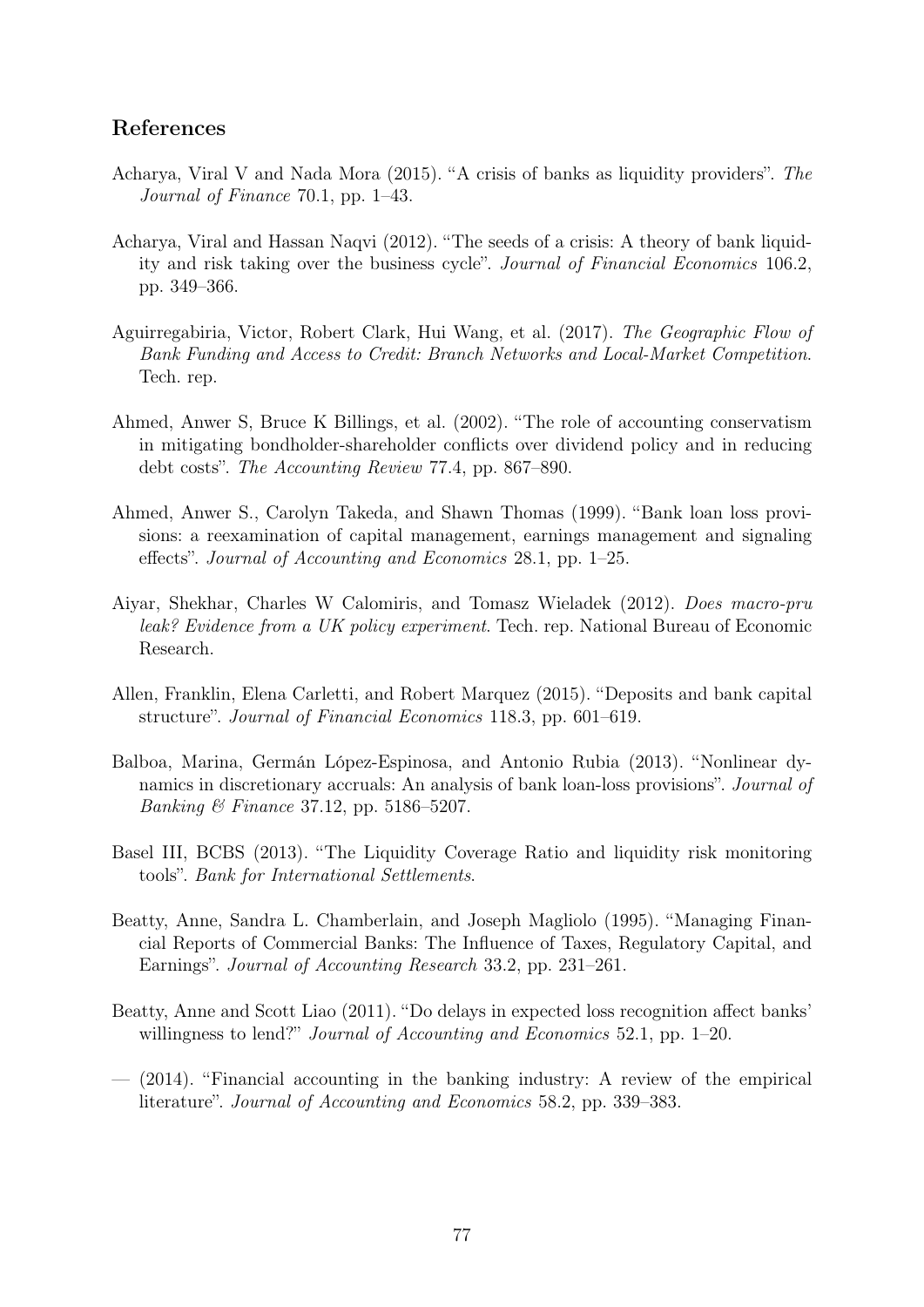- Beaver, William H and Mohan Venkatachalam (1999). "Differential pricing of discretionary, nondiscretionary and noise components of loan fair values". Nondiscretionary and Noise Components of Loan Fair Values.
- Beaver, William and Ellen Engel (1996). "Discretionary behavior with respect to allowances for loan losses and the behavior of security prices". Journal of Accounting and Economics 22.1, pp. 177–206.
- Beck, Paul J and Ganapathi S Narayanamoorthy (2013). "Did the SEC impact banks' loan loss reserve policies and their informativeness?" Journal of Accounting and Economics 56.2, pp. 42–65.
- Ben-David, Itzhak, Ajay Palvia, and Chester Spatt (2017). "Banks' internal capital markets and deposit rates". Journal of Financial and Quantitative Analysis 52.5, pp. 1797– 1826.
- Berger, Allen N and Christa HS Bouwman (2009). "Bank liquidity creation". The review of financial studies 22.9, pp. 3779–3837.
- (2013). "How does capital affect bank performance during financial crises?" Journal of Financial Economics 109.1, pp. 146–176.
- Berger, Allen N and John Sedunov (2017). "Bank liquidity creation and real economic output". Journal of Banking & Finance 81, pp. 1–19.
- Berger, Allen N. and Gregory F. Udell (2002). "Small Business Credit Availability and Relationship Lending: The Importance of Bank Organisational Structure". The Economic Journal 112.477, F32–F53.
- Bhat, Vasanthakumar N (1996). "Banks and income smoothing: an empirical analysis". Applied Financial Economics 6.6, pp. 505–510.
- Bhattacharya, Sudipto and Anjan V Thakor (1993). "Contemporary banking theory". Journal of financial Intermediation 3.1, pp. 2–50.
- Bomberger, William A (1993). "Income, wealth, and household demand for deposits". The American Economic Review 83.4, pp. 1034–1044.
- Bushman, Robert M (2014). "Thoughts on financial accounting and the banking industry". Journal of Accounting and Economics 58.2, pp. 384–395.
- Bushman, Robert M and Christopher D Williams (2012). "Accounting discretion, loan loss provisioning, and discipline of banks' risk-taking". Journal of Accounting and Economics 54.1, pp. 1–18.
- (2015). "Delayed expected loss recognition and the risk profile of banks". Journal of Accounting Research 53.3, pp. 511–553.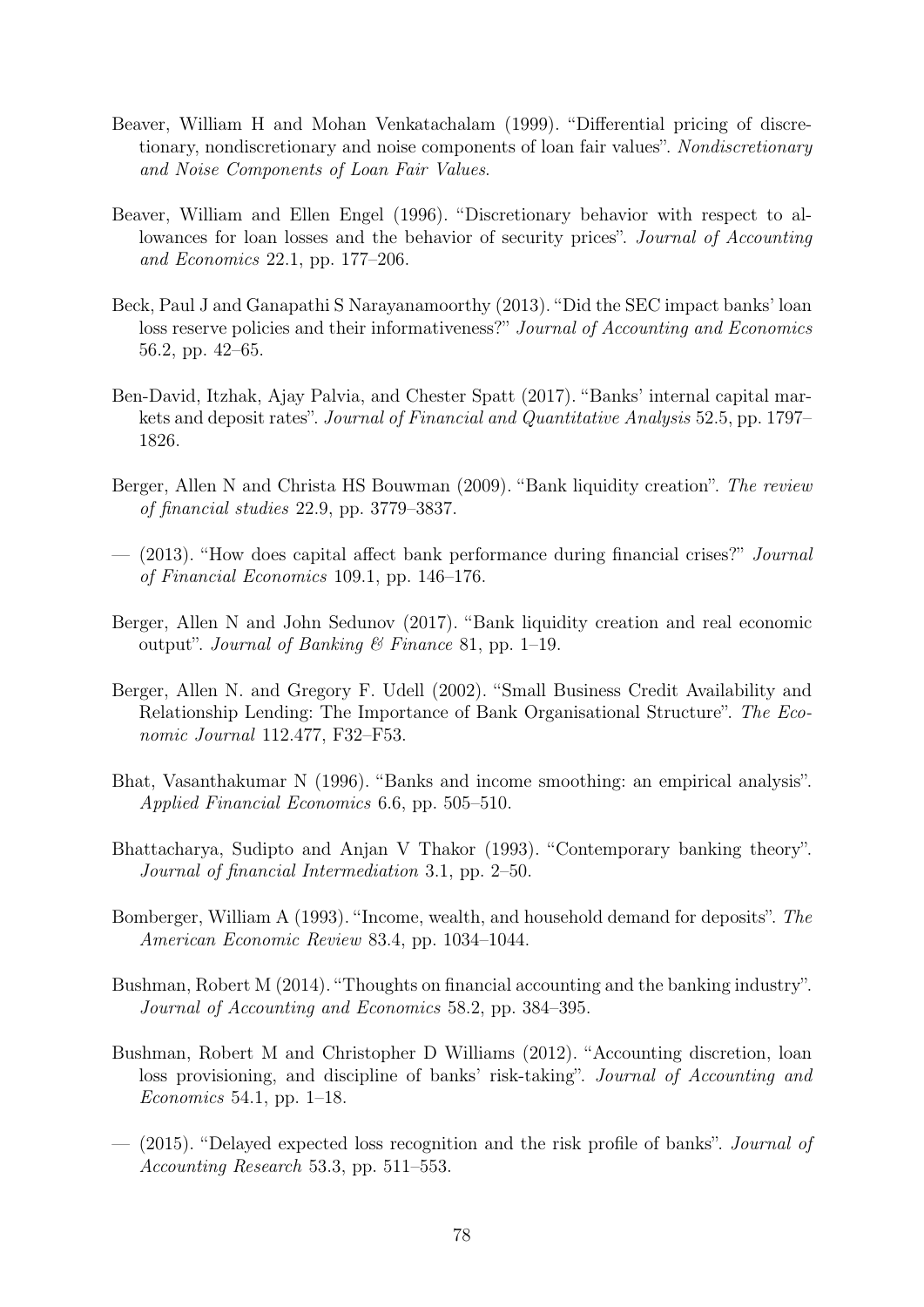- Calomiris, Charles W. and Charles M. Kahn (1991a). "The Role of Demandable Debt in Structuring Optimal Banking Arrangements". The American Economic Review 81.3, pp. 497–513.
- Calomiris, Charles W and Charles M Kahn (1991b). "The role of demandable debt in structuring optimal banking arrangements". The American Economic Review, pp. 497– 513.
- Calomiris, Charles W and Joseph R Mason (1997). "Contagion and Bank Failures During the Great Depression: The June 1932 Chicago Banking Panic". The American Economic Review 87.5, pp. 863–883.
- (2003). "Consequences of bank distress during the Great Depression". American Economic Review 93.3, pp. 937–947.
- Campbel, Tim S and William A Kracaw (1980). "Information production, market signaling, and the theory of financial intermediation". The Journal of Finance 35.4, pp. 863– 882.
- Chari, Varadarajan V and Ravi Jagannathan (1988). "Banking panics, information, and rational expectations equilibrium". The Journal of Finance 43.3, pp. 749–761.
- Chen, Yehning and Iftekhar Hasan (2006). "The transparency of the banking system and the efficiency of information-based bank runs". Journal of Financial Intermediation 15.3, pp. 307–331.
- Clair, Robert T (1992). "Loan growth and loan quality: some preliminary evidence from Texas banks". Economic Review-Federal Reserve Bank of Dallas, p. 9.
- Collins, Julie H, Douglas A Shackelford, and James M Wahlen (1995). "Bank differences in the coordination of regulatory capital, earnings, and taxes". Journal of accounting research, pp. 263–291.
- Cook, Douglas O and Lewis J Spellman (1994). "Repudiation risk and restitution costs: toward understanding premiums on insured deposits". Journal of Money, Credit and Banking 26.3, pp. 439–459.
- Council, Federal Financial Institutions Examination (2006). A User's Guide for the Uniform Bank Performance Report.
- Dang, Tri Vi et al. (2017). "Banks as secret keepers". American Economic Review 107.4, pp. 1005–29.
- Davis, Steven J and John Haltiwanger (1992). "Gross job creation, gross job destruction, and employment reallocation". The Quarterly Journal of Economics 107.3, pp. 819– 863.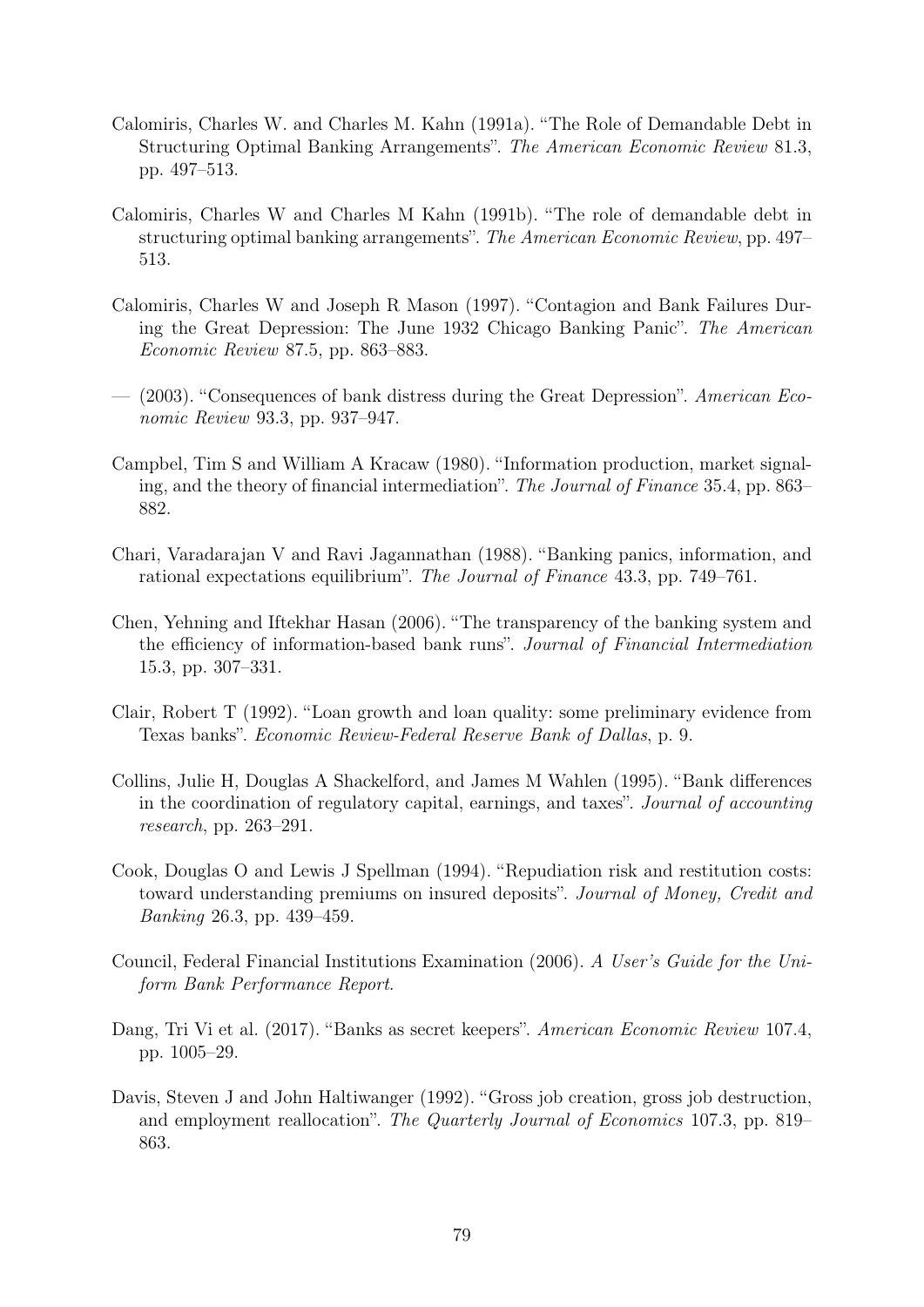- Davis, Steven J, John C Haltiwanger, Scott Schuh, et al. (1998). "Job creation and destruction". MIT Press Books 1.
- DeAngelo, Harry and René M Stulz (2015). "Liquid-claim production, risk management, and bank capital structure: Why high leverage is optimal for banks". Journal of Financial Economics 116.2, pp. 219–236.
- Dechow, Patricia, Weili Ge, and Catherine Schrand (2010). "Understanding earnings quality: A review of the proxies, their determinants and their consequences". Journal of accounting and economics 50.2-3, pp. 344–401.
- Dell'Ariccia, Giovanni and Pietro Garibaldi (2005). "Gross credit flows". The Review of Economic Studies 72.3, pp. 665–685.
- Diamond, Douglas W. (1984). "Financial Intermediation and Delegated Monitoring". The Review of Economic Studies 51.3, pp. 393–414.
- Diamond, Douglas W and Philip H Dybvig (1983). "Bank runs, deposit insurance, and liquidity". Journal of political economy 91.3, pp. 401–419.
- Diamond, Douglas W and Raghuram G Rajan (2000). "A theory of bank capital". The Journal of Finance 55.6, pp. 2431–2465.
- $-$  (2001). "Banks and liquidity". American Economic Review 91.2, pp. 422–425.
- Driscoll, John and Ruth Judson (2013). "Sticky deposit rates".
- Egan, Mark, Ali Hortaçsu, and Gregor Matvos (2017). "Deposit competition and financial fragility: Evidence from the us banking sector". American Economic Review 107.1, pp. 169–216.
- Egan, Mark, Stefan Lewellen, and Adi Sunderam (2017). The cross section of bank value. Tech. rep. National Bureau of Economic Research.
- Elliott, John A, J Douglas Hanna, and Wayne H Shaw (1991). "The evaluation by the financial markets of changes in bank loan loss reserve levels". Accounting Review, pp. 847–861.
- FASB (1993). Accounting by Creditors for Impairment of a Loan: An Amendment of FASB Statements No. 5 and 15. Financial Accounting Standards Board of the Financial Accounting Foundation.
- Foos, Daniel, Lars Norden, and Martin Weber (2010). "Loan growth and riskiness of banks". Journal of Banking & Finance 34.12, pp. 2929–2940.
- Gatev, Evan and Philip E Strahan (2006). "Banks' advantage in hedging liquidity risk: Theory and evidence from the commercial paper market". The Journal of Finance 61.2, pp. 867–892.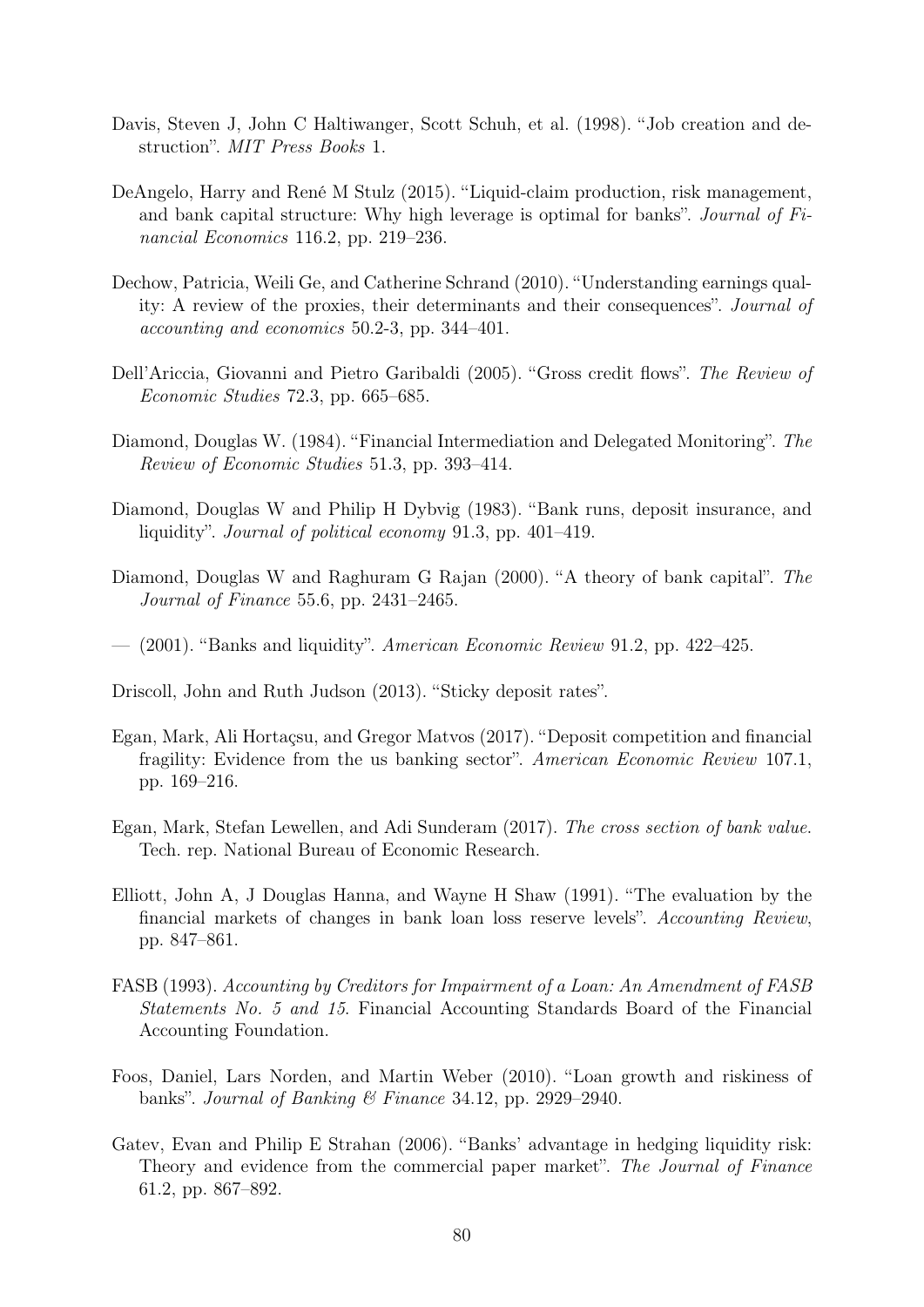- Gertler, Mark and Nobuhiro Kiyotaki (2015). "Banking, liquidity, and bank runs in an infinite horizon economy". American Economic Review 105.7, pp. 2011–43.
- Goldstein, Itay and Ady Pauzner (2005). "Demand–deposit contracts and the probability of bank runs". the Journal of Finance 60.3, pp. 1293–1327.
- Gorton, Gary (1988). "Banking panics and business cycles". Oxford economic papers 40.4, pp. 751–781.
- Graham, John R, Campbell R Harvey, and Shiva Rajgopal (2005). "The economic implications of corporate financial reporting". Journal of accounting and economics 40.1-3, pp. 3–73.
- Griffin, Paul A and Samoa JR Wallach (1991). "Latin American lending by major US banks: The effects of disclosures about nonaccrual loans and loan loss provisions". Accounting Review, pp. 830–846.
- Heitz, Amanda and Ganapathi S Narayanamoorthy (2018). "Creditor Rights and Bank Losses: A Cross-Country Comparison".
- Helwege, Jean, Nicole M Boyson, and Jan Jindra (2017). "Thawing frozen capital markets and backdoor bailouts: Evidence from the Fed's liquidity programs". Journal of *Banking*  $\&$  Finance 76, pp. 92–119.
- Herrera, Ana Maria, Marek Kolar, and Raoul Minetti (2011). "Credit reallocation". Journal of Monetary Economics 58.6-8, pp. 551–563.
- Holmstrom, Bengt (2008). "Commentary: The Panic of 2007". Proceedings-Economic Policy Symposium-Jackson Hole. Federal Reserve Bank of Kansas City, pp. 263–273.
- Holod, Dmytro and Joe Peek (2007). "Asymmetric information and liquidity constraints: a new test". Journal of Banking & Finance 31.8, pp. 2425–2451.
- Iyer, Rajkamal and Manju Puri (2012). "Understanding bank runs: The importance of depositor-bank relationships and networks". American Economic Review 102.4, pp. 1414–45.
- Iyer, Rajkamal, Manju Puri, and Nicholas Ryan (2016). "A tale of two runs: Depositor responses to bank solvency risk". The Journal of Finance 71.6, pp. 2687–2726.
- Jacklin, Charles J and Sudipto Bhattacharya (1988). "Distinguishing panics and informationbased bank runs: Welfare and policy implications". Journal of Political Economy 96.3, pp. 568–592.
- Jiménez, Gabriel et al. (2017). "Macroprudential policy, countercyclical bank capital buffers, and credit supply: evidence from the Spanish dynamic provisioning experiments". Journal of Political Economy 125.6, pp. 2126–2177.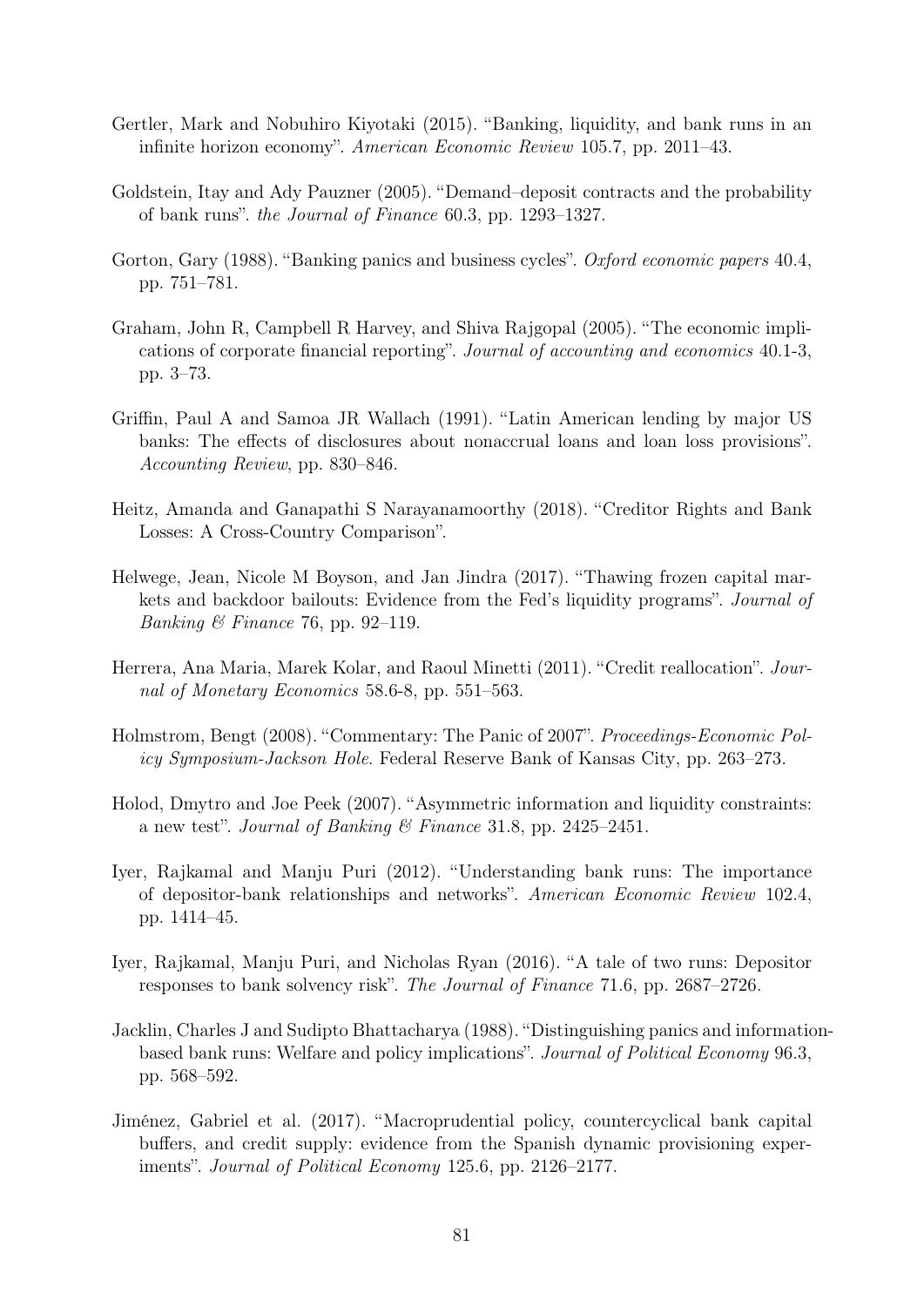- Jin, Justin Yiqiang, Kiridaran Kanagaretnam, and Gerald J Lobo (2011). "Ability of accounting and audit quality variables to predict bank failure during the financial crisis". Journal of Banking & Finance 35.11, pp. 2811–2819.
- Kanagaretnam, Kiridaran, Gopal V Krishnan, and Gerald J Lobo (2010). "An empirical analysis of auditor independence in the banking industry". The Accounting Review 85.6, pp. 2011–2046.
- Kanagaretnam, Kiridaran, Gerald J Lobo, and Dong-Hoon Yang (2004). "Joint tests of signaling and income smoothing through bank loan loss provisions". Contemporary Accounting Research 21.4, pp. 843–884.
- Kim, Myung-Sun and William Kross (1998). "The impact of the 1989 change in bank capital standards on loan loss provisions and loan write-offs". Journal of Accounting and Economics 25.1, pp. 69–99.
- Koehn, Michael and Anthony M Santomero (1980). "Regulation of bank capital and portfolio risk". The journal of finance 35.5, pp. 1235–1244.
- Kothari, Sabino P, Susan Shu, and Peter D Wysocki (2009). "Do managers withhold bad news?" Journal of Accounting Research 47.1, pp. 241–276.
- Krishnamurthy, Arvind and Annette Vissing-Jorgensen (2012). "The aggregate demand for treasury debt". Journal of Political Economy 120.2, pp. 233–267.
- (2013). "Short-term debt and financial crises: What we can learn from US Treasury supply". unpublished, Northwestern University, May.
- Laeven, Luc and Giovanni Majnoni (2003). "Loan loss provisioning and economic slowdowns: too much, too late?" Journal of financial intermediation 12.2, pp. 178–197.
- Ma, Christopher K (1988). "Loan loss reserves and income smoothing: The experience in the US banking industry". Journal of Business Finance  $\mathcal{B}$  Accounting 15.4, pp. 487– 497.
- Martin, Christopher, Manju Puri, and Alexander Ufier (2018). Deposit Inflows and Outflows in Failing Banks: The Role of Deposit Insurance. Tech. rep. National Bureau of Economic Research.
- Martinez Peria, Maria Soledad and Sergio L Schmukler (2001). "Do depositors punish banks for bad behavior? Market discipline, deposit insurance, and banking crises". The journal of finance 56.3, pp. 1029–1051.
- Mehran, Hamid and Anjan Thakor (2011). "Bank capital and value in the cross-section". The Review of Financial Studies 24.4, pp. 1019–1067.
- Meller, Barbara and Norbert Metiu (2017). "The synchronization of credit cycles". Journal of Banking & Finance 82, pp. 98–111.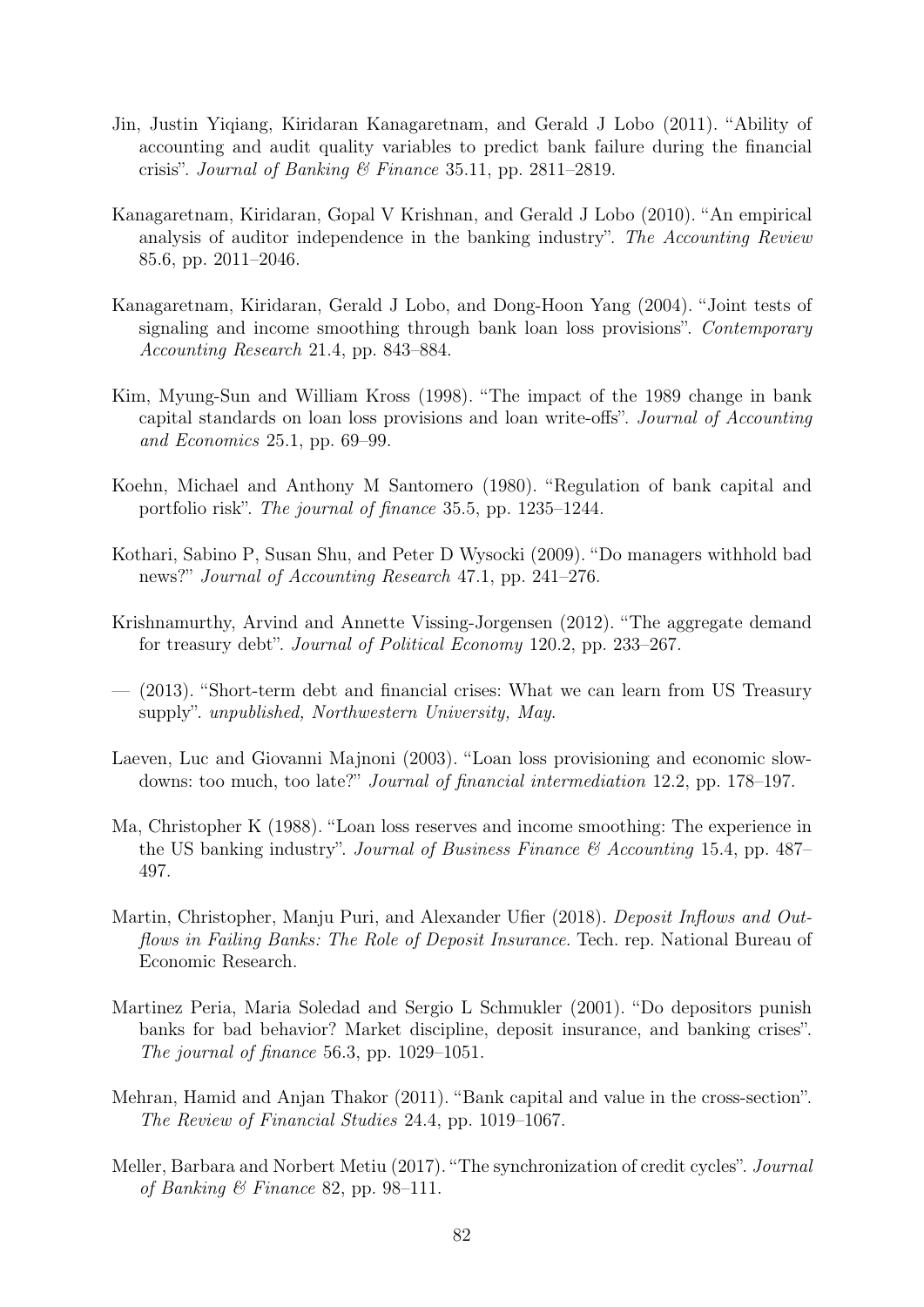- Morris, Stephen and Hyun Song Shin (2002). "Social value of public information". american economic review 92.5, pp. 1521–1534.
- Moyer, Susan E. (1990). "Capital adequacy ratio regulations and accounting choices in commercial banks". Journal of Accounting and Economics 13.2, pp. 123–154. issn: 0165-4101.
- Ng, Jeffrey and Sugata Roychowdhury (2014). "Do loan loss reserves behave like capital? Evidence from recent bank failures". Review of Accounting Studies 19.3, pp. 1234– 1279.
- Nichols, D Craig, James M Wahlen, and Matthew M Wieland (2009). "Publicly traded versus privately held: implications for conditional conservatism in bank accounting". Review of Accounting Studies 14.1, pp. 88–122.
- Nicoletti, Allison Kathleen (2016). "The effects of auditors and regulators on bank financial reporting: evidence from loan loss provisions". PhD thesis. The Ohio State University.
- Park, Sangkyun and Stavros Peristiani (1998). "Market discipline by thrift depositors". Journal of Money, Credit and Banking, pp. 347–364.
- Peck, James and Karl Shell (2003). "Equilibrium bank runs". Journal of political Economy 111.1, pp. 103–123.
- Pérignon, Christophe, David Thesmar, and Guillaume Vuillemey (2018). "Wholesale Funding Dry-Ups". The Journal of Finance 73.2, pp. 575–617.
- Postlewaite, Andrew and Xavier Vives (1987). "Bank runs as an equilibrium phenomenon". Journal of political Economy 95.3, pp. 485–491.
- Repullo, Rafael (2004). "Capital requirements, market power, and risk-taking in banking". Journal of financial Intermediation 13.2, pp. 156–182.
- Saunders, Anthony and Berry Wilson (1996). "Contagious bank runs: evidence from the 1929–1933 period". Journal of Financial Intermediation 5.4, pp. 409–423.
- Stiglitz, Joseph E and Andrew Weiss (1981). "Credit rationing in markets with imperfect information". The American economic review 71.3, pp. 393–410.
- Uhlig, Harald (2010). "A model of a systemic bank run". *Journal of Monetary Economics* 57.1, pp. 78–96.
- Von Thadden, Ernst-Ludwig (2004). "Bank capital adequacy regulation under the new Basel Accord". Journal of Financial Intermediation 13.2, pp. 90–95.
- Wahlen, James M (1994). "The nature of information in commercial bank loan loss disclosures". Accounting Review, pp. 455–478.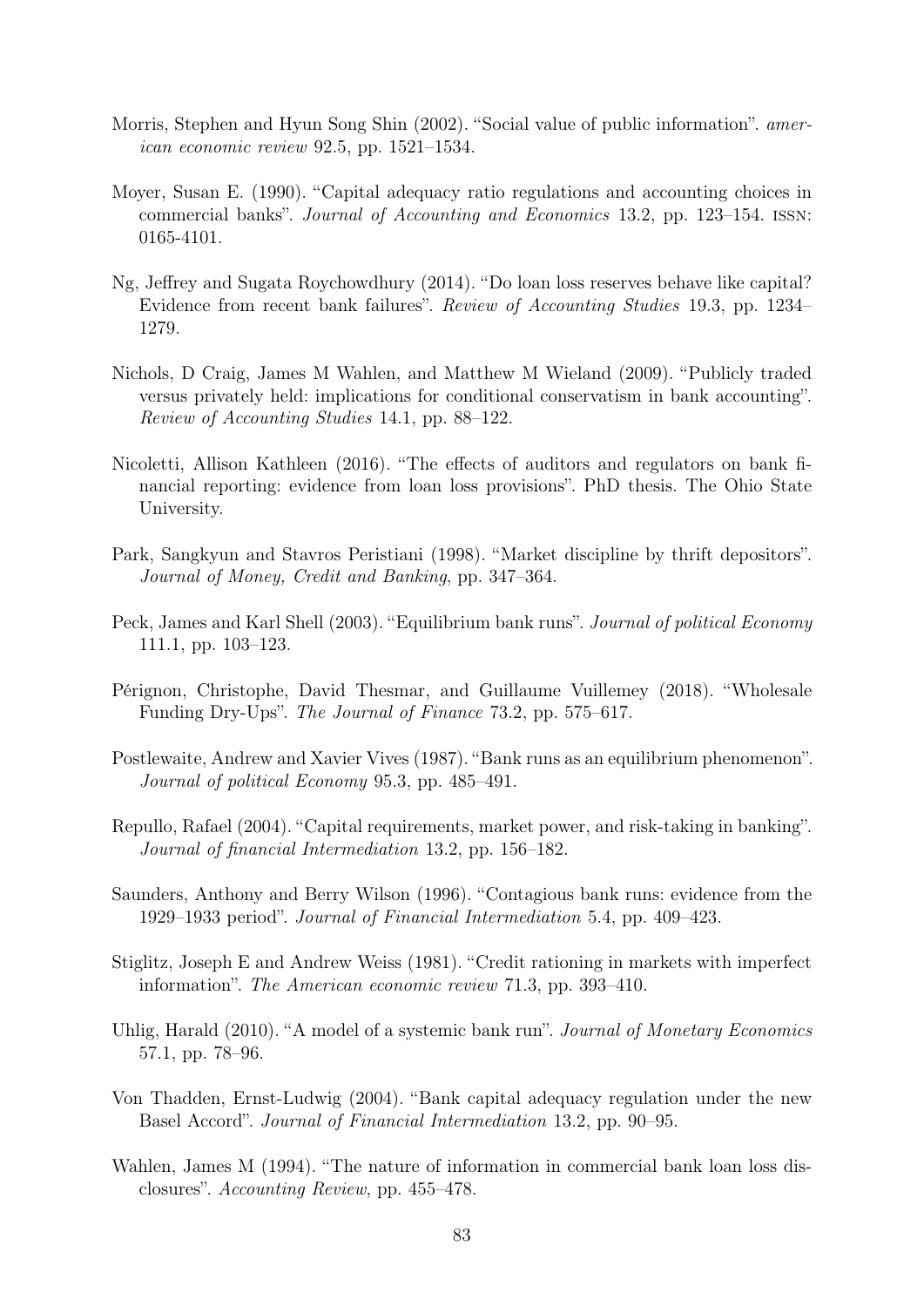# Appendix A. Variable Definitions

| Variable                 | Definition                                                                                                                                                                                                                                                                                                        |
|--------------------------|-------------------------------------------------------------------------------------------------------------------------------------------------------------------------------------------------------------------------------------------------------------------------------------------------------------------|
| LLP                      | Loan Loss Provisions <sub>t</sub> / Loans <sub>t-1</sub>                                                                                                                                                                                                                                                          |
| $\widehat{LLP}$          | Fitted values from LLP model reflecting the non-discretionary component<br>of Loan Loss Provisions related to credit risk in the loan portfolio.                                                                                                                                                                  |
| LLP                      | Residual values from LLP model, reflection the discretionary component<br>of Loan Loss Provisions.                                                                                                                                                                                                                |
| Timeliness               | Computed as the incremental $R^2$ impact of including changes in current<br>and future non-performing loans in explaining LLPs. Higher incremen-<br>tal $R^2$ indicates low DELR. Incremental $R^2$ are ranked on distance from<br>mean incremental $R^2$ . Dummy =1 if Timeliness above median, 0 Oth-<br>erwise |
| PublicBHC                | $Dummy = 1$ if Bank Holding Company is publicly listed, 0 Otherwise                                                                                                                                                                                                                                               |
| High Loan Growth         | Computed as the rank of the distance between the 1-year loan growth<br>for each bank and the median value during that quarter. Dummy $=1$ if<br>$1$ -Year loan growth above median, $0$ Otherwise                                                                                                                 |
| <i>EBTP</i>              | Earnings Before Taxes and Provisions <sub>t</sub> / Loans <sub>t-1</sub>                                                                                                                                                                                                                                          |
| <b>High Earnings</b>     | Computed as the rank of the distance between the $\frac{1}{4}$ -quarter moving av-<br>erage of EBTP for each bank and the median value during that quarter.<br>Dummy $=1$ if $4$ -quarter moving average of EBTP above median, 0 Oth-<br>erwise                                                                   |
| NPA                      | Non-Performing Assets: Sum of Loans past 90-days and accruing, Loans<br>in non-accrual status, and Other Real Estate Owned                                                                                                                                                                                        |
| ACLA                     | $NPA_t/Loans_{t-1}$                                                                                                                                                                                                                                                                                               |
| ALL                      | Allowance for Loan and Lease $Loss_{t}/NPA_{t}$                                                                                                                                                                                                                                                                   |
| CO                       | Net Charge $-Offs_t/NPA_t$                                                                                                                                                                                                                                                                                        |
| <b>ALLL Conservatism</b> | Computed as the rank of the distance between $4$ -quarter moving average<br>ALLL measure for each bank and the median value during that quarter.<br>$Dummy = 1$ if ALLL above median, 0 Otherwise                                                                                                                 |
| CO Conservatism          | Computed as the rank of the distance between 4-quarter moving average<br>CO measure for each bank and the median value during that quarter.<br>Dummy $=1$ if CO above median, 0 Otherwise                                                                                                                         |
| LoanConcentration        | Computed as the Herfindahl-Hirschman index (HHI) for five loan cate-<br>gories, namely Commercial Real Estate (CRE) Loans, Commercial & In-<br>dustrial (C&I) Loans, Consumer Loans, Agricultural Loans, and Farm-<br>land Loans. Dummy $=1$ if Loan HHI above median, 0 Otherwise                                |
| CRE Loan Growth          | Computed as the rank of the distance between the 1-year CRE loan growth<br>for each bank and the median value during that quarter. Dummy $=1$ if<br>$1$ -Year loan growth above median, $0$ Otherwise                                                                                                             |
| C&I Loan Growth          | Computed as the rank of the distance between the 1-year C&I loan growth<br>for each bank and the median value during that quarter. Dummy $=1$ if<br>$1$ -Year loan growth above median, $0$ Otherwise                                                                                                             |
| Cons. Loan Growth        | Computed as the rank of the distance between the 1-year Consumer loan<br>growth for each bank and the median value during that quarter. Dummy<br>$=1$ if 1-Year loan growth above median, 0 Otherwise                                                                                                             |
| ALLL Ratio               | $(ALLL \ / \ 1.25\% \ RWA).$ ALLL reserves up to 1.25% of Gross Risk<br>Weighted Assets (GRWA) is considered as part of Tier 2 Capital.                                                                                                                                                                           |
| Econ. Capital Add        | Dummy =1 if ALLL Ratio $\geq$ 1, 0 Otherwise                                                                                                                                                                                                                                                                      |

## Table A. Variable Definitions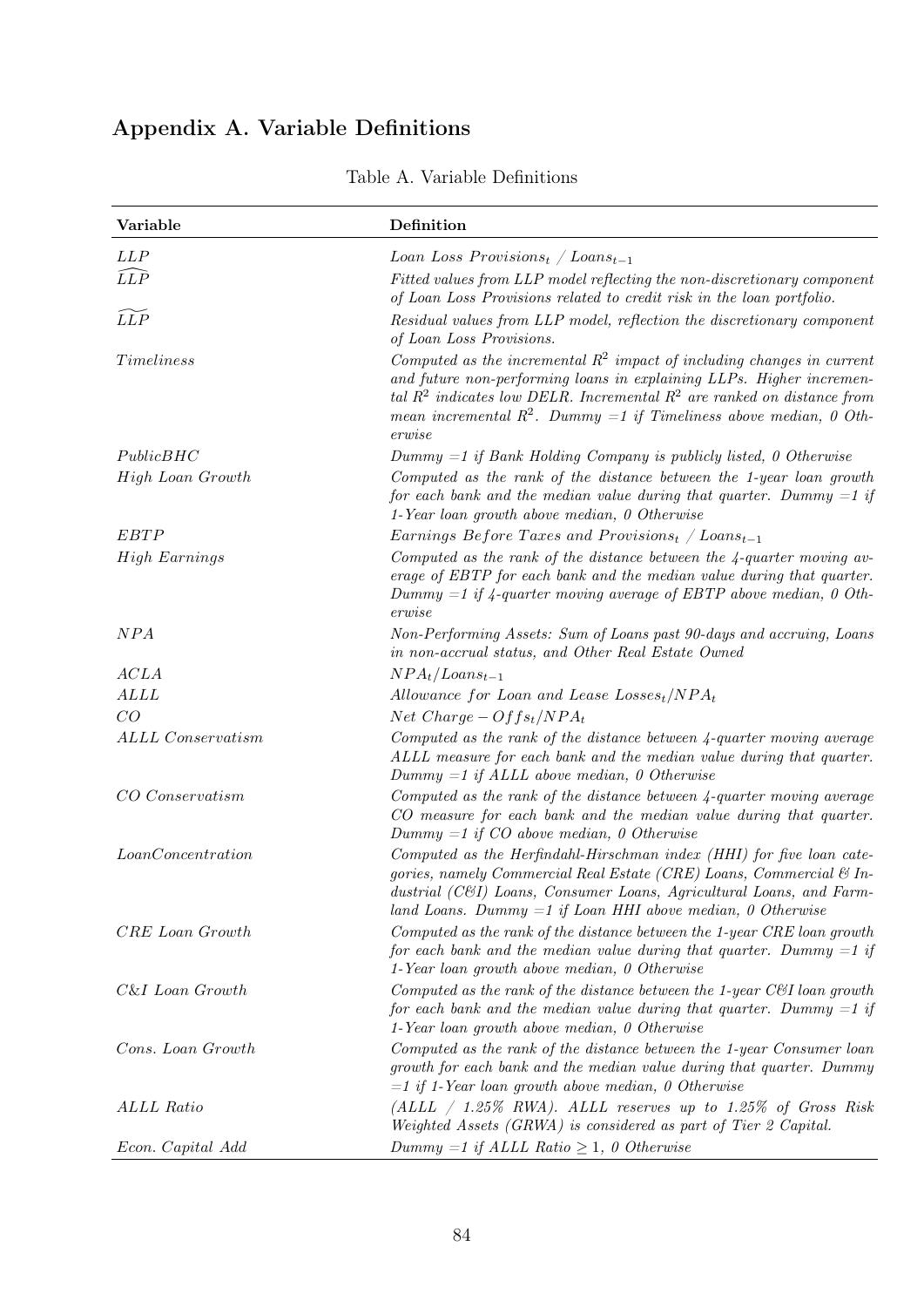

Appendix B. Number of Banks and Branches

Figure B. Banks, Branches, and Total Deposits (1994 - 2017)

Figure B shows the number of commercial banks, bank branches and total deposits in the US across time periods. The shaded regions are NBER recession periods. We see that while the number of banks have declined from roughly 13,000 in 1994 to almost 5,800 by 2017, the number of branches have remained fairly consistent over time. The number of commercial bank branches actually increased from roughly 81,000 in 1994 to nearly 100,000 in 2009, before declining to almost 89,000 by 2017, albeit still higher than the beginning-of-sample-period levels. It can also be seen that the total deposits in the banking system have been consistently over time, from roughly \$2.5 trillion (\$4.3 trillion in 2017 dollars) in 1994, to nearly \$12 trillion in 2017. While mergers and bank failures have largely been responsible for the consolidation in the banking industry, the entry and exit of individual banks by themselves have little effect on the aggregate deposit flow rates in the banking system.